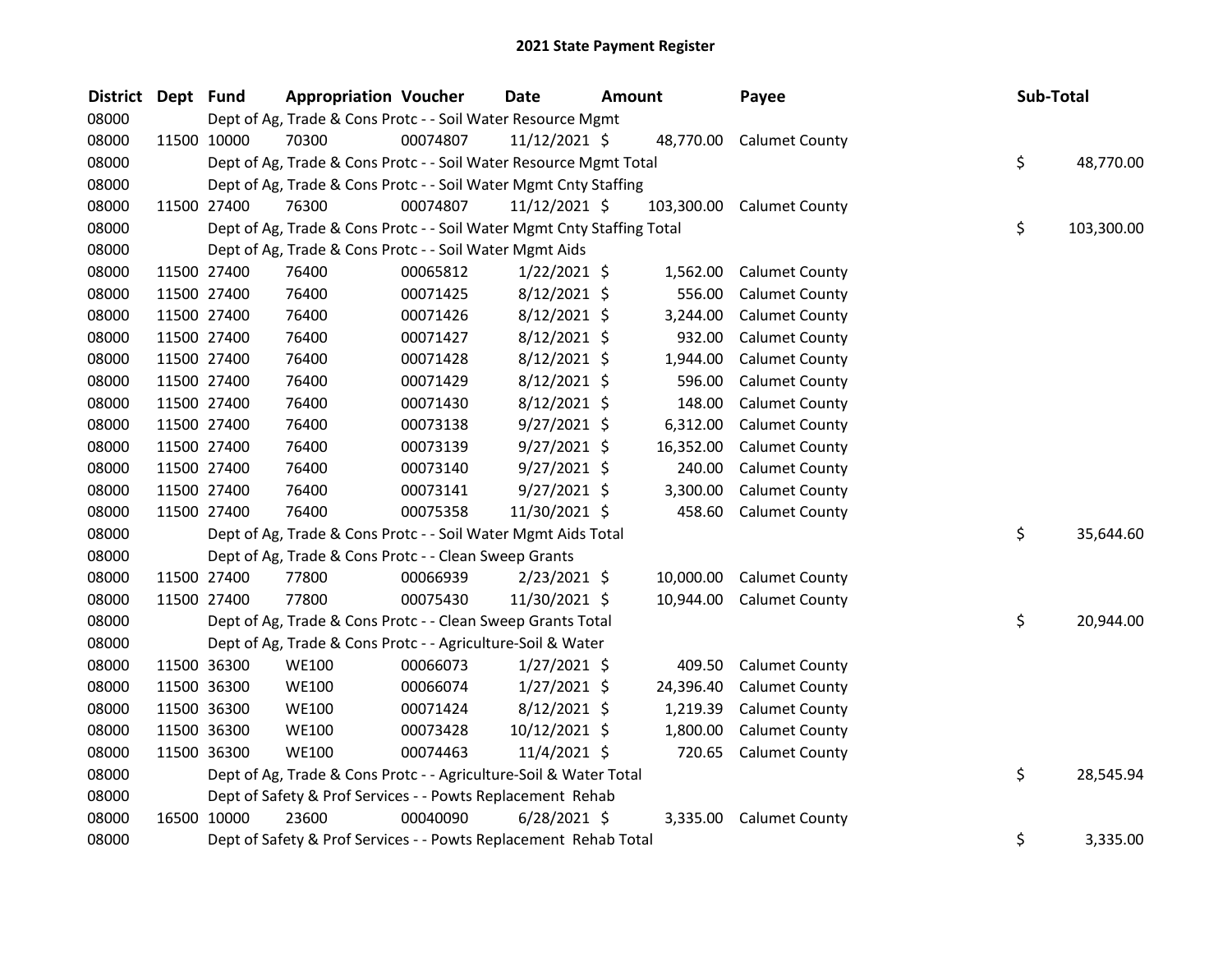| <b>District</b> | Dept Fund |             | <b>Appropriation Voucher</b>                                        |          | <b>Date</b>    | <b>Amount</b> |          | Payee                     | Sub-Total |            |
|-----------------|-----------|-------------|---------------------------------------------------------------------|----------|----------------|---------------|----------|---------------------------|-----------|------------|
| 08000           |           |             | Dept of Public Instruction - - Aid To County Children With Di       |          |                |               |          |                           |           |            |
| 08000           |           | 25500 10000 | 23100                                                               | 00278188 | $6/21/2021$ \$ |               |          | 633,895.00 Calumet County |           |            |
| 08000           |           |             | Dept of Public Instruction - - Aid To County Children With Di Total |          |                |               |          |                           | \$        | 633,895.00 |
| 08000           |           |             | Dept of Natural Resources - - Gen Program Ops-State Funds           |          |                |               |          |                           |           |            |
| 08000           |           | 37000 21200 | 16100                                                               | 00459036 | $2/12/2021$ \$ |               |          | 116.45 Calumet County     |           |            |
| 08000           |           | 37000 21200 | 16100                                                               | 00473628 | $4/30/2021$ \$ |               | 516.42   | <b>Calumet County</b>     |           |            |
| 08000           |           | 37000 21200 | 16100                                                               | 00473632 | 4/30/2021 \$   |               | 216.87   | <b>Calumet County</b>     |           |            |
| 08000           |           | 37000 21200 | 16100                                                               | 00475104 | $5/7/2021$ \$  |               | 403.77   | <b>Calumet County</b>     |           |            |
| 08000           |           | 37000 21200 | 16100                                                               | 00508793 | 9/30/2021 \$   |               | 71.89    | <b>Calumet County</b>     |           |            |
| 08000           |           |             | Dept of Natural Resources - - Gen Program Ops-State Funds Total     |          |                |               |          |                           | \$        | 1,325.40   |
| 08000           |           |             | Dept of Natural Resources - - GPO -Federal Funds                    |          |                |               |          |                           |           |            |
| 08000           |           | 37000 21200 | 38100                                                               | 00466816 | $3/12/2021$ \$ |               |          | 2,563.80 Calumet County   |           |            |
| 08000           |           |             | Dept of Natural Resources - - GPO -Federal Funds Total              |          |                |               |          |                           | \$        | 2,563.80   |
| 08000           |           |             | Dept of Natural Resources - - Venison Processing                    |          |                |               |          |                           |           |            |
| 08000           |           | 37000 21200 | 54900                                                               | 00466920 | $3/11/2021$ \$ |               | 720.00   | <b>Calumet County</b>     |           |            |
| 08000           |           | 37000 21200 | 54900                                                               | 00482868 | 5/25/2021 \$   |               | 250.00   | <b>Calumet County</b>     |           |            |
| 08000           |           |             | Dept of Natural Resources - - Venison Processing Total              |          |                |               |          |                           | \$        | 970.00     |
| 08000           |           |             | Dept of Natural Resources - - Enf A - Boating Enforcement           |          |                |               |          |                           |           |            |
| 08000           |           | 37000 21200 | 55000                                                               | 00466816 | $3/12/2021$ \$ |               |          | 5,281.57 Calumet County   |           |            |
| 08000           |           |             | Dept of Natural Resources - - Enf A - Boating Enforcement Total     |          |                |               |          |                           | \$        | 5,281.57   |
| 08000           |           |             | Dept of Natural Resources - - Enf A - Snow Enforcement              |          |                |               |          |                           |           |            |
| 08000           |           | 37000 21200 | 55200                                                               | 00509607 | $9/20/2021$ \$ |               |          | 6,273.31 Calumet County   |           |            |
| 08000           |           |             | Dept of Natural Resources - - Enf A - Snow Enforcement Total        |          |                |               |          |                           | \$        | 6,273.31   |
| 08000           |           |             | Dept of Natural Resources - - Wildlife Damage Claims & Abat         |          |                |               |          |                           |           |            |
| 08000           |           | 37000 21200 | 55300                                                               | 00456372 | $1/15/2021$ \$ |               | 2,135.68 | <b>Calumet County</b>     |           |            |
| 08000           |           | 37000 21200 | 55300                                                               | 00482868 | $5/25/2021$ \$ |               | 467.36   | <b>Calumet County</b>     |           |            |
| 08000           |           | 37000 21200 | 55300                                                               | 00504636 | $9/8/2021$ \$  |               | 6,297.92 | <b>Calumet County</b>     |           |            |
| 08000           |           | 37000 21200 | 55300                                                               | 00521769 | 12/8/2021 \$   |               | 692.66   | <b>Calumet County</b>     |           |            |
| 08000           |           |             | Dept of Natural Resources - - Wildlife Damage Claims & Abat Total   |          |                |               |          |                           | \$        | 9,593.62   |
| 08000           |           |             | Dept of Natural Resources - - Resaids - County Cons Aids            |          |                |               |          |                           |           |            |
| 08000           |           | 37000 21200 | 56300                                                               | 00462231 | $2/12/2021$ \$ |               | 840.00   | <b>Calumet County</b>     |           |            |
| 08000           |           |             | Dept of Natural Resources - - Resaids - County Cons Aids Total      |          |                |               |          |                           | \$        | 840.00     |
| 08000           |           |             | Dept of Natural Resources - - Ra- Rec Boat & Other Projects         |          |                |               |          |                           |           |            |
| 08000           |           | 37000 21200 | 57300                                                               | 00526656 | 12/30/2021 \$  |               |          | 5,350.00 Calumet County   |           |            |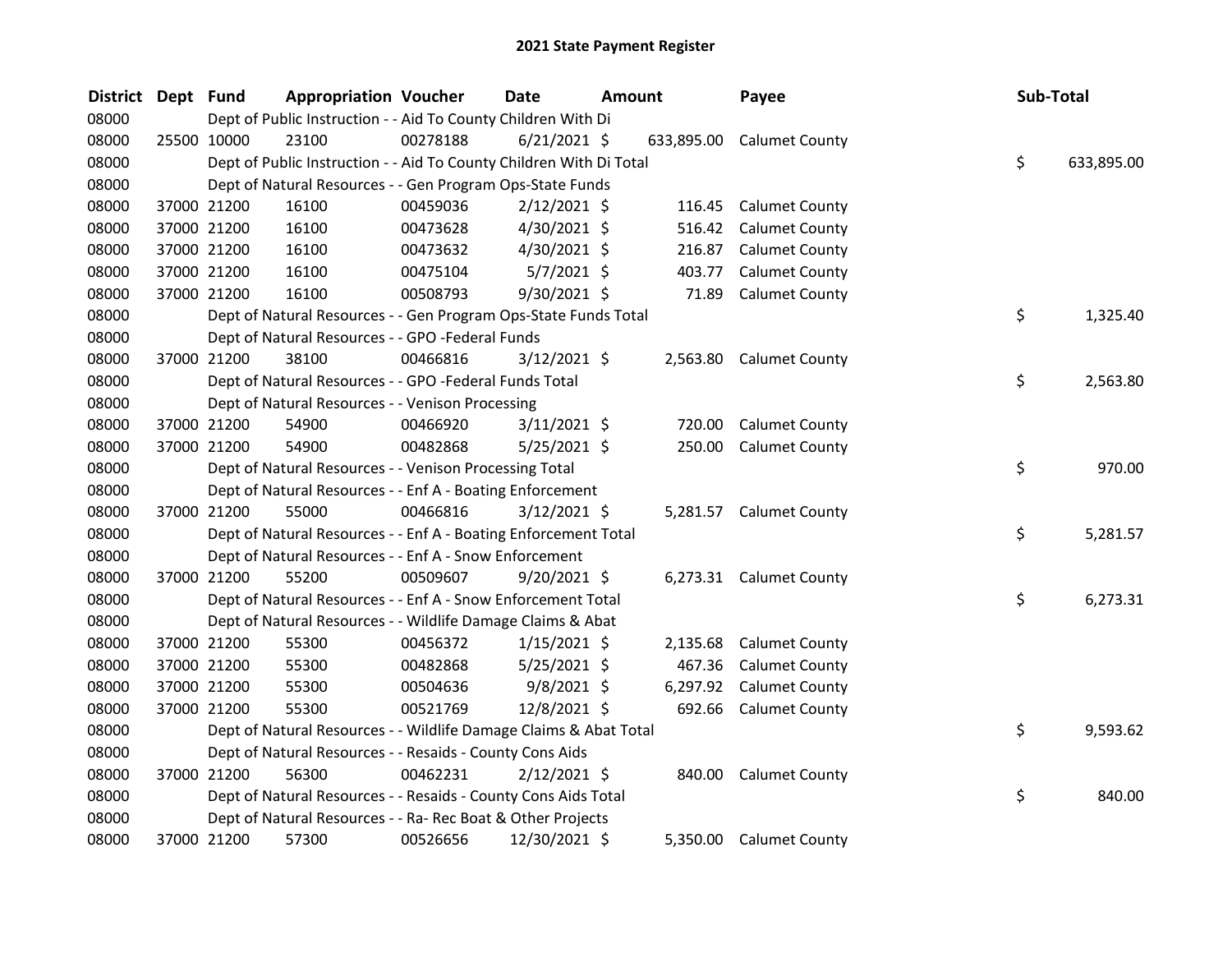| District Dept Fund |             | <b>Appropriation Voucher</b>                                       |          | Date           | Amount |            | Payee                     | Sub-Total          |
|--------------------|-------------|--------------------------------------------------------------------|----------|----------------|--------|------------|---------------------------|--------------------|
| 08000              | 37000 21200 | 57300                                                              | 00526659 | 12/29/2021 \$  |        | 7,428.00   | <b>Calumet County</b>     |                    |
| 08000              |             | Dept of Natural Resources - - Ra- Rec Boat & Other Projects Total  |          |                |        |            |                           | \$<br>12,778.00    |
| 08000              |             | Dept of Natural Resources - - Ra- Cnty Snow Trail & Area Aid       |          |                |        |            |                           |                    |
| 08000              | 37000 21200 | 57400                                                              | 00521728 | 11/26/2021 \$  |        |            | 720.00 Calumet County     |                    |
| 08000              |             | Dept of Natural Resources - - Ra- Cnty Snow Trail & Area Aid Total |          |                |        |            |                           | \$<br>720.00       |
| 08000              |             | Dept of Natural Resources - - Ra- Snowmobile Trail Areas           |          |                |        |            |                           |                    |
| 08000              | 37000 21200 | 57500                                                              | 00521728 | 11/26/2021 \$  |        |            | 40,740.00 Calumet County  |                    |
| 08000              |             | Dept of Natural Resources - - Ra- Snowmobile Trail Areas Total     |          |                |        |            |                           | \$<br>40,740.00    |
| 08000              |             | Dept of Natural Resources - - Ea - Invasive Aqu & Lake Mon         |          |                |        |            |                           |                    |
| 08000              | 37000 21200 | 67800                                                              | 00461577 | $2/3/2021$ \$  |        | 1,000.00   | <b>Calumet County</b>     |                    |
| 08000              | 37000 21200 | 67800                                                              | 00516812 | 10/26/2021 \$  |        |            | 2,342.47 Calumet County   |                    |
| 08000              |             | Dept of Natural Resources - - Ea - Invasive Aqu & Lake Mon Total   |          |                |        |            |                           | \$<br>3,342.47     |
| 08000              |             | Dept of Natural Resources - - Land Acquisition                     |          |                |        |            |                           |                    |
| 08000              | 37000 36300 | TA100                                                              | 00469157 | $3/24/2021$ \$ |        |            | 14,167.68 Calumet County  |                    |
| 08000              |             | Dept of Natural Resources - - Land Acquisition Total               |          |                |        |            |                           | \$<br>14,167.68    |
| 08000              |             | Dept of Natural Resources - - Dnr-Nonpoint Source                  |          |                |        |            |                           |                    |
| 08000              | 37000 36300 | <b>TF100</b>                                                       | 00466010 | $3/5/2021$ \$  |        |            | 89,205.42 Calumet County  |                    |
| 08000              |             | Dept of Natural Resources - - Dnr-Nonpoint Source Total            |          |                |        |            |                           | \$<br>89,205.42    |
| 08000              |             | WI Dept of Transportation - - Eldly&Disa Co/Aid Sf                 |          |                |        |            |                           |                    |
| 08000              | 39500 21100 | 16800                                                              | 00650049 | $2/5/2021$ \$  |        |            | 111,276.00 Calumet County |                    |
| 08000              |             | WI Dept of Transportation - - Eldly&Disa Co/Aid Sf Total           |          |                |        |            |                           | \$<br>111,276.00   |
| 08000              |             | WI Dept of Transportation - - Eldly&Disa Aid Fd Fd                 |          |                |        |            |                           |                    |
| 08000              | 39500 21100 | 18300                                                              | 00742934 | $9/7/2021$ \$  |        | 11,728.69  | <b>Calumet County</b>     |                    |
| 08000              | 39500 21100 | 18300                                                              | 00744312 | 9/9/2021 \$    |        | 11,426.32  | <b>Calumet County</b>     |                    |
| 08000              | 39500 21100 | 18300                                                              | 00778251 | 11/26/2021 \$  |        | 6,402.99   | <b>Calumet County</b>     |                    |
| 08000              |             | WI Dept of Transportation - - Eldly&Disa Aid Fd Fd Total           |          |                |        |            |                           | \$<br>29,558.00    |
| 08000              |             | WI Dept of Transportation - - Trans Aids To Co.-Sf                 |          |                |        |            |                           |                    |
| 08000              | 39500 21100 | 19000                                                              | 00631607 | $1/4/2021$ \$  |        | 289,509.83 | <b>Calumet County</b>     |                    |
| 08000              | 39500 21100 | 19000                                                              | 00710702 | $7/6/2021$ \$  |        | 579,019.66 | <b>Calumet County</b>     |                    |
| 08000              | 39500 21100 | 19000                                                              | 00751261 | 10/4/2021 \$   |        |            | 289,509.85 Calumet County |                    |
| 08000              |             | WI Dept of Transportation - - Trans Aids To Co.-Sf Total           |          |                |        |            |                           | \$<br>1,158,039.34 |
| 08000              |             | WI Dept of Transportation - - Loc Rd Imp Prg St Fd                 |          |                |        |            |                           |                    |
| 08000              | 39500 21100 | 27800                                                              | 00775066 | 11/22/2021 \$  |        | 121,986.98 | <b>Calumet County</b>     |                    |
| 08000              | 39500 21100 | 27800                                                              | 00776856 | 12/1/2021 \$   |        | 3,625.79   | <b>Calumet County</b>     |                    |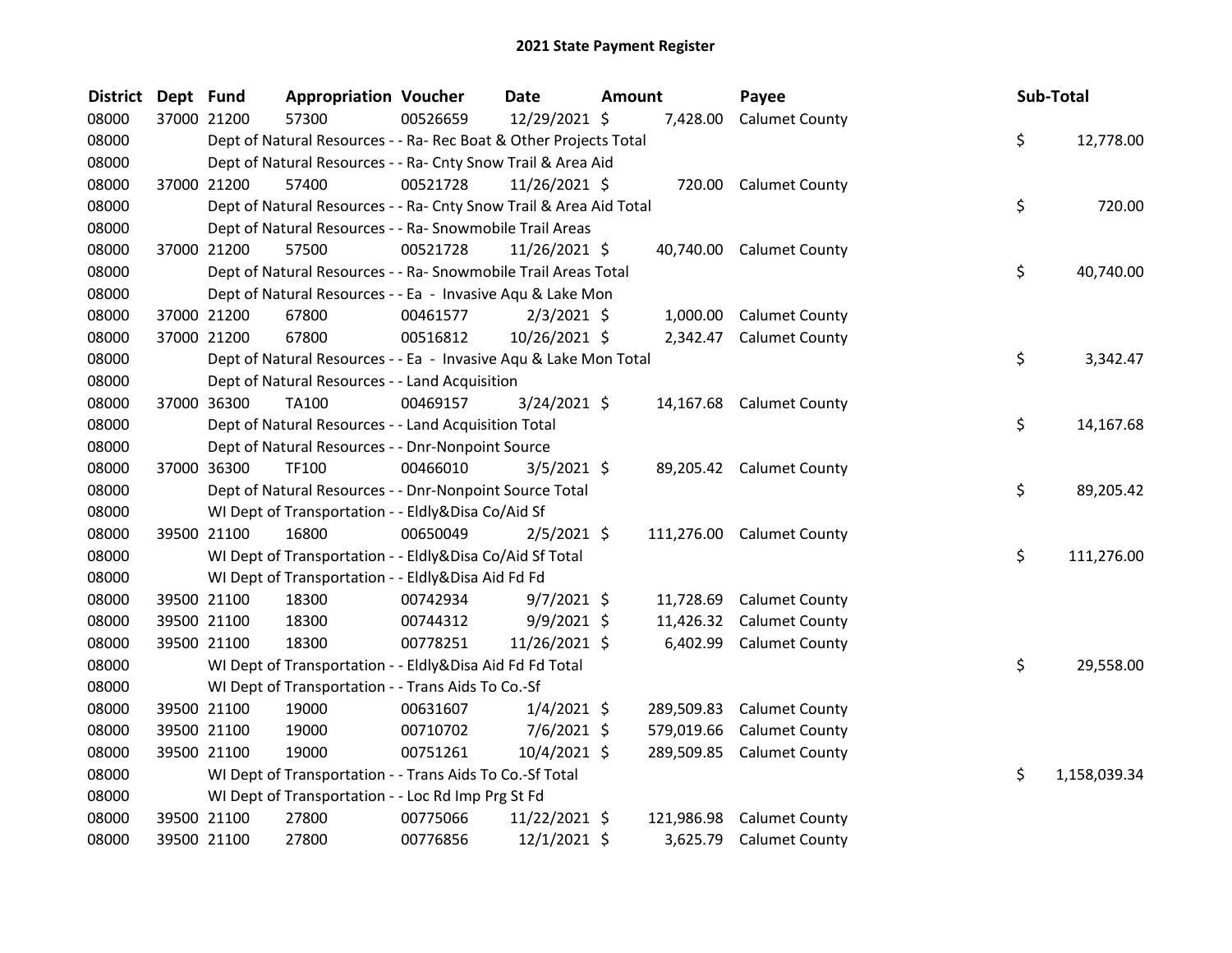| District Dept Fund |             |             | <b>Appropriation Voucher</b>                             |          | <b>Date</b>    | <b>Amount</b> |            | Payee                 | Sub-Total        |          |
|--------------------|-------------|-------------|----------------------------------------------------------|----------|----------------|---------------|------------|-----------------------|------------------|----------|
| 08000              |             |             | WI Dept of Transportation - - Loc Rd Imp Prg St Fd Total |          |                |               |            |                       | \$<br>125,612.77 |          |
| 08000              |             |             | WI Dept of Transportation - - Hwy Mgmt & Opers Sf        |          |                |               |            |                       |                  |          |
| 08000              |             | 39500 21100 | 36500                                                    | 00640356 | $1/14/2021$ \$ |               | 162.00     | <b>Calumet County</b> |                  |          |
| 08000              |             | 39500 21100 | 36500                                                    | 00646739 | $1/29/2021$ \$ |               | 162.00     | <b>Calumet County</b> |                  |          |
| 08000              |             | 39500 21100 | 36500                                                    | 00676794 | $4/8/2021$ \$  |               | 162.00     | <b>Calumet County</b> |                  |          |
| 08000              |             | 39500 21100 | 36500                                                    | 00676796 | $4/8/2021$ \$  |               | 162.00     | <b>Calumet County</b> |                  |          |
| 08000              |             | 39500 21100 | 36500                                                    | 00689196 | $5/5/2021$ \$  |               | 162.00     | <b>Calumet County</b> |                  |          |
| 08000              |             | 39500 21100 | 36500                                                    | 00698301 | $5/25/2021$ \$ |               | 162.00     | <b>Calumet County</b> |                  |          |
| 08000              |             | 39500 21100 | 36500                                                    | 00716854 | $7/6/2021$ \$  |               | 162.00     | <b>Calumet County</b> |                  |          |
| 08000              |             | 39500 21100 | 36500                                                    | 00732184 | 8/10/2021 \$   |               | 162.00     | <b>Calumet County</b> |                  |          |
| 08000              |             | 39500 21100 | 36500                                                    | 00758073 | 10/6/2021 \$   |               | 324.00     | <b>Calumet County</b> |                  |          |
| 08000              |             | 39500 21100 | 36500                                                    | 00770607 | 11/5/2021 \$   |               | 162.00     | <b>Calumet County</b> |                  |          |
| 08000              |             | 39500 21100 | 36500                                                    | 00779912 | 12/3/2021 \$   |               | 162.00     | <b>Calumet County</b> |                  |          |
| 08000              |             |             | WI Dept of Transportation - - Hwy Mgmt & Opers Sf Total  |          |                |               |            |                       | \$               | 1,944.00 |
| 08000              |             |             | WI Dept of Transportation - - Routine Maint Sf           |          |                |               |            |                       |                  |          |
| 08000              |             | 39500 21100 | 36800                                                    | 00637114 | $1/7/2021$ \$  |               | 26,302.38  | <b>Calumet County</b> |                  |          |
| 08000              |             | 39500 21100 | 36800                                                    | 00637116 | $1/7/2021$ \$  |               | 4,522.99   | <b>Calumet County</b> |                  |          |
| 08000              |             | 39500 21100 | 36800                                                    | 00640356 | $1/14/2021$ \$ |               | 248.69     | <b>Calumet County</b> |                  |          |
| 08000              |             | 39500 21100 | 36800                                                    | 00641396 | $1/20/2021$ \$ |               | 71,788.41  | <b>Calumet County</b> |                  |          |
| 08000              |             | 39500 21100 | 36800                                                    | 00641397 | $1/20/2021$ \$ |               | 18,232.38  | <b>Calumet County</b> |                  |          |
| 08000              |             | 39500 21100 | 36800                                                    | 00641398 | $1/20/2021$ \$ |               | 2,384.71   | <b>Calumet County</b> |                  |          |
| 08000              |             | 39500 21100 | 36800                                                    | 00641399 | 1/20/2021 \$   |               | 13.97      | <b>Calumet County</b> |                  |          |
| 08000              |             | 39500 21100 | 36800                                                    | 00644011 | $1/22/2021$ \$ |               | 80,143.43  | <b>Calumet County</b> |                  |          |
| 08000              |             | 39500 21100 | 36800                                                    | 00646739 | 1/29/2021 \$   |               | 1,085.59   | <b>Calumet County</b> |                  |          |
| 08000              |             | 39500 21100 | 36800                                                    | 00647541 | $2/2/2021$ \$  |               | 20,736.22  | <b>Calumet County</b> |                  |          |
| 08000              |             | 39500 21100 | 36800                                                    | 00676352 | $4/9/2021$ \$  |               | 73,771.59  | <b>Calumet County</b> |                  |          |
| 08000              |             | 39500 21100 | 36800                                                    | 00676794 | $4/8/2021$ \$  |               | 372.65     | <b>Calumet County</b> |                  |          |
| 08000              |             | 39500 21100 | 36800                                                    | 00676796 | $4/8/2021$ \$  |               | 145.88     | <b>Calumet County</b> |                  |          |
| 08000              |             | 39500 21100 | 36800                                                    | 00677449 | $4/9/2021$ \$  |               | 104,559.43 | <b>Calumet County</b> |                  |          |
| 08000              |             | 39500 21100 | 36800                                                    | 00689196 | $5/5/2021$ \$  |               | 687.30     | <b>Calumet County</b> |                  |          |
| 08000              |             | 39500 21100 | 36800                                                    | 00689259 | $5/6/2021$ \$  |               | 2,283.47   | <b>Calumet County</b> |                  |          |
| 08000              |             | 39500 21100 | 36800                                                    | 00689260 | $5/6/2021$ \$  |               | 57,203.04  | <b>Calumet County</b> |                  |          |
| 08000              |             | 39500 21100 | 36800                                                    | 00690466 | $5/10/2021$ \$ |               | 3,057.01   | <b>Calumet County</b> |                  |          |
| 08000              | 39500 21100 |             | 36800                                                    | 00697645 | 5/24/2021 \$   |               | 81,624.36  | <b>Calumet County</b> |                  |          |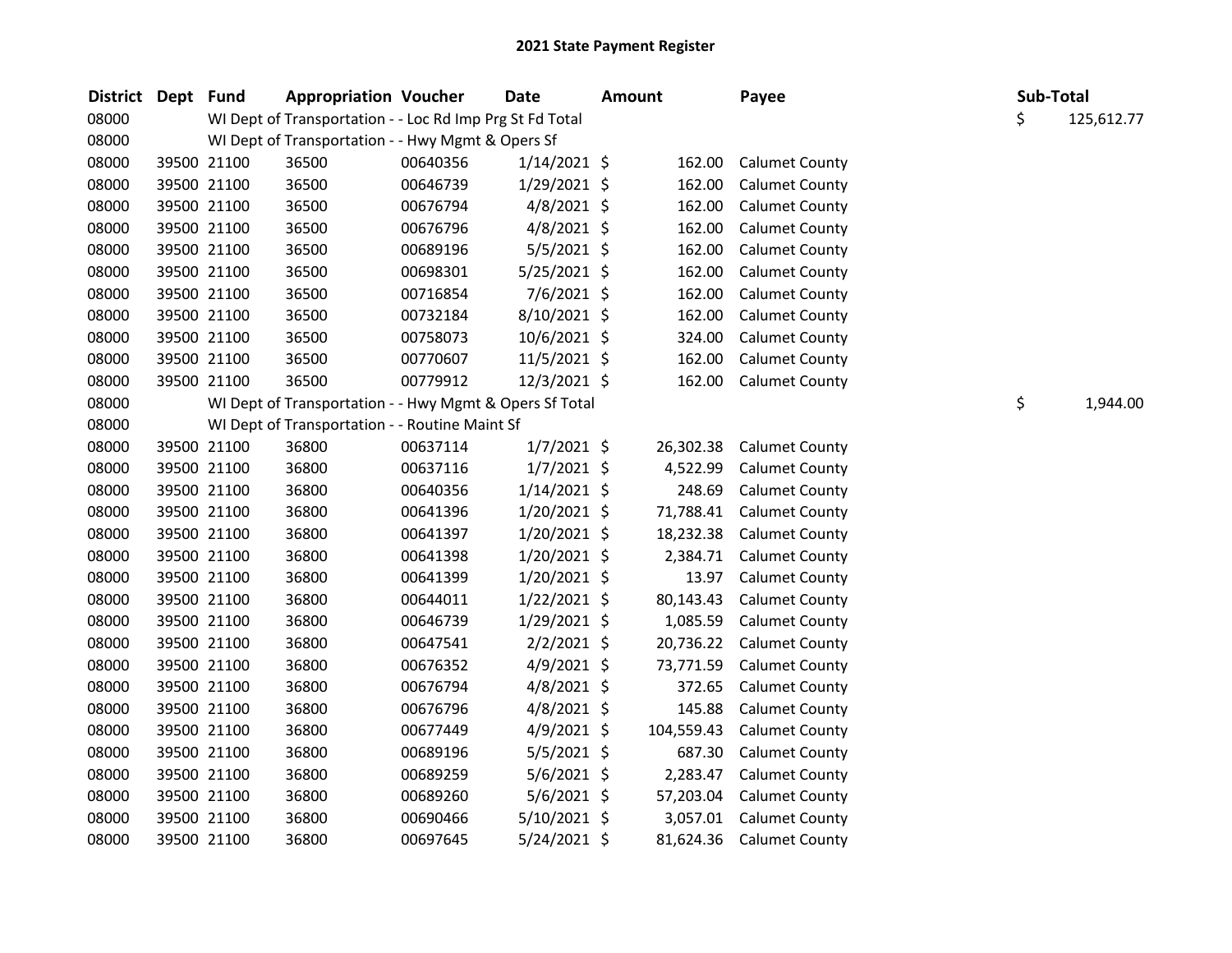| District | Dept Fund |             | <b>Appropriation Voucher</b>                            |          | <b>Date</b>    | <b>Amount</b> | Payee                     |    | Sub-Total  |
|----------|-----------|-------------|---------------------------------------------------------|----------|----------------|---------------|---------------------------|----|------------|
| 08000    |           | 39500 21100 | 36800                                                   | 00697646 | 5/24/2021 \$   | 8,445.24      | <b>Calumet County</b>     |    |            |
| 08000    |           | 39500 21100 | 36800                                                   | 00698301 | 5/25/2021 \$   | 1,104.18      | <b>Calumet County</b>     |    |            |
| 08000    |           | 39500 21100 | 36800                                                   | 00713659 | $6/28/2021$ \$ | 409.10        | <b>Calumet County</b>     |    |            |
| 08000    |           | 39500 21100 | 36800                                                   | 00715367 | $7/1/2021$ \$  | 36,090.92     | <b>Calumet County</b>     |    |            |
| 08000    |           | 39500 21100 | 36800                                                   | 00716854 | 7/6/2021 \$    | 616.58        | <b>Calumet County</b>     |    |            |
| 08000    |           | 39500 21100 | 36800                                                   | 00724687 | 7/26/2021 \$   | 4,375.20      | <b>Calumet County</b>     |    |            |
| 08000    |           | 39500 21100 | 36800                                                   | 00732184 | 8/10/2021 \$   | 1,095.49      | <b>Calumet County</b>     |    |            |
| 08000    |           | 39500 21100 | 36800                                                   | 00734535 | $8/13/2021$ \$ | 33,941.46     | <b>Calumet County</b>     |    |            |
| 08000    |           | 39500 21100 | 36800                                                   | 00741328 | $9/2/2021$ \$  | 337.98        | <b>Calumet County</b>     |    |            |
| 08000    |           | 39500 21100 | 36800                                                   | 00746409 | $9/14/2021$ \$ | 65,035.57     | <b>Calumet County</b>     |    |            |
| 08000    |           | 39500 21100 | 36800                                                   | 00747198 | $9/16/2021$ \$ | 729.46        | <b>Calumet County</b>     |    |            |
| 08000    |           | 39500 21100 | 36800                                                   | 00754822 | $9/29/2021$ \$ | 32,821.53     | <b>Calumet County</b>     |    |            |
| 08000    |           | 39500 21100 | 36800                                                   | 00758043 | $10/5/2021$ \$ | 19,554.97     | <b>Calumet County</b>     |    |            |
| 08000    |           | 39500 21100 | 36800                                                   | 00758045 | 10/5/2021 \$   | 21,914.70     | <b>Calumet County</b>     |    |            |
| 08000    |           | 39500 21100 | 36800                                                   | 00758073 | $10/6/2021$ \$ | 880.04        | <b>Calumet County</b>     |    |            |
| 08000    |           | 39500 21100 | 36800                                                   | 00769310 | $11/5/2021$ \$ |               | (3,854.32) Calumet County |    |            |
| 08000    |           | 39500 21100 | 36800                                                   | 00769374 | 11/3/2021 \$   | 87,656.85     | <b>Calumet County</b>     |    |            |
| 08000    |           | 39500 21100 | 36800                                                   | 00769943 | 11/3/2021 \$   | 35,090.44     | <b>Calumet County</b>     |    |            |
| 08000    |           | 39500 21100 | 36800                                                   | 00770560 | $11/5/2021$ \$ | 30,984.44     | <b>Calumet County</b>     |    |            |
| 08000    |           | 39500 21100 | 36800                                                   | 00770564 | $11/5/2021$ \$ | 10,896.72     | <b>Calumet County</b>     |    |            |
| 08000    |           | 39500 21100 | 36800                                                   | 00770607 | 11/5/2021 \$   | 119.91        | <b>Calumet County</b>     |    |            |
| 08000    |           | 39500 21100 | 36800                                                   | 00779056 | $12/1/2021$ \$ | 5,609.30      | <b>Calumet County</b>     |    |            |
| 08000    |           | 39500 21100 | 36800                                                   | 00779912 | 12/3/2021 \$   | 1,939.24      | <b>Calumet County</b>     |    |            |
| 08000    |           | 39500 21100 | 36800                                                   | 00780297 | 12/3/2021 \$   | 17.28         | <b>Calumet County</b>     |    |            |
| 08000    |           | 39500 21100 | 36800                                                   | 00780298 | 12/3/2021 \$   | 5.75          | <b>Calumet County</b>     |    |            |
| 08000    |           | 39500 21100 | 36800                                                   | 00780549 | $12/6/2021$ \$ | 14,464.87     | <b>Calumet County</b>     |    |            |
| 08000    |           | 39500 21100 | 36800                                                   | 00781024 | 12/6/2021 \$   | 23,792.37     | <b>Calumet County</b>     |    |            |
| 08000    |           |             | WI Dept of Transportation - - Routine Maint Sf Total    |          |                |               |                           | \$ | 983,238.77 |
| 08000    |           |             | WI Dept of Transportation - - St Hwy Rehab, Lf          |          |                |               |                           |    |            |
| 08000    |           | 39500 21100 | 37300                                                   | 00779912 | $12/3/2021$ \$ | 208.90        | <b>Calumet County</b>     |    |            |
| 08000    |           |             | WI Dept of Transportation - - St Hwy Rehab, Lf Total    |          |                |               |                           | \$ | 208.90     |
| 08000    |           |             | WI Dept of Transportation - - St Hwy Rehab Fed Fd       |          |                |               |                           |    |            |
| 08000    |           | 39500 21100 | 38300                                                   | 00779912 | $12/3/2021$ \$ | 626.71        | <b>Calumet County</b>     |    |            |
| 08000    |           |             | WI Dept of Transportation - - St Hwy Rehab Fed Fd Total |          |                |               |                           | \$ | 626.71     |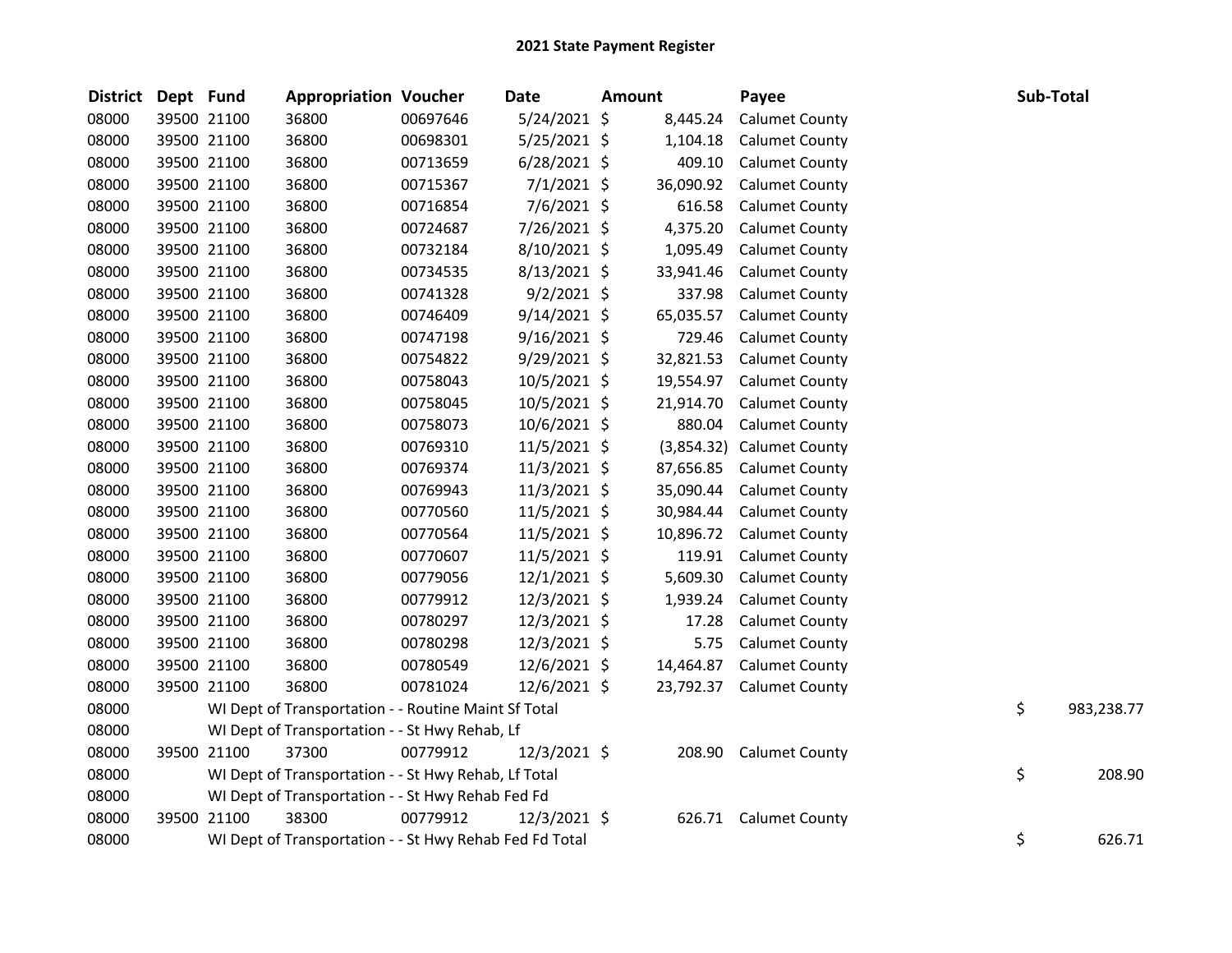| <b>District</b> | Dept Fund |             | <b>Appropriation Voucher</b>                                       |          | <b>Date</b>    | <b>Amount</b> |            | Payee                                                                                                         | Sub-Total          |
|-----------------|-----------|-------------|--------------------------------------------------------------------|----------|----------------|---------------|------------|---------------------------------------------------------------------------------------------------------------|--------------------|
| 08000           |           |             | Department of Corrections - - Corrections Contracts And Agre       |          |                |               |            |                                                                                                               |                    |
| 08000           |           | 41000 10000 | 11400                                                              | 00408865 | 2/8/2021 \$    |               | 3,190.52   | <b>Calumet County</b>                                                                                         |                    |
| 08000           |           | 41000 10000 | 11400                                                              | 00412356 | 2/26/2021 \$   |               | 4,888.70   | <b>Calumet County</b>                                                                                         |                    |
| 08000           |           | 41000 10000 | 11400                                                              | 00414268 | $3/9/2021$ \$  |               | 7,770.46   | <b>Calumet County</b>                                                                                         |                    |
| 08000           |           | 41000 10000 | 11400                                                              | 00421126 | $4/14/2021$ \$ |               | 8,851.12   | <b>Calumet County</b>                                                                                         |                    |
| 08000           |           | 41000 10000 | 11400                                                              | 00427072 | 5/18/2021 \$   |               | 15,129.24  | <b>Calumet County</b>                                                                                         |                    |
| 08000           |           | 41000 10000 | 11400                                                              | 00431085 | $6/8/2021$ \$  |               | 16,981.80  | <b>Calumet County</b>                                                                                         |                    |
| 08000           |           | 41000 10000 | 11400                                                              | 00433854 | $6/21/2021$ \$ |               | 15,438.00  | <b>Calumet County</b>                                                                                         |                    |
| 08000           |           | 41000 10000 | 11400                                                              | 00437389 | 7/9/2021 \$    |               | 16,364.28  | <b>Calumet County</b>                                                                                         |                    |
| 08000           |           | 41000 10000 | 11400                                                              | 00444261 | 8/13/2021 \$   |               | 17,290.56  | <b>Calumet County</b>                                                                                         |                    |
| 08000           |           | 41000 10000 | 11400                                                              | 00456602 | 10/15/2021 \$  |               |            | 5,712.06 Calumet County                                                                                       |                    |
| 08000           |           |             | Department of Corrections - - Corrections Contracts And Agre Total |          |                |               |            |                                                                                                               | \$<br>111,616.74   |
| 08000           |           |             |                                                                    |          |                |               |            | Department of Corrections - - Reimbursing Counties For Probation, Extended Supervision And Parole Holds       |                    |
| 08000           |           | 41000 10000 | 11600                                                              | 00459539 | 10/29/2021 \$  |               |            | 1,560.00 Calumet County                                                                                       |                    |
| 08000           |           |             |                                                                    |          |                |               |            | Department of Corrections - - Reimbursing Counties For Probation, Extended Supervision And Parole Holds Total | \$<br>1,560.00     |
| 08000           |           |             | Department of Health Services - - State/Federal Aids               |          |                |               |            |                                                                                                               |                    |
| 08000           |           | 43500 10000 | 00000                                                              | 92106    | $1/4/2021$ \$  |               | 268,802.00 | <b>Calumet County</b>                                                                                         |                    |
| 08000           |           | 43500 10000 | 00000                                                              | 92107    | $2/1/2021$ \$  |               | 488,668.00 | <b>Calumet County</b>                                                                                         |                    |
| 08000           |           | 43500 10000 | 00000                                                              | 92108    | $3/1/2021$ \$  |               | 305,203.00 | <b>Calumet County</b>                                                                                         |                    |
| 08000           |           | 43500 10000 | 00000                                                              | 92109    | $4/1/2021$ \$  |               | 657,170.00 | <b>Calumet County</b>                                                                                         |                    |
| 08000           |           | 43500 10000 | 00000                                                              | 92110    | $5/3/2021$ \$  |               | 288,149.00 | <b>Calumet County</b>                                                                                         |                    |
| 08000           |           | 43500 10000 | 00000                                                              | 92111    | $6/1/2021$ \$  |               | 584,683.00 | <b>Calumet County</b>                                                                                         |                    |
| 08000           |           | 43500 10000 | 00000                                                              | 92112    | $6/16/2021$ \$ |               | 188,274.00 | <b>Calumet County</b>                                                                                         |                    |
| 08000           |           | 43500 10000 | 00000                                                              | 92200    | $7/1/2021$ \$  |               | 485,490.00 | <b>Calumet County</b>                                                                                         |                    |
| 08000           |           | 43500 10000 | 00000                                                              | 92201    | $8/2/2021$ \$  |               | 872,226.00 | <b>Calumet County</b>                                                                                         |                    |
| 08000           |           | 43500 10000 | 00000                                                              | 92202    | $9/1/2021$ \$  |               | 484,417.00 | <b>Calumet County</b>                                                                                         |                    |
| 08000           |           | 43500 10000 | 00000                                                              | 92204    | $10/1/2021$ \$ |               | 337,016.00 | <b>Calumet County</b>                                                                                         |                    |
| 08000           |           | 43500 10000 | 00000                                                              | 92206    | $11/1/2021$ \$ |               | 266,583.00 | <b>Calumet County</b>                                                                                         |                    |
| 08000           |           | 43500 10000 | 00000                                                              | 92207    | 12/1/2021 \$   |               | 314,615.00 | <b>Calumet County</b>                                                                                         |                    |
| 08000           |           |             | Department of Health Services - - State/Federal Aids Total         |          |                |               |            |                                                                                                               | \$<br>5,541,296.00 |
| 08000           |           |             | Department of Health Services - - Federal Program Aids             |          |                |               |            |                                                                                                               |                    |
| 08000           |           | 43500 10000 | 14700                                                              | 00420586 | $5/5/2021$ \$  |               | 1,208.00   | <b>Calumet County</b>                                                                                         |                    |
| 08000           |           |             | Department of Health Services - - Federal Program Aids Total       |          |                |               |            |                                                                                                               | \$<br>1,208.00     |
| 08000           |           |             | Department of Health Services - - Federal Wic Operations           |          |                |               |            |                                                                                                               |                    |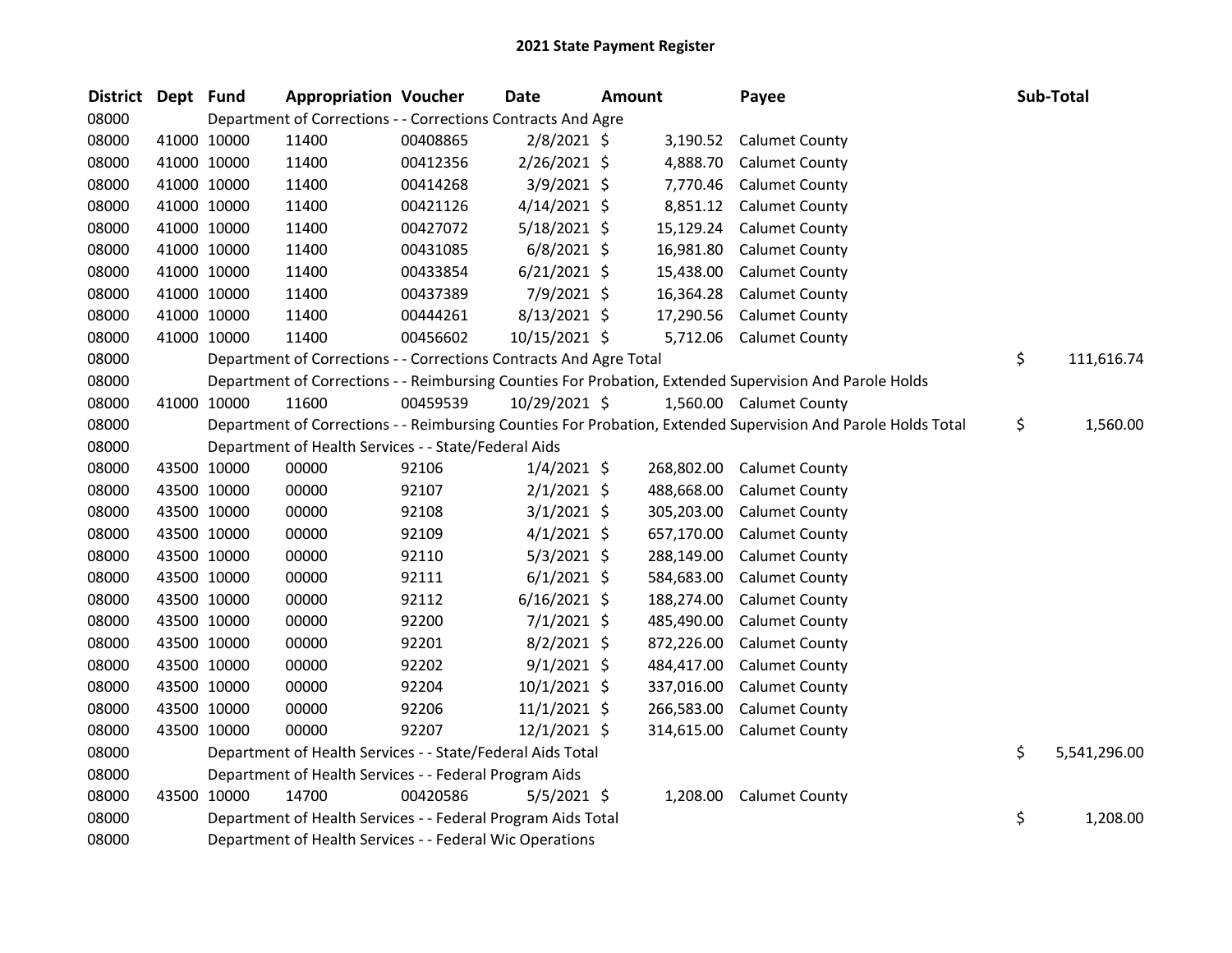| <b>District</b> | Dept Fund |             | <b>Appropriation Voucher</b>                                           |          | Date           | <b>Amount</b> |           | Payee                 | Sub-Total      |
|-----------------|-----------|-------------|------------------------------------------------------------------------|----------|----------------|---------------|-----------|-----------------------|----------------|
| 08000           |           | 43500 10000 | 14800                                                                  | 00405875 | $1/26/2021$ \$ |               | 805.00    | <b>Calumet County</b> |                |
| 08000           |           | 43500 10000 | 14800                                                                  | 00409188 | $2/12/2021$ \$ |               | 588.00    | <b>Calumet County</b> |                |
| 08000           |           | 43500 10000 | 14800                                                                  | 00419593 | 4/6/2021 \$    |               | 538.50    | <b>Calumet County</b> |                |
| 08000           |           | 43500 10000 | 14800                                                                  | 00422658 | $4/21/2021$ \$ |               | 218.00    | <b>Calumet County</b> |                |
| 08000           |           | 43500 10000 | 14800                                                                  | 00431481 | $6/14/2021$ \$ |               | 211.00    | <b>Calumet County</b> |                |
| 08000           |           | 43500 10000 | 14800                                                                  | 00441629 | 8/19/2021 \$   |               | 438.50    | Calumet County        |                |
| 08000           |           | 43500 10000 | 14800                                                                  | 00442619 | 8/19/2021 \$   |               | 176.00    | <b>Calumet County</b> |                |
| 08000           |           | 43500 10000 | 14800                                                                  | 00465053 | 12/17/2021 \$  |               | 65.00     | <b>Calumet County</b> |                |
| 08000           |           | 43500 10000 | 14800                                                                  | 00465662 | 12/22/2021 \$  |               | 129.50    | <b>Calumet County</b> |                |
| 08000           |           |             | Department of Health Services - - Federal Wic Operations Total         |          |                |               |           |                       | \$<br>3,169.50 |
| 08000           |           |             | Department of Health Services - - General Program Operations           |          |                |               |           |                       |                |
| 08000           |           | 43500 10000 | 40100                                                                  | 00439496 | 7/20/2021 \$   |               | 1.50      | <b>Calumet County</b> |                |
| 08000           |           |             | Department of Health Services - - General Program Operations Total     |          |                |               |           |                       | \$<br>1.50     |
| 08000           |           |             | Department of Health Services - - Medical Assistance State Admin       |          |                |               |           |                       |                |
| 08000           |           | 43500 10000 | 44000                                                                  | 00439496 | 7/20/2021 \$   |               | 1.50      | <b>Calumet County</b> |                |
| 08000           |           |             | Department of Health Services - - Medical Assistance State Admin Total |          |                |               |           |                       | \$<br>1.50     |
| 08000           |           |             | Dept of Children and Families - - Fees For Administrative Servic       |          |                |               |           |                       |                |
| 08000           |           | 43700 10000 | 23100                                                                  | 00080547 | $2/16/2021$ \$ |               | 60.00     | <b>Calumet County</b> |                |
| 08000           |           | 43700 10000 | 23100                                                                  | 00083404 | $4/20/2021$ \$ |               | 110.00    | <b>Calumet County</b> |                |
| 08000           |           | 43700 10000 | 23100                                                                  | 00087287 | 7/23/2021 \$   |               | 50.00     | <b>Calumet County</b> |                |
| 08000           |           | 43700 10000 | 23100                                                                  | 00090904 | $11/2/2021$ \$ |               | 10.00     | <b>Calumet County</b> |                |
| 08000           |           |             | Dept of Children and Families - - Fees For Administrative Servic Total |          |                |               |           |                       | \$<br>230.00   |
| 08000           |           |             | Dept of Children and Families - - General Aids                         |          |                |               |           |                       |                |
| 08000           |           | 43700 10000 | 99000                                                                  | 00078982 | $1/5/2021$ \$  |               | 14,036.95 | <b>Calumet County</b> |                |
| 08000           |           | 43700 10000 | 99000                                                                  | 00079722 | 1/28/2021 \$   |               | 22,719.49 | <b>Calumet County</b> |                |
| 08000           |           | 43700 10000 | 99000                                                                  | 00079723 | 1/29/2021 \$   |               | 73,988.69 | <b>Calumet County</b> |                |
| 08000           |           | 43700 10000 | 99000                                                                  | 00079724 | $1/29/2021$ \$ |               | 26,626.84 | <b>Calumet County</b> |                |
| 08000           |           | 43700 10000 | 99000                                                                  | 00079922 | $2/1/2021$ \$  |               | 37,191.60 | <b>Calumet County</b> |                |
| 08000           |           | 43700 10000 | 99000                                                                  | 00080138 | $2/5/2021$ \$  |               | 425.26    | <b>Calumet County</b> |                |
| 08000           |           | 43700 10000 | 99000                                                                  | 00080243 | $2/5/2021$ \$  |               | 68.08     | <b>Calumet County</b> |                |
| 08000           |           | 43700 10000 | 99000                                                                  | 00080942 | 2/26/2021 \$   |               | 14,162.45 | <b>Calumet County</b> |                |
| 08000           |           | 43700 10000 | 99000                                                                  | 00081189 | 3/4/2021 \$    |               | 46,523.66 | <b>Calumet County</b> |                |
| 08000           |           | 43700 10000 | 99000                                                                  | 00081293 | $3/5/2021$ \$  |               | 832.74    | <b>Calumet County</b> |                |
| 08000           |           | 43700 10000 | 99000                                                                  | 00081379 | 3/8/2021 \$    |               | 5,850.00  | <b>Calumet County</b> |                |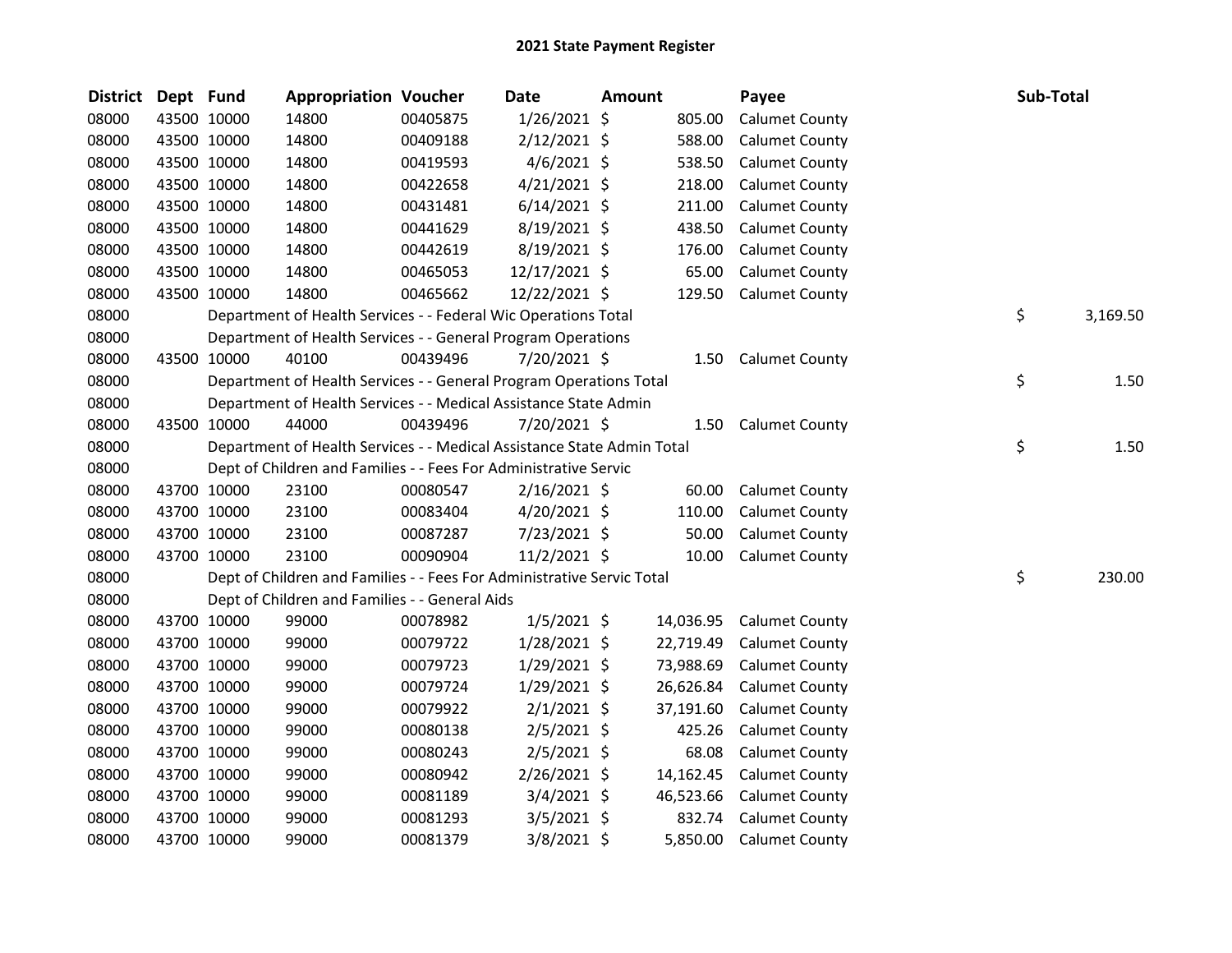| <b>District</b> | Dept Fund   |             | <b>Appropriation Voucher</b>                         |          | <b>Date</b>    | <b>Amount</b> |            | Payee                 |    | Sub-Total    |
|-----------------|-------------|-------------|------------------------------------------------------|----------|----------------|---------------|------------|-----------------------|----|--------------|
| 08000           | 43700 10000 |             | 99000                                                | 00081510 | 3/9/2021 \$    |               | 165,000.12 | <b>Calumet County</b> |    |              |
| 08000           | 43700 10000 |             | 99000                                                | 00082016 | 3/23/2021 \$   |               | 19,400.89  | <b>Calumet County</b> |    |              |
| 08000           | 43700 10000 |             | 99000                                                | 00082606 | $4/5/2021$ \$  |               | 84,591.67  | <b>Calumet County</b> |    |              |
| 08000           | 43700 10000 |             | 99000                                                | 00083869 | 4/30/2021 \$   |               | 132,356.59 | <b>Calumet County</b> |    |              |
| 08000           | 43700 10000 |             | 99000                                                | 00084047 | $5/3/2021$ \$  |               | 22,116.95  | <b>Calumet County</b> |    |              |
| 08000           | 43700 10000 |             | 99000                                                | 00084082 | $5/5/2021$ \$  |               | 83,964.38  | <b>Calumet County</b> |    |              |
| 08000           | 43700 10000 |             | 99000                                                | 00085546 | $6/4/2021$ \$  |               | 5,232.23   | <b>Calumet County</b> |    |              |
| 08000           | 43700 10000 |             | 99000                                                | 00085596 | $6/7/2021$ \$  |               | 49,931.71  | <b>Calumet County</b> |    |              |
| 08000           | 43700 10000 |             | 99000                                                | 00086530 | 6/30/2021 \$   |               | 2,127.00   | <b>Calumet County</b> |    |              |
| 08000           | 43700 10000 |             | 99000                                                | 00086658 | $7/7/2021$ \$  |               | 18,640.17  | <b>Calumet County</b> |    |              |
| 08000           | 43700 10000 |             | 99000                                                | 00087094 | 7/19/2021 \$   |               | 558.80     | <b>Calumet County</b> |    |              |
| 08000           | 43700 10000 |             | 99000                                                | 00087533 | 7/30/2021 \$   |               | 111,535.83 | <b>Calumet County</b> |    |              |
| 08000           | 43700 10000 |             | 99000                                                | 00087666 | 7/30/2021 \$   |               | 22,955.00  | <b>Calumet County</b> |    |              |
| 08000           | 43700 10000 |             | 99000                                                | 00087902 | $8/5/2021$ \$  |               | 15,590.02  | <b>Calumet County</b> |    |              |
| 08000           | 43700 10000 |             | 99000                                                | 00087972 | $8/6/2021$ \$  |               | 25,309.81  | <b>Calumet County</b> |    |              |
| 08000           | 43700 10000 |             | 99000                                                | 00088014 | $8/6/2021$ \$  |               | 332.78     | <b>Calumet County</b> |    |              |
| 08000           | 43700 10000 |             | 99000                                                | 00088162 | 8/13/2021 \$   |               | 571.89     | <b>Calumet County</b> |    |              |
| 08000           | 43700 10000 |             | 99000                                                | 00088907 | $9/7/2021$ \$  |               | 615,594.86 | <b>Calumet County</b> |    |              |
| 08000           | 43700 10000 |             | 99000                                                | 00089085 | 9/10/2021 \$   |               | 24,187.32  | <b>Calumet County</b> |    |              |
| 08000           | 43700 10000 |             | 99000                                                | 00089876 | 10/5/2021 \$   |               | 354.71     | <b>Calumet County</b> |    |              |
| 08000           | 43700 10000 |             | 99000                                                | 00089977 | 10/5/2021 \$   |               | 12,679.97  | <b>Calumet County</b> |    |              |
| 08000           | 43700 10000 |             | 99000                                                | 00090727 | 10/29/2021 \$  |               | 101,732.41 | <b>Calumet County</b> |    |              |
| 08000           | 43700 10000 |             | 99000                                                | 00090993 | $11/5/2021$ \$ |               | 13,329.76  | <b>Calumet County</b> |    |              |
| 08000           | 43700 10000 |             | 99000                                                | 00091974 | 12/2/2021 \$   |               | 24,025.22  | <b>Calumet County</b> |    |              |
| 08000           | 43700 10000 |             | 99000                                                | 00092094 | 12/3/2021 \$   |               | 17,311.00  | <b>Calumet County</b> |    |              |
| 08000           | 43700 10000 |             | 99000                                                | 00092189 | 12/6/2021 \$   |               | 17,162.18  | <b>Calumet County</b> |    |              |
| 08000           |             |             | Dept of Children and Families - - General Aids Total |          |                |               |            |                       | \$ | 1,829,019.03 |
| 08000           |             |             | Dept of Workforce Development - - Auxiliary Services |          |                |               |            |                       |    |              |
| 08000           | 44500 10000 |             | 13000                                                | 00310323 | $1/4/2021$ \$  |               | 55.00      | <b>Calumet County</b> |    |              |
| 08000           | 44500 10000 |             | 13000                                                | 00313413 | $2/2/2021$ \$  |               | 65.00      | <b>Calumet County</b> |    |              |
| 08000           |             | 44500 10000 | 13000                                                | 00317042 | $3/2/2021$ \$  |               | 45.00      | <b>Calumet County</b> |    |              |
| 08000           | 44500 10000 |             | 13000                                                | 00320850 | $4/2/2021$ \$  |               | 70.00      | <b>Calumet County</b> |    |              |
| 08000           |             | 44500 10000 | 13000                                                | 00324395 | 5/4/2021 \$    |               | 70.00      | <b>Calumet County</b> |    |              |
| 08000           | 44500 10000 |             | 13000                                                | 00327588 | $6/2/2021$ \$  |               | 35.00      | <b>Calumet County</b> |    |              |
|                 |             |             |                                                      |          |                |               |            |                       |    |              |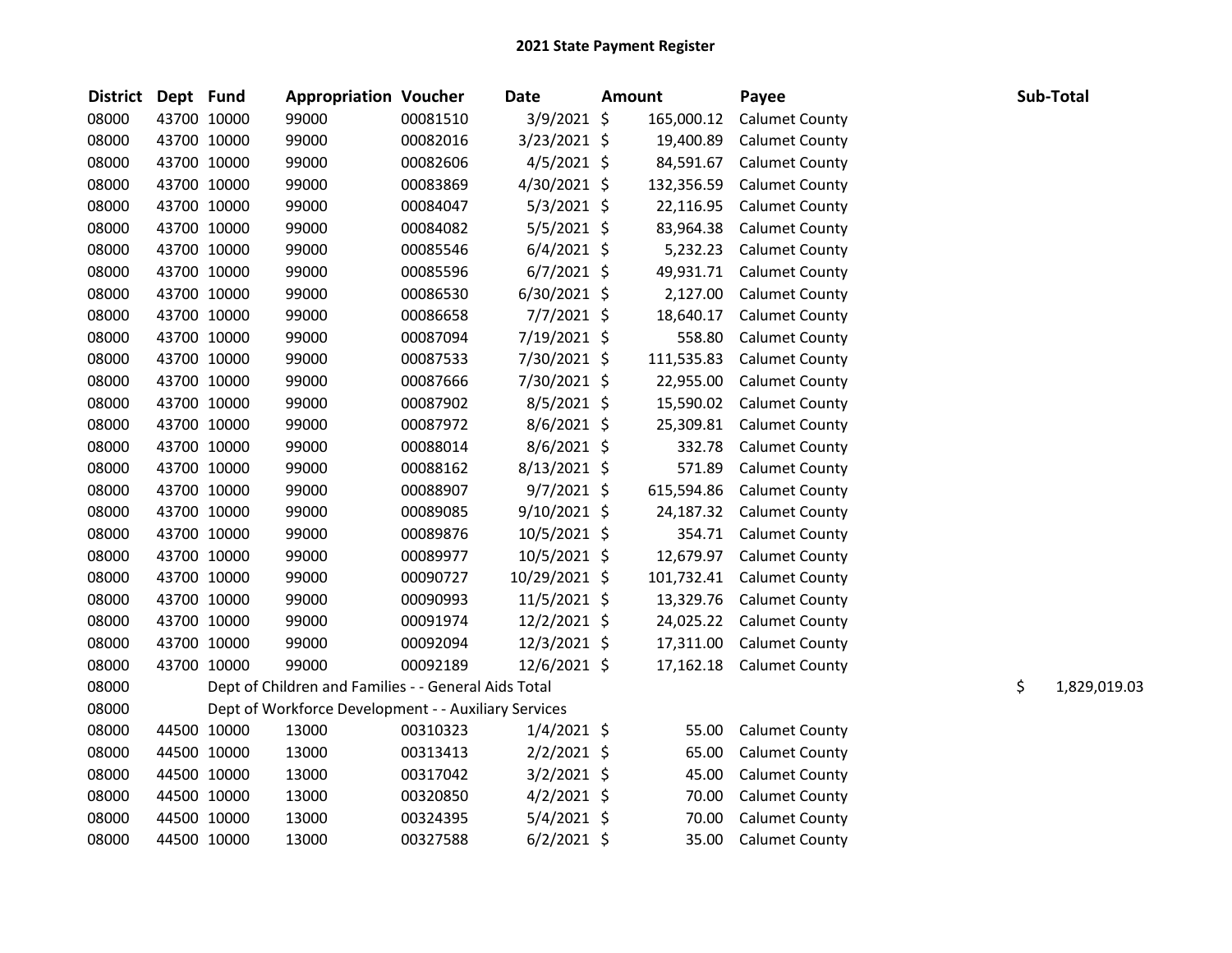| <b>District</b> | Dept Fund |             | <b>Appropriation Voucher</b>                                          |          | <b>Date</b>    | <b>Amount</b> |           | Payee                    | Sub-Total       |  |
|-----------------|-----------|-------------|-----------------------------------------------------------------------|----------|----------------|---------------|-----------|--------------------------|-----------------|--|
| 08000           |           | 44500 10000 | 13000                                                                 | 00331373 | $7/2/2021$ \$  |               | 40.00     | <b>Calumet County</b>    |                 |  |
| 08000           |           | 44500 10000 | 13000                                                                 | 00335272 | $8/3/2021$ \$  |               | 30.00     | <b>Calumet County</b>    |                 |  |
| 08000           |           | 44500 10000 | 13000                                                                 | 00339065 | $9/2/2021$ \$  |               | 45.00     | <b>Calumet County</b>    |                 |  |
| 08000           |           | 44500 10000 | 13000                                                                 | 00343054 | 10/4/2021 \$   |               | 45.00     | <b>Calumet County</b>    |                 |  |
| 08000           |           | 44500 10000 | 13000                                                                 | 00347093 | $11/2/2021$ \$ |               | 30.00     | <b>Calumet County</b>    |                 |  |
| 08000           |           | 44500 10000 | 13000                                                                 | 00350742 | 12/2/2021 \$   |               | 30.00     | <b>Calumet County</b>    |                 |  |
| 08000           |           |             | Dept of Workforce Development - - Auxiliary Services Total            |          |                |               |           |                          | \$<br>560.00    |  |
| 08000           |           |             | Dept of Workforce Development - - Wc Ops Uninsured Emplyr Admin       |          |                |               |           |                          |                 |  |
| 08000           |           | 44500 22700 | 17700                                                                 | 00315892 | $2/23/2021$ \$ |               | 15.00     | <b>Calumet County</b>    |                 |  |
| 08000           |           | 44500 22700 | 17700                                                                 | 00315893 | $2/23/2021$ \$ |               | 100.00    | <b>Calumet County</b>    |                 |  |
| 08000           |           | 44500 22700 | 17700                                                                 | 00336467 | 8/13/2021 \$   |               | 15.00     | <b>Calumet County</b>    |                 |  |
| 08000           |           | 44500 22700 | 17700                                                                 | 00336468 | 8/13/2021 \$   |               | 5.00      | <b>Calumet County</b>    |                 |  |
| 08000           |           |             | Dept of Workforce Development - - Wc Ops Uninsured Emplyr Admin Total |          |                |               |           |                          | \$<br>135.00    |  |
| 08000           |           |             | Department of Justice - - Drug Trafficking Resp Grants                |          |                |               |           |                          |                 |  |
| 08000           |           | 45500 10000 | 20800                                                                 | 00094797 | $2/19/2021$ \$ |               | 3,210.00  | <b>Calumet County</b>    |                 |  |
| 08000           |           | 45500 10000 | 20800                                                                 | 00097633 | 5/12/2021 \$   |               |           | 20,605.15 Calumet County |                 |  |
| 08000           |           |             | Department of Justice - - Drug Trafficking Resp Grants Total          |          |                |               |           |                          | \$<br>23,815.15 |  |
| 08000           |           |             | Department of Justice - - Officer training reimbursement              |          |                |               |           |                          |                 |  |
| 08000           |           | 45500 10000 | 21400                                                                 | 00105035 | 11/12/2021 \$  |               |           | 6,240.00 Calumet County  |                 |  |
| 08000           |           |             | Department of Justice - - Officer training reimbursement Total        |          |                |               |           |                          | \$<br>6,240.00  |  |
| 08000           |           |             | Department of Justice - - Crime Laboratories, Dna                     |          |                |               |           |                          |                 |  |
| 08000           |           | 45500 10000 | 22100                                                                 | 00100314 | 7/14/2021 \$   |               | 1,600.00  | <b>Calumet County</b>    |                 |  |
| 08000           |           |             | Department of Justice - - Crime Laboratories, Dna Total               |          |                |               |           |                          | \$<br>1,600.00  |  |
| 08000           |           |             | Department of Justice - - Federal Aid, Local Assistance               |          |                |               |           |                          |                 |  |
| 08000           |           | 45500 10000 | 25100                                                                 | 00094063 | $2/18/2021$ \$ |               | 41,261.62 | <b>Calumet County</b>    |                 |  |
| 08000           |           | 45500 10000 | 25100                                                                 | 00100903 | $8/4/2021$ \$  |               | 146.25    | <b>Calumet County</b>    |                 |  |
| 08000           |           | 45500 10000 | 25100                                                                 | 00104348 | 10/28/2021 \$  |               | 755.62    | <b>Calumet County</b>    |                 |  |
| 08000           |           | 45500 10000 | 25100                                                                 | 00104489 | $11/3/2021$ \$ |               |           | 710.85 Calumet County    |                 |  |
| 08000           |           |             | Department of Justice - - Federal Aid, Local Assistance Total         |          |                |               |           |                          | \$<br>42,874.34 |  |
| 08000           |           |             | Department of Justice - - Crime Victim Witness Assist                 |          |                |               |           |                          |                 |  |
| 08000           |           | 45500 10000 | 53200                                                                 | 00100516 | $7/15/2021$ \$ |               |           | 25,458.63 Calumet County |                 |  |
| 08000           |           |             | Department of Justice - - Crime Victim Witness Assist Total           |          |                |               |           |                          | \$<br>25,458.63 |  |
| 08000           |           |             | Department of Justice - - County Reimb Victim-Witness                 |          |                |               |           |                          |                 |  |
| 08000           |           | 45500 10000 | 53900                                                                 | 00095421 | $3/5/2021$ \$  |               |           | 22,574.73 Calumet County |                 |  |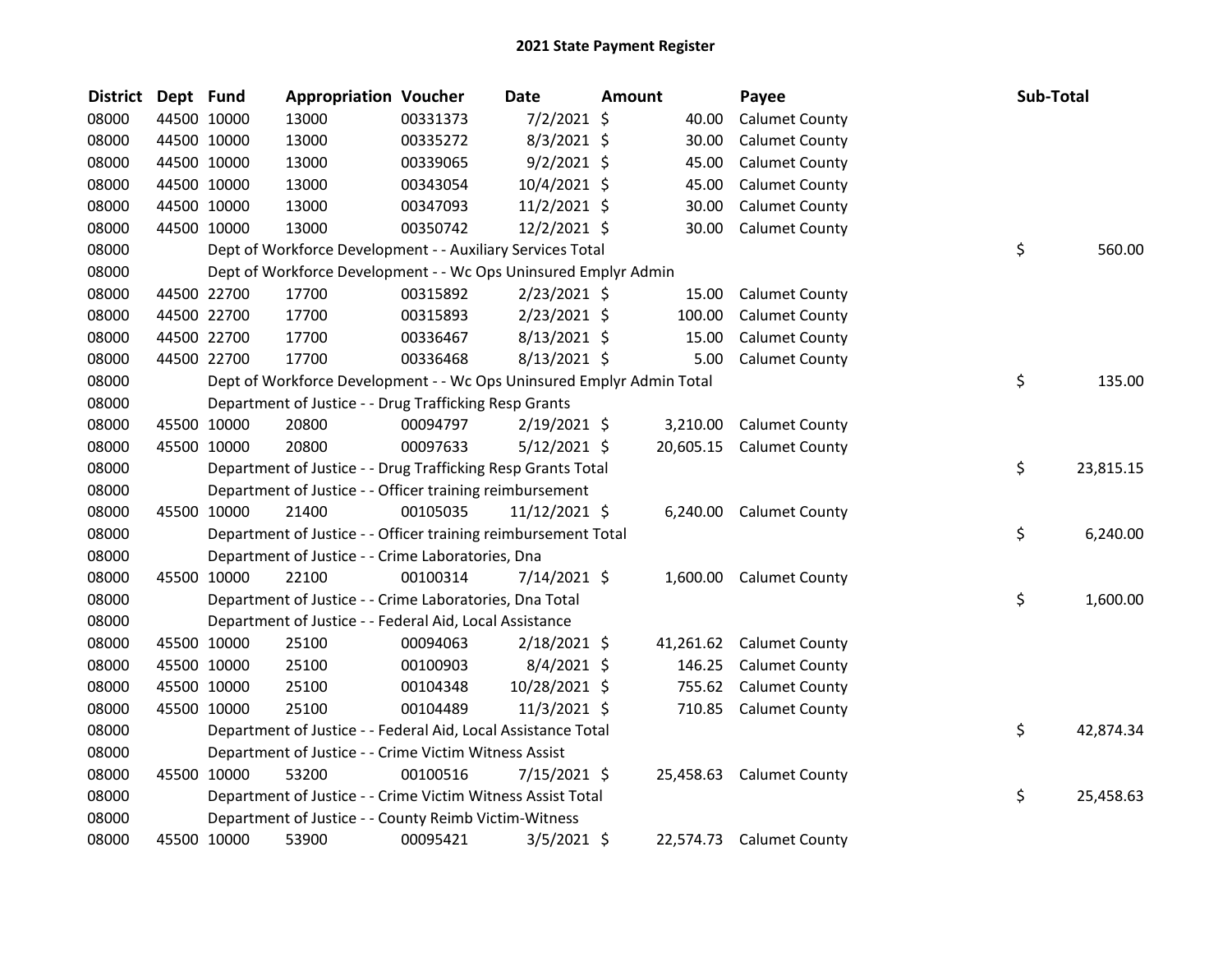| <b>District</b> | Dept Fund |             | <b>Appropriation Voucher</b>                                            |          | <b>Date</b>    | <b>Amount</b> |           | Payee                     | Sub-Total |            |
|-----------------|-----------|-------------|-------------------------------------------------------------------------|----------|----------------|---------------|-----------|---------------------------|-----------|------------|
| 08000           |           |             | Department of Justice - - County Reimb Victim-Witness Total             |          |                |               |           |                           | \$        | 22,574.73  |
| 08000           |           |             | Department of Military Affairs - - Emergency Response Equipment         |          |                |               |           |                           |           |            |
| 08000           |           | 46500 10000 | 30800                                                                   | 00088939 | $2/1/2021$ \$  |               |           | 6,235.42 Calumet County   |           |            |
| 08000           |           |             | Department of Military Affairs - - Emergency Response Equipment Total   |          |                |               |           |                           | \$        | 6,235.42   |
| 08000           |           |             | Department of Military Affairs - - Federal Aid, Local Assistance        |          |                |               |           |                           |           |            |
| 08000           |           | 46500 10000 | 34200                                                                   | 00091006 | $3/10/2021$ \$ |               | 13,418.71 | <b>Calumet County</b>     |           |            |
| 08000           |           | 46500 10000 | 34200                                                                   | 00093518 | $5/10/2021$ \$ |               |           | 9,563.01 Calumet County   |           |            |
| 08000           |           |             | Department of Military Affairs - - Federal Aid, Local Assistance Total  |          |                |               |           |                           | \$        | 22,981.72  |
| 08000           |           |             | Department of Military Affairs - - Federal Aid, Homeland Security       |          |                |               |           |                           |           |            |
| 08000           |           | 46500 10000 | 35000                                                                   | 00094047 | $5/14/2021$ \$ |               | 4,400.00  | <b>Calumet County</b>     |           |            |
| 08000           |           |             | Department of Military Affairs - - Federal Aid, Homeland Security Total |          |                |               |           |                           | \$        | 4,400.00   |
| 08000           |           |             | Department of Veterans Affairs - - County Grants                        |          |                |               |           |                           |           |            |
| 08000           |           | 48500 58200 | 26700                                                                   | 00091413 | $3/12/2021$ \$ |               |           | 11,500.00 Calumet County  |           |            |
| 08000           |           |             | Department of Veterans Affairs - - County Grants Total                  |          |                |               |           |                           | \$        | 11,500.00  |
| 08000           |           |             | Department of Veterans Affairs - - Veterans Transportation Grant        |          |                |               |           |                           |           |            |
| 08000           |           | 48500 58200 | 28000                                                                   | 00102973 | 12/3/2021 \$   |               | 228.36    | <b>Calumet County</b>     |           |            |
| 08000           |           |             | Department of Veterans Affairs - - Veterans Transportation Grant Total  |          |                |               |           |                           | \$        | 228.36     |
| 08000           |           |             | Department of Administration - - Federal Aid, Local Assistance          |          |                |               |           |                           |           |            |
| 08000           |           | 50500 10000 | 74300                                                                   | 00143205 | $4/5/2021$ \$  |               |           | 20,000.21 Calumet County  |           |            |
| 08000           |           | 50500 10000 | 74300                                                                   | 00152017 | $9/22/2021$ \$ |               | 62,024.00 | <b>Calumet County</b>     |           |            |
| 08000           |           | 50500 10000 | 74300                                                                   | 00155197 | 11/29/2021 \$  |               |           | 312,143.14 Calumet County |           |            |
| 08000           |           |             | Department of Administration - - Federal Aid, Local Assistance Total    |          |                |               |           |                           | \$        | 394,167.35 |
| 08000           |           |             | Department of Administration - - Low-Income Assistance Grants           |          |                |               |           |                           |           |            |
| 08000           |           | 50500 23500 | 37100                                                                   | 00138409 | $1/15/2021$ \$ |               | 262.06    | <b>Calumet County</b>     |           |            |
| 08000           |           | 50500 23500 | 37100                                                                   | 00139968 | $1/29/2021$ \$ |               | 7,996.93  | <b>Calumet County</b>     |           |            |
| 08000           |           | 50500 23500 | 37100                                                                   | 00143184 | 3/30/2021 \$   |               | 3,929.70  | <b>Calumet County</b>     |           |            |
| 08000           |           | 50500 23500 | 37100                                                                   | 00143916 | $4/15/2021$ \$ |               | 3,993.76  | <b>Calumet County</b>     |           |            |
| 08000           |           | 50500 23500 | 37100                                                                   | 00145211 | $5/7/2021$ \$  |               | 4,233.99  | <b>Calumet County</b>     |           |            |
| 08000           |           | 50500 23500 | 37100                                                                   | 00146453 | $6/1/2021$ \$  |               | 3,326.73  | <b>Calumet County</b>     |           |            |
| 08000           |           | 50500 23500 | 37100                                                                   | 00147112 | $6/15/2021$ \$ |               | 2,709.15  | <b>Calumet County</b>     |           |            |
| 08000           |           | 50500 23500 | 37100                                                                   | 00149855 | $8/5/2021$ \$  |               | 6,289.34  | <b>Calumet County</b>     |           |            |
| 08000           |           | 50500 23500 | 37100                                                                   | 00151224 | 8/31/2021 \$   |               | 3,458.50  | <b>Calumet County</b>     |           |            |
| 08000           |           |             | Department of Administration - - Low-Income Assistance Grants Total     |          |                |               |           |                           | \$        | 36,200.16  |
|                 |           |             |                                                                         |          |                |               |           |                           |           |            |

Department of Administration - - Land Information Program; Loca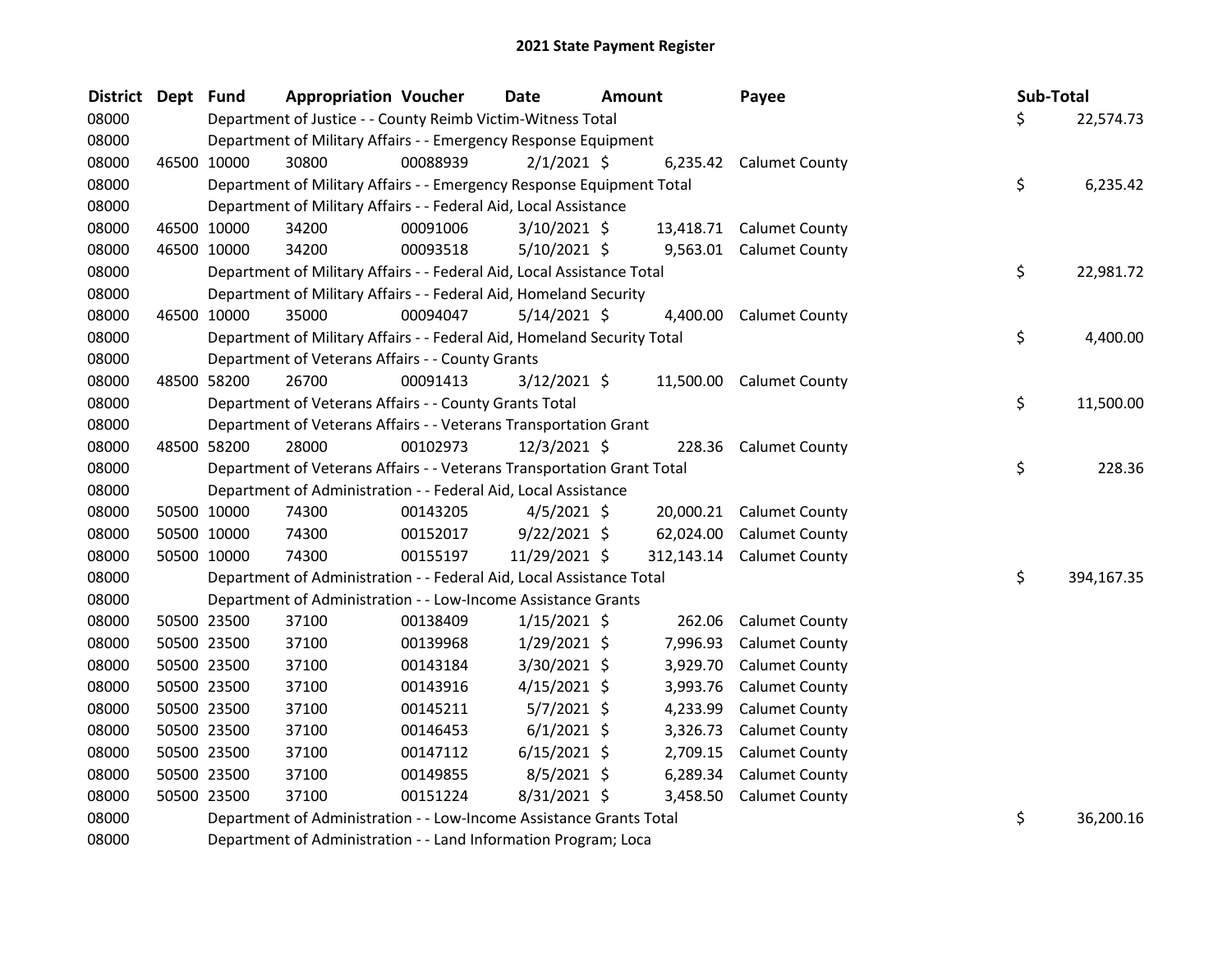| <b>District</b> | Dept Fund |             | <b>Appropriation Voucher</b>                                          |          | Date           | Amount    | Payee                                                                                                   | Sub-Total       |
|-----------------|-----------|-------------|-----------------------------------------------------------------------|----------|----------------|-----------|---------------------------------------------------------------------------------------------------------|-----------------|
| 08000           |           | 50500 26900 | 17300                                                                 | 00138262 | $1/13/2021$ \$ | 20,000.00 | <b>Calumet County</b>                                                                                   |                 |
| 08000           |           | 50500 26900 | 17300                                                                 | 00138431 | $1/29/2021$ \$ | 1,000.00  | <b>Calumet County</b>                                                                                   |                 |
| 08000           |           | 50500 26900 | 17300                                                                 | 00139538 | $4/6/2021$ \$  | 21,960.00 | <b>Calumet County</b>                                                                                   |                 |
| 08000           |           | 50500 26900 | 17300                                                                 | 00146484 | $6/15/2021$ \$ | 25,000.00 | <b>Calumet County</b>                                                                                   |                 |
| 08000           |           |             | Department of Administration - - Land Information Program; Loca Total |          |                |           |                                                                                                         | \$<br>67,960.00 |
| 08000           |           |             | Elections Commission - - General Program Ops, GPR                     |          |                |           |                                                                                                         |                 |
| 08000           |           | 51000 10000 | 10100                                                                 | 00005183 | $1/11/2021$ \$ | 105.30    | <b>Calumet County</b>                                                                                   |                 |
| 08000           |           |             | Elections Commission - - General Program Ops, GPR Total               |          |                |           |                                                                                                         | \$<br>105.30    |
| 08000           |           |             |                                                                       |          |                |           | Public Defender Board - - Transcript, Discovery and Records Provided to the Public Defender Board       |                 |
| 08000           |           | 55000 10000 | 10600                                                                 | 00278872 | $2/22/2021$ \$ |           | 803.92 Calumet County                                                                                   |                 |
| 08000           |           | 55000 10000 | 10600                                                                 | 00291293 | $5/21/2021$ \$ |           | 615.96 Calumet County                                                                                   |                 |
| 08000           |           | 55000 10000 | 10600                                                                 | 00300846 | 7/30/2021 \$   |           | 1,759.02 Calumet County                                                                                 |                 |
| 08000           |           | 55000 10000 | 10600                                                                 | 00309658 | 11/30/2021 \$  |           | 2,357.97 Calumet County                                                                                 |                 |
| 08000           |           |             |                                                                       |          |                |           | Public Defender Board - - Transcript, Discovery and Records Provided to the Public Defender Board Total | \$<br>5,536.87  |
| 08000           |           |             | Department of Revenue - - GPR Earned                                  |          |                |           |                                                                                                         |                 |
| 08000           |           | 56600 10000 | 100GE                                                                 | 00191384 | 2/8/2021 \$    |           | 3.00 Calumet County                                                                                     |                 |
| 08000           |           |             | Department of Revenue - - GPR Earned Total                            |          |                |           |                                                                                                         | \$<br>3.00      |
| 08000           |           |             | Department of Revenue - - Warrants and Satisfactions                  |          |                |           |                                                                                                         |                 |
| 08000           |           | 56600 10000 | 10100                                                                 | 00189898 | $2/3/2021$ \$  | 525.00    | <b>Calumet County</b>                                                                                   |                 |
| 08000           |           | 56600 10000 | 10100                                                                 | 00209751 | 7/30/2021 \$   | 355.00    | <b>Calumet County</b>                                                                                   |                 |
| 08000           |           |             | Department of Revenue - - Warrants and Satisfactions Total            |          |                |           |                                                                                                         | \$<br>880.00    |
| 08000           |           |             | Department of Revenue - - Misc Revenue Holding Clearing               |          |                |           |                                                                                                         |                 |
| 08000           |           | 56600 10000 | 99500                                                                 | 00188742 | $1/8/2021$ \$  | 746.61    | <b>Calumet County</b>                                                                                   |                 |
| 08000           |           | 56600 10000 | 99500                                                                 | 00188743 | $1/8/2021$ \$  | 5,907.73  | <b>Calumet County</b>                                                                                   |                 |
| 08000           |           | 56600 10000 | 99500                                                                 | 00190808 | $2/5/2021$ \$  | 437.02    | <b>Calumet County</b>                                                                                   |                 |
| 08000           |           | 56600 10000 | 99500                                                                 | 00190809 | $2/5/2021$ \$  | 7,159.16  | <b>Calumet County</b>                                                                                   |                 |
| 08000           |           | 56600 10000 | 99500                                                                 | 00191961 | 2/22/2021 \$   | 208.00    | <b>Calumet County</b>                                                                                   |                 |
| 08000           |           | 56600 10000 | 99500                                                                 | 00192438 | 3/1/2021 \$    | 177.99    | <b>Calumet County</b>                                                                                   |                 |
| 08000           |           | 56600 10000 | 99500                                                                 | 00192439 | $3/1/2021$ \$  | 935.55    | <b>Calumet County</b>                                                                                   |                 |
| 08000           |           | 56600 10000 | 99500                                                                 | 00192440 | $3/1/2021$ \$  | 561.00    | <b>Calumet County</b>                                                                                   |                 |
| 08000           |           | 56600 10000 | 99500                                                                 | 00192441 | $3/1/2021$ \$  | 20.92     | <b>Calumet County</b>                                                                                   |                 |
| 08000           |           | 56600 10000 | 99500                                                                 | 00192442 | $3/1/2021$ \$  | 7,170.42  | <b>Calumet County</b>                                                                                   |                 |
| 08000           |           | 56600 10000 | 99500                                                                 | 00193389 | $3/5/2021$ \$  | 2,161.18  | <b>Calumet County</b>                                                                                   |                 |
| 08000           |           | 56600 10000 | 99500                                                                 | 00193390 | 3/5/2021 \$    | 38,382.99 | <b>Calumet County</b>                                                                                   |                 |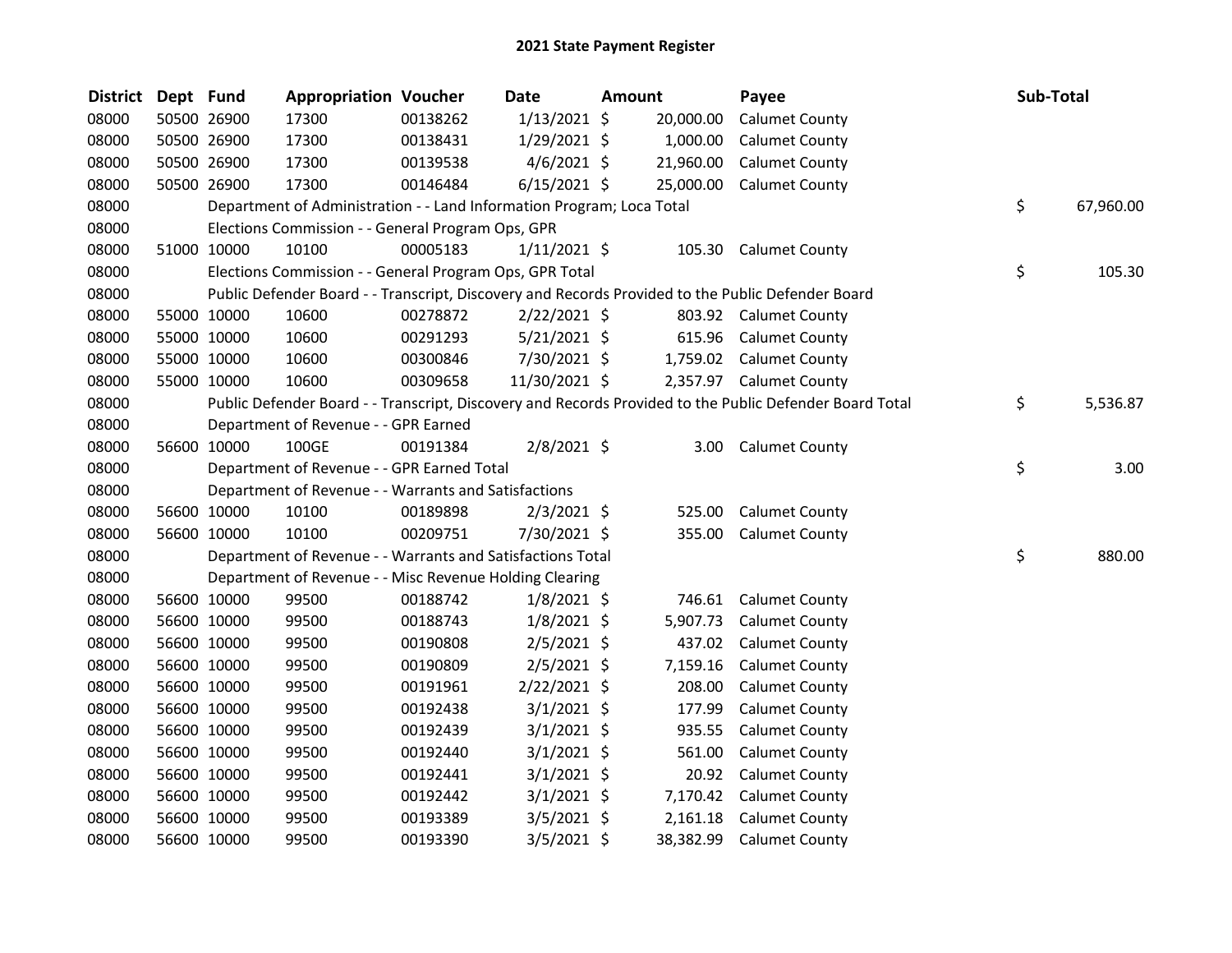| <b>District</b> | Dept Fund |             | <b>Appropriation Voucher</b> |          | Date           | Amount    | Payee                 | Sub-Total |
|-----------------|-----------|-------------|------------------------------|----------|----------------|-----------|-----------------------|-----------|
| 08000           |           | 56600 10000 | 99500                        | 00193944 | 3/8/2021 \$    | 1,185.08  | <b>Calumet County</b> |           |
| 08000           |           | 56600 10000 | 99500                        | 00193945 | 3/8/2021 \$    | 39.20     | <b>Calumet County</b> |           |
| 08000           |           | 56600 10000 | 99500                        | 00193946 | 3/8/2021 \$    | 3,892.82  | <b>Calumet County</b> |           |
| 08000           |           | 56600 10000 | 99500                        | 00194802 | $3/15/2021$ \$ | 196.40    | <b>Calumet County</b> |           |
| 08000           |           | 56600 10000 | 99500                        | 00194803 | $3/15/2021$ \$ | 50.00     | <b>Calumet County</b> |           |
| 08000           |           | 56600 10000 | 99500                        | 00194804 | $3/15/2021$ \$ | 2,080.12  | <b>Calumet County</b> |           |
| 08000           |           | 56600 10000 | 99500                        | 00195651 | 3/22/2021 \$   | 70.83     | <b>Calumet County</b> |           |
| 08000           |           | 56600 10000 | 99500                        | 00195652 | 3/22/2021 \$   | 1,467.66  | <b>Calumet County</b> |           |
| 08000           |           | 56600 10000 | 99500                        | 00195653 | 3/22/2021 \$   | 861.50    | <b>Calumet County</b> |           |
| 08000           |           | 56600 10000 | 99500                        | 00195654 | 3/22/2021 \$   | 2,328.70  | <b>Calumet County</b> |           |
| 08000           |           | 56600 10000 | 99500                        | 00196348 | 3/29/2021 \$   | 718.00    | <b>Calumet County</b> |           |
| 08000           |           | 56600 10000 | 99500                        | 00196349 | 3/29/2021 \$   | 741.00    | <b>Calumet County</b> |           |
| 08000           |           | 56600 10000 | 99500                        | 00197097 | $4/5/2021$ \$  | 1,373.39  | <b>Calumet County</b> |           |
| 08000           |           | 56600 10000 | 99500                        | 00197656 | $4/7/2021$ \$  | 1,760.45  | <b>Calumet County</b> |           |
| 08000           |           | 56600 10000 | 99500                        | 00197657 | $4/7/2021$ \$  | 23,965.57 | <b>Calumet County</b> |           |
| 08000           |           | 56600 10000 | 99500                        | 00198307 | $4/12/2021$ \$ | 591.60    | <b>Calumet County</b> |           |
| 08000           |           | 56600 10000 | 99500                        | 00198308 | $4/12/2021$ \$ | 557.59    | <b>Calumet County</b> |           |
| 08000           |           | 56600 10000 | 99500                        | 00199047 | $4/20/2021$ \$ | 572.00    | <b>Calumet County</b> |           |
| 08000           |           | 56600 10000 | 99500                        | 00199048 | 4/20/2021 \$   | 243.00    | <b>Calumet County</b> |           |
| 08000           |           | 56600 10000 | 99500                        | 00199678 | $4/26/2021$ \$ | 56.00     | <b>Calumet County</b> |           |
| 08000           |           | 56600 10000 | 99500                        | 00199679 | 4/26/2021 \$   | 345.50    | <b>Calumet County</b> |           |
| 08000           |           | 56600 10000 | 99500                        | 00199680 | $4/26/2021$ \$ | 3,511.00  | <b>Calumet County</b> |           |
| 08000           |           | 56600 10000 | 99500                        | 00200321 | 5/3/2021 \$    | 736.50    | <b>Calumet County</b> |           |
| 08000           |           | 56600 10000 | 99500                        | 00201034 | 5/7/2021 \$    | 1,615.40  | <b>Calumet County</b> |           |
| 08000           |           | 56600 10000 | 99500                        | 00201035 | $5/7/2021$ \$  | 17,070.39 | <b>Calumet County</b> |           |
| 08000           |           | 56600 10000 | 99500                        | 00201514 | 5/10/2021 \$   | 150.00    | <b>Calumet County</b> |           |
| 08000           |           | 56600 10000 | 99500                        | 00202142 | $5/17/2021$ \$ | 704.50    | <b>Calumet County</b> |           |
| 08000           |           | 56600 10000 | 99500                        | 00202143 | $5/17/2021$ \$ | 1,132.30  | <b>Calumet County</b> |           |
| 08000           |           | 56600 10000 | 99500                        | 00202826 | $5/24/2021$ \$ | 161.99    | <b>Calumet County</b> |           |
| 08000           |           | 56600 10000 | 99500                        | 00202827 | $5/24/2021$ \$ | 893.40    | <b>Calumet County</b> |           |
| 08000           |           | 56600 10000 | 99500                        | 00203568 | $6/1/2021$ \$  | 239.05    | <b>Calumet County</b> |           |
| 08000           |           | 56600 10000 | 99500                        | 00204264 | $6/7/2021$ \$  | 4,079.44  | <b>Calumet County</b> |           |
| 08000           |           | 56600 10000 | 99500                        | 00204265 | $6/7/2021$ \$  | 23,614.50 | <b>Calumet County</b> |           |
| 08000           |           | 56600 10000 | 99500                        | 00204693 | $6/7/2021$ \$  | 252.73    | <b>Calumet County</b> |           |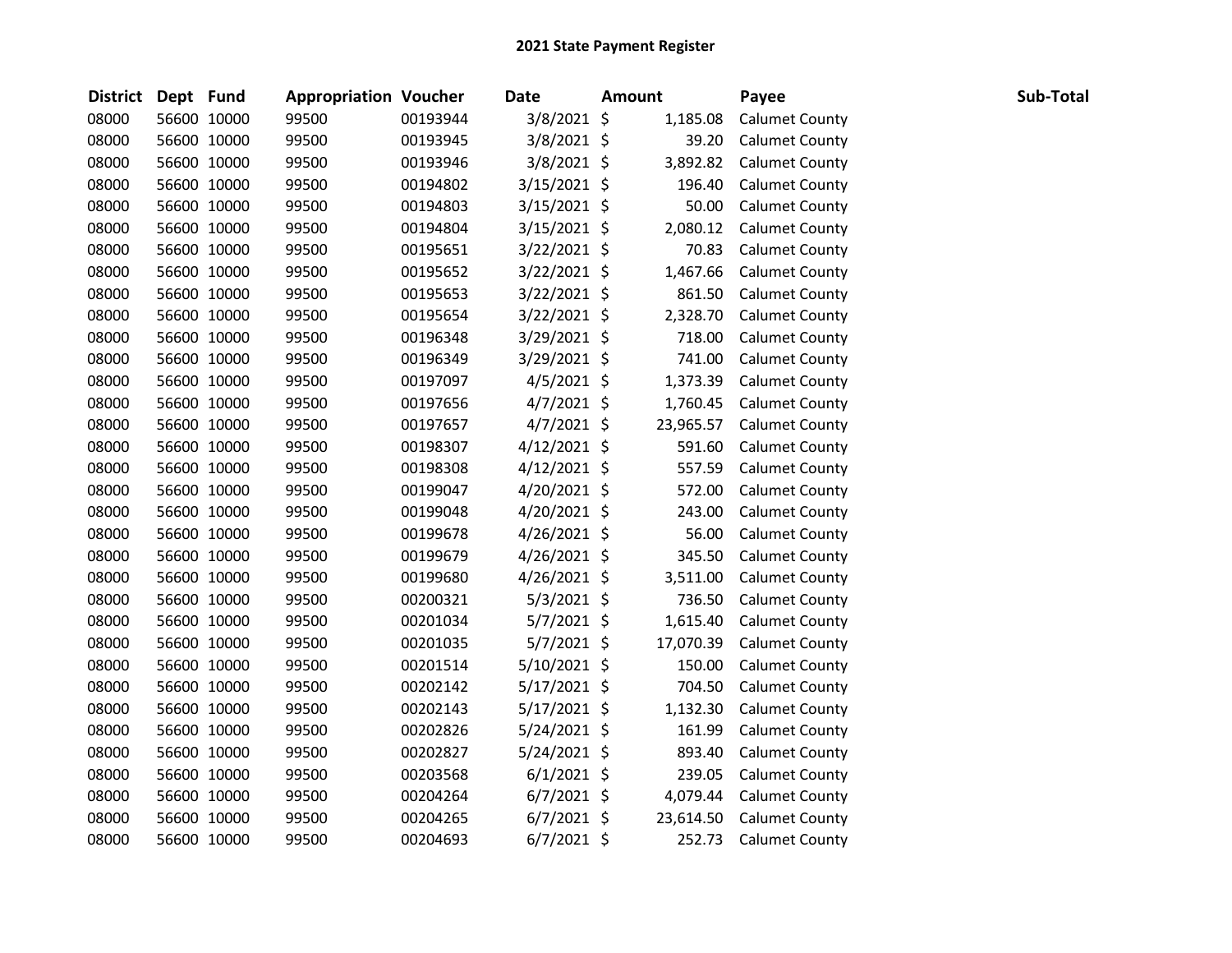| <b>District</b> | Dept Fund |             | <b>Appropriation Voucher</b>                                     |          | <b>Date</b>    | <b>Amount</b> | Payee                 | Sub-Total |            |
|-----------------|-----------|-------------|------------------------------------------------------------------|----------|----------------|---------------|-----------------------|-----------|------------|
| 08000           |           | 56600 10000 | 99500                                                            | 00205290 | $6/14/2021$ \$ | 36.00         | <b>Calumet County</b> |           |            |
| 08000           |           | 56600 10000 | 99500                                                            | 00205291 | $6/14/2021$ \$ | 195.00        | <b>Calumet County</b> |           |            |
| 08000           |           | 56600 10000 | 99500                                                            | 00208018 | $6/28/2021$ \$ | 1,013.80      | <b>Calumet County</b> |           |            |
| 08000           |           | 56600 10000 | 99500                                                            | 00208019 | $6/28/2021$ \$ | 668.00        | <b>Calumet County</b> |           |            |
| 08000           |           | 56600 10000 | 99500                                                            | 00208468 | 7/6/2021 \$    | 401.52        | <b>Calumet County</b> |           |            |
| 08000           |           | 56600 10000 | 99500                                                            | 00208847 | 7/8/2021 \$    | 5,093.14      | <b>Calumet County</b> |           |            |
| 08000           |           | 56600 10000 | 99500                                                            | 00208848 | 7/8/2021 \$    | 15,766.09     | <b>Calumet County</b> |           |            |
| 08000           |           | 56600 10000 | 99500                                                            | 00210130 | 7/19/2021 \$   | 94.92         | <b>Calumet County</b> |           |            |
| 08000           |           | 56600 10000 | 99500                                                            | 00210131 | 7/19/2021 \$   | 15.00         | <b>Calumet County</b> |           |            |
| 08000           |           | 56600 10000 | 99500                                                            | 00210751 | 7/26/2021 \$   | 109.50        | <b>Calumet County</b> |           |            |
| 08000           |           | 56600 10000 | 99500                                                            | 00211603 | $8/6/2021$ \$  | 1,277.75      | <b>Calumet County</b> |           |            |
| 08000           |           | 56600 10000 | 99500                                                            | 00211604 | 8/6/2021 \$    | 14,125.72     | <b>Calumet County</b> |           |            |
| 08000           |           | 56600 10000 | 99500                                                            | 00212604 | 8/16/2021 \$   | 401.00        | <b>Calumet County</b> |           |            |
| 08000           |           | 56600 10000 | 99500                                                            | 00214211 | 9/8/2021 \$    | 1,192.02      | <b>Calumet County</b> |           |            |
| 08000           |           | 56600 10000 | 99500                                                            | 00214212 | $9/8/2021$ \$  | 13,945.24     | <b>Calumet County</b> |           |            |
| 08000           |           | 56600 10000 | 99500                                                            | 00216114 | 10/4/2021 \$   | 176.46        | <b>Calumet County</b> |           |            |
| 08000           |           | 56600 10000 | 99500                                                            | 00216459 | 10/7/2021 \$   | 1,744.32      | <b>Calumet County</b> |           |            |
| 08000           |           | 56600 10000 | 99500                                                            | 00216460 | 10/7/2021 \$   | 12,447.50     | <b>Calumet County</b> |           |            |
| 08000           |           | 56600 10000 | 99500                                                            | 00217473 | 10/18/2021 \$  | 23.76         | <b>Calumet County</b> |           |            |
| 08000           |           | 56600 10000 | 99500                                                            | 00218595 | $11/1/2021$ \$ | 238.06        | <b>Calumet County</b> |           |            |
| 08000           |           | 56600 10000 | 99500                                                            | 00219054 | $11/5/2021$ \$ | 1,382.66      | <b>Calumet County</b> |           |            |
| 08000           |           | 56600 10000 | 99500                                                            | 00219055 | $11/5/2021$ \$ | 12,591.84     | <b>Calumet County</b> |           |            |
| 08000           |           | 56600 10000 | 99500                                                            | 00221199 | 12/7/2021 \$   | 2,146.70      | <b>Calumet County</b> |           |            |
| 08000           |           | 56600 10000 | 99500                                                            | 00221200 | 12/7/2021 \$   | 15,283.37     | <b>Calumet County</b> |           |            |
| 08000           |           |             | Department of Revenue - - Misc Revenue Holding Clearing Total    |          |                |               |                       | \$        | 261,495.55 |
| 08000           |           |             | Circuit Courts - - Circuit Court Costs                           |          |                |               |                       |           |            |
| 08000           |           | 62500 10000 | 10500                                                            | 00002084 | $1/29/2021$ \$ | 31,325.00     | <b>Calumet County</b> |           |            |
| 08000           |           | 62500 10000 | 10500                                                            | 00002217 | 7/26/2021 \$   | 102,226.00    | <b>Calumet County</b> |           |            |
| 08000           |           |             | Circuit Courts - - Circuit Court Costs Total                     |          |                |               |                       | \$        | 133,551.00 |
| 08000           |           |             | Shared Revenue and Tax Relief - - County And Municipal Aid       |          |                |               |                       |           |            |
| 08000           |           | 83500 10000 | 10500                                                            | 00080905 | 7/26/2021 \$   | 104,674.66    | <b>Calumet County</b> |           |            |
| 08000           |           | 83500 10000 | 10500                                                            | 00088003 | 11/15/2021 \$  | 593,156.40    | <b>Calumet County</b> |           |            |
| 08000           |           |             | Shared Revenue and Tax Relief - - County And Municipal Aid Total |          |                |               |                       | \$        | 697,831.06 |
| 08000           |           |             | Shared Revenue and Tax Relief - - Exempt Computer Aid            |          |                |               |                       |           |            |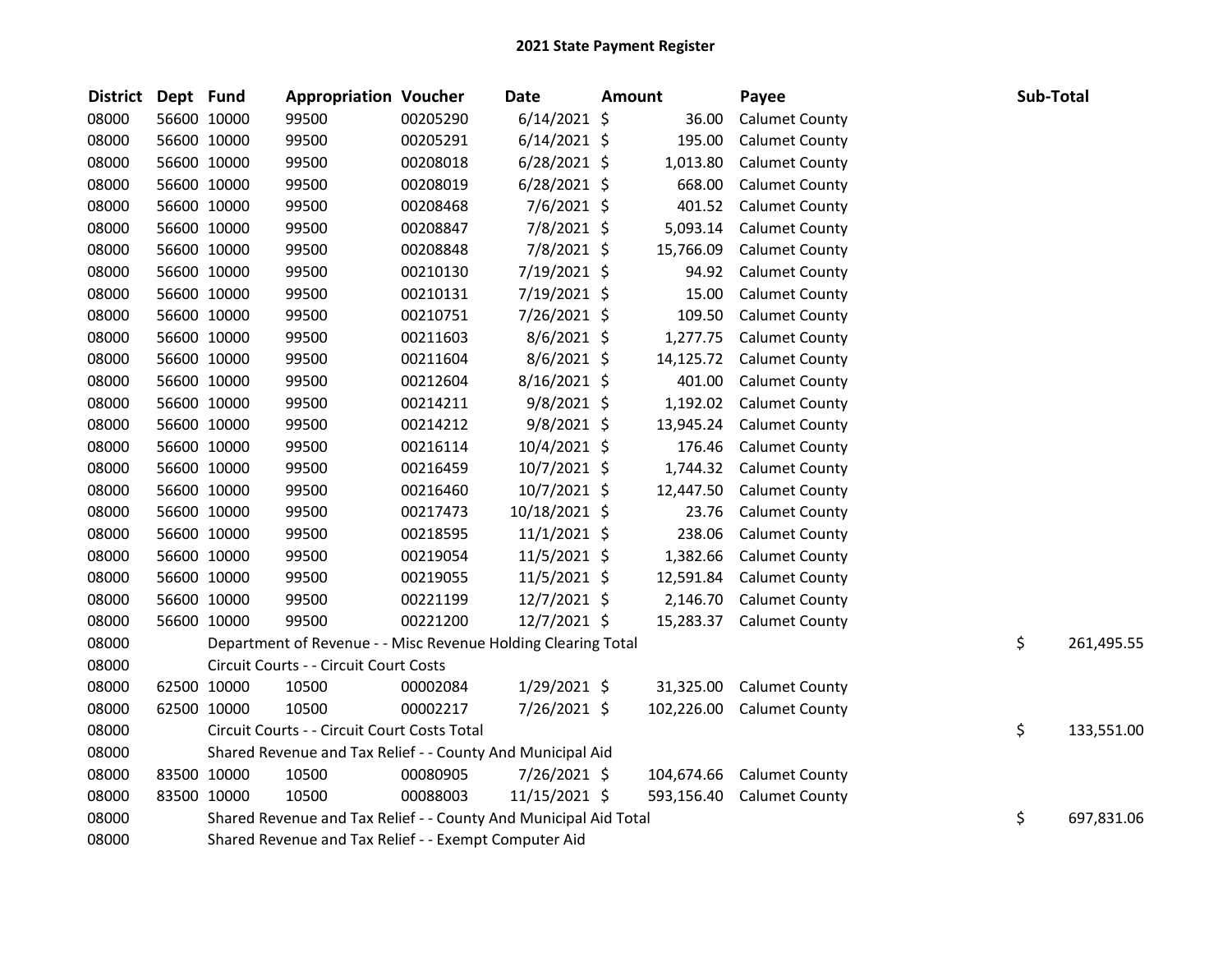| District Dept Fund |             | <b>Appropriation Voucher</b>                                          |          | Date           | <b>Amount</b> | Payee                 | Sub-Total           |
|--------------------|-------------|-----------------------------------------------------------------------|----------|----------------|---------------|-----------------------|---------------------|
| 08000              | 83500 10000 | 10900                                                                 | 00083322 | 7/26/2021 \$   | 121,200.08    | <b>Calumet County</b> |                     |
| 08000              |             | Shared Revenue and Tax Relief - - Exempt Computer Aid Total           |          |                |               |                       | \$<br>121,200.08    |
| 08000              |             | Shared Revenue and Tax Relief - - Utility Aid                         |          |                |               |                       |                     |
| 08000              | 83500 10000 | 11000                                                                 | 00080905 | 7/26/2021 \$   | 38,303.42     | <b>Calumet County</b> |                     |
| 08000              | 83500 10000 | 11000                                                                 | 00088003 | 11/15/2021 \$  | 209,291.84    | <b>Calumet County</b> |                     |
| 08000              |             | Shared Revenue and Tax Relief - - Utility Aid Total                   |          |                |               |                       | \$<br>247,595.26    |
| 08000              |             | Shared Revenue and Tax Relief - - Personal Property Aid               |          |                |               |                       |                     |
| 08000              | 83500 10000 | 11100                                                                 | 00076509 | $5/3/2021$ \$  | 62,010.23     | <b>Calumet County</b> |                     |
| 08000              |             | Shared Revenue and Tax Relief - - Personal Property Aid Total         |          |                |               |                       | \$<br>62,010.23     |
| 08000              |             | Shared Revenue and Tax Relief - - School Lvy Tx/First Dollar Cr       |          |                |               |                       |                     |
| 08000              | 83500 10000 | 30200                                                                 | 00082638 | 7/26/2021 \$   | 5,376,301.69  | <b>Calumet County</b> |                     |
| 08000              | 83500 10000 | 30200                                                                 | 00086034 | 7/26/2021 \$   | 954,588.66    | <b>Calumet County</b> |                     |
| 08000              |             | Shared Revenue and Tax Relief - - School Lvy Tx/First Dollar Cr Total |          |                |               |                       | \$<br>6,330,890.35  |
| 08000              |             | Shared Revenue and Tax Relief - - County Sales Tax Reptd/Distd        |          |                |               |                       |                     |
| 08000              | 83500 10000 | 43100                                                                 | 00073866 | $1/29/2021$ \$ | 367,017.01    | <b>Calumet County</b> |                     |
| 08000              | 83500 10000 | 43100                                                                 | 00073954 | $2/26/2021$ \$ | 385,795.83    | <b>Calumet County</b> |                     |
| 08000              | 83500 10000 | 43100                                                                 | 00074667 | $3/31/2021$ \$ | 284,657.40    | <b>Calumet County</b> |                     |
| 08000              | 83500 10000 | 43100                                                                 | 00079110 | 4/30/2021 \$   | 386,496.29    | <b>Calumet County</b> |                     |
| 08000              | 83500 10000 | 43100                                                                 | 00079914 | $5/28/2021$ \$ | 398,818.76    | <b>Calumet County</b> |                     |
| 08000              | 83500 10000 | 43100                                                                 | 00080645 | $6/30/2021$ \$ | 490,795.05    | <b>Calumet County</b> |                     |
| 08000              | 83500 10000 | 43100                                                                 | 00086187 | 7/30/2021 \$   | 465,096.56    | <b>Calumet County</b> |                     |
| 08000              | 83500 10000 | 43100                                                                 | 00086750 | $8/31/2021$ \$ | 371,928.16    | <b>Calumet County</b> |                     |
| 08000              | 83500 10000 | 43100                                                                 | 00087052 | 9/30/2021 \$   | 492,645.30    | <b>Calumet County</b> |                     |
| 08000              | 83500 10000 | 43100                                                                 | 00087741 | 10/29/2021 \$  | 431,420.80    | <b>Calumet County</b> |                     |
| 08000              | 83500 10000 | 43100                                                                 | 00089751 | 11/30/2021 \$  | 420,725.90    | <b>Calumet County</b> |                     |
| 08000              | 83500 10000 | 43100                                                                 | 00089835 | 12/30/2021 \$  | 536,395.49    | <b>Calumet County</b> |                     |
| 08000              |             | Shared Revenue and Tax Relief - - County Sales Tax Reptd/Distd Total  |          |                |               |                       | \$<br>5,031,792.55  |
| 08000              |             | Shared Revenue and Tax Relief - - Lottery & Gaming Credit             |          |                |               |                       |                     |
| 08000              | 83500 52100 | 36300                                                                 | 00074517 | $3/22/2021$ \$ | 1,801,886.34  | <b>Calumet County</b> |                     |
| 08000              |             | Shared Revenue and Tax Relief - - Lottery & Gaming Credit Total       |          |                |               |                       | \$<br>1,801,886.34  |
| 08000 Total        |             |                                                                       |          |                |               |                       | \$<br>26,322,551.02 |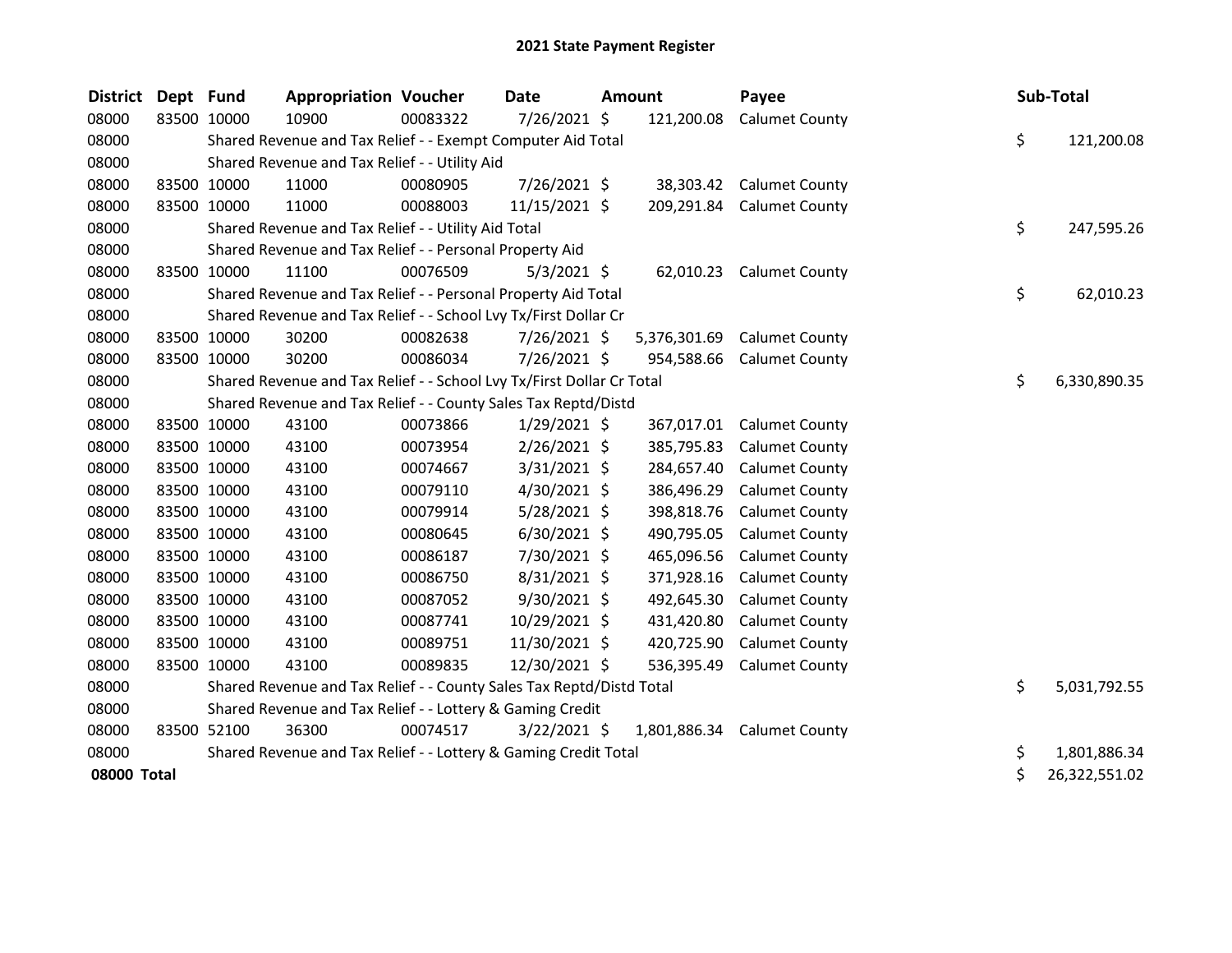| <b>District</b> | Dept Fund   |             | <b>Appropriation Voucher</b>                                         |          | Date           | <b>Amount</b> |           | Payee                      | Sub-Total |            |
|-----------------|-------------|-------------|----------------------------------------------------------------------|----------|----------------|---------------|-----------|----------------------------|-----------|------------|
| 08002           |             |             | Dept of Safety & Prof Services - - Fire Dues Distribution            |          |                |               |           |                            |           |            |
| 08002           |             | 16500 10000 | 22500                                                                | 00040389 | 7/16/2021 \$   |               |           | 5,205.92 Town Of Brillion  |           |            |
| 08002           |             |             | Dept of Safety & Prof Services - - Fire Dues Distribution Total      |          |                |               |           |                            | \$        | 5,205.92   |
| 08002           |             |             | Dept of Natural Resources - - Aids In Lieu Of Taxes - Gener          |          |                |               |           |                            |           |            |
| 08002           |             | 37000 10000 | 50300                                                                | 00460009 | $1/29/2021$ \$ |               |           | 2,776.41 Town Of Brillion  |           |            |
| 08002           |             | 37000 10000 | 50300                                                                | 00460010 | $1/29/2021$ \$ |               | 3,918.93  | Town Of Brillion           |           |            |
| 08002           |             | 37000 10000 | 50300                                                                | 00476130 | $4/21/2021$ \$ |               |           | 1,848.34 Town Of Brillion  |           |            |
| 08002           |             |             | Dept of Natural Resources - - Aids In Lieu Of Taxes - Gener Total    |          |                |               |           |                            | \$        | 8,543.68   |
| 08002           |             |             | Dept of Natural Resources - - Resaids - Cnty Forst, Cl & Mfl         |          |                |               |           |                            |           |            |
| 08002           |             | 37000 21200 | 57100                                                                | 00487450 | $6/14/2021$ \$ |               |           | 40.50 Town Of Brillion     |           |            |
| 08002           |             |             | Dept of Natural Resources - - Resaids - Cnty Forst, Cl & Mfl Total   |          |                |               |           |                            | \$        | 40.50      |
| 08002           |             |             | Dept of Natural Resources - - Aids In Lieu Of Taxes - Sum S          |          |                |               |           |                            |           |            |
| 08002           |             | 37000 21200 | 57900                                                                | 00476131 | $4/21/2021$ \$ |               |           | 370.18 Town Of Brillion    |           |            |
| 08002           |             |             | Dept of Natural Resources - - Aids In Lieu Of Taxes - Sum S Total    |          |                |               |           |                            | \$        | 370.18     |
| 08002           |             |             | Dept of Natural Resources - - Fin Asst For Responsible Units         |          |                |               |           |                            |           |            |
| 08002           |             | 37000 27400 | 67000                                                                | 00483751 | $5/21/2021$ \$ |               |           | 4,621.89 Town Of Brillion  |           |            |
| 08002           |             |             | Dept of Natural Resources - - Fin Asst For Responsible Units Total   |          |                |               |           |                            | \$        | 4,621.89   |
| 08002           |             |             | Dept of Natural Resources - - Recycling Consolidation Grants         |          |                |               |           |                            |           |            |
| 08002           |             | 37000 27400 | 67300                                                                | 00483751 | $5/21/2021$ \$ |               |           | 401.65 Town Of Brillion    |           |            |
| 08002           |             |             | Dept of Natural Resources - - Recycling Consolidation Grants Total   |          |                |               |           |                            | \$        | 401.65     |
| 08002           |             |             | WI Dept of Transportation - - Trns Aids To Mnc.-Sf                   |          |                |               |           |                            |           |            |
| 08002           |             | 39500 21100 | 19100                                                                | 00631841 | $1/4/2021$ \$  |               | 35,576.55 | Town Of Brillion           |           |            |
| 08002           |             | 39500 21100 | 19100                                                                | 00667448 | $4/5/2021$ \$  |               |           | 35,576.55 Town Of Brillion |           |            |
| 08002           |             | 39500 21100 | 19100                                                                | 00710936 | $7/6/2021$ \$  |               |           | 35,576.55 Town Of Brillion |           |            |
| 08002           |             | 39500 21100 | 19100                                                                | 00751495 | 10/4/2021 \$   |               |           | 35,576.55 Town Of Brillion |           |            |
| 08002           |             |             | WI Dept of Transportation - - Trns Aids To Mnc.-Sf Total             |          |                |               |           |                            | \$        | 142,306.20 |
| 08002           |             |             | Department of Administration - - Hv Trans Ln Annual Impact Fee       |          |                |               |           |                            |           |            |
| 08002           |             | 50500 10000 | 17400                                                                | 00144305 | $5/3/2021$ \$  |               |           | 3,209.00 Town Of Brillion  |           |            |
| 08002           |             |             | Department of Administration - - Hv Trans Ln Annual Impact Fee Total |          |                |               |           |                            | \$        | 3,209.00   |
| 08002           |             |             | Department of Revenue - - Gifts And Grants                           |          |                |               |           |                            |           |            |
| 08002           |             | 56600 10000 | 12100                                                                | 00206287 | $6/25/2021$ \$ |               |           | 76,408.04 Town Of Brillion |           |            |
| 08002           |             |             | Department of Revenue - - Gifts And Grants Total                     |          |                |               |           |                            | \$        | 76,408.04  |
| 08002           |             |             | Shared Revenue and Tax Relief - - County And Municipal Aid           |          |                |               |           |                            |           |            |
| 08002           | 83500 10000 |             | 10500                                                                | 00080889 | 7/26/2021 \$   |               |           | 7,720.18 Town Of Brillion  |           |            |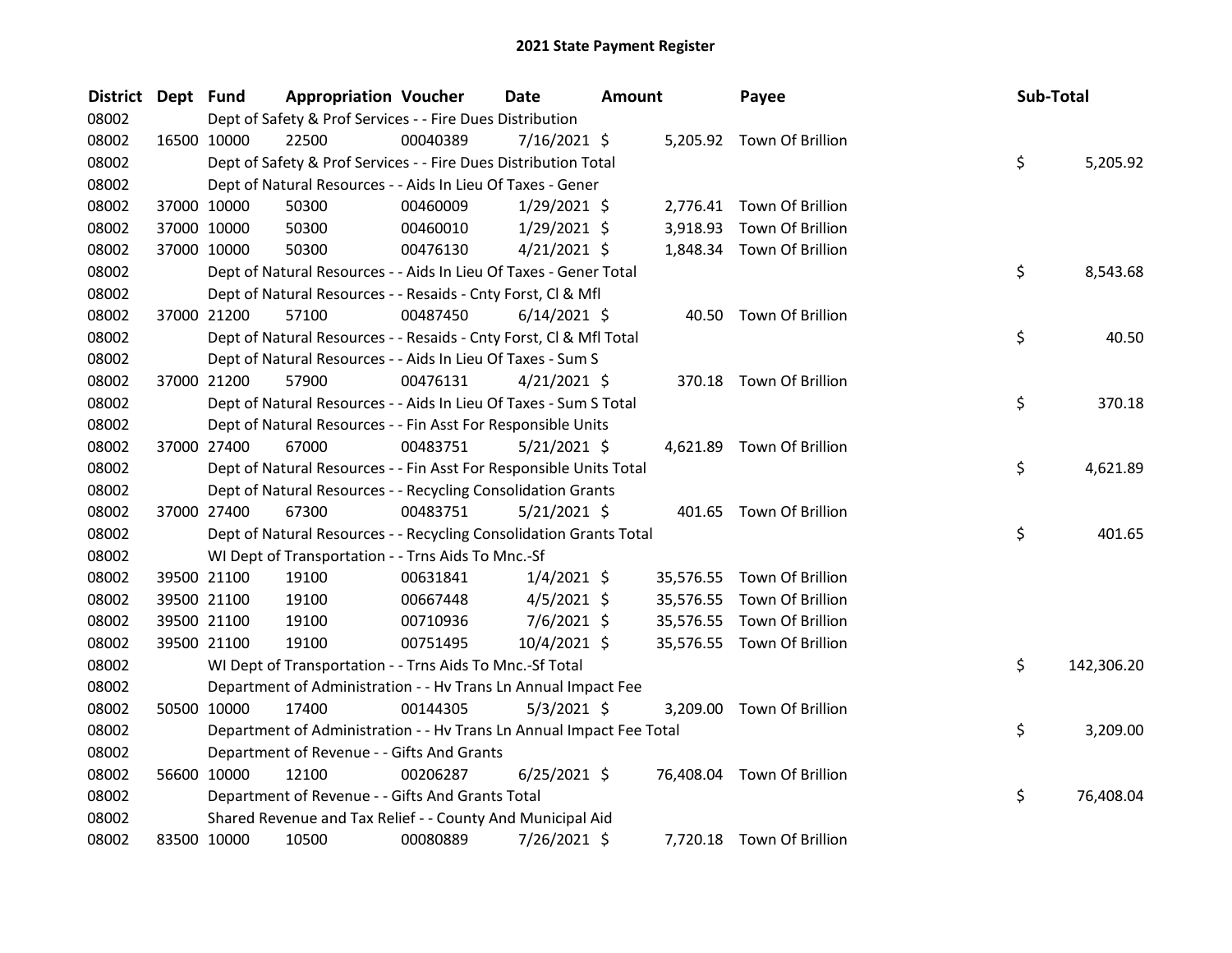| <b>District</b> | Dept Fund |             | <b>Appropriation Voucher</b>                                     |          | Date           | <b>Amount</b> |           | Payee            | <b>Sub-Total</b> |
|-----------------|-----------|-------------|------------------------------------------------------------------|----------|----------------|---------------|-----------|------------------|------------------|
| 08002           |           | 83500 10000 | 10500                                                            | 00087987 | 11/15/2021 \$  |               | 43,747.70 | Town Of Brillion |                  |
| 08002           |           |             | Shared Revenue and Tax Relief - - County And Municipal Aid Total |          |                |               |           |                  | \$<br>51,467.88  |
| 08002           |           |             | Shared Revenue and Tax Relief - - Exempt Computer Aid            |          |                |               |           |                  |                  |
| 08002           |           | 83500 10000 | 10900                                                            | 00083545 | 7/26/2021 \$   |               | 72.75     | Town Of Brillion |                  |
| 08002           |           |             | Shared Revenue and Tax Relief - - Exempt Computer Aid Total      |          |                |               |           |                  | \$<br>72.75      |
| 08002           |           |             | Shared Revenue and Tax Relief - - Utility Aid                    |          |                |               |           |                  |                  |
| 08002           |           | 83500 10000 | 11000                                                            | 00080889 | $7/26/2021$ \$ |               | 9,561.19  | Town Of Brillion |                  |
| 08002           |           | 83500 10000 | 11000                                                            | 00087987 | 11/15/2021 \$  |               | 61,518.79 | Town Of Brillion |                  |
| 08002           |           |             | Shared Revenue and Tax Relief - - Utility Aid Total              |          |                |               |           |                  | \$<br>71,079.98  |
| 08002           |           |             | Shared Revenue and Tax Relief - - Personal Property Aid          |          |                |               |           |                  |                  |
| 08002           |           | 83500 10000 | 11100                                                            | 00076726 | $5/3/2021$ \$  |               | 6,743.07  | Town Of Brillion |                  |
| 08002           |           |             | Shared Revenue and Tax Relief - - Personal Property Aid Total    |          |                |               |           |                  | \$<br>6,743.07   |
| 08002           |           |             | Shared Revenue and Tax Relief - - Lottery & Gaming Credit        |          |                |               |           |                  |                  |
| 08002           | 83500     | 52100       | 36300                                                            | 00074066 | $3/22/2021$ \$ |               | 3,368.76  | Town Of Brillion |                  |
| 08002           |           |             | Shared Revenue and Tax Relief - - Lottery & Gaming Credit Total  |          |                |               |           |                  | \$<br>3,368.76   |
| 08002 Total     |           |             |                                                                  |          |                |               |           |                  | 373,839.50       |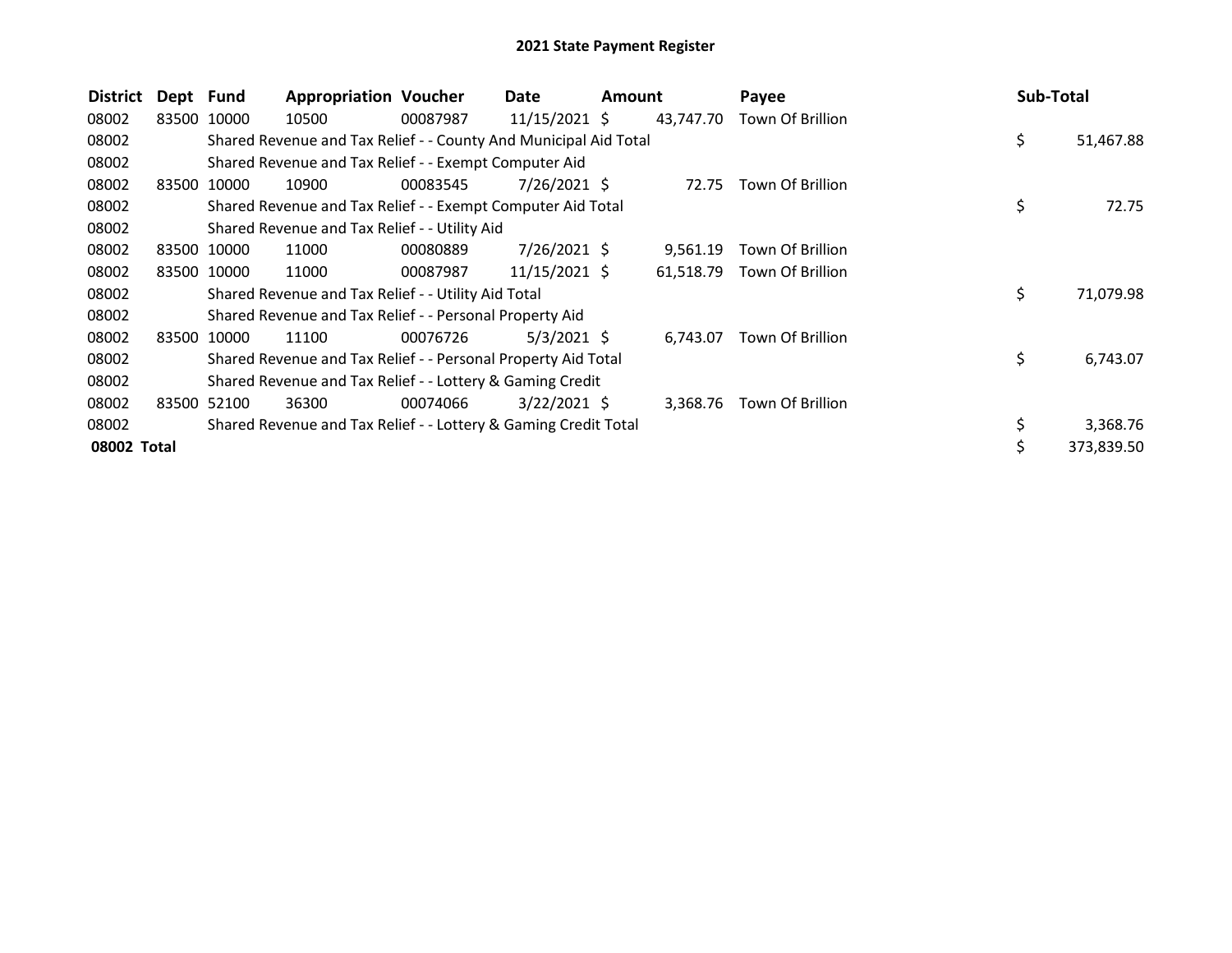| <b>District</b> | Dept Fund | <b>Appropriation Voucher</b>                                       |          | <b>Date</b>    | Amount | Payee                         |     | Sub-Total  |
|-----------------|-----------|--------------------------------------------------------------------|----------|----------------|--------|-------------------------------|-----|------------|
| 08004           |           | Dept of Safety & Prof Services - - Fire Dues Distribution          |          |                |        |                               |     |            |
| 08004           |           | 16500 10000<br>22500                                               | 00040390 | $7/16/2021$ \$ |        | 6,572.59 Town Of Brothertown  |     |            |
| 08004           |           | Dept of Safety & Prof Services - - Fire Dues Distribution Total    |          |                |        |                               | \$  | 6,572.59   |
| 08004           |           | Dept of Natural Resources - - Aids In Lieu Of Taxes - Gener        |          |                |        |                               |     |            |
| 08004           |           | 37000 10000<br>50300                                               | 00460011 | $1/29/2021$ \$ |        | 4,905.27 Town Of Brothertown  |     |            |
| 08004           |           | Dept of Natural Resources - - Aids In Lieu Of Taxes - Gener Total  |          |                |        |                               | \$  | 4,905.27   |
| 08004           |           | Dept of Natural Resources - - Taxes & Assessmts-Conserv Fund       |          |                |        |                               |     |            |
| 08004           |           | 37000 21200<br>16900                                               | 00459237 | $1/28/2021$ \$ |        | 291.00 Town Of Brothertown    |     |            |
| 08004           |           | Dept of Natural Resources - - Taxes & Assessmts-Conserv Fund Total |          |                |        |                               | \$  | 291.00     |
| 08004           |           | Dept of Natural Resources - - Resaids - Cnty Forst, Cl & Mfl       |          |                |        |                               |     |            |
| 08004           |           | 37000 21200<br>57100                                               | 00487451 | $6/14/2021$ \$ |        | 105.51 Town Of Brothertown    |     |            |
| 08004           |           | Dept of Natural Resources - - Resaids - Cnty Forst, Cl & Mfl Total |          |                |        |                               | \$  | 105.51     |
| 08004           |           | Dept of Natural Resources - - Fin Asst For Responsible Units       |          |                |        |                               |     |            |
| 08004           |           | 37000 27400<br>67000                                               | 00483491 | $5/21/2021$ \$ |        | 9,506.90 Town Of Brothertown  |     |            |
| 08004           |           | Dept of Natural Resources - - Fin Asst For Responsible Units Total |          |                |        |                               | \$  | 9,506.90   |
| 08004           |           | Dept of Natural Resources - - Recycling Consolidation Grants       |          |                |        |                               |     |            |
| 08004           |           | 37000 27400<br>67300                                               | 00483491 | $5/21/2021$ \$ |        | 339.68 Town Of Brothertown    |     |            |
| 08004           |           | Dept of Natural Resources - - Recycling Consolidation Grants Total |          |                |        |                               | \$  | 339.68     |
| 08004           |           | WI Dept of Transportation - - Trns Aids To Mnc.-Sf                 |          |                |        |                               |     |            |
| 08004           |           | 39500 21100<br>19100                                               | 00631842 | $1/4/2021$ \$  |        | 35,215.20 Town Of Brothertown |     |            |
| 08004           |           | 39500 21100<br>19100                                               | 00667449 | $4/5/2021$ \$  |        | 35,215.20 Town Of Brothertown |     |            |
| 08004           |           | 39500 21100<br>19100                                               | 00710937 | $7/6/2021$ \$  |        | 35,215.20 Town Of Brothertown |     |            |
| 08004           |           | 39500 21100<br>19100                                               | 00751496 | 10/4/2021 \$   |        | 35,215.20 Town Of Brothertown |     |            |
| 08004           |           | WI Dept of Transportation - - Trns Aids To Mnc.-Sf Total           |          |                |        |                               | \$  | 140,860.80 |
| 08004           |           | Department of Revenue - - Gifts And Grants                         |          |                |        |                               |     |            |
| 08004           |           | 56600 10000<br>12100                                               | 00206288 | $6/25/2021$ \$ |        | 67,720.55 Town Of Brothertown |     |            |
| 08004           |           | Department of Revenue - - Gifts And Grants Total                   |          |                |        |                               | \$. | 67,720.55  |
| 08004           |           | Shared Revenue and Tax Relief - - County And Municipal Aid         |          |                |        |                               |     |            |
| 08004           |           | 83500 10000<br>10500                                               | 00080890 | 7/26/2021 \$   |        | 5,825.35 Town Of Brothertown  |     |            |
| 08004           |           | 83500 10000<br>10500                                               | 00087988 | 11/15/2021 \$  |        | 34,684.98 Town Of Brothertown |     |            |
| 08004           |           | Shared Revenue and Tax Relief - - County And Municipal Aid Total   |          |                |        |                               | \$  | 40,510.33  |
| 08004           |           | Shared Revenue and Tax Relief - - Exempt Computer Aid              |          |                |        |                               |     |            |
| 08004           |           | 83500 10000<br>10900                                               | 00083546 | 7/26/2021 \$   | 255.66 | Town Of Brothertown           |     |            |
| 08004           |           | Shared Revenue and Tax Relief - - Exempt Computer Aid Total        |          |                |        |                               | \$  | 255.66     |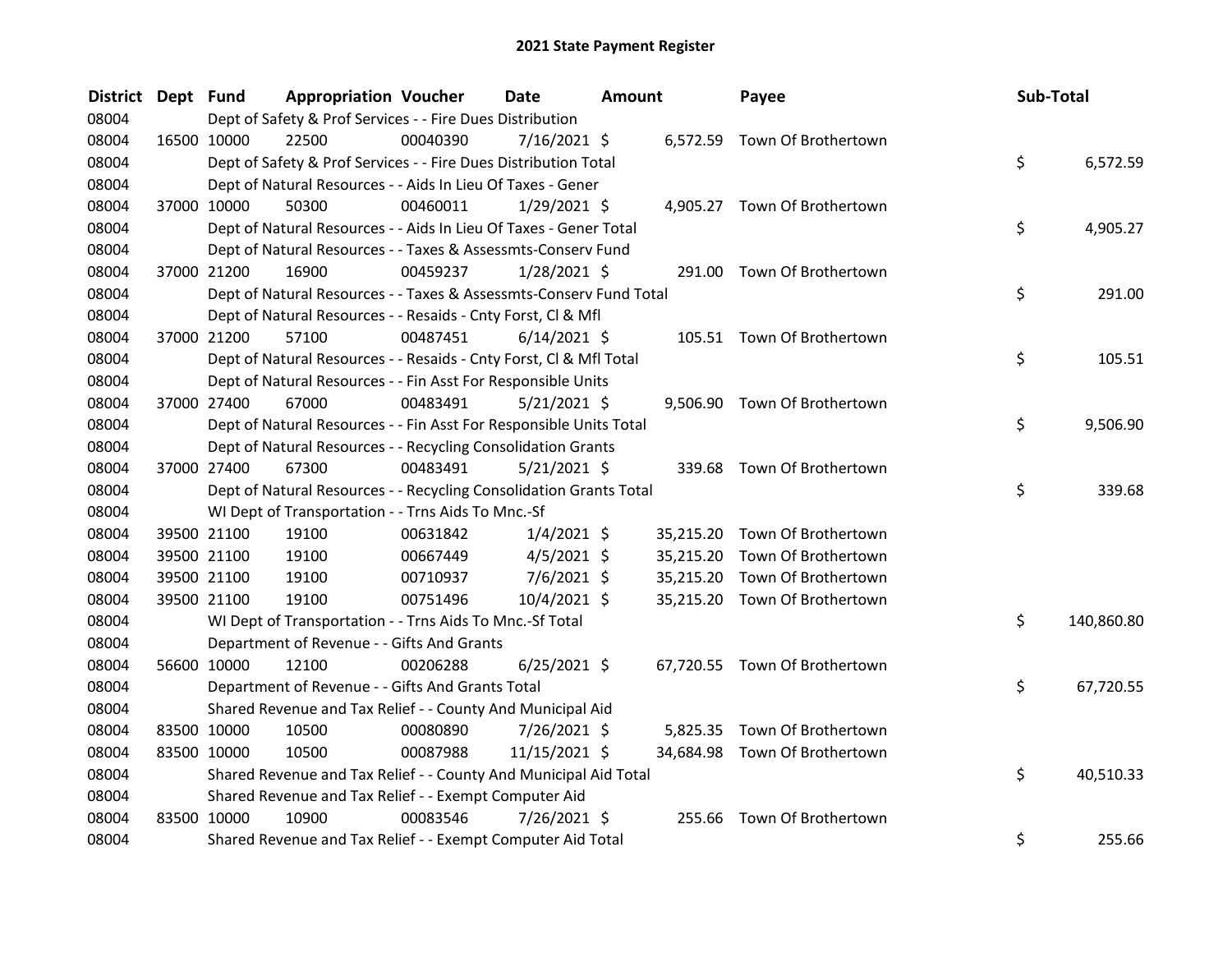| District    | Dept  | Fund        | <b>Appropriation Voucher</b>                                    |          | Date           | <b>Amount</b> |        | <b>Pavee</b>        | Sub-Total |            |
|-------------|-------|-------------|-----------------------------------------------------------------|----------|----------------|---------------|--------|---------------------|-----------|------------|
| 08004       |       |             | Shared Revenue and Tax Relief - - Personal Property Aid         |          |                |               |        |                     |           |            |
| 08004       | 83500 | 10000       | 11100                                                           | 00076727 | $5/3/2021$ \$  |               | 313.03 | Town Of Brothertown |           |            |
| 08004       |       |             | Shared Revenue and Tax Relief - - Personal Property Aid Total   |          |                |               |        |                     |           | 313.03     |
| 08004       |       |             | Shared Revenue and Tax Relief - - Lottery & Gaming Credit       |          |                |               |        |                     |           |            |
| 08004       |       | 83500 52100 | 36300                                                           | 00074067 | $3/22/2021$ \$ |               | 742.92 | Town Of Brothertown |           |            |
| 08004       |       |             | Shared Revenue and Tax Relief - - Lottery & Gaming Credit Total |          |                |               |        |                     |           | 742.92     |
| 08004 Total |       |             |                                                                 |          |                |               |        |                     |           | 272,124.24 |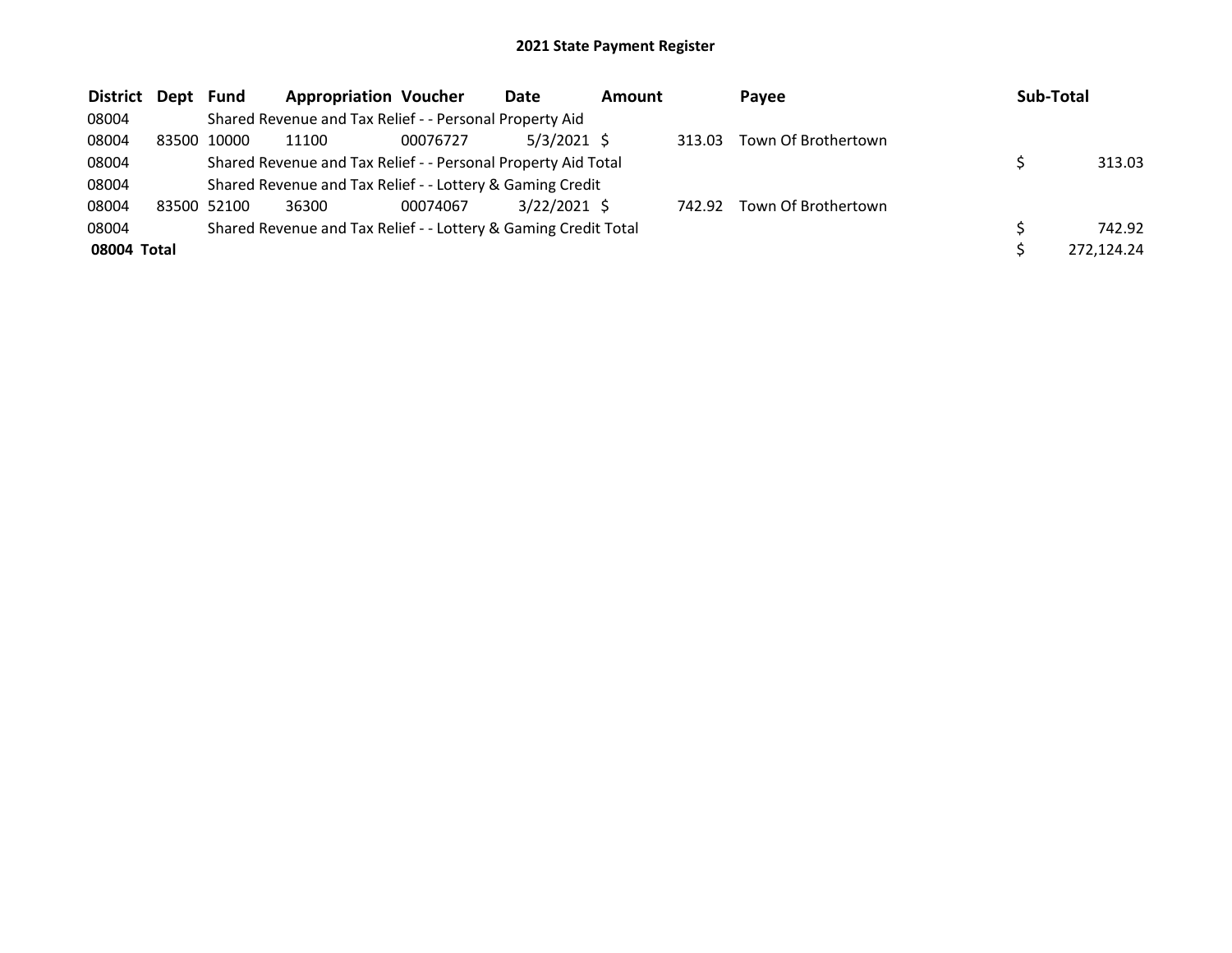| <b>District</b> | Dept Fund |             | <b>Appropriation Voucher</b>                                       |          | Date           | <b>Amount</b> |           | Payee                         | Sub-Total |           |
|-----------------|-----------|-------------|--------------------------------------------------------------------|----------|----------------|---------------|-----------|-------------------------------|-----------|-----------|
| 08006           |           |             | Dept of Safety & Prof Services - - Fire Dues Distribution          |          |                |               |           |                               |           |           |
| 08006           |           | 16500 10000 | 22500                                                              | 00040391 | $7/16/2021$ \$ |               |           | 2,831.45 Town Of Charlestown  |           |           |
| 08006           |           |             | Dept of Safety & Prof Services - - Fire Dues Distribution Total    |          |                |               |           |                               | \$        | 2,831.45  |
| 08006           |           |             | Dept of Natural Resources - - Aids In Lieu Of Taxes - Gener        |          |                |               |           |                               |           |           |
| 08006           |           | 37000 10000 | 50300                                                              | 00460013 | $1/29/2021$ \$ |               | 5,698.80  | Town Of Charlestown           |           |           |
| 08006           |           | 37000 10000 | 50300                                                              | 00460014 | $1/29/2021$ \$ |               | 42,810.28 | Town Of Charlestown           |           |           |
| 08006           |           | 37000 10000 | 50300                                                              | 00476144 | $4/21/2021$ \$ |               |           | 2,721.30 Town Of Charlestown  |           |           |
| 08006           |           |             | Dept of Natural Resources - - Aids In Lieu Of Taxes - Gener Total  |          |                |               |           |                               | \$        | 51,230.38 |
| 08006           |           |             | Dept of Natural Resources - - Resaids - Cnty Forst, Cl & Mfl       |          |                |               |           |                               |           |           |
| 08006           |           | 37000 21200 | 57100                                                              | 00487452 | $6/14/2021$ \$ |               | 292.53    | Town Of Charlestown           |           |           |
| 08006           |           |             | Dept of Natural Resources - - Resaids - Cnty Forst, CI & Mfl Total |          |                |               |           |                               | \$        | 292.53    |
| 08006           |           |             | Dept of Natural Resources - - Aids In Lieu Of Taxes - Sum S        |          |                |               |           |                               |           |           |
| 08006           |           | 37000 21200 | 57900                                                              | 00476143 | $4/21/2021$ \$ |               |           | 313.72 Town Of Charlestown    |           |           |
| 08006           |           |             | Dept of Natural Resources - - Aids In Lieu Of Taxes - Sum S Total  |          |                |               |           |                               | \$        | 313.72    |
| 08006           |           |             | Dept of Natural Resources - - Fin Asst For Responsible Units       |          |                |               |           |                               |           |           |
| 08006           |           | 37000 27400 | 67000                                                              | 00483694 | $5/21/2021$ \$ |               |           | 4,634.71 Town Of Charlestown  |           |           |
| 08006           |           |             | Dept of Natural Resources - - Fin Asst For Responsible Units Total |          |                |               |           |                               | \$        | 4,634.71  |
| 08006           |           |             | Dept of Natural Resources - - Recycling Consolidation Grants       |          |                |               |           |                               |           |           |
| 08006           |           | 37000 27400 | 67300                                                              | 00483694 | $5/21/2021$ \$ |               |           | 201.08 Town Of Charlestown    |           |           |
| 08006           |           |             | Dept of Natural Resources - - Recycling Consolidation Grants Total |          |                |               |           |                               | \$        | 201.08    |
| 08006           |           |             | WI Dept of Transportation - - Trns Aids To Mnc.-Sf                 |          |                |               |           |                               |           |           |
| 08006           |           | 39500 21100 | 19100                                                              | 00631843 | $1/4/2021$ \$  |               | 23,468.04 | Town Of Charlestown           |           |           |
| 08006           |           | 39500 21100 | 19100                                                              | 00667450 | $4/5/2021$ \$  |               | 23,468.04 | Town Of Charlestown           |           |           |
| 08006           |           | 39500 21100 | 19100                                                              | 00710938 | 7/6/2021 \$    |               | 23,468.04 | Town Of Charlestown           |           |           |
| 08006           |           | 39500 21100 | 19100                                                              | 00751497 | 10/4/2021 \$   |               | 23,468.04 | Town Of Charlestown           |           |           |
| 08006           |           |             | WI Dept of Transportation - - Trns Aids To Mnc.-Sf Total           |          |                |               |           |                               | \$        | 93,872.16 |
| 08006           |           |             | WI Dept of Transportation - - Loc Rd Imp Prg St Fd                 |          |                |               |           |                               |           |           |
| 08006           |           | 39500 21100 | 27800                                                              | 00785420 | 12/20/2021 \$  |               |           | 28,433.19 Town Of Charlestown |           |           |
| 08006           |           |             | WI Dept of Transportation - - Loc Rd Imp Prg St Fd Total           |          |                |               |           |                               | \$        | 28,433.19 |
| 08006           |           |             | Department of Revenue - - Gifts And Grants                         |          |                |               |           |                               |           |           |
| 08006           |           | 56600 10000 | 12100                                                              | 00206289 | $6/25/2021$ \$ |               |           | 39,617.05 Town Of Charlestown |           |           |
| 08006           |           |             | Department of Revenue - - Gifts And Grants Total                   |          |                |               |           |                               | \$        | 39,617.05 |
| 08006           |           |             | Shared Revenue and Tax Relief - - County And Municipal Aid         |          |                |               |           |                               |           |           |
| 08006           |           | 83500 10000 | 10500                                                              | 00080891 | 7/26/2021 \$   |               |           | 2,504.29 Town Of Charlestown  |           |           |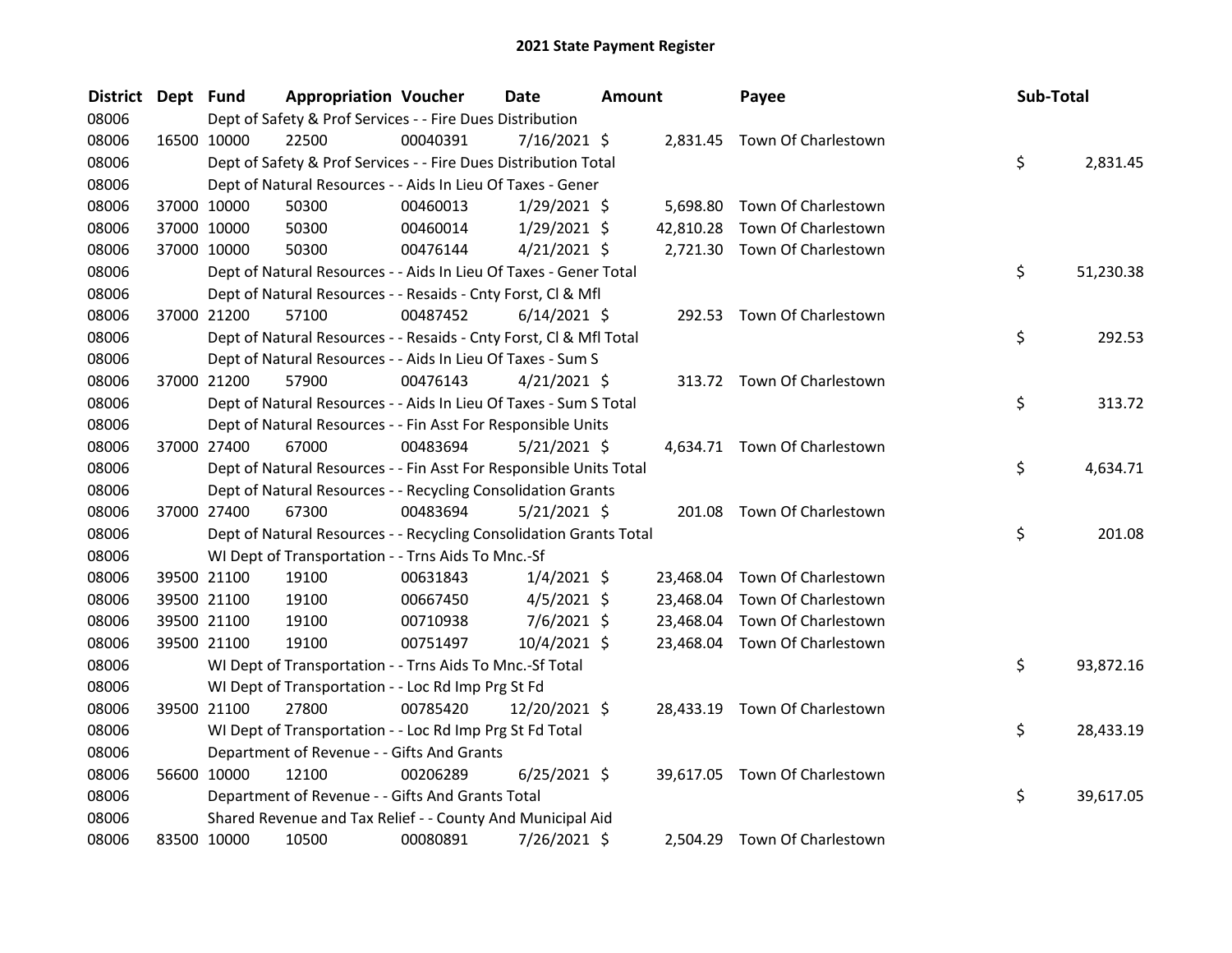| <b>District</b> | Dept Fund   |             | <b>Appropriation Voucher</b>                                        |          | Date            | <b>Amount</b> |           | Payee               | <b>Sub-Total</b> |            |
|-----------------|-------------|-------------|---------------------------------------------------------------------|----------|-----------------|---------------|-----------|---------------------|------------------|------------|
| 08006           | 83500 10000 |             | 10500                                                               | 00087989 | $11/15/2021$ \$ |               | 25,677.29 | Town Of Charlestown |                  |            |
| 08006           |             |             | Shared Revenue and Tax Relief - - County And Municipal Aid Total    |          |                 |               |           |                     | \$               | 28,181.58  |
| 08006           |             |             | Shared Revenue and Tax Relief - - Utility Aid                       |          |                 |               |           |                     |                  |            |
| 08006           | 83500 10000 |             | 11000                                                               | 00080891 | $7/26/2021$ \$  |               | 416.37    | Town Of Charlestown |                  |            |
| 08006           |             | 83500 10000 | 11000                                                               | 00087989 | 11/15/2021 \$   |               | 2.447.88  | Town Of Charlestown |                  |            |
| 08006           |             |             | Shared Revenue and Tax Relief - - Utility Aid Total                 |          |                 |               |           |                     | \$               | 2,864.25   |
| 08006           |             |             | Shared Revenue and Tax Relief - - Personal Property Aid             |          |                 |               |           |                     |                  |            |
| 08006           | 83500       | 10000       | 11100                                                               | 00076728 | $5/3/2021$ \$   |               | 456.78    | Town Of Charlestown |                  |            |
| 08006           |             |             | Shared Revenue and Tax Relief - - Personal Property Aid Total       |          |                 |               |           |                     | \$               | 456.78     |
| 08006           |             |             | Shared Revenue and Tax Relief - - Payments For Municipal Svcs       |          |                 |               |           |                     |                  |            |
| 08006           | 83500       | 10000       | 50100                                                               | 00073527 | $2/1/2021$ \$   |               | 60.52     | Town Of Charlestown |                  |            |
| 08006           |             |             | Shared Revenue and Tax Relief - - Payments For Municipal Svcs Total |          |                 |               |           |                     | \$               | 60.52      |
| 08006 Total     |             |             |                                                                     |          |                 |               |           |                     | Ś                | 252,989.40 |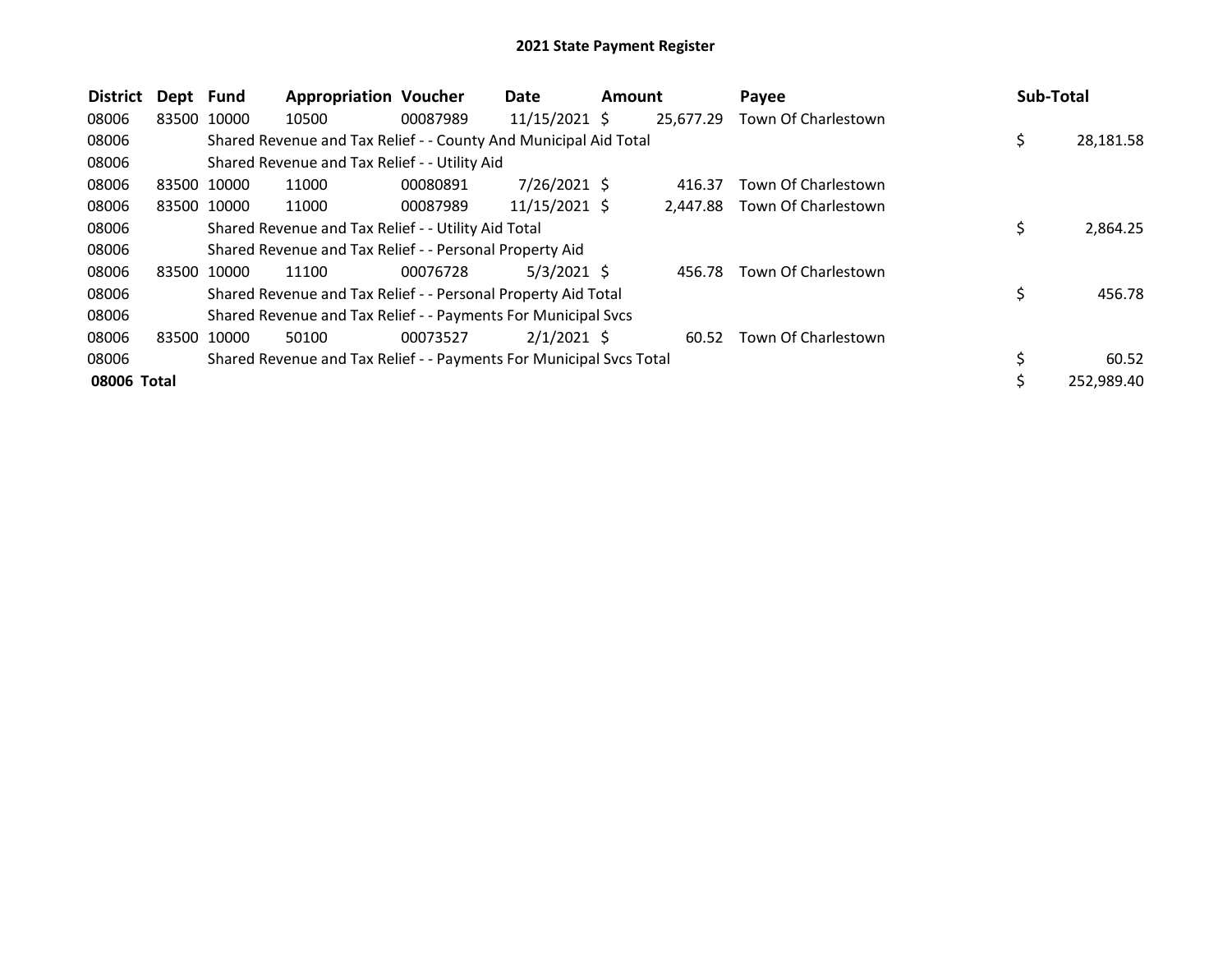| <b>District</b> | Dept  | Fund        | <b>Appropriation Voucher</b>                                       |          | <b>Date</b>    | Amount |           | Payee                     | Sub-Total |            |
|-----------------|-------|-------------|--------------------------------------------------------------------|----------|----------------|--------|-----------|---------------------------|-----------|------------|
| 08008           |       |             | Dept of Safety & Prof Services - - Fire Dues Distribution          |          |                |        |           |                           |           |            |
| 08008           |       | 16500 10000 | 22500                                                              | 00040393 | 7/16/2021 \$   |        | 4,966.20  | Town Of Chilton           |           |            |
| 08008           |       |             | Dept of Safety & Prof Services - - Fire Dues Distribution Total    |          |                |        |           |                           | \$        | 4,966.20   |
| 08008           |       |             | Dept of Natural Resources - - Resaids - Cnty Forst, CI & Mfl       |          |                |        |           |                           |           |            |
| 08008           | 37000 | 21200       | 57100                                                              | 00487453 | $6/15/2021$ \$ |        | 10.20     | Town Of Chilton           |           |            |
| 08008           |       |             | Dept of Natural Resources - - Resaids - Cnty Forst, CI & Mfl Total |          |                |        |           |                           | \$        | 10.20      |
| 08008           |       |             | Dept of Natural Resources - - Fin Asst For Responsible Units       |          |                |        |           |                           |           |            |
| 08008           | 37000 | 27400       | 67000                                                              | 00483949 | $5/21/2021$ \$ |        |           | 5,630.37 Town Of Chilton  |           |            |
| 08008           |       |             | Dept of Natural Resources - - Fin Asst For Responsible Units Total |          |                |        |           |                           | \$        | 5,630.37   |
| 08008           |       |             | WI Dept of Transportation - - Trns Aids To Mnc.-Sf                 |          |                |        |           |                           |           |            |
| 08008           |       | 39500 21100 | 19100                                                              | 00631844 | $1/4/2021$ \$  |        | 29,794.95 | Town Of Chilton           |           |            |
| 08008           |       | 39500 21100 | 19100                                                              | 00667451 | $4/5/2021$ \$  |        | 29,794.95 | Town Of Chilton           |           |            |
| 08008           |       | 39500 21100 | 19100                                                              | 00710939 | $7/6/2021$ \$  |        | 29,794.95 | Town Of Chilton           |           |            |
| 08008           |       | 39500 21100 | 19100                                                              | 00751498 | 10/4/2021 \$   |        |           | 29,794.95 Town Of Chilton |           |            |
| 08008           |       |             | WI Dept of Transportation - - Trns Aids To Mnc.-Sf Total           |          |                |        |           |                           | \$        | 119,179.80 |
| 08008           |       |             | Department of Revenue - - Gifts And Grants                         |          |                |        |           |                           |           |            |
| 08008           |       | 56600 10000 | 12100                                                              | 00206290 | $6/25/2021$ \$ |        | 58,614.39 | Town Of Chilton           |           |            |
| 08008           |       |             | Department of Revenue - - Gifts And Grants Total                   |          |                |        |           |                           | \$        | 58,614.39  |
| 08008           |       |             | Shared Revenue and Tax Relief - - County And Municipal Aid         |          |                |        |           |                           |           |            |
| 08008           |       | 83500 10000 | 10500                                                              | 00080892 | 7/26/2021 \$   |        | 2,877.20  | Town Of Chilton           |           |            |
| 08008           |       | 83500 10000 | 10500                                                              | 00087990 | 11/15/2021 \$  |        | 16,304.13 | Town Of Chilton           |           |            |
| 08008           |       |             | Shared Revenue and Tax Relief - - County And Municipal Aid Total   |          |                |        |           |                           | \$        | 19,181.33  |
| 08008           |       |             | Shared Revenue and Tax Relief - - Utility Aid                      |          |                |        |           |                           |           |            |
| 08008           |       | 83500 10000 | 11000                                                              | 00080892 | 7/26/2021 \$   |        | 684.02    | Town Of Chilton           |           |            |
| 08008           |       | 83500 10000 | 11000                                                              | 00087990 | 11/15/2021 \$  |        | 3,864.31  | Town Of Chilton           |           |            |
| 08008           |       |             | Shared Revenue and Tax Relief - - Utility Aid Total                |          |                |        |           |                           | \$        | 4,548.33   |
| 08008 Total     |       |             |                                                                    |          |                |        |           |                           | \$        | 212,130.62 |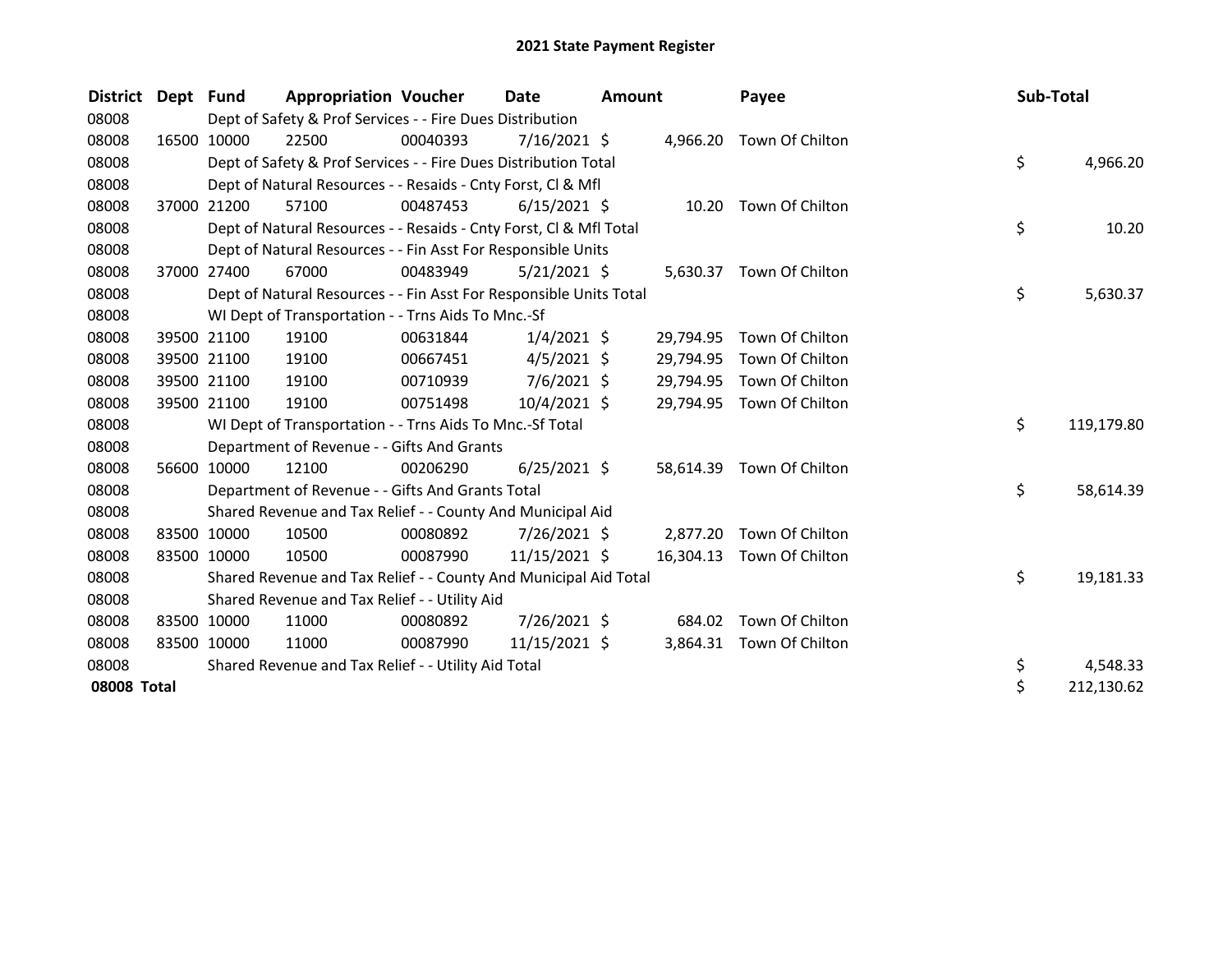| <b>District</b> | Dept        | <b>Fund</b> | <b>Appropriation Voucher</b>                                      |          | Date           | <b>Amount</b> |        | Payee            | Sub-Total |          |
|-----------------|-------------|-------------|-------------------------------------------------------------------|----------|----------------|---------------|--------|------------------|-----------|----------|
| 08010           |             |             | Dept of Natural Resources - - Aids In Lieu Of Taxes - Gener       |          |                |               |        |                  |           |          |
| 08010           |             | 37000 10000 | 50300                                                             | 00476263 | $4/21/2021$ \$ |               | 730.25 | Town Of Harrison |           |          |
| 08010           |             |             | Dept of Natural Resources - - Aids In Lieu Of Taxes - Gener Total |          |                |               |        |                  | \$        | 730.25   |
| 08010           |             |             | Dept of Natural Resources - - Aids In Lieu Of Taxes - Sum S       |          |                |               |        |                  |           |          |
| 08010           |             | 37000 21200 | 57900                                                             | 00476262 | 4/21/2021 \$   |               | 319.60 | Town Of Harrison |           |          |
| 08010           |             |             | Dept of Natural Resources - - Aids In Lieu Of Taxes - Sum S Total |          |                |               |        |                  | \$        | 319.60   |
| 08010           |             |             | Shared Revenue and Tax Relief - - Exempt Computer Aid             |          |                |               |        |                  |           |          |
| 08010           |             | 83500 10000 | 10900                                                             | 00083547 | $7/26/2021$ \$ |               | 1.03   | Town Of Harrison |           |          |
| 08010           |             |             | Shared Revenue and Tax Relief - - Exempt Computer Aid Total       |          |                |               |        |                  | \$        | 1.03     |
| 08010           |             |             | Shared Revenue and Tax Relief - - Personal Property Aid           |          |                |               |        |                  |           |          |
| 08010           | 83500 10000 |             | 11100                                                             | 00076729 | $5/3/2021$ \$  |               | 44.22  | Town Of Harrison |           |          |
| 08010           |             |             | Shared Revenue and Tax Relief - - Personal Property Aid Total     |          |                |               |        |                  | \$        | 44.22    |
| 08010 Total     |             |             |                                                                   |          |                |               |        |                  |           | 1,095.10 |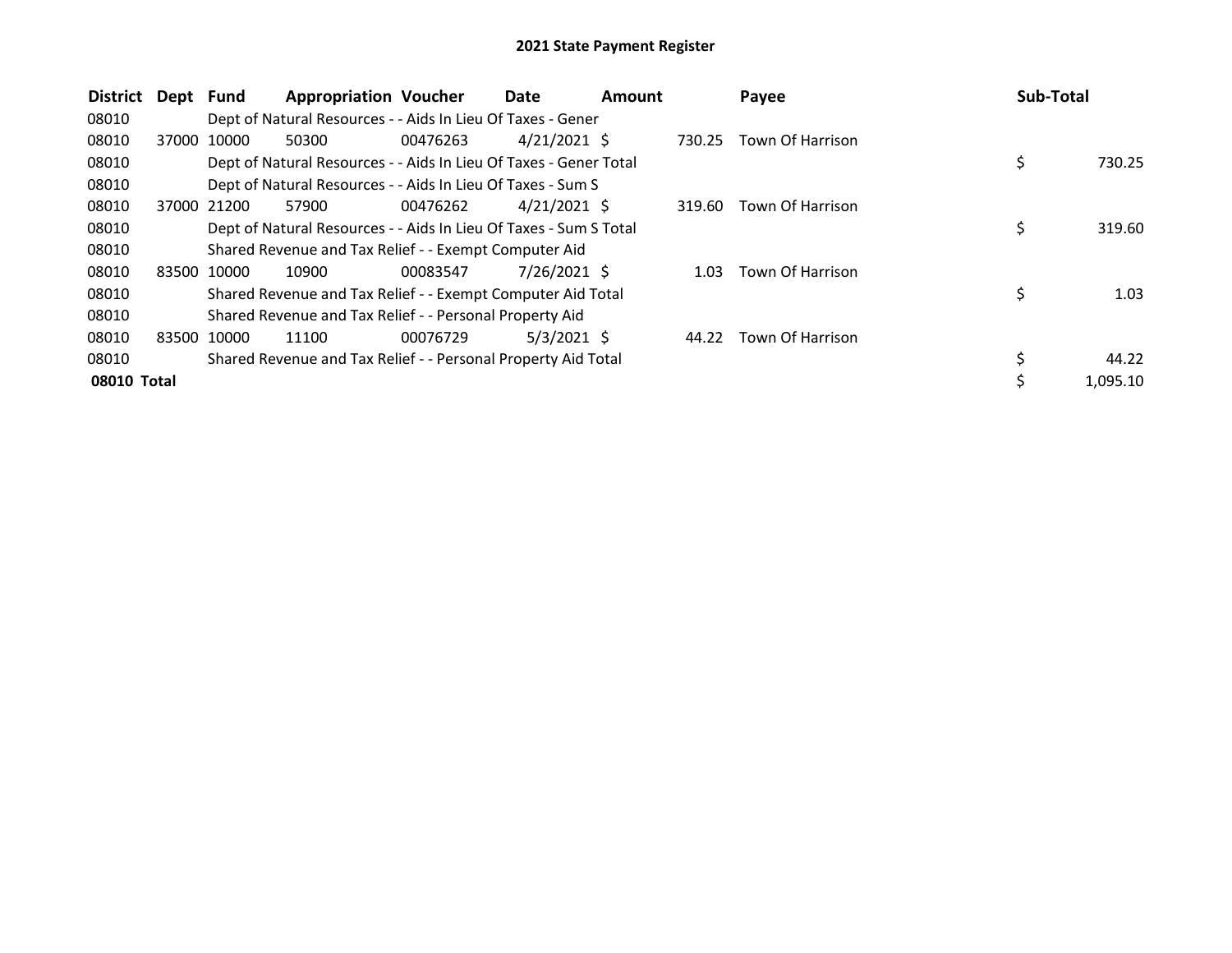| <b>District</b> | Dept Fund |             | <b>Appropriation Voucher</b>                                       |          | <b>Date</b>    | <b>Amount</b> |           | Payee                          | Sub-Total |            |
|-----------------|-----------|-------------|--------------------------------------------------------------------|----------|----------------|---------------|-----------|--------------------------------|-----------|------------|
| 08012           |           |             | Dept of Safety & Prof Services - - Fire Dues Distribution          |          |                |               |           |                                |           |            |
| 08012           |           | 16500 10000 | 22500                                                              | 00040397 | 7/16/2021 \$   |               |           | 5,303.34 Town Of New Holstein  |           |            |
| 08012           |           |             | Dept of Safety & Prof Services - - Fire Dues Distribution Total    |          |                |               |           |                                | \$        | 5,303.34   |
| 08012           |           |             | Dept of Natural Resources - - Aids In Lieu Of Taxes - Gener        |          |                |               |           |                                |           |            |
| 08012           |           | 37000 10000 | 50300                                                              | 00460077 | $1/29/2021$ \$ |               | 228.64    | Town Of New Holstein           |           |            |
| 08012           |           | 37000 10000 | 50300                                                              | 00476741 | $4/21/2021$ \$ |               |           | 255.19 Town Of New Holstein    |           |            |
| 08012           |           |             | Dept of Natural Resources - - Aids In Lieu Of Taxes - Gener Total  |          |                |               |           |                                | \$        | 483.83     |
| 08012           |           |             | Dept of Natural Resources - - Resaids - Cnty Forst, Cl & Mfl       |          |                |               |           |                                |           |            |
| 08012           |           | 37000 21200 | 57100                                                              | 00487454 | $6/14/2021$ \$ |               |           | 77.27 Town Of New Holstein     |           |            |
| 08012           |           |             | Dept of Natural Resources - - Resaids - Cnty Forst, Cl & Mfl Total |          |                |               |           |                                | \$        | 77.27      |
| 08012           |           |             | Dept of Natural Resources - - Aids In Lieu Of Taxes - Sum S        |          |                |               |           |                                |           |            |
| 08012           |           | 37000 21200 | 57900                                                              | 00476742 | $4/21/2021$ \$ |               |           | 25.52 Town Of New Holstein     |           |            |
| 08012           |           |             | Dept of Natural Resources - - Aids In Lieu Of Taxes - Sum S Total  |          |                |               |           |                                | \$        | 25.52      |
| 08012           |           |             | Dept of Natural Resources - - Fin Asst For Responsible Units       |          |                |               |           |                                |           |            |
| 08012           |           | 37000 27400 | 67000                                                              | 00483719 | $5/21/2021$ \$ |               |           | 9,203.20 Town Of New Holstein  |           |            |
| 08012           |           |             | Dept of Natural Resources - - Fin Asst For Responsible Units Total |          |                |               |           |                                | \$        | 9,203.20   |
| 08012           |           |             | Dept of Natural Resources - - Recycling Consolidation Grants       |          |                |               |           |                                |           |            |
| 08012           |           | 37000 27400 | 67300                                                              | 00483719 | $5/21/2021$ \$ |               |           | 389.82 Town Of New Holstein    |           |            |
| 08012           |           |             | Dept of Natural Resources - - Recycling Consolidation Grants Total |          |                |               |           |                                | \$        | 389.82     |
| 08012           |           |             | WI Dept of Transportation - - Disastr Damag Aid Sf                 |          |                |               |           |                                |           |            |
| 08012           |           | 39500 21100 | 17400                                                              | 00698285 | $5/25/2021$ \$ |               |           | 34,630.35 Town Of New Holstein |           |            |
| 08012           |           |             | WI Dept of Transportation - - Disastr Damag Aid Sf Total           |          |                |               |           |                                | \$        | 34,630.35  |
| 08012           |           |             | WI Dept of Transportation - - Trns Aids To Mnc.-Sf                 |          |                |               |           |                                |           |            |
| 08012           |           | 39500 21100 | 19100                                                              | 00631845 | $1/4/2021$ \$  |               |           | 32,212.71 Town Of New Holstein |           |            |
| 08012           |           | 39500 21100 | 19100                                                              | 00667452 | $4/5/2021$ \$  |               |           | 32,212.71 Town Of New Holstein |           |            |
| 08012           |           | 39500 21100 | 19100                                                              | 00710940 | $7/6/2021$ \$  |               | 32,212.71 | Town Of New Holstein           |           |            |
| 08012           |           | 39500 21100 | 19100                                                              | 00751499 | 10/4/2021 \$   |               |           | 32,212.71 Town Of New Holstein |           |            |
| 08012           |           |             | WI Dept of Transportation - - Trns Aids To Mnc.-Sf Total           |          |                |               |           |                                | \$.       | 128,850.84 |
| 08012           |           |             | Department of Revenue - - Gifts And Grants                         |          |                |               |           |                                |           |            |
| 08012           |           | 56600 10000 | 12100                                                              | 00206291 | $6/25/2021$ \$ |               |           | 77,350.06 Town Of New Holstein |           |            |
| 08012           |           |             | Department of Revenue - - Gifts And Grants Total                   |          |                |               |           |                                | \$        | 77,350.06  |
| 08012           |           |             | Shared Revenue and Tax Relief - - County And Municipal Aid         |          |                |               |           |                                |           |            |
| 08012           |           | 83500 10000 | 10500                                                              | 00080893 | 7/26/2021 \$   |               | 9,876.62  | Town Of New Holstein           |           |            |
| 08012           |           | 83500 10000 | 10500                                                              | 00087991 | 11/15/2021 \$  |               |           | 55,967.48 Town Of New Holstein |           |            |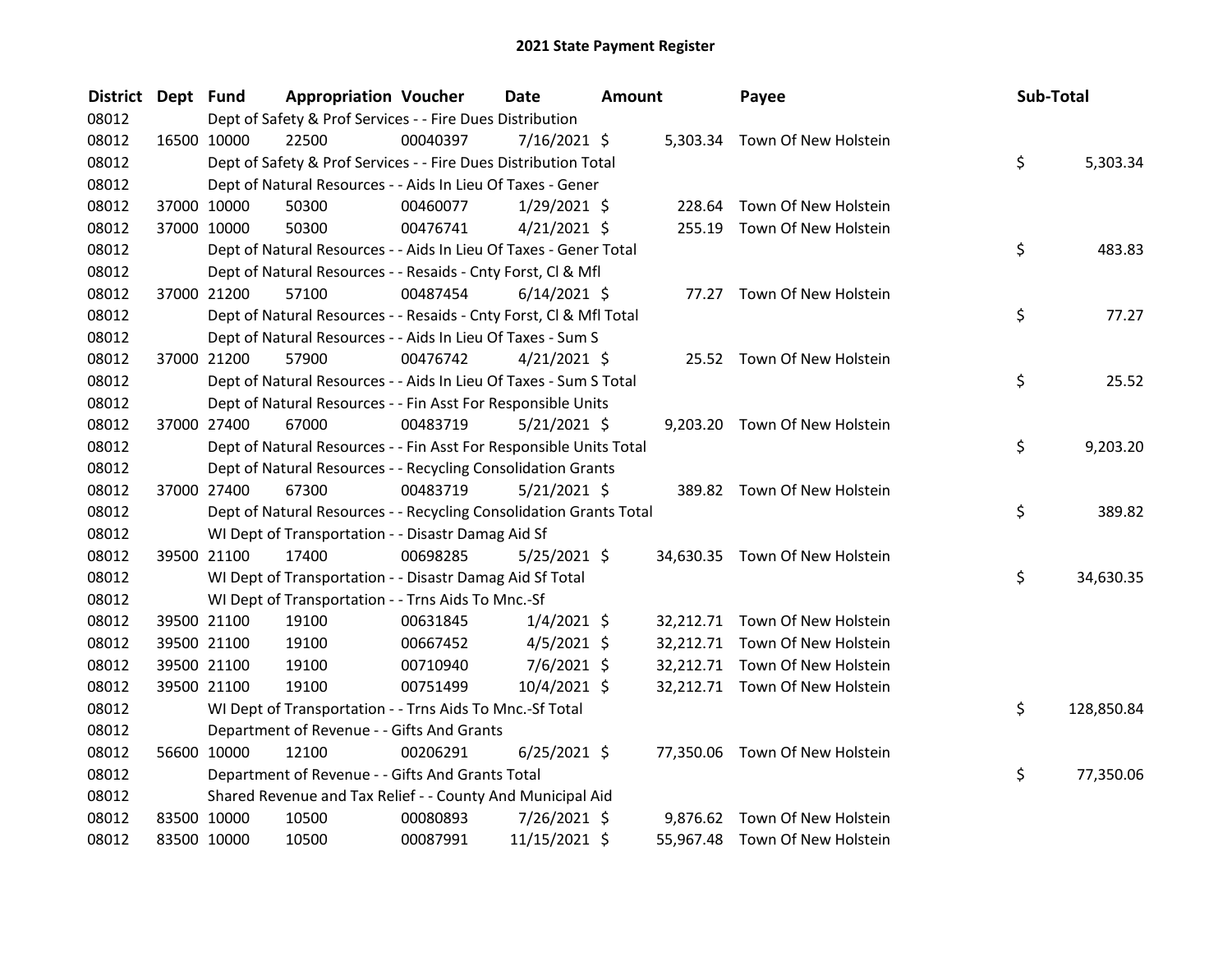| <b>District</b> | Dept Fund |             | <b>Appropriation Voucher</b>                                     |          | Date           | Amount |           | Payee                | Sub-Total |            |
|-----------------|-----------|-------------|------------------------------------------------------------------|----------|----------------|--------|-----------|----------------------|-----------|------------|
| 08012           |           |             | Shared Revenue and Tax Relief - - County And Municipal Aid Total |          |                |        |           |                      | \$        | 65,844.10  |
| 08012           |           |             | Shared Revenue and Tax Relief - - Exempt Computer Aid            |          |                |        |           |                      |           |            |
| 08012           | 83500     | 10000       | 10900                                                            | 00083548 | $7/26/2021$ \$ |        | 304.50    | Town Of New Holstein |           |            |
| 08012           |           |             | Shared Revenue and Tax Relief - - Exempt Computer Aid Total      |          |                |        |           |                      | \$        | 304.50     |
| 08012           |           |             | Shared Revenue and Tax Relief - - Utility Aid                    |          |                |        |           |                      |           |            |
| 08012           |           | 83500 10000 | 11000                                                            | 00080893 | $7/26/2021$ \$ |        | 1.788.21  | Town Of New Holstein |           |            |
| 08012           |           | 83500 10000 | 11000                                                            | 00087991 | 11/15/2021 \$  |        | 10.322.82 | Town Of New Holstein |           |            |
| 08012           |           |             | Shared Revenue and Tax Relief - - Utility Aid Total              |          |                |        |           |                      | \$        | 12,111.03  |
| 08012           |           |             | Shared Revenue and Tax Relief - - Personal Property Aid          |          |                |        |           |                      |           |            |
| 08012           |           | 83500 10000 | 11100                                                            | 00076730 | $5/3/2021$ \$  |        | 1,116.25  | Town Of New Holstein |           |            |
| 08012           |           |             | Shared Revenue and Tax Relief - - Personal Property Aid Total    |          |                |        |           |                      | \$        | 1,116.25   |
| 08012           |           |             | Shared Revenue and Tax Relief - - Lottery & Gaming Credit        |          |                |        |           |                      |           |            |
| 08012           |           | 83500 52100 | 36300                                                            | 00074068 | $3/22/2021$ \$ |        | 3,660.24  | Town Of New Holstein |           |            |
| 08012           |           |             | Shared Revenue and Tax Relief - - Lottery & Gaming Credit Total  |          |                |        |           |                      |           | 3,660.24   |
| 08012 Total     |           |             |                                                                  |          |                |        |           |                      | Ś         | 339,350.35 |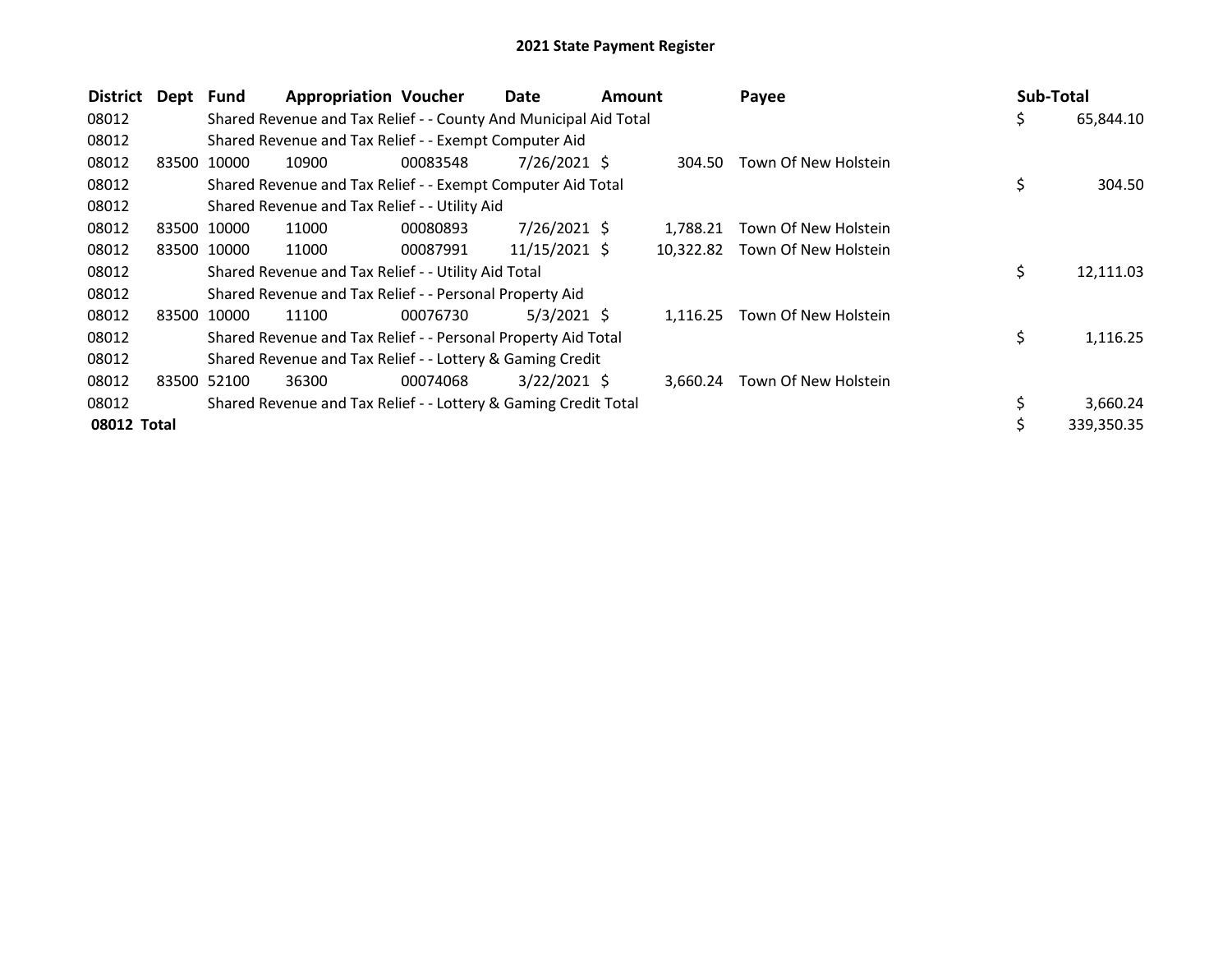| District Dept Fund |             |             | <b>Appropriation Voucher</b>                                       |          | <b>Date</b>    | <b>Amount</b> |           | Payee                      | Sub-Total |            |
|--------------------|-------------|-------------|--------------------------------------------------------------------|----------|----------------|---------------|-----------|----------------------------|-----------|------------|
| 08014              |             |             | Dept of Safety & Prof Services - - Fire Dues Distribution          |          |                |               |           |                            |           |            |
| 08014              |             | 16500 10000 | 22500                                                              | 00040399 | 7/16/2021 \$   |               |           | 3,406.11 Town Of Rantoul   |           |            |
| 08014              |             |             | Dept of Safety & Prof Services - - Fire Dues Distribution Total    |          |                |               |           |                            | \$        | 3,406.11   |
| 08014              |             |             | Dept of Natural Resources - - Aids In Lieu Of Taxes - Gener        |          |                |               |           |                            |           |            |
| 08014              |             | 37000 10000 | 50300                                                              | 00460040 | $1/29/2021$ \$ |               | 239.94    | Town Of Rantoul            |           |            |
| 08014              |             | 37000 10000 | 50300                                                              | 00460041 | $1/29/2021$ \$ |               | 7,898.02  | Town Of Rantoul            |           |            |
| 08014              |             | 37000 10000 | 50300                                                              | 00476421 | $4/21/2021$ \$ |               |           | 2,001.43 Town Of Rantoul   |           |            |
| 08014              |             |             | Dept of Natural Resources - - Aids In Lieu Of Taxes - Gener Total  |          |                |               |           |                            | \$        | 10,139.39  |
| 08014              |             |             | Dept of Natural Resources - - Resaids - Cnty Forst, Cl & Mfl       |          |                |               |           |                            |           |            |
| 08014              |             | 37000 21200 | 57100                                                              | 00487455 | $6/14/2021$ \$ |               |           | 23.60 Town Of Rantoul      |           |            |
| 08014              |             |             | Dept of Natural Resources - - Resaids - Cnty Forst, CI & Mfl Total |          |                |               |           |                            | \$        | 23.60      |
| 08014              |             |             | Dept of Natural Resources - - Aids In Lieu Of Taxes - Sum S        |          |                |               |           |                            |           |            |
| 08014              |             | 37000 21200 | 57900                                                              | 00476422 | $4/21/2021$ \$ |               |           | 235.47 Town Of Rantoul     |           |            |
| 08014              |             |             | Dept of Natural Resources - - Aids In Lieu Of Taxes - Sum S Total  |          |                |               |           |                            | \$        | 235.47     |
| 08014              |             |             | Dept of Natural Resources - - Fin Asst For Responsible Units       |          |                |               |           |                            |           |            |
| 08014              |             | 37000 27400 | 67000                                                              | 00483820 | $5/21/2021$ \$ |               |           | 4,313.16 Town Of Rantoul   |           |            |
| 08014              |             |             | Dept of Natural Resources - - Fin Asst For Responsible Units Total |          |                |               |           |                            | \$        | 4,313.16   |
| 08014              |             |             | Dept of Natural Resources - - Recycling Consolidation Grants       |          |                |               |           |                            |           |            |
| 08014              |             | 37000 27400 | 67300                                                              | 00483820 | $5/21/2021$ \$ |               |           | 209.83 Town Of Rantoul     |           |            |
| 08014              |             |             | Dept of Natural Resources - - Recycling Consolidation Grants Total |          |                |               |           |                            | \$        | 209.83     |
| 08014              |             |             | WI Dept of Transportation - - Trns Aids To Mnc.-Sf                 |          |                |               |           |                            |           |            |
| 08014              |             | 39500 21100 | 19100                                                              | 00631846 | $1/4/2021$ \$  |               | 29,919.78 | Town Of Rantoul            |           |            |
| 08014              |             | 39500 21100 | 19100                                                              | 00667453 | $4/5/2021$ \$  |               |           | 29,919.78 Town Of Rantoul  |           |            |
| 08014              |             | 39500 21100 | 19100                                                              | 00710941 | $7/6/2021$ \$  |               | 29,919.78 | Town Of Rantoul            |           |            |
| 08014              |             | 39500 21100 | 19100                                                              | 00751500 | 10/4/2021 \$   |               |           | 29,919.78 Town Of Rantoul  |           |            |
| 08014              |             |             | WI Dept of Transportation - - Trns Aids To Mnc.-Sf Total           |          |                |               |           |                            | \$        | 119,679.12 |
| 08014              |             |             | Commissioners of Public Lands - - Balsht Common School Fund        |          |                |               |           |                            |           |            |
| 08014              |             | 50700 37400 | 57700                                                              | 00003765 | 8/10/2021 \$   |               |           | 100,950.00 Town Of Rantoul |           |            |
| 08014              |             |             | Commissioners of Public Lands - - Balsht Common School Fund Total  |          |                |               |           |                            | \$        | 100,950.00 |
| 08014              |             |             | Department of Revenue - - Gifts And Grants                         |          |                |               |           |                            |           |            |
| 08014              |             | 56600 10000 | 12100                                                              | 00206292 | $6/25/2021$ \$ |               |           | 41,134.74 Town Of Rantoul  |           |            |
| 08014              |             |             | Department of Revenue - - Gifts And Grants Total                   |          |                |               |           |                            | \$        | 41,134.74  |
| 08014              |             |             | Shared Revenue and Tax Relief - - County And Municipal Aid         |          |                |               |           |                            |           |            |
| 08014              | 83500 10000 |             | 10500                                                              | 00080894 | 7/26/2021 \$   |               |           | 6,842.62 Town Of Rantoul   |           |            |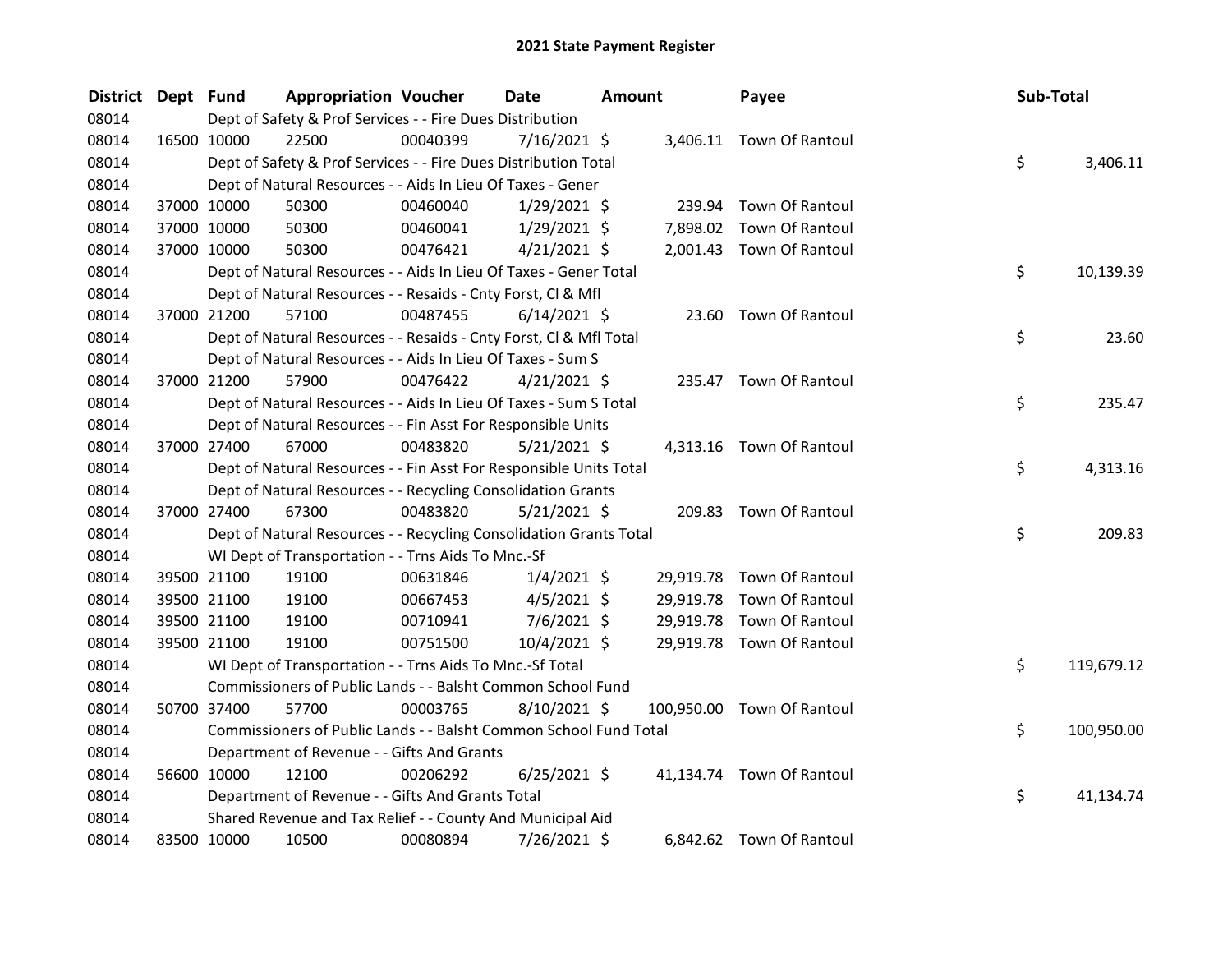| <b>District</b> | Dept Fund |             | <b>Appropriation Voucher</b>                                        |          | Date            | Amount |           | Payee                  | Sub-Total       |  |
|-----------------|-----------|-------------|---------------------------------------------------------------------|----------|-----------------|--------|-----------|------------------------|-----------------|--|
| 08014           |           | 83500 10000 | 10500                                                               | 00087992 | 11/15/2021 \$   |        | 38,774.85 | Town Of Rantoul        |                 |  |
| 08014           |           |             | Shared Revenue and Tax Relief - - County And Municipal Aid Total    |          |                 |        |           |                        | \$<br>45,617.47 |  |
| 08014           |           |             | Shared Revenue and Tax Relief - - Exempt Computer Aid               |          |                 |        |           |                        |                 |  |
| 08014           |           | 83500 10000 | 10900                                                               | 00083549 | 7/26/2021 \$    |        | 22.86     | Town Of Rantoul        |                 |  |
| 08014           |           |             | Shared Revenue and Tax Relief - - Exempt Computer Aid Total         |          |                 |        |           |                        | \$<br>22.86     |  |
| 08014           |           |             | Shared Revenue and Tax Relief - - Utility Aid                       |          |                 |        |           |                        |                 |  |
| 08014           |           | 83500 10000 | 11000                                                               | 00080894 | 7/26/2021 \$    |        | 0.04      | Town Of Rantoul        |                 |  |
| 08014           |           | 83500 10000 | 11000                                                               | 00087992 | $11/15/2021$ \$ |        | 0.25      | Town Of Rantoul        |                 |  |
| 08014           |           |             | Shared Revenue and Tax Relief - - Utility Aid Total                 |          |                 |        |           |                        | \$<br>0.29      |  |
| 08014           |           |             | Shared Revenue and Tax Relief - - Personal Property Aid             |          |                 |        |           |                        |                 |  |
| 08014           |           | 83500 10000 | 11100                                                               | 00076731 | $5/3/2021$ \$   |        | 545.57    | Town Of Rantoul        |                 |  |
| 08014           |           |             | Shared Revenue and Tax Relief - - Personal Property Aid Total       |          |                 |        |           |                        | \$<br>545.57    |  |
| 08014           |           |             | Shared Revenue and Tax Relief - - Payments For Municipal Svcs       |          |                 |        |           |                        |                 |  |
| 08014           | 83500     | 10000       | 50100                                                               | 00073528 | $2/1/2021$ \$   |        | 43.95     | <b>Town Of Rantoul</b> |                 |  |
| 08014           |           |             | Shared Revenue and Tax Relief - - Payments For Municipal Svcs Total |          |                 |        |           |                        | \$<br>43.95     |  |
| 08014 Total     |           |             |                                                                     |          |                 |        |           |                        | 326,321.56      |  |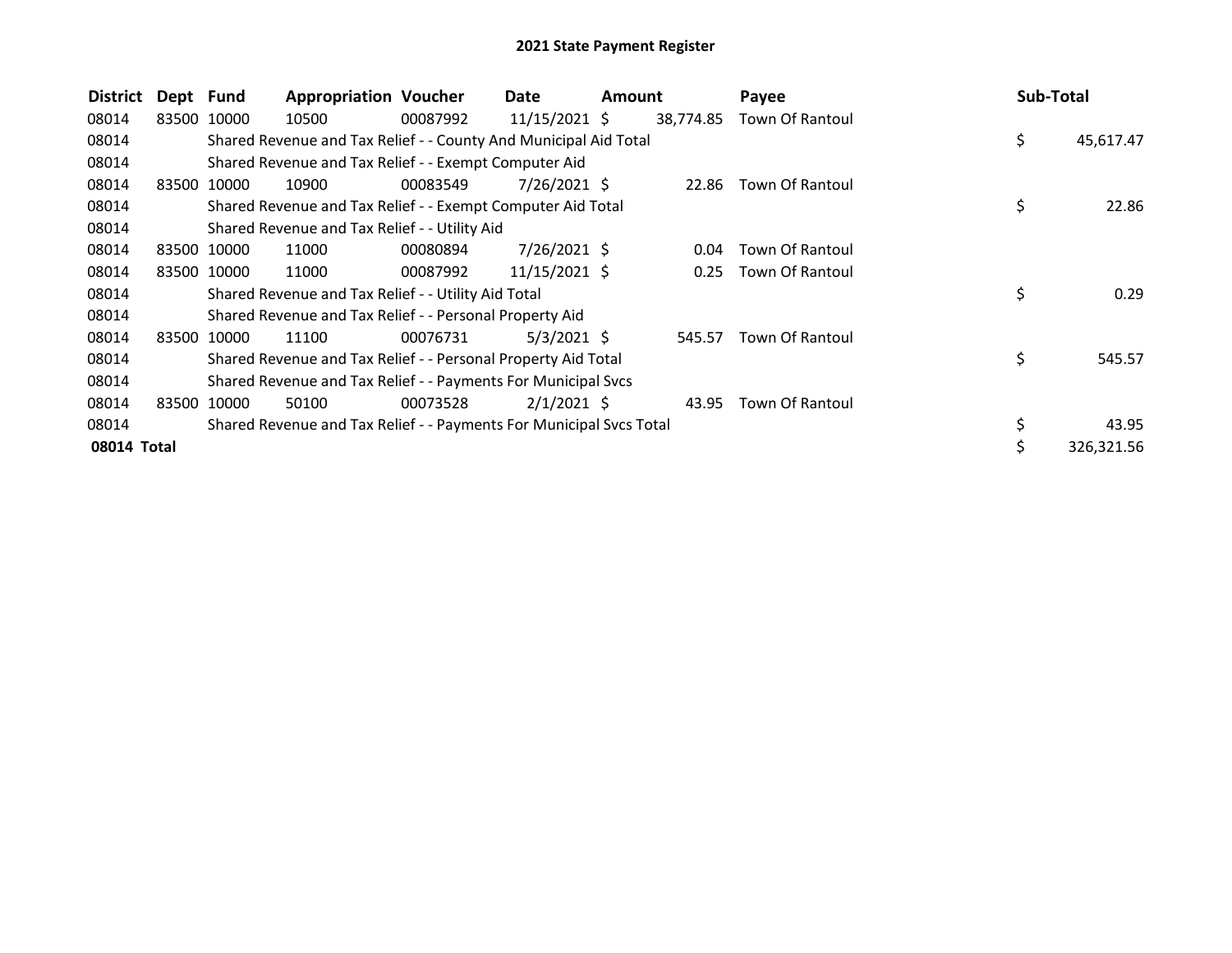| <b>District</b> | Dept Fund |             | <b>Appropriation Voucher</b>                                       |          | <b>Date</b>    | <b>Amount</b> |           | Payee                         | Sub-Total |            |
|-----------------|-----------|-------------|--------------------------------------------------------------------|----------|----------------|---------------|-----------|-------------------------------|-----------|------------|
| 08016           |           |             | Dept of Safety & Prof Services - - Fire Dues Distribution          |          |                |               |           |                               |           |            |
| 08016           |           | 16500 10000 | 22500                                                              | 00040401 | 7/15/2021 \$   |               |           | 7,267.34 Town Of Stockbridge  |           |            |
| 08016           |           |             | Dept of Safety & Prof Services - - Fire Dues Distribution Total    |          |                |               |           |                               | \$        | 7,267.34   |
| 08016           |           |             | Dept of Natural Resources - - Aids In Lieu Of Taxes - Gener        |          |                |               |           |                               |           |            |
| 08016           |           | 37000 10000 | 50300                                                              | 00460050 | $1/28/2021$ \$ |               |           | 3,054.38 Town Of Stockbridge  |           |            |
| 08016           |           |             | Dept of Natural Resources - - Aids In Lieu Of Taxes - Gener Total  |          |                |               |           |                               | \$        | 3,054.38   |
| 08016           |           |             | Dept of Natural Resources - - Resaids - Cnty Forst, Cl & Mfl       |          |                |               |           |                               |           |            |
| 08016           |           | 37000 21200 | 57100                                                              | 00487456 | $6/14/2021$ \$ |               |           | 86.57 Town Of Stockbridge     |           |            |
| 08016           |           |             | Dept of Natural Resources - - Resaids - Cnty Forst, CI & Mfl Total |          |                |               |           |                               | \$        | 86.57      |
| 08016           |           |             | Dept of Natural Resources - - Fin Asst For Responsible Units       |          |                |               |           |                               |           |            |
| 08016           |           | 37000 27400 | 67000                                                              | 00483181 | 5/21/2021 \$   |               |           | 9,629.55 Town Of Stockbridge  |           |            |
| 08016           |           |             | Dept of Natural Resources - - Fin Asst For Responsible Units Total |          |                |               |           |                               | \$        | 9,629.55   |
| 08016           |           |             | Dept of Natural Resources - - Recycling Consolidation Grants       |          |                |               |           |                               |           |            |
| 08016           |           | 37000 27400 | 67300                                                              | 00483181 | $5/21/2021$ \$ |               |           | 389.05 Town Of Stockbridge    |           |            |
| 08016           |           |             | Dept of Natural Resources - - Recycling Consolidation Grants Total |          |                |               |           |                               | \$        | 389.05     |
| 08016           |           |             | WI Dept of Transportation - - Trns Aids To Mnc.-Sf                 |          |                |               |           |                               |           |            |
| 08016           |           | 39500 21100 | 19100                                                              | 00631847 | $1/4/2021$ \$  |               |           | 38,684.16 Town Of Stockbridge |           |            |
| 08016           |           | 39500 21100 | 19100                                                              | 00667454 | $4/5/2021$ \$  |               | 38,684.16 | Town Of Stockbridge           |           |            |
| 08016           |           | 39500 21100 | 19100                                                              | 00710942 | $7/6/2021$ \$  |               | 38,684.16 | Town Of Stockbridge           |           |            |
| 08016           |           | 39500 21100 | 19100                                                              | 00751501 | 10/4/2021 \$   |               |           | 38,684.16 Town Of Stockbridge |           |            |
| 08016           |           |             | WI Dept of Transportation - - Trns Aids To Mnc.-Sf Total           |          |                |               |           |                               | \$        | 154,736.64 |
| 08016           |           |             | Department of Revenue - - Gifts And Grants                         |          |                |               |           |                               |           |            |
| 08016           |           | 56600 10000 | 12100                                                              | 00206293 | $6/25/2021$ \$ |               |           | 74,053.00 Town Of Stockbridge |           |            |
| 08016           |           |             | Department of Revenue - - Gifts And Grants Total                   |          |                |               |           |                               | \$        | 74,053.00  |
| 08016           |           |             | Shared Revenue and Tax Relief - - County And Municipal Aid         |          |                |               |           |                               |           |            |
| 08016           |           | 83500 10000 | 10500                                                              | 00080895 | 7/26/2021 \$   |               | 3,729.03  | Town Of Stockbridge           |           |            |
| 08016           |           | 83500 10000 | 10500                                                              | 00087993 | 11/15/2021 \$  |               |           | 21,131.17 Town Of Stockbridge |           |            |
| 08016           |           |             | Shared Revenue and Tax Relief - - County And Municipal Aid Total   |          |                |               |           |                               | \$        | 24,860.20  |
| 08016           |           |             | Shared Revenue and Tax Relief - - Exempt Computer Aid              |          |                |               |           |                               |           |            |
| 08016           |           | 83500 10000 | 10900                                                              | 00083550 | 7/26/2021 \$   |               |           | 40.53 Town Of Stockbridge     |           |            |
| 08016           |           |             | Shared Revenue and Tax Relief - - Exempt Computer Aid Total        |          |                |               |           |                               | \$        | 40.53      |
| 08016           |           |             | Shared Revenue and Tax Relief - - Personal Property Aid            |          |                |               |           |                               |           |            |
| 08016           |           | 83500 10000 | 11100                                                              | 00076732 | $5/3/2021$ \$  |               |           | 1,158.39 Town Of Stockbridge  |           |            |
| 08016           |           |             | Shared Revenue and Tax Relief - - Personal Property Aid Total      |          |                |               |           |                               | \$        | 1,158.39   |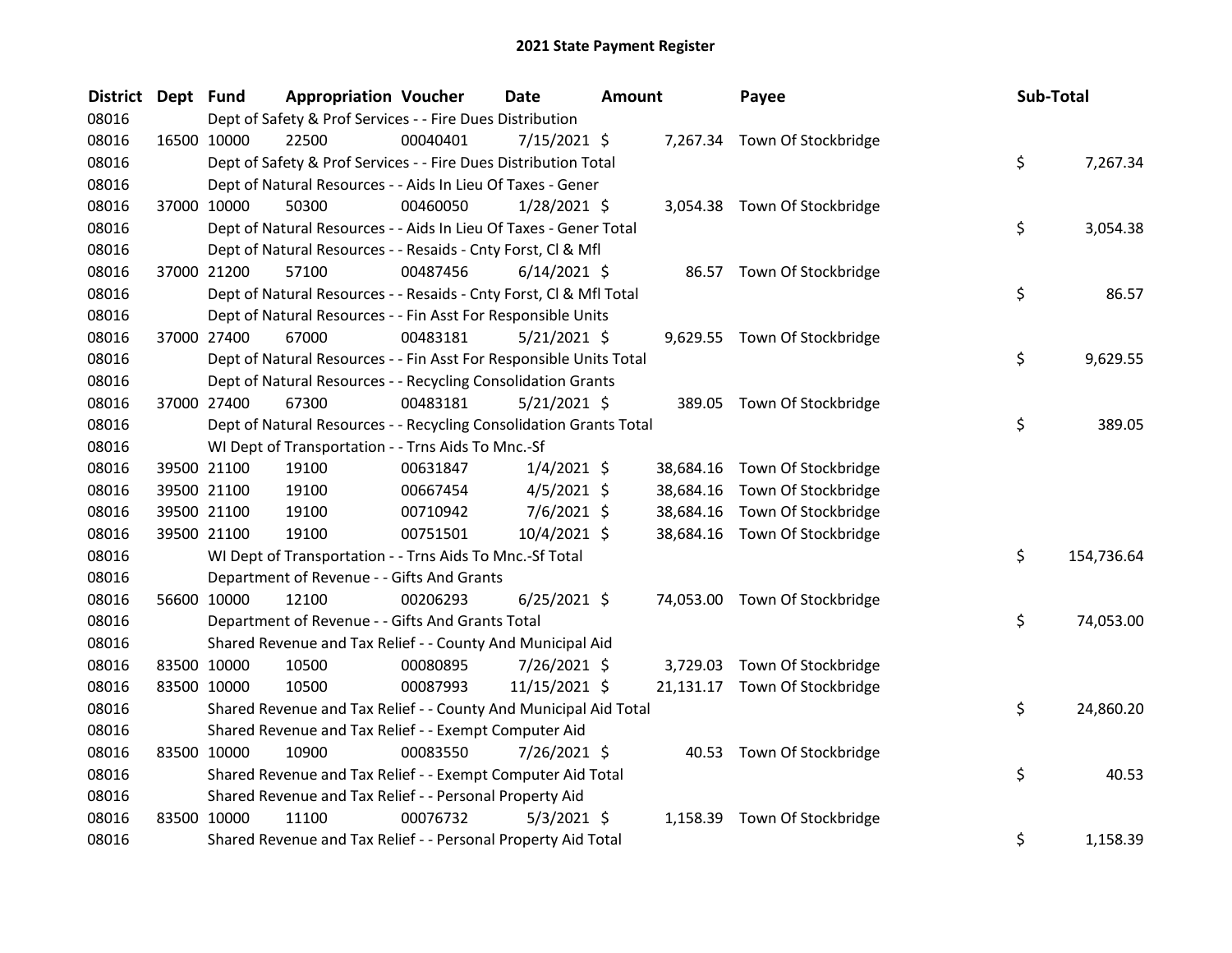| District    | Dept        | Fund  | <b>Appropriation Voucher</b>                                            |          | Date         | <b>Amount</b>                                                                 | <b>Pavee</b>               | Sub-Total |            |
|-------------|-------------|-------|-------------------------------------------------------------------------|----------|--------------|-------------------------------------------------------------------------------|----------------------------|-----------|------------|
| 08016       |             |       | Shared Revenue and Tax Relief - - State Aid; Video Service Provider Fee |          |              |                                                                               |                            |           |            |
| 08016       | 83500 10000 |       | 11200                                                                   | 00082809 | 7/26/2021 \$ |                                                                               | 910.00 Town Of Stockbridge |           |            |
| 08016       |             |       |                                                                         |          |              | Shared Revenue and Tax Relief - - State Aid; Video Service Provider Fee Total |                            |           | 910.00     |
| 08016       |             |       | Shared Revenue and Tax Relief - - Payments For Municipal Svcs           |          |              |                                                                               |                            |           |            |
| 08016       | 83500       | 10000 | 50100                                                                   | 00073529 | 2/1/2021 \$  | 571.97                                                                        | Town Of Stockbridge        |           |            |
| 08016       |             |       | Shared Revenue and Tax Relief - - Payments For Municipal Svcs Total     |          |              |                                                                               |                            |           | 571.97     |
| 08016 Total |             |       |                                                                         |          |              |                                                                               |                            |           | 276,757.62 |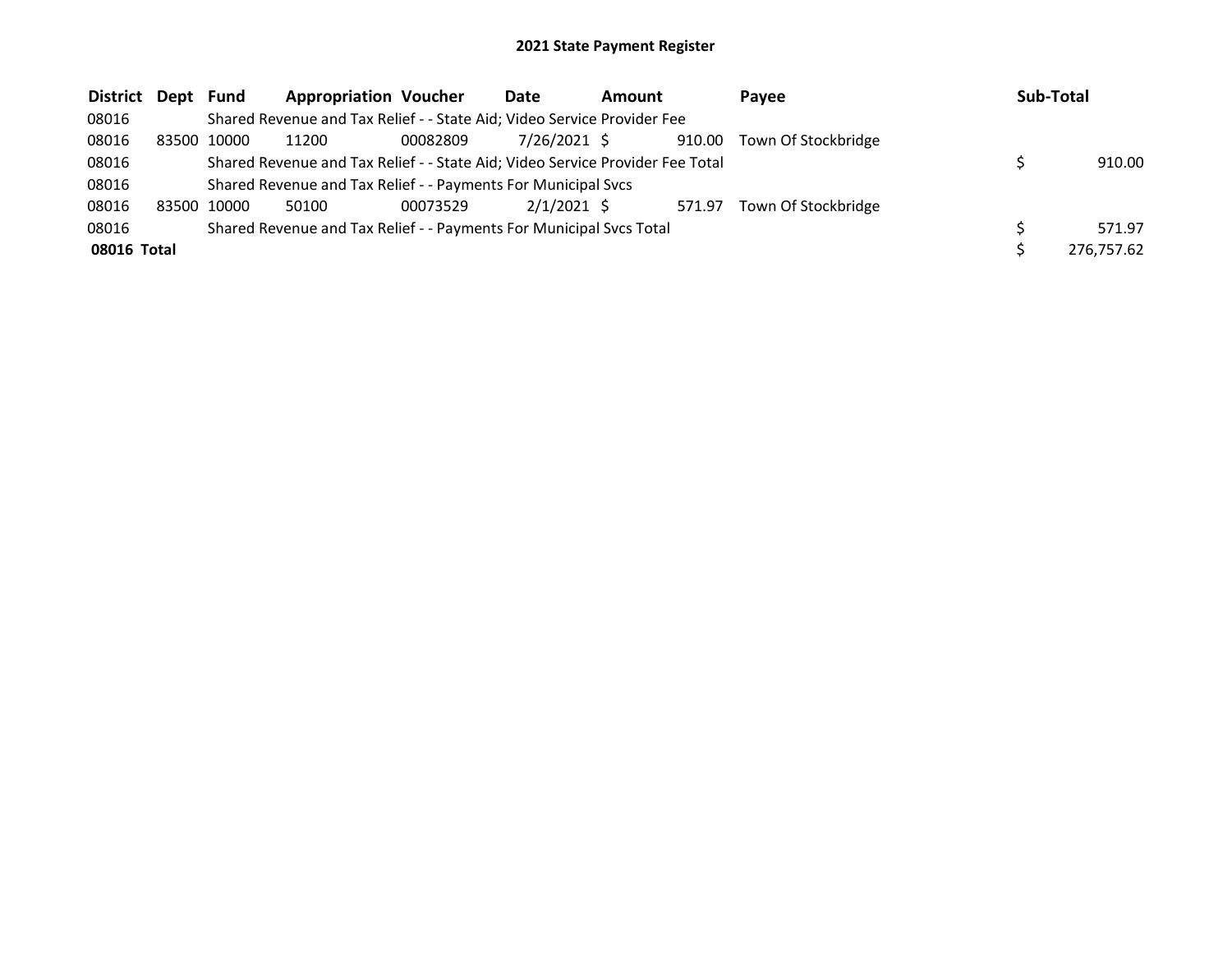| <b>District</b> | Dept Fund |             | <b>Appropriation Voucher</b>                                       |          | Date<br>Amount |  | Payee     | Sub-Total                   |     |            |
|-----------------|-----------|-------------|--------------------------------------------------------------------|----------|----------------|--|-----------|-----------------------------|-----|------------|
| 08018           |           |             | Dept of Safety & Prof Services - - Fire Dues Distribution          |          |                |  |           |                             |     |            |
| 08018           |           | 16500 10000 | 22500                                                              | 00040403 | 7/16/2021 \$   |  |           | 3,729.26 Town Of Woodville  |     |            |
| 08018           |           |             | Dept of Safety & Prof Services - - Fire Dues Distribution Total    |          |                |  |           |                             | \$  | 3,729.26   |
| 08018           |           |             | Dept of Natural Resources - - Resaids - Cnty Forst, Cl & Mfl       |          |                |  |           |                             |     |            |
| 08018           |           | 37000 21200 | 57100                                                              | 00487457 | $6/14/2021$ \$ |  |           | 40.19 Town Of Woodville     |     |            |
| 08018           |           |             | Dept of Natural Resources - - Resaids - Cnty Forst, CI & Mfl Total |          |                |  |           |                             | \$  | 40.19      |
| 08018           |           |             | Dept of Natural Resources - - Fin Asst For Responsible Units       |          |                |  |           |                             |     |            |
| 08018           |           | 37000 27400 | 67000                                                              | 00483731 | $5/21/2021$ \$ |  | 790.13    | Town Of Woodville           |     |            |
| 08018           |           |             | Dept of Natural Resources - - Fin Asst For Responsible Units Total |          |                |  |           |                             | \$  | 790.13     |
| 08018           |           |             | Dept of Natural Resources - - Recycling Consolidation Grants       |          |                |  |           |                             |     |            |
| 08018           |           | 37000 27400 | 67300                                                              | 00483731 | $5/21/2021$ \$ |  | 254.05    | Town Of Woodville           |     |            |
| 08018           |           |             | Dept of Natural Resources - - Recycling Consolidation Grants Total |          |                |  |           |                             | \$  | 254.05     |
| 08018           |           |             | WI Dept of Transportation - - Trns Aids To Mnc.-Sf                 |          |                |  |           |                             |     |            |
| 08018           |           | 39500 21100 | 19100                                                              | 00631848 | $1/4/2021$ \$  |  | 30,622.77 | Town Of Woodville           |     |            |
| 08018           |           | 39500 21100 | 19100                                                              | 00667455 | $4/5/2021$ \$  |  | 30,622.77 | Town Of Woodville           |     |            |
| 08018           |           | 39500 21100 | 19100                                                              | 00710943 | $7/6/2021$ \$  |  |           | 30,622.77 Town Of Woodville |     |            |
| 08018           |           | 39500 21100 | 19100                                                              | 00751502 | 10/4/2021 \$   |  |           | 30,622.77 Town Of Woodville |     |            |
| 08018           |           |             | WI Dept of Transportation - - Trns Aids To Mnc.-Sf Total           |          |                |  |           |                             | \$  | 122,491.08 |
| 08018           |           |             | Department of Revenue - - Gifts And Grants                         |          |                |  |           |                             |     |            |
| 08018           |           | 56600 10000 | 12100                                                              | 00206294 | $6/25/2021$ \$ |  |           | 50,188.57 Town Of Woodville |     |            |
| 08018           |           |             | Department of Revenue - - Gifts And Grants Total                   |          |                |  |           |                             | \$. | 50,188.57  |
| 08018           |           |             | Shared Revenue and Tax Relief - - County And Municipal Aid         |          |                |  |           |                             |     |            |
| 08018           |           | 83500 10000 | 10500                                                              | 00080896 | 7/26/2021 \$   |  |           | 7,155.14 Town Of Woodville  |     |            |
| 08018           |           | 83500 10000 | 10500                                                              | 00087994 | 11/15/2021 \$  |  | 40,545.80 | Town Of Woodville           |     |            |
| 08018           |           |             | Shared Revenue and Tax Relief - - County And Municipal Aid Total   |          |                |  |           |                             | \$  | 47,700.94  |
| 08018           |           |             | Shared Revenue and Tax Relief - - Exempt Computer Aid              |          |                |  |           |                             |     |            |
| 08018           |           | 83500 10000 | 10900                                                              | 00083551 | 7/26/2021 \$   |  |           | 193.30 Town Of Woodville    |     |            |
| 08018           |           |             | Shared Revenue and Tax Relief - - Exempt Computer Aid Total        |          |                |  |           |                             | \$  | 193.30     |
| 08018           |           |             | Shared Revenue and Tax Relief - - Utility Aid                      |          |                |  |           |                             |     |            |
| 08018           |           | 83500 10000 | 11000                                                              | 00080896 | 7/26/2021 \$   |  | 454.29    | Town Of Woodville           |     |            |
| 08018           |           | 83500 10000 | 11000                                                              | 00087994 | 11/15/2021 \$  |  |           | 2,627.78 Town Of Woodville  |     |            |
| 08018           |           |             | Shared Revenue and Tax Relief - - Utility Aid Total                |          |                |  |           |                             | \$  | 3,082.07   |
| 08018           |           |             | Shared Revenue and Tax Relief - - Personal Property Aid            |          |                |  |           |                             |     |            |
| 08018           |           | 83500 10000 | 11100                                                              | 00076733 | $5/3/2021$ \$  |  |           | 332.25 Town Of Woodville    |     |            |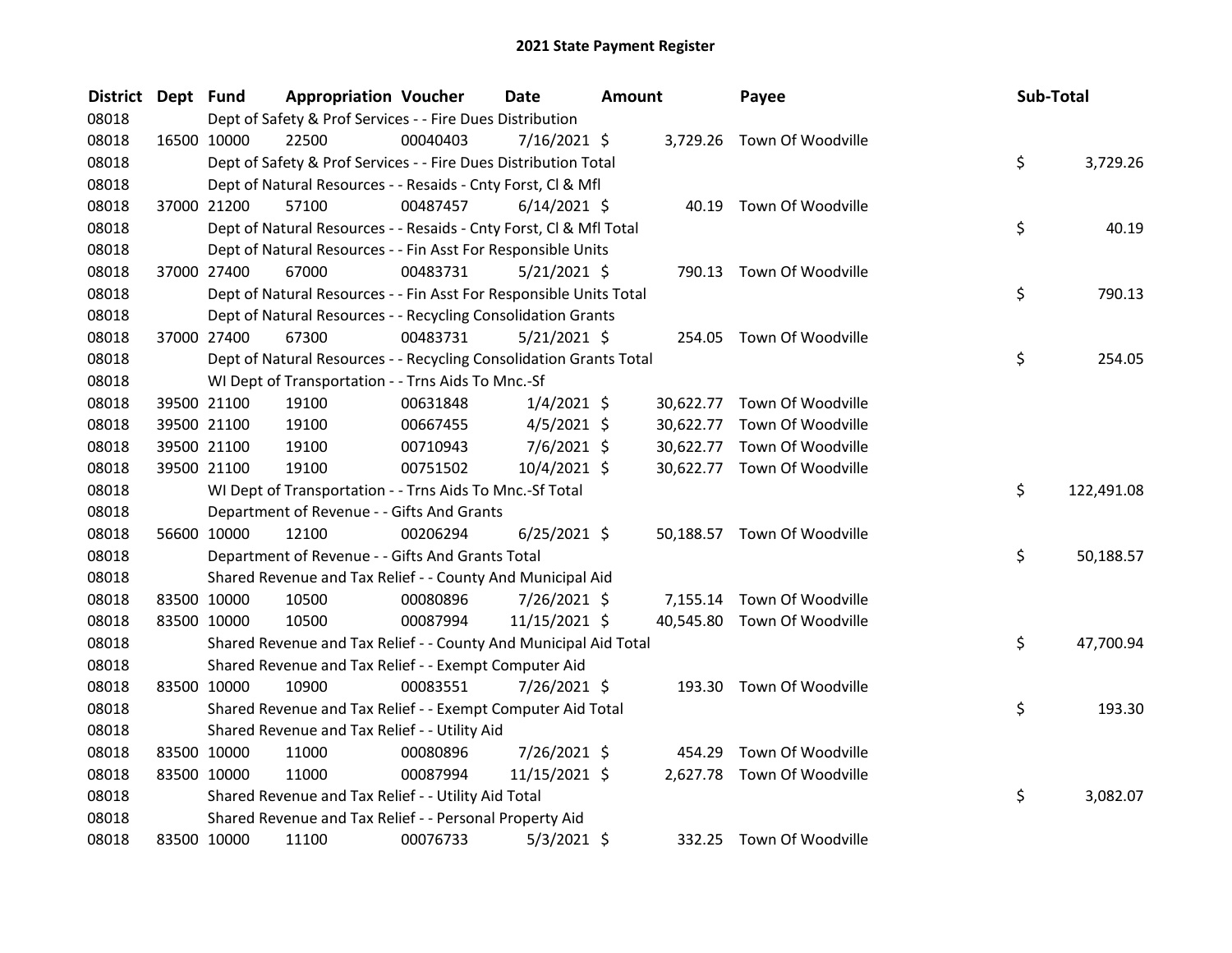| <b>District Dept Fund</b> |  | <b>Appropriation Voucher</b>                                  | Date | Amount | <b>Pavee</b> | Sub-Total |            |
|---------------------------|--|---------------------------------------------------------------|------|--------|--------------|-----------|------------|
| 08018                     |  | Shared Revenue and Tax Relief - - Personal Property Aid Total |      |        |              |           | 332.25     |
| 08018 Total               |  |                                                               |      |        |              |           | 228.801.84 |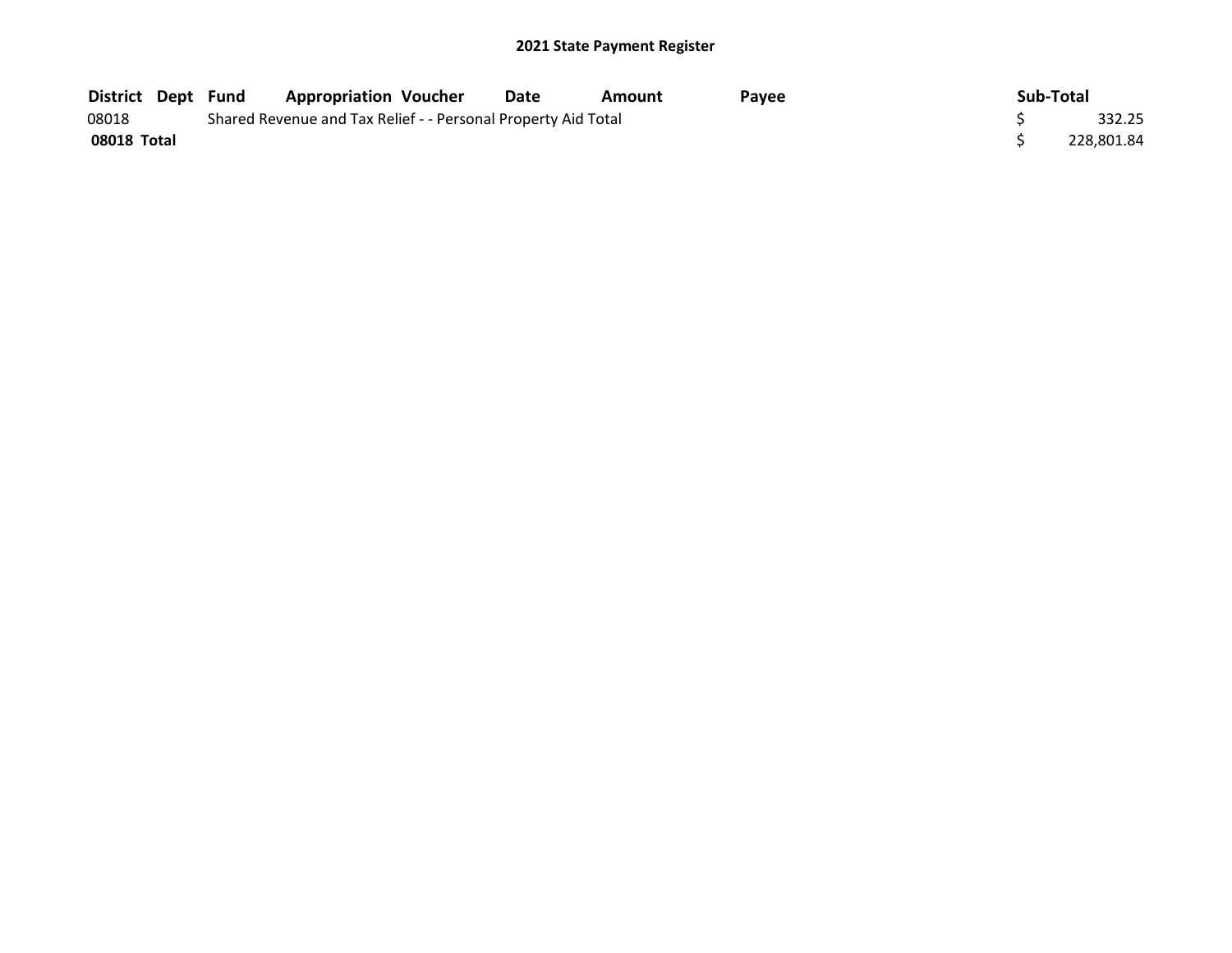| District Dept Fund |             | <b>Appropriation Voucher</b>                                       |          | Date<br><b>Amount</b> |  | Sub-Total<br>Payee |                               |  |    |            |
|--------------------|-------------|--------------------------------------------------------------------|----------|-----------------------|--|--------------------|-------------------------------|--|----|------------|
| 08131              |             | Dept of Safety & Prof Services - - Fire Dues Distribution          |          |                       |  |                    |                               |  |    |            |
| 08131              | 16500 10000 | 22500                                                              | 00040394 | 7/16/2021 \$          |  |                    | 52,519.77 Village Of Harrison |  |    |            |
| 08131              |             | Dept of Safety & Prof Services - - Fire Dues Distribution Total    |          |                       |  |                    |                               |  | \$ | 52,519.77  |
| 08131              |             | Dept of Natural Resources - - Aids In Lieu Of Taxes - Gener        |          |                       |  |                    |                               |  |    |            |
| 08131              | 37000 10000 | 50300                                                              | 00460087 | $1/28/2021$ \$        |  |                    | 14,777.06 Village Of Harrison |  |    |            |
| 08131              |             | Dept of Natural Resources - - Aids In Lieu Of Taxes - Gener Total  |          |                       |  |                    |                               |  | \$ | 14,777.06  |
| 08131              |             | Dept of Natural Resources - - Taxes & Assessmts-Conserv Fund       |          |                       |  |                    |                               |  |    |            |
| 08131              | 37000 21200 | 16900                                                              | 00459272 | 1/28/2021 \$          |  | 2,788.12           | Village Of Harrison           |  |    |            |
| 08131              | 37000 21200 | 16900                                                              | 00459273 | $1/28/2021$ \$        |  | 361.52             | Village Of Harrison           |  |    |            |
| 08131              | 37000 21200 | 16900                                                              | 00459274 | 1/28/2021 \$          |  | 196.63             | Village Of Harrison           |  |    |            |
| 08131              | 37000 21200 | 16900                                                              | 00459275 | 1/28/2021 \$          |  | 1,402.85           | Village Of Harrison           |  |    |            |
| 08131              | 37000 21200 | 16900                                                              | 00459276 | 1/28/2021 \$          |  | 1,906.03           | Village Of Harrison           |  |    |            |
| 08131              | 37000 21200 | 16900                                                              | 00459277 | 1/28/2021 \$          |  | 125.16             | Village Of Harrison           |  |    |            |
| 08131              | 37000 21200 | 16900                                                              | 00459278 | 1/28/2021 \$          |  | 3,913.70           | Village Of Harrison           |  |    |            |
| 08131              | 37000 21200 | 16900                                                              | 00459279 | 1/28/2021 \$          |  | 415.31             | Village Of Harrison           |  |    |            |
| 08131              | 37000 21200 | 16900                                                              | 00459280 | $1/28/2021$ \$        |  | 1,459.82           | Village Of Harrison           |  |    |            |
| 08131              | 37000 21200 | 16900                                                              | 00459281 | $1/28/2021$ \$        |  | 434.16             | Village Of Harrison           |  |    |            |
| 08131              |             | Dept of Natural Resources - - Taxes & Assessmts-Conserv Fund Total |          |                       |  |                    |                               |  | \$ | 13,003.30  |
| 08131              |             | Dept of Natural Resources - - Resaids - Cnty Forst, Cl & Mfl       |          |                       |  |                    |                               |  |    |            |
| 08131              | 37000 21200 | 57100                                                              | 00487458 | $6/14/2021$ \$        |  |                    | 36.93 Village Of Harrison     |  |    |            |
| 08131              |             | Dept of Natural Resources - - Resaids - Cnty Forst, Cl & Mfl Total |          |                       |  |                    |                               |  | \$ | 36.93      |
| 08131              |             | Dept of Natural Resources - - Fin Asst For Responsible Units       |          |                       |  |                    |                               |  |    |            |
| 08131              | 37000 27400 | 67000                                                              | 00483944 | $5/21/2021$ \$        |  |                    | 18,163.44 Village Of Harrison |  |    |            |
| 08131              |             | Dept of Natural Resources - - Fin Asst For Responsible Units Total |          |                       |  |                    |                               |  | \$ | 18,163.44  |
| 08131              |             | Dept of Natural Resources - - Recycling Consolidation Grants       |          |                       |  |                    |                               |  |    |            |
| 08131              | 37000 27400 | 67300                                                              | 00483944 | $5/21/2021$ \$        |  |                    | 3,390.37 Village Of Harrison  |  |    |            |
| 08131              |             | Dept of Natural Resources - - Recycling Consolidation Grants Total |          |                       |  |                    |                               |  | \$ | 3,390.37   |
| 08131              |             | WI Dept of Transportation - - Trns Aids To Mnc.-Sf                 |          |                       |  |                    |                               |  |    |            |
| 08131              | 39500 21100 | 19100                                                              | 00631849 | $1/4/2021$ \$         |  | 98,568.75          | Village Of Harrison           |  |    |            |
| 08131              | 39500 21100 | 19100                                                              | 00667456 | $4/5/2021$ \$         |  | 98,568.75          | Village Of Harrison           |  |    |            |
| 08131              | 39500 21100 | 19100                                                              | 00710944 | $7/6/2021$ \$         |  | 98,568.75          | Village Of Harrison           |  |    |            |
| 08131              | 39500 21100 | 19100                                                              | 00751503 | 10/4/2021 \$          |  |                    | 98,568.78 Village Of Harrison |  |    |            |
| 08131              |             | WI Dept of Transportation - - Trns Aids To Mnc.-Sf Total           |          |                       |  |                    |                               |  | \$ | 394,275.03 |
| 08131              |             | Department of Revenue - - Gifts And Grants                         |          |                       |  |                    |                               |  |    |            |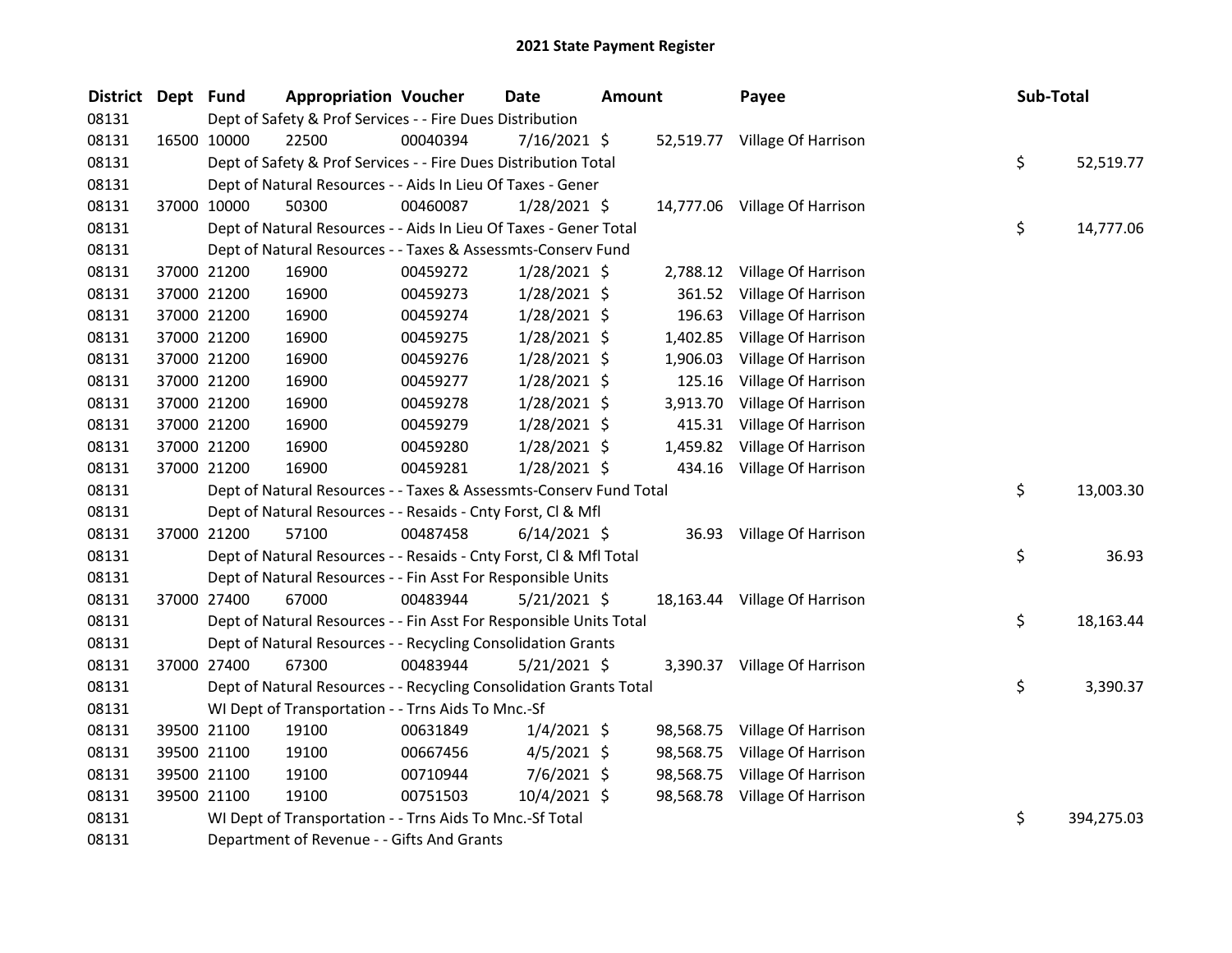| <b>District</b> | Dept Fund   |             | <b>Appropriation Voucher</b>                                                  |          | Date           | Amount |            | Payee                        | Sub-Total |              |
|-----------------|-------------|-------------|-------------------------------------------------------------------------------|----------|----------------|--------|------------|------------------------------|-----------|--------------|
| 08131           | 56600       | 10000       | 12100                                                                         | 00206295 | $6/25/2021$ \$ |        | 646,747.00 | Village Of Harrison          |           |              |
| 08131           |             |             | Department of Revenue - - Gifts And Grants Total                              |          |                |        |            |                              | \$        | 646,747.00   |
| 08131           |             |             | Shared Revenue and Tax Relief - - County And Municipal Aid                    |          |                |        |            |                              |           |              |
| 08131           |             | 83500 10000 | 10500                                                                         | 00080897 | $7/26/2021$ \$ |        | 8,394.87   | Village Of Harrison          |           |              |
| 08131           | 83500       | 10000       | 10500                                                                         | 00087995 | 11/15/2021 \$  |        | 47,570.92  | Village Of Harrison          |           |              |
| 08131           |             |             | Shared Revenue and Tax Relief - - County And Municipal Aid Total              |          |                |        |            |                              | \$        | 55,965.79    |
| 08131           |             |             | Shared Revenue and Tax Relief - - Exempt Computer Aid                         |          |                |        |            |                              |           |              |
| 08131           |             | 83500 10000 | 10900                                                                         | 00083552 | 7/26/2021 \$   |        | 42,042.05  | Village Of Harrison          |           |              |
| 08131           | 83500       | 10000       | 10900                                                                         | 00085677 | $7/26/2021$ \$ |        | 390.58     | Village Of Harrison          |           |              |
| 08131           |             |             | Shared Revenue and Tax Relief - - Exempt Computer Aid Total                   |          |                |        |            |                              | \$        | 42,432.63    |
| 08131           |             |             | Shared Revenue and Tax Relief - - Utility Aid                                 |          |                |        |            |                              |           |              |
| 08131           |             | 83500 10000 | 11000                                                                         | 00080897 | 7/26/2021 \$   |        |            | 1,538.50 Village Of Harrison |           |              |
| 08131           |             |             | Shared Revenue and Tax Relief - - Utility Aid Total                           |          |                |        |            |                              | \$        | 1,538.50     |
| 08131           |             |             | Shared Revenue and Tax Relief - - Personal Property Aid                       |          |                |        |            |                              |           |              |
| 08131           |             | 83500 10000 | 11100                                                                         | 00076734 | $5/3/2021$ \$  |        | 2,135.81   | Village Of Harrison          |           |              |
| 08131           | 83500 10000 |             | 11100                                                                         | 00078772 | $5/3/2021$ \$  |        | 6,024.40   | Village Of Harrison          |           |              |
| 08131           |             |             | Shared Revenue and Tax Relief - - Personal Property Aid Total                 |          |                |        |            |                              | \$        | 8,160.21     |
| 08131           |             |             | Shared Revenue and Tax Relief - - State Aid; Video Service Provider Fee       |          |                |        |            |                              |           |              |
| 08131           | 83500       | 10000       | 11200                                                                         | 00082810 | $7/26/2021$ \$ |        | 22,921.00  | Village Of Harrison          |           |              |
| 08131           |             |             | Shared Revenue and Tax Relief - - State Aid; Video Service Provider Fee Total |          |                |        |            |                              | \$        | 22,921.00    |
| 08131           |             |             | Shared Revenue and Tax Relief - - Payments For Municipal Svcs                 |          |                |        |            |                              |           |              |
| 08131           | 83500       | 10000       | 50100                                                                         | 00073530 | $2/1/2021$ \$  |        |            | 195.95 Village Of Harrison   |           |              |
| 08131           |             |             | Shared Revenue and Tax Relief - - Payments For Municipal Svcs Total           |          |                |        |            |                              | \$        | 195.95       |
| 08131 Total     |             |             |                                                                               |          |                |        |            |                              | \$        | 1,274,126.98 |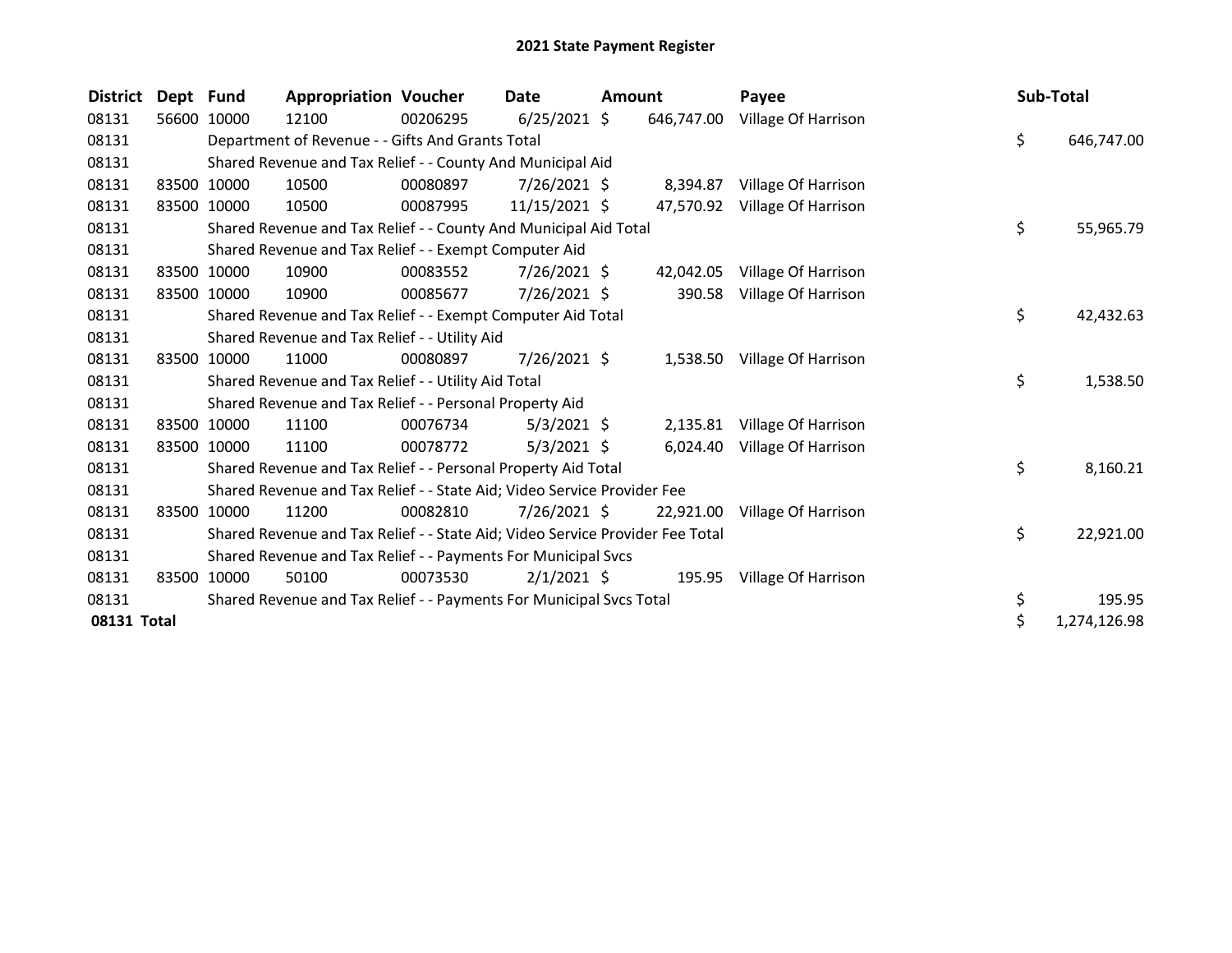| <b>District</b> | Dept Fund |             | <b>Appropriation Voucher</b>                                          |          | Date<br><b>Amount</b> |  | Payee      | Sub-Total                     |     |            |
|-----------------|-----------|-------------|-----------------------------------------------------------------------|----------|-----------------------|--|------------|-------------------------------|-----|------------|
| 08136           |           |             | Dept of Safety & Prof Services - - Fire Dues Distribution             |          |                       |  |            |                               |     |            |
| 08136           |           | 16500 10000 | 22500                                                                 | 00040395 | 7/16/2021 \$          |  |            | 3,627.18 Village Of Hilbert   |     |            |
| 08136           |           |             | Dept of Safety & Prof Services - - Fire Dues Distribution Total       |          |                       |  |            |                               | \$  | 3,627.18   |
| 08136           |           |             | Dept of Natural Resources - - Aids In Lieu Of Taxes - Gener           |          |                       |  |            |                               |     |            |
| 08136           |           | 37000 10000 | 50300                                                                 | 00460058 | $1/29/2021$ \$        |  |            | 241.42 Village Of Hilbert     |     |            |
| 08136           |           |             | Dept of Natural Resources - - Aids In Lieu Of Taxes - Gener Total     |          |                       |  |            |                               | \$  | 241.42     |
| 08136           |           |             | Dept of Natural Resources - - Fin Asst For Responsible Units          |          |                       |  |            |                               |     |            |
| 08136           |           | 37000 27400 | 67000                                                                 | 00483478 | 5/21/2021 \$          |  |            | 8,099.17 Village Of Hilbert   |     |            |
| 08136           |           |             | Dept of Natural Resources - - Fin Asst For Responsible Units Total    |          |                       |  |            |                               | \$  | 8,099.17   |
| 08136           |           |             | Dept of Natural Resources - - Recycling Consolidation Grants          |          |                       |  |            |                               |     |            |
| 08136           |           | 37000 27400 | 67300                                                                 | 00483478 | $5/21/2021$ \$        |  |            | 304.19 Village Of Hilbert     |     |            |
| 08136           |           |             | Dept of Natural Resources - - Recycling Consolidation Grants Total    |          |                       |  |            |                               | \$  | 304.19     |
| 08136           |           |             | WI Dept of Transportation - - Trns Aids To Mnc.-Sf                    |          |                       |  |            |                               |     |            |
| 08136           |           | 39500 21100 | 19100                                                                 | 00631850 | $1/4/2021$ \$         |  |            | 15,048.61 Village Of Hilbert  |     |            |
| 08136           |           | 39500 21100 | 19100                                                                 | 00667457 | $4/5/2021$ \$         |  |            | 15,048.61 Village Of Hilbert  |     |            |
| 08136           |           | 39500 21100 | 19100                                                                 | 00710945 | $7/6/2021$ \$         |  |            | 15,048.61 Village Of Hilbert  |     |            |
| 08136           |           | 39500 21100 | 19100                                                                 | 00751504 | 10/4/2021 \$          |  |            | 15,048.61 Village Of Hilbert  |     |            |
| 08136           |           |             | WI Dept of Transportation - - Trns Aids To Mnc.-Sf Total              |          |                       |  |            |                               | \$. | 60,194.44  |
| 08136           |           |             | WI Dept of Transportation - - Loc Rd Imp Prg St Fd                    |          |                       |  |            |                               |     |            |
| 08136           |           | 39500 21100 | 27800                                                                 | 00637896 | $1/11/2021$ \$        |  |            | 37,974.62 Village Of Hilbert  |     |            |
| 08136           |           |             | WI Dept of Transportation - - Loc Rd Imp Prg St Fd Total              |          |                       |  |            |                               | \$  | 37,974.62  |
| 08136           |           |             | Department of Administration - - Federal Aid, Local Assistance        |          |                       |  |            |                               |     |            |
| 08136           |           | 50500 10000 | 74300                                                                 | 00147278 | $6/28/2021$ \$        |  |            | 87,778.64 Village Of Hilbert  |     |            |
| 08136           |           | 50500 10000 | 74300                                                                 | 00148517 | 7/9/2021 \$           |  | 44,239.15  | Village Of Hilbert            |     |            |
| 08136           |           | 50500 10000 | 74300                                                                 | 00154885 | 11/22/2021 \$         |  | 101,690.69 | Village Of Hilbert            |     |            |
| 08136           |           | 50500 10000 | 74300                                                                 | 00155497 | 12/8/2021 \$          |  |            | 445,359.78 Village Of Hilbert |     |            |
| 08136           |           |             | Department of Administration - - Federal Aid, Local Assistance Total  |          |                       |  |            |                               | \$  | 679,068.26 |
| 08136           |           |             | Department of Revenue - - Gifts And Grants                            |          |                       |  |            |                               |     |            |
| 08136           |           | 56600 10000 | 12100                                                                 | 00206296 | $6/25/2021$ \$        |  |            | 56,573.35 Village Of Hilbert  |     |            |
| 08136           |           |             | Department of Revenue - - Gifts And Grants Total                      |          |                       |  |            |                               | \$. | 56,573.35  |
| 08136           |           |             | Shared Revenue and Tax Relief - - Expenditure Restraint Program       |          |                       |  |            |                               |     |            |
| 08136           |           | 83500 10000 | 10100                                                                 | 00080898 | 7/26/2021 \$          |  |            | 11,777.86 Village Of Hilbert  |     |            |
| 08136           |           |             | Shared Revenue and Tax Relief - - Expenditure Restraint Program Total |          |                       |  |            |                               | \$  | 11,777.86  |
| 08136           |           |             | Shared Revenue and Tax Relief - - County And Municipal Aid            |          |                       |  |            |                               |     |            |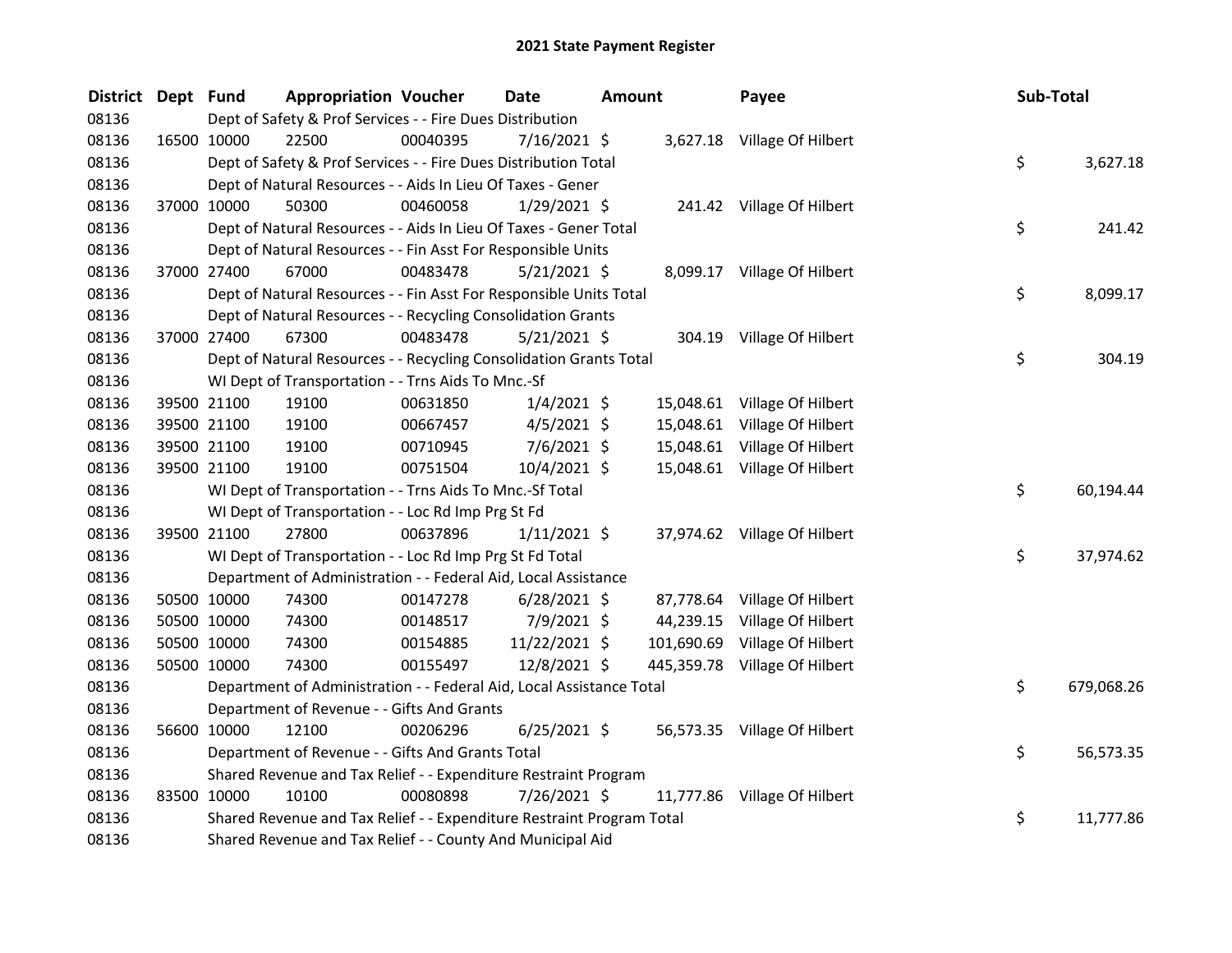| <b>District</b> | Dept Fund |             | <b>Appropriation Voucher</b>                                                  |          | Date            | <b>Amount</b> |            | Payee                       | Sub-Total |              |
|-----------------|-----------|-------------|-------------------------------------------------------------------------------|----------|-----------------|---------------|------------|-----------------------------|-----------|--------------|
| 08136           |           | 83500 10000 | 10500                                                                         | 00080898 | $7/26/2021$ \$  |               | 57,782.00  | Village Of Hilbert          |           |              |
| 08136           | 83500     | 10000       | 10500                                                                         | 00087996 | $11/15/2021$ \$ |               | 327,431.33 | Village Of Hilbert          |           |              |
| 08136           |           |             | Shared Revenue and Tax Relief - - County And Municipal Aid Total              |          |                 |               |            |                             | \$        | 385,213.33   |
| 08136           |           |             | Shared Revenue and Tax Relief - - Exempt Computer Aid                         |          |                 |               |            |                             |           |              |
| 08136           |           | 83500 10000 | 10900                                                                         | 00083553 | $7/26/2021$ \$  |               | 762.81     | Village Of Hilbert          |           |              |
| 08136           |           | 83500 10000 | 10900                                                                         | 00085678 | 7/26/2021 \$    |               | 1,503.32   | Village Of Hilbert          |           |              |
| 08136           |           |             | Shared Revenue and Tax Relief - - Exempt Computer Aid Total                   |          |                 |               |            |                             | \$        | 2,266.13     |
| 08136           |           |             | Shared Revenue and Tax Relief - - Utility Aid                                 |          |                 |               |            |                             |           |              |
| 08136           |           | 83500 10000 | 11000                                                                         | 00080898 | $7/26/2021$ \$  |               | 982.01     | Village Of Hilbert          |           |              |
| 08136           | 83500     | 10000       | 11000                                                                         | 00087996 | $11/15/2021$ \$ |               | 5,676.36   | Village Of Hilbert          |           |              |
| 08136           |           |             | Shared Revenue and Tax Relief - - Utility Aid Total                           |          |                 |               |            |                             | \$        | 6,658.37     |
| 08136           |           |             | Shared Revenue and Tax Relief - - Personal Property Aid                       |          |                 |               |            |                             |           |              |
| 08136           |           | 83500 10000 | 11100                                                                         | 00076735 | $5/3/2021$ \$   |               | 3,060.47   | Village Of Hilbert          |           |              |
| 08136           |           | 83500 10000 | 11100                                                                         | 00078773 | $5/3/2021$ \$   |               | 4,807.93   | Village Of Hilbert          |           |              |
| 08136           |           |             | Shared Revenue and Tax Relief - - Personal Property Aid Total                 |          |                 |               |            |                             | \$        | 7,868.40     |
| 08136           |           |             | Shared Revenue and Tax Relief - - State Aid; Video Service Provider Fee       |          |                 |               |            |                             |           |              |
| 08136           | 83500     | 10000       | 11200                                                                         | 00082811 | $7/26/2021$ \$  |               | 2,306.83   | Village Of Hilbert          |           |              |
| 08136           |           |             | Shared Revenue and Tax Relief - - State Aid; Video Service Provider Fee Total |          |                 |               |            |                             | \$        | 2,306.83     |
| 08136           |           |             | Shared Revenue and Tax Relief - - Lottery & Gaming Credit                     |          |                 |               |            |                             |           |              |
| 08136           | 83500     | 52100       | 36300                                                                         | 00074069 | $3/22/2021$ \$  |               |            | 2,598.12 Village Of Hilbert |           |              |
| 08136           |           |             | Shared Revenue and Tax Relief - - Lottery & Gaming Credit Total               |          |                 |               |            |                             | \$        | 2,598.12     |
| 08136 Total     |           |             |                                                                               |          |                 |               |            |                             | \$        | 1,264,771.67 |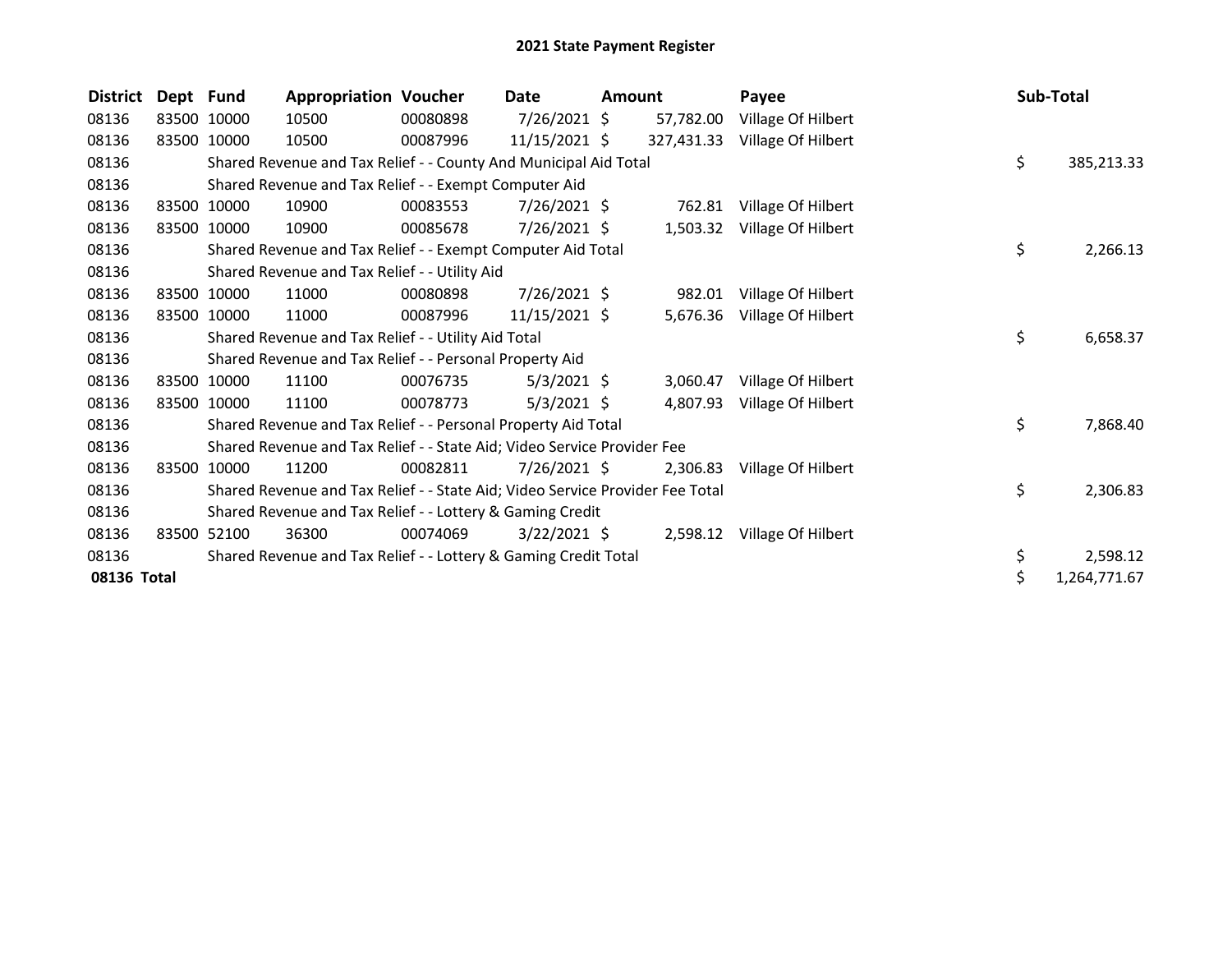| <b>District</b> | Dept Fund   |             | <b>Appropriation Voucher</b>                                       |          | <b>Date</b>    | <b>Amount</b> |          | Payee                       | Sub-Total |           |
|-----------------|-------------|-------------|--------------------------------------------------------------------|----------|----------------|---------------|----------|-----------------------------|-----------|-----------|
| 08160           |             |             | Dept of Safety & Prof Services - - Fire Dues Distribution          |          |                |               |          |                             |           |           |
| 08160           | 16500 10000 |             | 22500                                                              | 00040398 | 7/16/2021 \$   |               |          | 694.05 Village of Potter    |           |           |
| 08160           |             |             | Dept of Safety & Prof Services - - Fire Dues Distribution Total    |          |                |               |          |                             | \$        | 694.05    |
| 08160           |             |             | Dept of Natural Resources - - Aids In Lieu Of Taxes - Gener        |          |                |               |          |                             |           |           |
| 08160           |             | 37000 10000 | 50300                                                              | 00460093 | $1/29/2021$ \$ |               | 18.34    | Village of Potter           |           |           |
| 08160           |             | 37000 10000 | 50300                                                              | 00476909 | $4/21/2021$ \$ |               | 7.60     | Village of Potter           |           |           |
| 08160           |             |             | Dept of Natural Resources - - Aids In Lieu Of Taxes - Gener Total  |          |                |               |          |                             | \$        | 25.94     |
| 08160           |             |             | Dept of Natural Resources - - Aids In Lieu Of Taxes - Sum S        |          |                |               |          |                             |           |           |
| 08160           | 37000 21200 |             | 57900                                                              | 00476910 | $4/21/2021$ \$ |               |          | 0.76 Village of Potter      |           |           |
| 08160           |             |             | Dept of Natural Resources - - Aids In Lieu Of Taxes - Sum S Total  |          |                |               |          |                             | \$        | 0.76      |
| 08160           |             |             | Dept of Natural Resources - - Fin Asst For Responsible Units       |          |                |               |          |                             |           |           |
| 08160           |             | 37000 27400 | 67000                                                              | 00483792 | 5/21/2021 \$   |               |          | 948.63 Village of Potter    |           |           |
| 08160           |             |             | Dept of Natural Resources - - Fin Asst For Responsible Units Total |          |                |               |          |                             | \$        | 948.63    |
| 08160           |             |             | WI Dept of Transportation - - Trns Aids To Mnc.-Sf                 |          |                |               |          |                             |           |           |
| 08160           |             | 39500 21100 | 19100                                                              | 00631851 | $1/4/2021$ \$  |               |          | 1,280.01 Village of Potter  |           |           |
| 08160           |             | 39500 21100 | 19100                                                              | 00667458 | $4/5/2021$ \$  |               | 1,280.01 | Village of Potter           |           |           |
| 08160           |             | 39500 21100 | 19100                                                              | 00710946 | $7/6/2021$ \$  |               |          | 1,280.01 Village of Potter  |           |           |
| 08160           |             | 39500 21100 | 19100                                                              | 00751505 | 10/4/2021 \$   |               |          | 1,280.02 Village of Potter  |           |           |
| 08160           |             |             | WI Dept of Transportation - - Trns Aids To Mnc.-Sf Total           |          |                |               |          |                             | \$        | 5,120.05  |
| 08160           |             |             | Department of Revenue - - Gifts And Grants                         |          |                |               |          |                             |           |           |
| 08160           |             | 56600 10000 | 12100                                                              | 00206297 | $6/25/2021$ \$ |               |          | 12,403.22 Village of Potter |           |           |
| 08160           |             |             | Department of Revenue - - Gifts And Grants Total                   |          |                |               |          |                             | \$        | 12,403.22 |
| 08160           |             |             | Shared Revenue and Tax Relief - - County And Municipal Aid         |          |                |               |          |                             |           |           |
| 08160           | 83500 10000 |             | 10500                                                              | 00080899 | 7/26/2021 \$   |               |          | 6,500.40 Village of Potter  |           |           |
| 08160           |             | 83500 10000 | 10500                                                              | 00087997 | 11/15/2021 \$  |               |          | 36,835.61 Village of Potter |           |           |
| 08160           |             |             | Shared Revenue and Tax Relief - - County And Municipal Aid Total   |          |                |               |          |                             | \$        | 43,336.01 |
| 08160           |             |             | Shared Revenue and Tax Relief - - Exempt Computer Aid              |          |                |               |          |                             |           |           |
| 08160           |             | 83500 10000 | 10900                                                              | 00083554 | 7/26/2021 \$   |               |          | 51.97 Village of Potter     |           |           |
| 08160           |             |             | Shared Revenue and Tax Relief - - Exempt Computer Aid Total        |          |                |               |          |                             | \$        | 51.97     |
| 08160           |             |             | Shared Revenue and Tax Relief - - Personal Property Aid            |          |                |               |          |                             |           |           |
| 08160           | 83500 10000 |             | 11100                                                              | 00076736 | $5/3/2021$ \$  |               |          | 449.32 Village of Potter    |           |           |
| 08160           |             |             | Shared Revenue and Tax Relief - - Personal Property Aid Total      |          |                |               |          |                             | \$        | 449.32    |
| 08160 Total     |             |             |                                                                    |          |                |               |          |                             | \$        | 63,029.95 |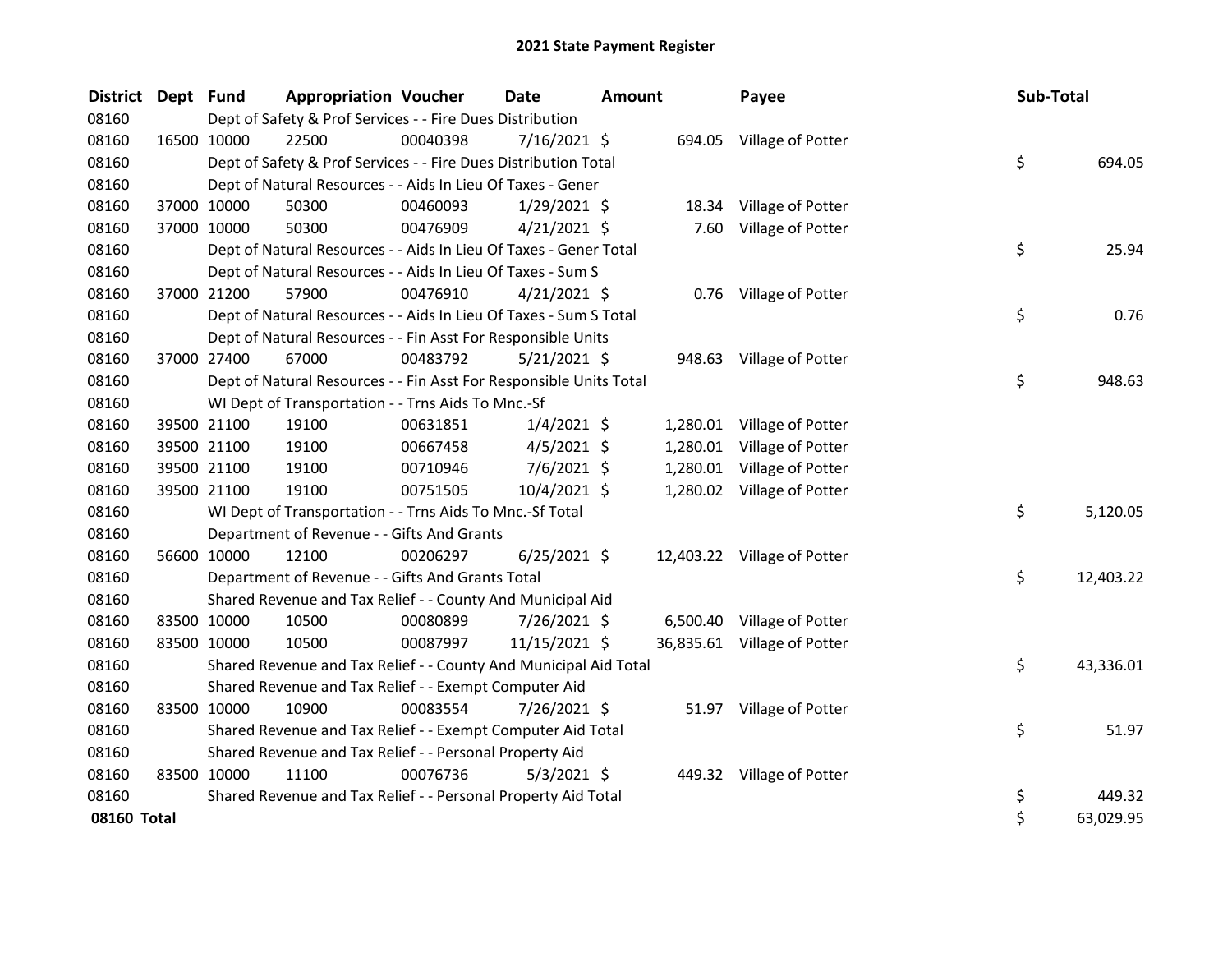| District Dept Fund |             | <b>Appropriation Voucher</b>                                       |          | <b>Date</b><br><b>Amount</b> |  |           | Payee                         | Sub-Total |           |
|--------------------|-------------|--------------------------------------------------------------------|----------|------------------------------|--|-----------|-------------------------------|-----------|-----------|
| 08179              |             | Dept of Safety & Prof Services - - Fire Dues Distribution          |          |                              |  |           |                               |           |           |
| 08179              | 16500 10000 | 22500                                                              | 00040400 | $7/16/2021$ \$               |  |           | 15,126.76 Village Of Sherwood |           |           |
| 08179              |             | Dept of Safety & Prof Services - - Fire Dues Distribution Total    |          |                              |  |           |                               | \$        | 15,126.76 |
| 08179              |             | Dept of Natural Resources - - Aids In Lieu Of Taxes - Gener        |          |                              |  |           |                               |           |           |
| 08179              | 37000 10000 | 50300                                                              | 00475369 | $4/21/2021$ \$               |  |           | 174.92 Village Of Sherwood    |           |           |
| 08179              | 37000 10000 | 50300                                                              | 00475370 | $4/21/2021$ \$               |  |           | 14.36 Village Of Sherwood     |           |           |
| 08179              |             | Dept of Natural Resources - - Aids In Lieu Of Taxes - Gener Total  |          |                              |  |           |                               | \$        | 189.28    |
| 08179              |             | Dept of Natural Resources - - Gen Program Ops-State Funds          |          |                              |  |           |                               |           |           |
| 08179              | 37000 21200 | 16100                                                              | 00456369 | $1/15/2021$ \$               |  | 685.36    | Village Of Sherwood           |           |           |
| 08179              | 37000 21200 | 16100                                                              | 00456495 | $1/15/2021$ \$               |  | 540.94    | Village Of Sherwood           |           |           |
| 08179              | 37000 21200 | 16100                                                              | 00473535 | $4/19/2021$ \$               |  | 688.51    | Village Of Sherwood           |           |           |
| 08179              | 37000 21200 | 16100                                                              | 00473538 | $4/14/2021$ \$               |  | 421.12    | Village Of Sherwood           |           |           |
| 08179              | 37000 21200 | 16100                                                              | 00496256 | 7/13/2021 \$                 |  | 1,085.66  | Village Of Sherwood           |           |           |
| 08179              | 37000 21200 | 16100                                                              | 00496265 | 7/9/2021 \$                  |  | 1,305.37  | Village Of Sherwood           |           |           |
| 08179              | 37000 21200 | 16100                                                              | 00514531 | 10/19/2021 \$                |  | 2,442.22  | Village Of Sherwood           |           |           |
| 08179              | 37000 21200 | 16100                                                              | 00514532 | 10/19/2021 \$                |  |           | 1,229.31 Village Of Sherwood  |           |           |
| 08179              |             | Dept of Natural Resources - - Gen Program Ops-State Funds Total    |          |                              |  |           |                               | \$        | 8,398.49  |
| 08179              |             | Dept of Natural Resources - - GPO--State Funds                     |          |                              |  |           |                               |           |           |
| 08179              | 37000 21200 | 36100                                                              | 00456369 | 1/15/2021 \$                 |  |           | 62.30 Village Of Sherwood     |           |           |
| 08179              | 37000 21200 | 36100                                                              | 00456495 | $1/15/2021$ \$               |  |           | 49.18 Village Of Sherwood     |           |           |
| 08179              |             | Dept of Natural Resources - - GPO--State Funds Total               |          |                              |  |           |                               | \$        | 111.48    |
| 08179              |             | Dept of Natural Resources - - Aids In Lieu Of Taxes - Sum S        |          |                              |  |           |                               |           |           |
| 08179              | 37000 21200 | 57900                                                              | 00475371 | $4/21/2021$ \$               |  |           | 129.18 Village Of Sherwood    |           |           |
| 08179              |             | Dept of Natural Resources - - Aids In Lieu Of Taxes - Sum S Total  |          |                              |  |           |                               | \$        | 129.18    |
| 08179              |             | Dept of Natural Resources - - Fin Asst For Responsible Units       |          |                              |  |           |                               |           |           |
| 08179              | 37000 27400 | 67000                                                              | 00483516 | $5/21/2021$ \$               |  |           | 7,056.79 Village Of Sherwood  |           |           |
| 08179              |             | Dept of Natural Resources - - Fin Asst For Responsible Units Total |          |                              |  |           |                               | \$        | 7,056.79  |
| 08179              |             | Dept of Natural Resources - - Recycling Consolidation Grants       |          |                              |  |           |                               |           |           |
| 08179              | 37000 27400 | 67300                                                              | 00483516 | $5/21/2021$ \$               |  |           | 810.50 Village Of Sherwood    |           |           |
| 08179              |             | Dept of Natural Resources - - Recycling Consolidation Grants Total |          |                              |  |           |                               | \$        | 810.50    |
| 08179              |             | WI Dept of Transportation - - Trns Aids To Mnc.-Sf                 |          |                              |  |           |                               |           |           |
| 08179              | 39500 21100 | 19100                                                              | 00631852 | $1/4/2021$ \$                |  |           | 48,765.18 Village Of Sherwood |           |           |
| 08179              | 39500 21100 | 19100                                                              | 00667459 | $4/5/2021$ \$                |  | 48,765.18 | Village Of Sherwood           |           |           |
| 08179              | 39500 21100 | 19100                                                              | 00710947 | 7/6/2021 \$                  |  |           | 48,765.18 Village Of Sherwood |           |           |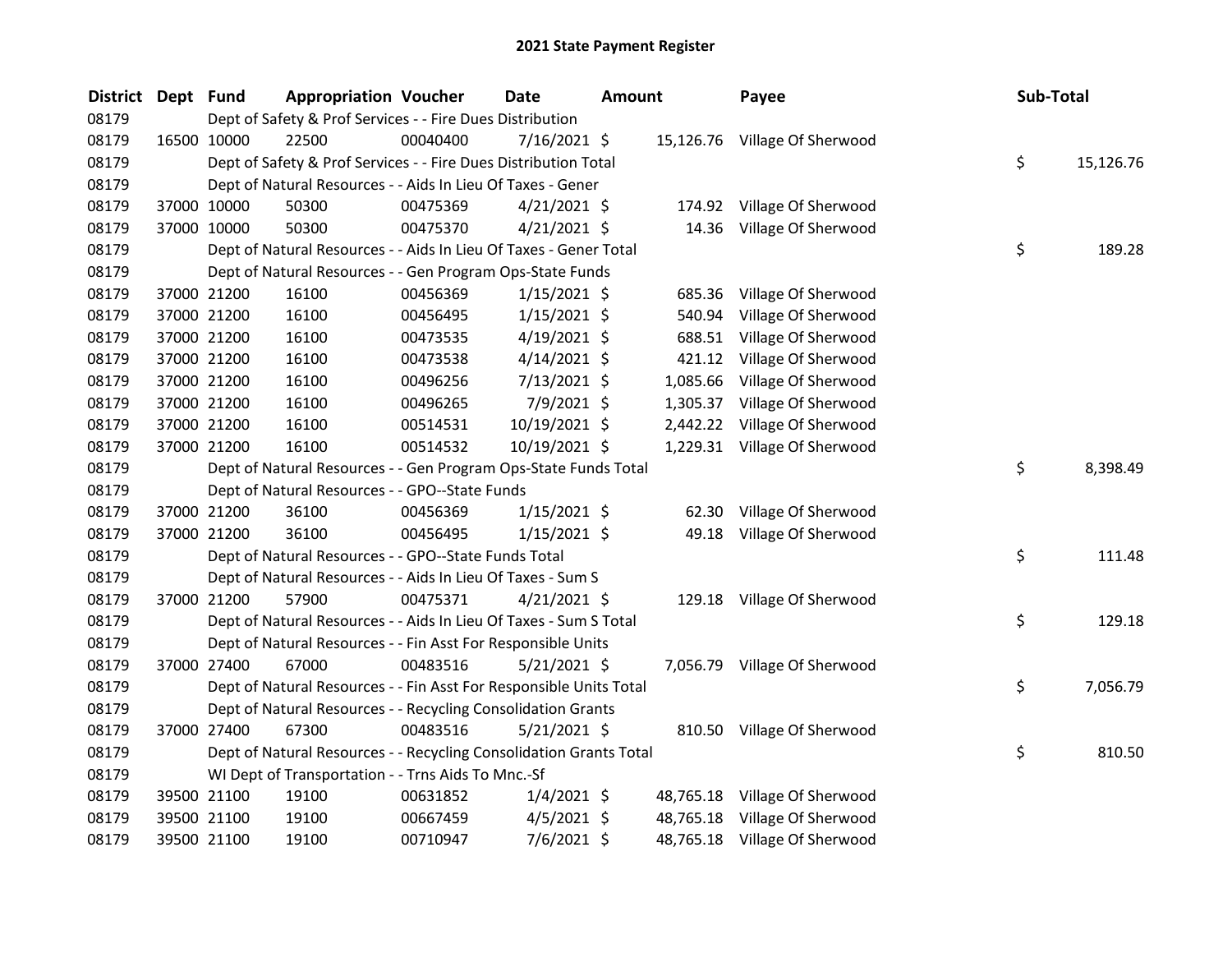| <b>District</b> | Dept Fund   |             | <b>Appropriation Voucher</b>                                                  |          | Date           | <b>Amount</b> |           | Payee                          | Sub-Total |            |
|-----------------|-------------|-------------|-------------------------------------------------------------------------------|----------|----------------|---------------|-----------|--------------------------------|-----------|------------|
| 08179           | 39500 21100 |             | 19100                                                                         | 00751506 | 10/4/2021 \$   |               | 48,765.21 | Village Of Sherwood            |           |            |
| 08179           |             |             | WI Dept of Transportation - - Trns Aids To Mnc.-Sf Total                      |          |                |               |           |                                | \$        | 195,060.75 |
| 08179           |             |             | Department of Revenue - - Gifts And Grants                                    |          |                |               |           |                                |           |            |
| 08179           | 56600 10000 |             | 12100                                                                         | 00206298 | $6/25/2021$ \$ |               |           | 159,462.54 Village Of Sherwood |           |            |
| 08179           |             |             | Department of Revenue - - Gifts And Grants Total                              |          |                |               |           |                                | \$        | 159,462.54 |
| 08179           |             |             | Shared Revenue and Tax Relief - - County And Municipal Aid                    |          |                |               |           |                                |           |            |
| 08179           |             | 83500 10000 | 10500                                                                         | 00080900 | $7/26/2021$ \$ |               | 2,132.47  | Village Of Sherwood            |           |            |
| 08179           | 83500       | 10000       | 10500                                                                         | 00087998 | 11/15/2021 \$  |               | 12,083.97 | Village Of Sherwood            |           |            |
| 08179           |             |             | Shared Revenue and Tax Relief - - County And Municipal Aid Total              |          |                |               |           |                                | \$        | 14,216.44  |
| 08179           |             |             | Shared Revenue and Tax Relief - - Exempt Computer Aid                         |          |                |               |           |                                |           |            |
| 08179           | 83500 10000 |             | 10900                                                                         | 00083555 | $7/26/2021$ \$ |               | 522.57    | Village Of Sherwood            |           |            |
| 08179           | 83500 10000 |             | 10900                                                                         | 00085679 | 7/26/2021 \$   |               | 1,275.64  | Village Of Sherwood            |           |            |
| 08179           |             |             | Shared Revenue and Tax Relief - - Exempt Computer Aid Total                   |          |                |               |           |                                | \$        | 1,798.21   |
| 08179           |             |             | Shared Revenue and Tax Relief - - Personal Property Aid                       |          |                |               |           |                                |           |            |
| 08179           | 83500       | 10000       | 11100                                                                         | 00076737 | $5/3/2021$ \$  |               | 1,094.62  | Village Of Sherwood            |           |            |
| 08179           |             | 83500 10000 | 11100                                                                         | 00078774 | $5/3/2021$ \$  |               | 5,662.54  | Village Of Sherwood            |           |            |
| 08179           |             |             | Shared Revenue and Tax Relief - - Personal Property Aid Total                 |          |                |               |           |                                | \$        | 6,757.16   |
| 08179           |             |             | Shared Revenue and Tax Relief - - State Aid; Video Service Provider Fee       |          |                |               |           |                                |           |            |
| 08179           | 83500 10000 |             | 11200                                                                         | 00082812 | $7/26/2021$ \$ |               | 6,747.84  | Village Of Sherwood            |           |            |
| 08179           | 83500 10000 |             | 11200                                                                         | 00087020 | $9/27/2021$ \$ |               | 511.35    | Village Of Sherwood            |           |            |
| 08179           |             |             | Shared Revenue and Tax Relief - - State Aid; Video Service Provider Fee Total |          |                |               |           |                                | \$        | 7,259.19   |
| 08179           |             |             | Shared Revenue and Tax Relief - - Payments For Municipal Svcs                 |          |                |               |           |                                |           |            |
| 08179           | 83500       | 10000       | 50100                                                                         | 00073531 | $2/1/2021$ \$  |               |           | 1,089.73 Village Of Sherwood   |           |            |
| 08179           |             |             | Shared Revenue and Tax Relief - - Payments For Municipal Svcs Total           |          |                |               |           |                                | \$        | 1,089.73   |
| 08179 Total     |             |             |                                                                               |          |                |               |           |                                | \$        | 417,466.50 |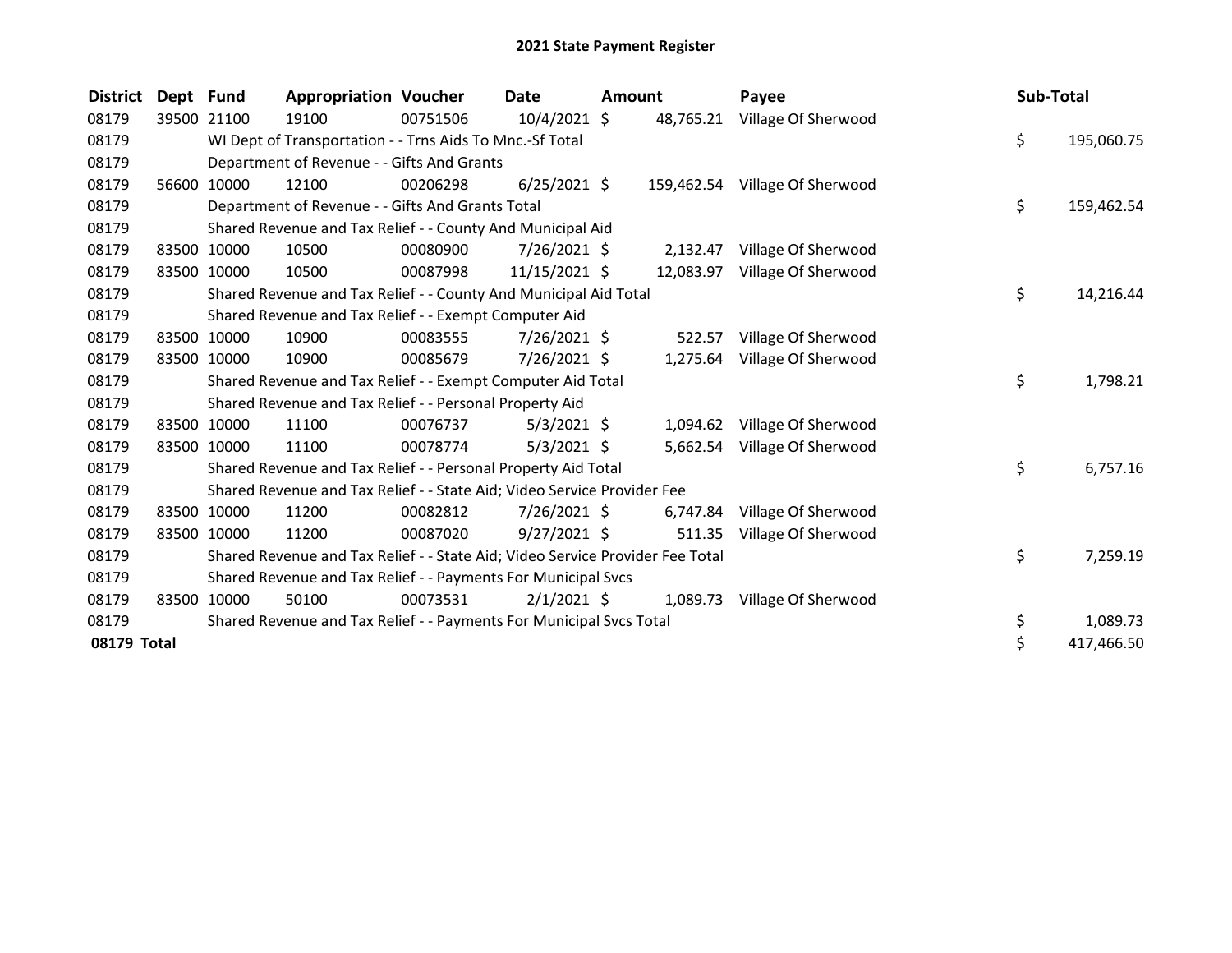| <b>District</b> | Dept Fund |             | <b>Appropriation Voucher</b>                                       |          | <b>Date</b>    | <b>Amount</b> |          | Payee                            | Sub-Total |           |
|-----------------|-----------|-------------|--------------------------------------------------------------------|----------|----------------|---------------|----------|----------------------------------|-----------|-----------|
| 08181           |           |             | Dept of Safety & Prof Services - - Fire Dues Distribution          |          |                |               |          |                                  |           |           |
| 08181           |           | 16500 10000 | 22500                                                              | 00040402 | 7/16/2021 \$   |               |          | 2,671.84 Village Of Stockbridge  |           |           |
| 08181           |           |             | Dept of Safety & Prof Services - - Fire Dues Distribution Total    |          |                |               |          |                                  | \$        | 2,671.84  |
| 08181           |           |             | Dept of Natural Resources - - Aids In Lieu Of Taxes - Gener        |          |                |               |          |                                  |           |           |
| 08181           |           | 37000 10000 | 50300                                                              | 00459976 | $1/29/2021$ \$ |               |          | 12,031.40 Village Of Stockbridge |           |           |
| 08181           |           | 37000 10000 | 50300                                                              | 00475790 | $4/21/2021$ \$ |               |          | 7.40 Village Of Stockbridge      |           |           |
| 08181           |           |             | Dept of Natural Resources - - Aids In Lieu Of Taxes - Gener Total  |          |                |               |          |                                  | \$        | 12,038.80 |
| 08181           |           |             | Dept of Natural Resources - - Aids In Lieu Of Taxes - Sum S        |          |                |               |          |                                  |           |           |
| 08181           |           | 37000 21200 | 57900                                                              | 00475791 | $4/21/2021$ \$ |               |          | 0.74 Village Of Stockbridge      |           |           |
| 08181           |           |             | Dept of Natural Resources - - Aids In Lieu Of Taxes - Sum S Total  |          |                |               |          |                                  | \$        | 0.74      |
| 08181           |           |             | Dept of Natural Resources - - Fin Asst For Responsible Units       |          |                |               |          |                                  |           |           |
| 08181           |           | 37000 27400 | 67000                                                              | 00483005 | $5/21/2021$ \$ |               |          | 2,248.34 Village Of Stockbridge  |           |           |
| 08181           |           |             | Dept of Natural Resources - - Fin Asst For Responsible Units Total |          |                |               |          |                                  | \$        | 2,248.34  |
| 08181           |           |             | Dept of Natural Resources - - Recycling Consolidation Grants       |          |                |               |          |                                  |           |           |
| 08181           |           | 37000 27400 | 67300                                                              | 00483005 | $5/21/2021$ \$ |               |          | 167.40 Village Of Stockbridge    |           |           |
| 08181           |           |             | Dept of Natural Resources - - Recycling Consolidation Grants Total |          |                |               |          |                                  | \$        | 167.40    |
| 08181           |           |             | WI Dept of Transportation - - Trns Aids To Mnc.-Sf                 |          |                |               |          |                                  |           |           |
| 08181           |           | 39500 21100 | 19100                                                              | 00631853 | $1/4/2021$ \$  |               |          | 4,546.44 Village Of Stockbridge  |           |           |
| 08181           |           | 39500 21100 | 19100                                                              | 00667460 | $4/5/2021$ \$  |               | 4,546.44 | Village Of Stockbridge           |           |           |
| 08181           |           | 39500 21100 | 19100                                                              | 00710948 | $7/6/2021$ \$  |               | 4,546.44 | Village Of Stockbridge           |           |           |
| 08181           |           | 39500 21100 | 19100                                                              | 00751507 | 10/4/2021 \$   |               |          | 4,546.44 Village Of Stockbridge  |           |           |
| 08181           |           |             | WI Dept of Transportation - - Trns Aids To Mnc.-Sf Total           |          |                |               |          |                                  | \$        | 18,185.76 |
| 08181           |           |             | Department of Revenue - - Gifts And Grants                         |          |                |               |          |                                  |           |           |
| 08181           |           | 56600 10000 | 12100                                                              | 00206299 | $6/25/2021$ \$ |               |          | 32,133.25 Village Of Stockbridge |           |           |
| 08181           |           |             | Department of Revenue - - Gifts And Grants Total                   |          |                |               |          |                                  | \$.       | 32,133.25 |
| 08181           |           |             | Shared Revenue and Tax Relief - - County And Municipal Aid         |          |                |               |          |                                  |           |           |
| 08181           |           | 83500 10000 | 10500                                                              | 00080901 | $7/26/2021$ \$ |               |          | 5,345.52 Village Of Stockbridge  |           |           |
| 08181           |           | 83500 10000 | 10500                                                              | 00087999 | 11/15/2021 \$  |               |          | 30,291.31 Village Of Stockbridge |           |           |
| 08181           |           |             | Shared Revenue and Tax Relief - - County And Municipal Aid Total   |          |                |               |          |                                  | \$        | 35,636.83 |
| 08181           |           |             | Shared Revenue and Tax Relief - - Exempt Computer Aid              |          |                |               |          |                                  |           |           |
| 08181           |           | 83500 10000 | 10900                                                              | 00083556 | 7/26/2021 \$   |               |          | 206.82 Village Of Stockbridge    |           |           |
| 08181           |           |             | Shared Revenue and Tax Relief - - Exempt Computer Aid Total        |          |                |               |          |                                  | \$        | 206.82    |
| 08181           |           |             | Shared Revenue and Tax Relief - - Personal Property Aid            |          |                |               |          |                                  |           |           |
| 08181           |           | 83500 10000 | 11100                                                              | 00076738 | $5/3/2021$ \$  |               |          | 554.64 Village Of Stockbridge    |           |           |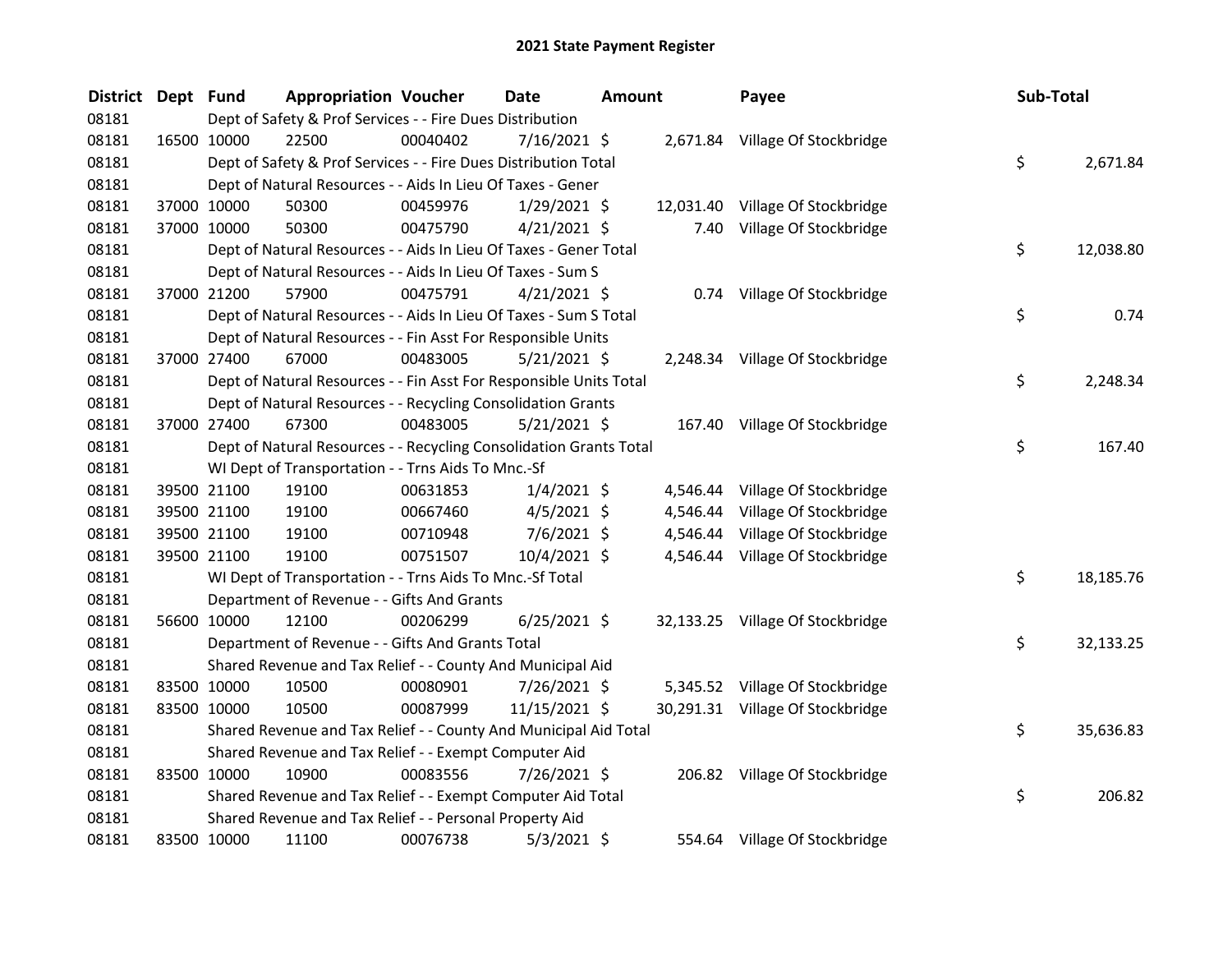| District Dept | Fund        | <b>Appropriation Voucher</b>                                                  |          | Date         | <b>Amount</b> |          | Pavee                  | Sub-Total |            |
|---------------|-------------|-------------------------------------------------------------------------------|----------|--------------|---------------|----------|------------------------|-----------|------------|
| 08181         |             | Shared Revenue and Tax Relief - - Personal Property Aid Total                 |          |              |               |          |                        |           | 554.64     |
| 08181         |             | Shared Revenue and Tax Relief - - State Aid; Video Service Provider Fee       |          |              |               |          |                        |           |            |
| 08181         | 83500 10000 | 11200                                                                         | 00082813 | 7/26/2021 \$ |               | 1.802.33 | Village Of Stockbridge |           |            |
| 08181         |             | Shared Revenue and Tax Relief - - State Aid; Video Service Provider Fee Total |          |              |               |          |                        |           | 1.802.33   |
| 08181 Total   |             |                                                                               |          |              |               |          |                        |           | 105,646.75 |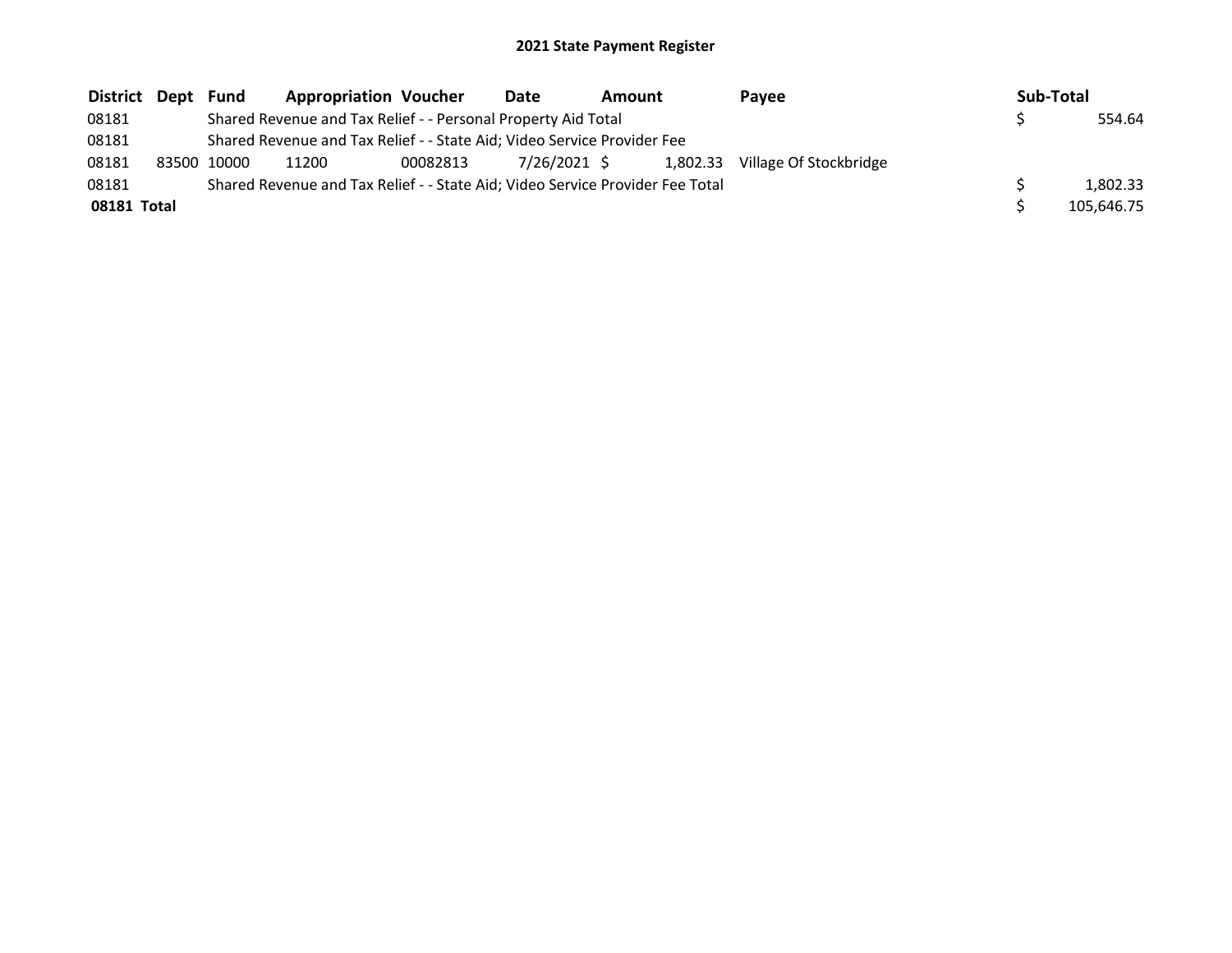| <b>District</b> | Dept Fund |             | <b>Appropriation Voucher</b>                                        |          | <b>Date</b>    | <b>Amount</b> |           | Payee            | Sub-Total |           |
|-----------------|-----------|-------------|---------------------------------------------------------------------|----------|----------------|---------------|-----------|------------------|-----------|-----------|
| 08201           |           |             | Dept of Natural Resources - - Resaids - Urban Forestry Grant        |          |                |               |           |                  |           |           |
| 08201           |           | 37000 21200 | 58700                                                               | 00461399 | $2/3/2021$ \$  |               | 50,000.00 | City Of Appleton |           |           |
| 08201           |           |             | Dept of Natural Resources - - Resaids - Urban Forestry Grant Total  |          |                |               |           |                  | \$        | 50,000.00 |
| 08201           |           |             | Dept of Natural Resources - - Solid Waste Management -- Envi        |          |                |               |           |                  |           |           |
| 08201           |           | 37000 27400 | 47200                                                               | 00459503 | $2/19/2021$ \$ |               | 179.95    | City Of Appleton |           |           |
| 08201           |           | 37000 27400 | 47200                                                               | 00466712 | 3/17/2021 \$   |               | 212.15    | City Of Appleton |           |           |
| 08201           |           | 37000 27400 | 47200                                                               | 00466714 | $3/17/2021$ \$ |               | 378.24    | City Of Appleton |           |           |
| 08201           |           | 37000 27400 | 47200                                                               | 00488843 | $6/11/2021$ \$ |               | 201.42    | City Of Appleton |           |           |
| 08201           |           | 37000 27400 | 47200                                                               | 00488848 | $6/11/2021$ \$ |               | 701.39    | City Of Appleton |           |           |
| 08201           |           | 37000 27400 | 47200                                                               | 00492324 | $6/25/2021$ \$ |               | 300.00    | City Of Appleton |           |           |
| 08201           |           | 37000 27400 | 47200                                                               | 00508840 | $9/15/2021$ \$ |               | 834.57    | City Of Appleton |           |           |
| 08201           |           | 37000 27400 | 47200                                                               | 00508842 | $9/15/2021$ \$ |               | 211.00    | City Of Appleton |           |           |
| 08201           |           | 37000 27400 | 47200                                                               | 00516848 | 11/12/2021 \$  |               | 179.95    | City Of Appleton |           |           |
| 08201           |           | 37000 27400 | 47200                                                               | 00524248 | 12/13/2021 \$  |               | 642.31    | City Of Appleton |           |           |
| 08201           |           | 37000 27400 | 47200                                                               | 00524249 | 12/13/2021 \$  |               | 205.55    | City Of Appleton |           |           |
| 08201           |           |             | Dept of Natural Resources - - Solid Waste Management -- Envi Total  |          |                |               |           |                  | \$        | 4,046.53  |
| 08201           |           |             | WI Dept of Transportation - - Hwy Sfty Loc Aid Ffd                  |          |                |               |           |                  |           |           |
| 08201           |           | 39500 21100 | 18500                                                               | 00639049 | $1/13/2021$ \$ |               | 2,931.60  | City Of Appleton |           |           |
| 08201           |           | 39500 21100 | 18500                                                               | 00715743 | $7/1/2021$ \$  |               | 2,986.56  | City Of Appleton |           |           |
| 08201           |           | 39500 21100 | 18500                                                               | 00746413 | $9/15/2021$ \$ |               | 2,081.84  | City Of Appleton |           |           |
| 08201           |           |             | WI Dept of Transportation - - Hwy Sfty Loc Aid Ffd Total            |          |                |               |           |                  | \$        | 8,000.00  |
| 08201           |           |             | Department of Health Services - - Federal Projects Operations       |          |                |               |           |                  |           |           |
| 08201           |           | 43500 10000 | 14900                                                               | 00431759 | $6/25/2021$ \$ |               | 70.00     | City Of Appleton |           |           |
| 08201           |           |             | Department of Health Services - - Federal Projects Operations Total |          |                |               |           |                  | \$        | 70.00     |
| 08201           |           |             | Dept of Workforce Development - - Title Ib Aids State GPR           |          |                |               |           |                  |           |           |
| 08201           |           | 44500 10000 | 50900                                                               | 00311093 | $1/11/2021$ \$ |               | 157.62    | City Of Appleton |           |           |
| 08201           |           | 44500 10000 | 50900                                                               | 00314281 | $2/16/2021$ \$ |               | 144.20    | City Of Appleton |           |           |
| 08201           |           | 44500 10000 | 50900                                                               | 00319797 | $4/2/2021$ \$  |               | 131.42    | City Of Appleton |           |           |
| 08201           |           | 44500 10000 | 50900                                                               | 00320449 | $4/5/2021$ \$  |               | 161.88    | City Of Appleton |           |           |
| 08201           |           | 44500 10000 | 50900                                                               | 00323929 | $5/3/2021$ \$  |               | 123.54    | City Of Appleton |           |           |
| 08201           |           | 44500 10000 | 50900                                                               | 00327845 | $6/7/2021$ \$  |               | 242.82    | City Of Appleton |           |           |
| 08201           |           | 44500 10000 | 50900                                                               | 00330327 | $6/30/2021$ \$ |               | 140.58    | City Of Appleton |           |           |
| 08201           |           | 44500 10000 | 50900                                                               | 00338651 | $9/3/2021$ \$  |               | 242.82    | City Of Appleton |           |           |
| 08201           |           | 44500 10000 | 50900                                                               | 00339586 | 9/13/2021 \$   |               | 80.94     | City Of Appleton |           |           |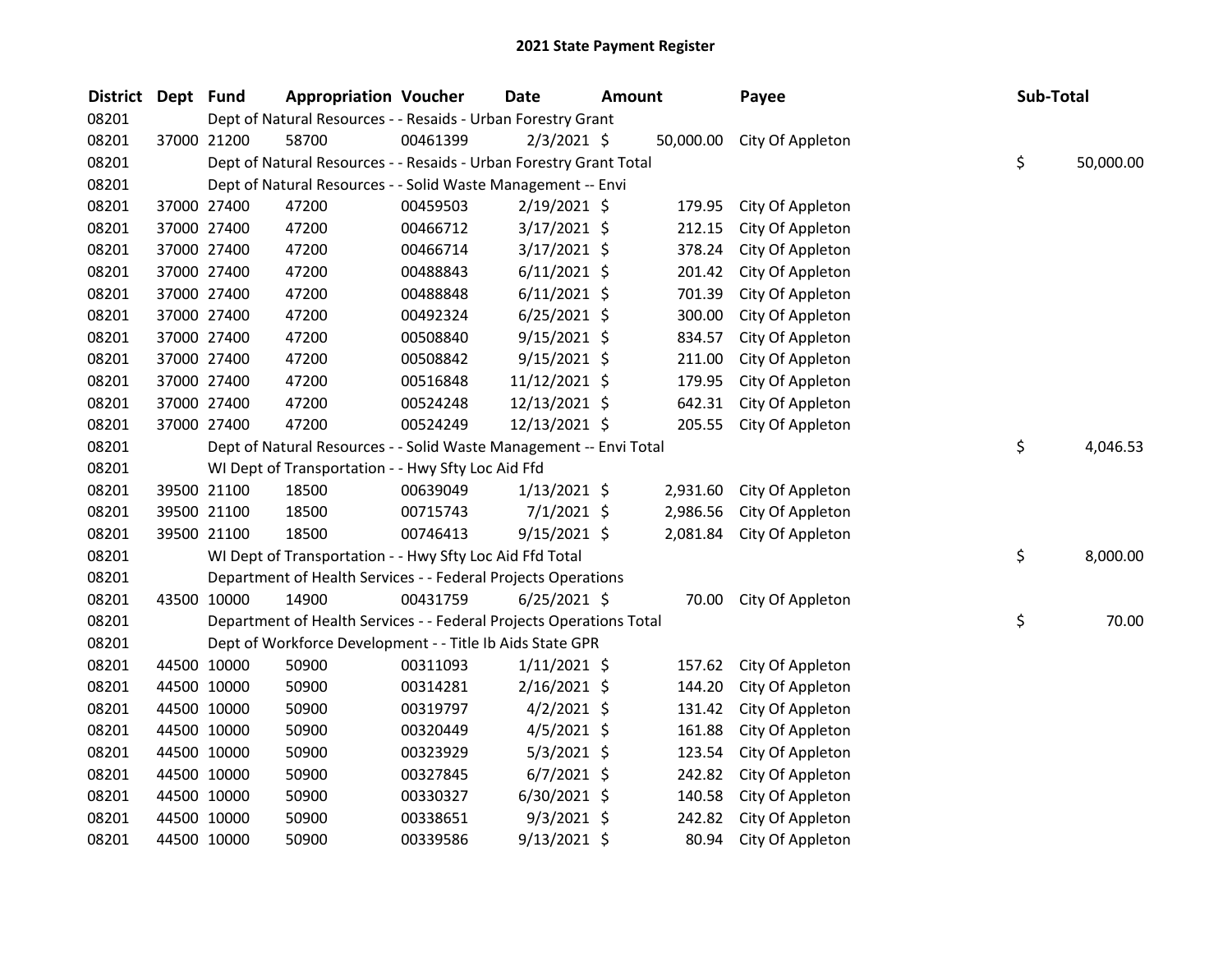| <b>District</b> | Dept Fund   |             | <b>Appropriation Voucher</b>                                            |          | Date           | <b>Amount</b> |          | Payee                      | Sub-Total |           |
|-----------------|-------------|-------------|-------------------------------------------------------------------------|----------|----------------|---------------|----------|----------------------------|-----------|-----------|
| 08201           |             | 44500 10000 | 50900                                                                   | 00344236 | 10/12/2021 \$  |               | 200.22   | City Of Appleton           |           |           |
| 08201           | 44500 10000 |             | 50900                                                                   | 00348301 | 11/17/2021 \$  |               | 127.80   | City Of Appleton           |           |           |
| 08201           | 44500 10000 |             | 50900                                                                   | 00352051 | 12/13/2021 \$  |               | 230.04   | City Of Appleton           |           |           |
| 08201           |             |             | Dept of Workforce Development - - Title Ib Aids State GPR Total         |          |                |               |          |                            | \$        | 1,983.88  |
| 08201           |             |             | Dept of Workforce Development - - Title Ib Aids Federal Prf             |          |                |               |          |                            |           |           |
| 08201           | 44500 10000 |             | 54400                                                                   | 00311093 | $1/11/2021$ \$ |               | 582.38   | City Of Appleton           |           |           |
| 08201           | 44500 10000 |             | 54400                                                                   | 00314281 | $2/16/2021$ \$ |               | 532.80   | City Of Appleton           |           |           |
| 08201           | 44500 10000 |             | 54400                                                                   | 00319797 | $4/2/2021$ \$  |               | 485.58   | City Of Appleton           |           |           |
| 08201           | 44500 10000 |             | 54400                                                                   | 00320449 | $4/5/2021$ \$  |               | 598.12   | City Of Appleton           |           |           |
| 08201           | 44500 10000 |             | 54400                                                                   | 00323929 | $5/3/2021$ \$  |               | 456.46   | City Of Appleton           |           |           |
| 08201           | 44500 10000 |             | 54400                                                                   | 00327845 | $6/7/2021$ \$  |               | 897.18   | City Of Appleton           |           |           |
| 08201           | 44500 10000 |             | 54400                                                                   | 00330327 | $6/30/2021$ \$ |               | 519.42   | City Of Appleton           |           |           |
| 08201           | 44500 10000 |             | 54400                                                                   | 00338651 | $9/3/2021$ \$  |               | 1,157.18 | City Of Appleton           |           |           |
| 08201           | 44500 10000 |             | 54400                                                                   | 00339586 | $9/13/2021$ \$ |               | 359.06   | City Of Appleton           |           |           |
| 08201           | 44500 10000 |             | 54400                                                                   | 00344236 | 10/12/2021 \$  |               | 899.78   | City Of Appleton           |           |           |
| 08201           | 44500 10000 |             | 54400                                                                   | 00348301 | 11/17/2021 \$  |               | 472.20   | City Of Appleton           |           |           |
| 08201           | 44500 10000 |             | 54400                                                                   | 00352051 | 12/13/2021 \$  |               | 1,049.96 | City Of Appleton           |           |           |
| 08201           |             |             | Dept of Workforce Development - - Title Ib Aids Federal Prf Total       |          |                |               |          |                            | \$        | 8,010.12  |
| 08201           |             |             | Department of Justice - - Officer training reimbursement                |          |                |               |          |                            |           |           |
| 08201           | 45500 10000 |             | 21400                                                                   | 00104685 | 11/12/2021 \$  |               |          | 16,000.00 City Of Appleton |           |           |
| 08201           |             |             | Department of Justice - - Officer training reimbursement Total          |          |                |               |          |                            | \$        | 16,000.00 |
| 08201           |             |             | Department of Justice - - Federal Aid, Local Assistance                 |          |                |               |          |                            |           |           |
| 08201           | 45500 10000 |             | 25100                                                                   | 00097524 | $5/6/2021$ \$  |               | 85.97    | City Of Appleton           |           |           |
| 08201           |             |             | Department of Justice - - Federal Aid, Local Assistance Total           |          |                |               |          |                            | \$        | 85.97     |
| 08201           |             |             | Department of Justice - - Internet Crimes Against Childr                |          |                |               |          |                            |           |           |
| 08201           | 45500 10000 |             | 28400                                                                   | 00101447 | 8/12/2021 \$   |               | 1,028.91 | City Of Appleton           |           |           |
| 08201           |             |             | Department of Justice - - Internet Crimes Against Childr Total          |          |                |               |          |                            | \$        | 1,028.91  |
| 08201           |             |             | Department of Military Affairs - - Energy Costs, Energy-Related A       |          |                |               |          |                            |           |           |
| 08201           | 46500 10000 |             | 10600                                                                   | 00091079 | $3/11/2021$ \$ |               | 3,425.56 | City Of Appleton           |           |           |
| 08201           |             | 46500 10000 | 10600                                                                   | 00095311 | $6/10/2021$ \$ |               | 3,293.78 | City Of Appleton           |           |           |
| 08201           | 46500 10000 |             | 10600                                                                   | 00099785 | $9/10/2021$ \$ |               | 3,404.96 | City Of Appleton           |           |           |
| 08201           | 46500 10000 |             | 10600                                                                   | 00103582 | 12/10/2021 \$  |               | 3,249.37 | City Of Appleton           |           |           |
| 08201           |             |             | Department of Military Affairs - - Energy Costs, Energy-Related A Total |          |                |               |          |                            | \$        | 13,373.67 |
| 08201           |             |             | Department of Military Affairs - - Disaster Recovery Aid                |          |                |               |          |                            |           |           |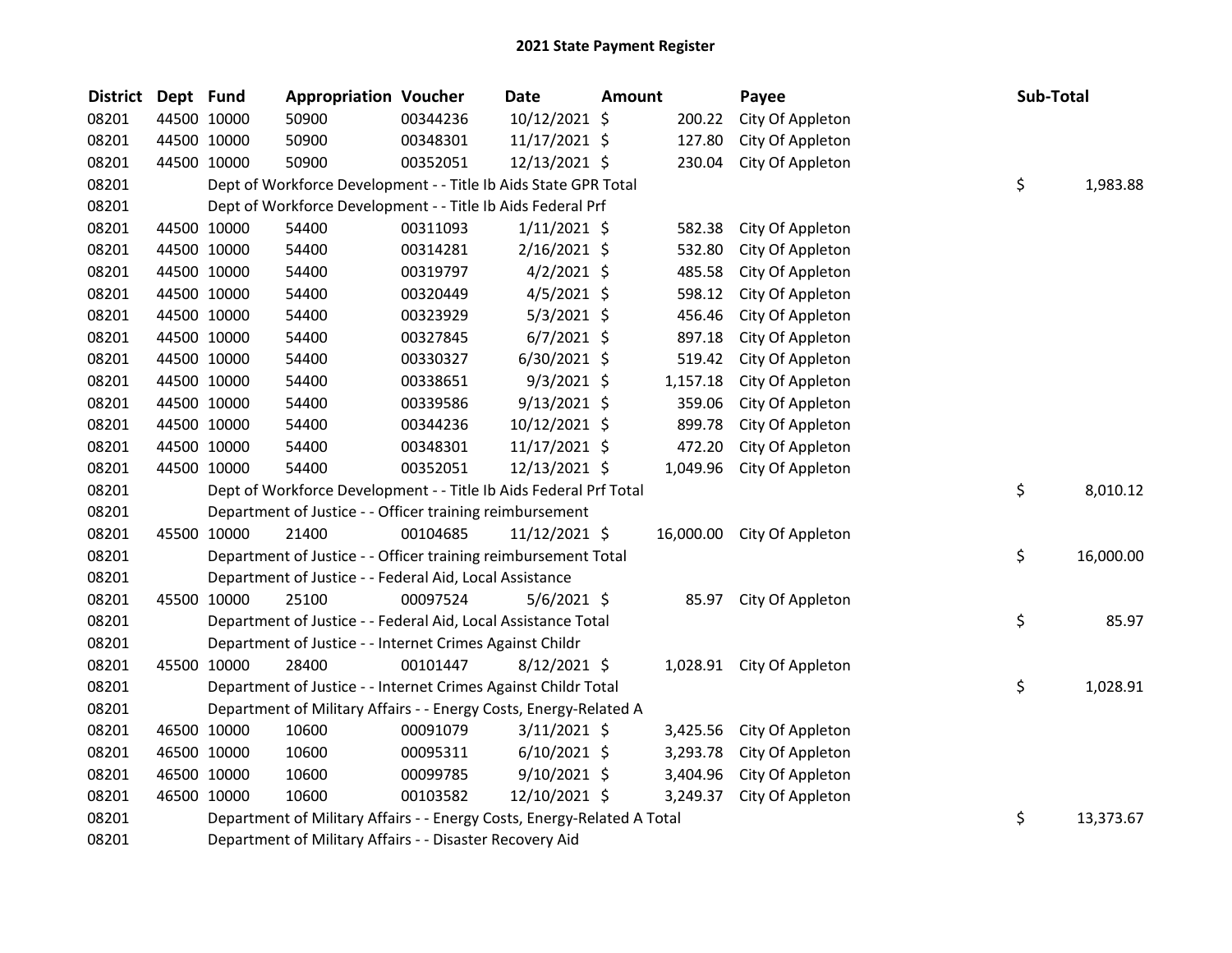| District Dept Fund |             | <b>Appropriation Voucher</b>                                            |          | <b>Date</b>    | <b>Amount</b> |            | Payee            | Sub-Total |           |
|--------------------|-------------|-------------------------------------------------------------------------|----------|----------------|---------------|------------|------------------|-----------|-----------|
| 08201              | 46500 10000 | 30500                                                                   | 00089537 | $2/5/2021$ \$  |               | 4,460.94   | City Of Appleton |           |           |
| 08201              |             | Department of Military Affairs - - Disaster Recovery Aid Total          |          |                |               |            |                  | \$        | 4,460.94  |
| 08201              |             | Department of Military Affairs - - Regional Emergency Response Tm       |          |                |               |            |                  |           |           |
| 08201              | 46500 10000 | 30600                                                                   | 00088699 | $1/28/2021$ \$ |               | 11,268.85  | City Of Appleton |           |           |
| 08201              | 46500 10000 | 30600                                                                   | 00093986 | $5/14/2021$ \$ |               | 11,268.85  | City Of Appleton |           |           |
| 08201              | 46500 10000 | 30600                                                                   | 00097508 | $7/15/2021$ \$ |               | 11,268.85  | City Of Appleton |           |           |
| 08201              | 46500 10000 | 30600                                                                   | 00101645 | 10/25/2021 \$  |               | 11,268.85  | City Of Appleton |           |           |
| 08201              |             | Department of Military Affairs - - Regional Emergency Response Tm Total |          |                |               |            |                  | \$        | 45,075.40 |
| 08201              |             | Department of Military Affairs - - Program Services                     |          |                |               |            |                  |           |           |
| 08201              | 46500 10000 | 33100                                                                   | 00103348 | 12/14/2021 \$  |               | 24,999.00  | City Of Appleton |           |           |
| 08201              |             | Department of Military Affairs - - Program Services Total               |          |                |               |            |                  | \$        | 24,999.00 |
| 08201              |             | Department of Administration - - Housing Grants And Loans, GPR          |          |                |               |            |                  |           |           |
| 08201              | 50500 10000 | 70300                                                                   | 00137886 | $1/11/2021$ \$ |               | 8,470.00   | City Of Appleton |           |           |
| 08201              | 50500 10000 | 70300                                                                   | 00139909 | $2/4/2021$ \$  |               | 1,275.00   | City Of Appleton |           |           |
| 08201              | 50500 10000 | 70300                                                                   | 00141393 | $3/3/2021$ \$  |               | 4,324.00   | City Of Appleton |           |           |
| 08201              | 50500 10000 | 70300                                                                   | 00143116 | $4/5/2021$ \$  |               | 1,065.32   | City Of Appleton |           |           |
| 08201              | 50500 10000 | 70300                                                                   | 00144870 | $5/6/2021$ \$  |               | 13,557.51  | City Of Appleton |           |           |
| 08201              | 50500 10000 | 70300                                                                   | 00146595 | $6/11/2021$ \$ |               | 6,356.50   | City Of Appleton |           |           |
| 08201              | 50500 10000 | 70300                                                                   | 00147473 | $6/28/2021$ \$ |               | 5,025.32   | City Of Appleton |           |           |
| 08201              | 50500 10000 | 70300                                                                   | 00149521 | $8/2/2021$ \$  |               | 2,650.83   | City Of Appleton |           |           |
| 08201              | 50500 10000 | 70300                                                                   | 00151300 | $9/7/2021$ \$  |               | 1,036.52   | City Of Appleton |           |           |
| 08201              | 50500 10000 | 70300                                                                   | 00152314 | 9/30/2021 \$   |               | 4,280.00   | City Of Appleton |           |           |
| 08201              | 50500 10000 | 70300                                                                   | 00153895 | $11/5/2021$ \$ |               | 993.00     | City Of Appleton |           |           |
| 08201              | 50500 10000 | 70300                                                                   | 00155404 | 12/6/2021 \$   |               | 854.20     | City Of Appleton |           |           |
| 08201              |             | Department of Administration - - Housing Grants And Loans, GPR Total    |          |                |               |            |                  | \$        | 49,888.20 |
| 08201              |             | Department of Administration - - Federal Aid; Individ And Orgs          |          |                |               |            |                  |           |           |
| 08201              | 50500 10000 | 74500                                                                   | 00138360 | 1/19/2021 \$   |               | 28,590.95  | City Of Appleton |           |           |
| 08201              | 50500 10000 | 74500                                                                   | 00139834 | $1/28/2021$ \$ |               | 35,537.42  | City Of Appleton |           |           |
| 08201              | 50500 10000 | 74500                                                                   | 00141383 | $3/3/2021$ \$  |               | 33,599.69  | City Of Appleton |           |           |
| 08201              | 50500 10000 | 74500                                                                   | 00142967 | $4/5/2021$ \$  |               | 24,022.55  | City Of Appleton |           |           |
| 08201              | 50500 10000 | 74500                                                                   | 00144292 | $4/27/2021$ \$ |               | 31,530.97  | City Of Appleton |           |           |
| 08201              | 50500 10000 | 74500                                                                   | 00145903 | $5/21/2021$ \$ |               | 108,763.65 | City Of Appleton |           |           |
| 08201              | 50500 10000 | 74500                                                                   | 00146595 | $6/11/2021$ \$ |               | 10,103.82  | City Of Appleton |           |           |
| 08201              | 50500 10000 | 74500                                                                   | 00146631 | $6/11/2021$ \$ |               | 26,224.00  | City Of Appleton |           |           |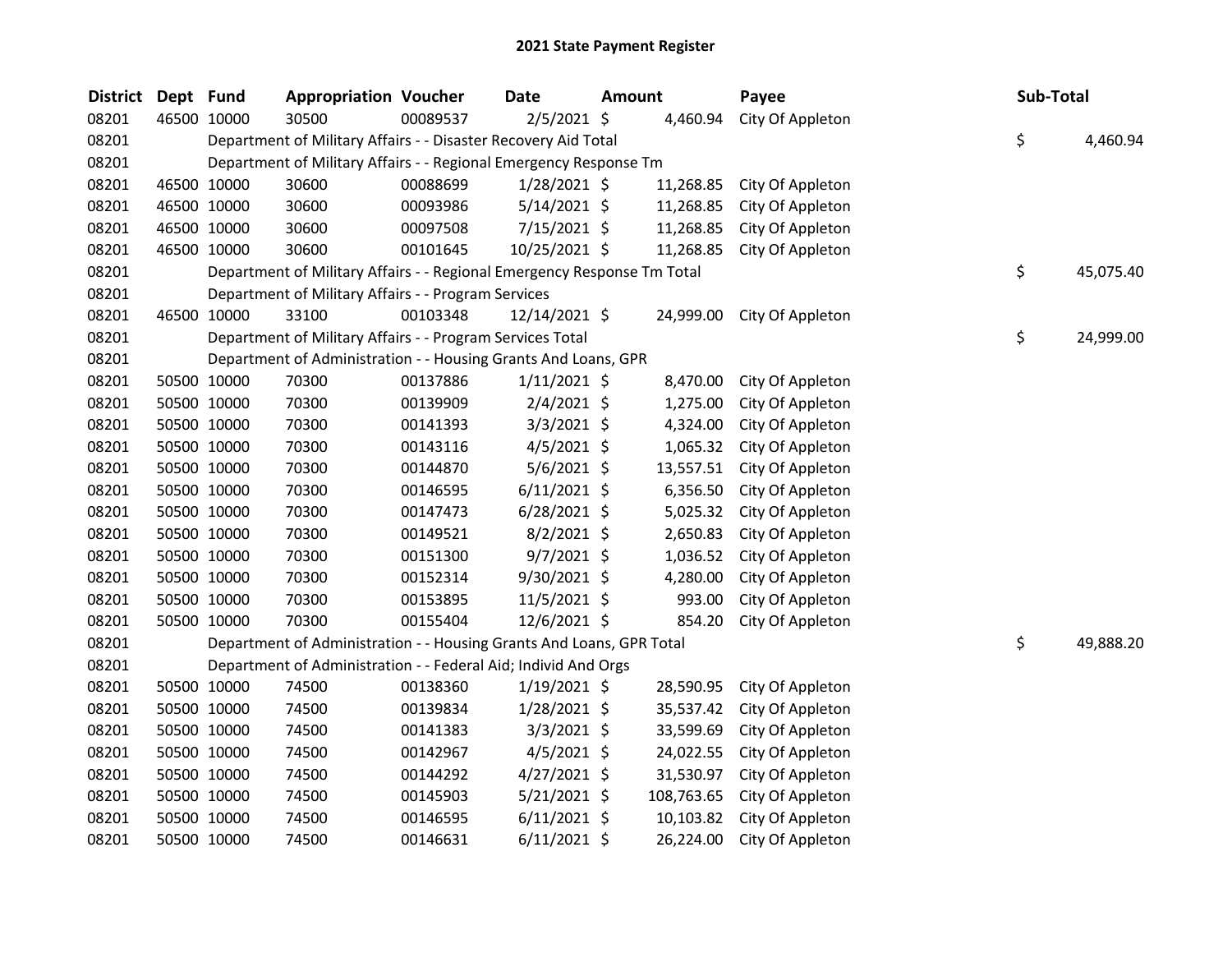| <b>District</b> | Dept Fund |             | <b>Appropriation Voucher</b>                                         |          | <b>Date</b>    | <b>Amount</b> |            | Payee            | Sub-Total        |
|-----------------|-----------|-------------|----------------------------------------------------------------------|----------|----------------|---------------|------------|------------------|------------------|
| 08201           |           | 50500 10000 | 74500                                                                | 00147453 | $6/28/2021$ \$ |               | 70,268.14  | City Of Appleton |                  |
| 08201           |           | 50500 10000 | 74500                                                                | 00147473 | $6/28/2021$ \$ |               | 1,917.88   | City Of Appleton |                  |
| 08201           |           | 50500 10000 | 74500                                                                | 00149365 | $8/2/2021$ \$  |               | 83,776.25  | City Of Appleton |                  |
| 08201           |           | 50500 10000 | 74500                                                                | 00149521 | $8/2/2021$ \$  |               | 3,046.00   | City Of Appleton |                  |
| 08201           |           | 50500 10000 | 74500                                                                | 00151066 | $9/3/2021$ \$  |               | 12,695.38  | City Of Appleton |                  |
| 08201           |           | 50500 10000 | 74500                                                                | 00151300 | $9/7/2021$ \$  |               | 2,769.00   | City Of Appleton |                  |
| 08201           |           | 50500 10000 | 74500                                                                | 00152312 | $9/30/2021$ \$ |               | 26,167.22  | City Of Appleton |                  |
| 08201           |           | 50500 10000 | 74500                                                                | 00152314 | $9/30/2021$ \$ |               | 15,995.65  | City Of Appleton |                  |
| 08201           |           | 50500 10000 | 74500                                                                | 00154019 | 11/5/2021 \$   |               | 25,589.19  | City Of Appleton |                  |
| 08201           |           | 50500 10000 | 74500                                                                | 00154177 | 11/10/2021 \$  |               | 66,339.92  | City Of Appleton |                  |
| 08201           |           | 50500 10000 | 74500                                                                | 00155404 | 12/6/2021 \$   |               | 26,755.16  | City Of Appleton |                  |
| 08201           |           | 50500 10000 | 74500                                                                | 00156192 | 12/14/2021 \$  |               | 107,081.97 | City Of Appleton |                  |
| 08201           |           | 50500 10000 | 74500                                                                | 00156674 | 12/21/2021 \$  |               | 61,539.00  | City Of Appleton |                  |
| 08201           |           |             | Department of Administration - - Federal Aid; Individ And Orgs Total |          |                |               |            |                  | \$<br>802,313.81 |
| 08201           |           |             | Commissioners of Public Lands - - Balsht Common School Fund          |          |                |               |            |                  |                  |
| 08201           |           | 50700 37400 | 57700                                                                | 00003848 | 9/30/2021 \$   |               | 607.50     | City Of Appleton |                  |
| 08201           |           |             | Commissioners of Public Lands - - Balsht Common School Fund Total    |          |                |               |            |                  | \$<br>607.50     |
| 08201           |           |             | Department of Revenue - - Misc Revenue Holding Clearing              |          |                |               |            |                  |                  |
| 08201           |           | 56600 10000 | 99500                                                                | 00188923 | $1/8/2021$ \$  |               | 223.12     | City Of Appleton |                  |
| 08201           |           | 56600 10000 | 99500                                                                | 00190992 | $2/5/2021$ \$  |               | 68.39      | City Of Appleton |                  |
| 08201           |           | 56600 10000 | 99500                                                                | 00192796 | $3/1/2021$ \$  |               | 1,290.03   | City Of Appleton |                  |
| 08201           |           | 56600 10000 | 99500                                                                | 00192807 | $3/1/2021$ \$  |               | 31,629.87  | City Of Appleton |                  |
| 08201           |           | 56600 10000 | 99500                                                                | 00193601 | 3/5/2021 \$    |               | 3,212.04   | City Of Appleton |                  |
| 08201           |           | 56600 10000 | 99500                                                                | 00194209 | 3/8/2021 \$    |               | 1,210.47   | City Of Appleton |                  |
| 08201           |           | 56600 10000 | 99500                                                                | 00194216 | 3/8/2021 \$    |               | 7,961.29   | City Of Appleton |                  |
| 08201           |           | 56600 10000 | 99500                                                                | 00195065 | 3/15/2021 \$   |               | 459.97     | City Of Appleton |                  |
| 08201           |           | 56600 10000 | 99500                                                                | 00195069 | 3/15/2021 \$   |               | 247.00     | City Of Appleton |                  |
| 08201           |           | 56600 10000 | 99500                                                                | 00195075 | 3/15/2021 \$   |               | 7,783.20   | City Of Appleton |                  |
| 08201           |           | 56600 10000 | 99500                                                                | 00195893 | 3/22/2021 \$   |               | 1,387.08   | City Of Appleton |                  |
| 08201           |           | 56600 10000 | 99500                                                                | 00195899 | 3/22/2021 \$   |               | 7,147.97   | City Of Appleton |                  |
| 08201           |           | 56600 10000 | 99500                                                                | 00196567 | 3/29/2021 \$   |               | 177.52     | City Of Appleton |                  |
| 08201           |           | 56600 10000 | 99500                                                                | 00196575 | 3/29/2021 \$   |               | 2,779.17   | City Of Appleton |                  |
| 08201           |           | 56600 10000 | 99500                                                                | 00197313 | $4/5/2021$ \$  |               | 171.00     | City Of Appleton |                  |
| 08201           |           | 56600 10000 | 99500                                                                | 00197317 | 4/5/2021 \$    |               | 3,502.81   | City Of Appleton |                  |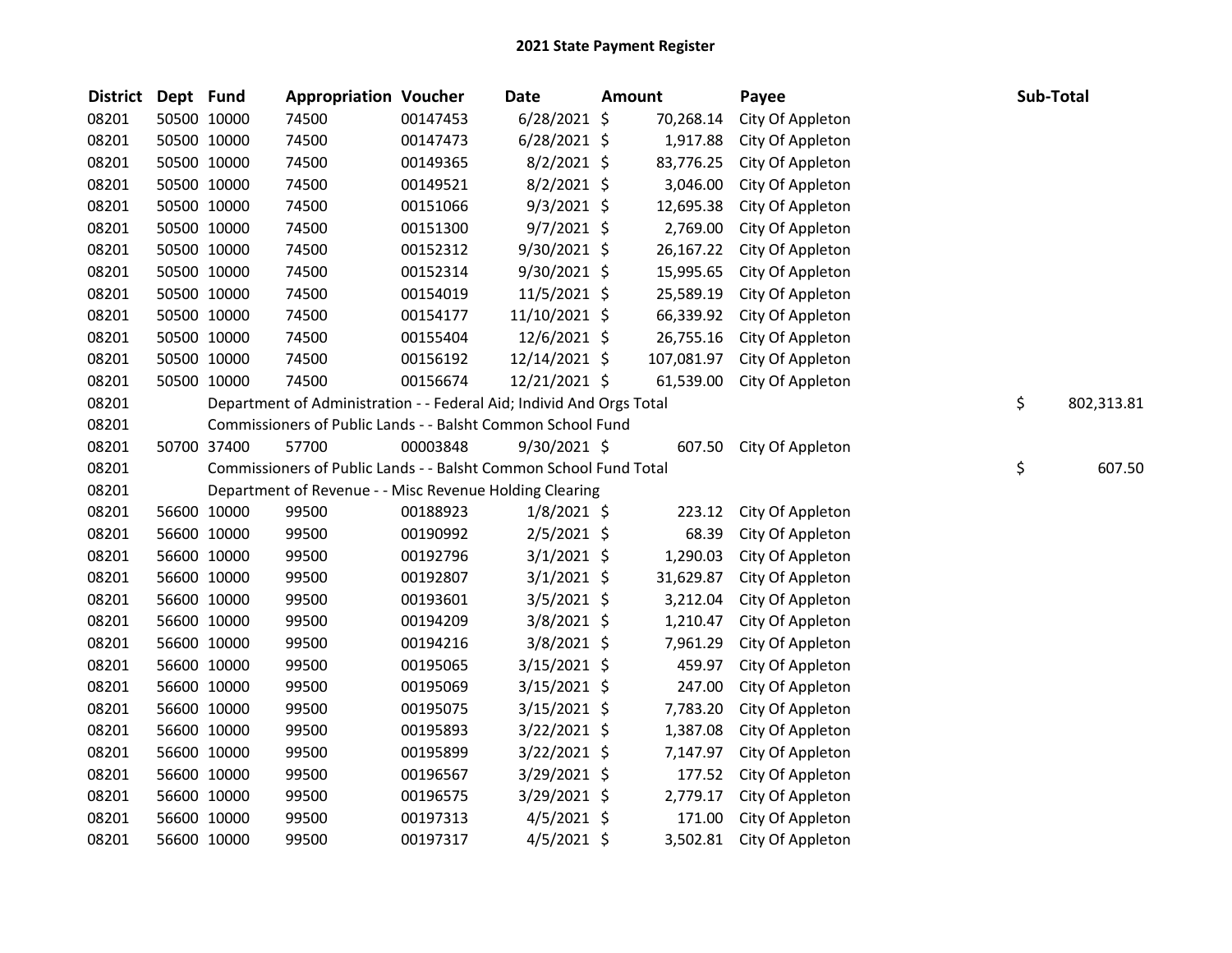| <b>District</b> | Dept Fund |             | <b>Appropriation Voucher</b> |          | <b>Date</b>    | <b>Amount</b> |          | Payee            | Sub-Total |
|-----------------|-----------|-------------|------------------------------|----------|----------------|---------------|----------|------------------|-----------|
| 08201           |           | 56600 10000 | 99500                        | 00197883 | 4/7/2021 \$    |               | 222.49   | City Of Appleton |           |
| 08201           |           | 56600 10000 | 99500                        | 00198515 | $4/12/2021$ \$ |               | 127.26   | City Of Appleton |           |
| 08201           |           | 56600 10000 | 99500                        | 00198520 | $4/12/2021$ \$ |               | 3,545.26 | City Of Appleton |           |
| 08201           |           | 56600 10000 | 99500                        | 00199249 | 4/20/2021 \$   |               | 1,283.11 | City Of Appleton |           |
| 08201           |           | 56600 10000 | 99500                        | 00199254 | 4/20/2021 \$   |               | 2,613.65 | City Of Appleton |           |
| 08201           |           | 56600 10000 | 99500                        | 00199891 | 4/26/2021 \$   |               | 228.83   | City Of Appleton |           |
| 08201           |           | 56600 10000 | 99500                        | 00199895 | $4/26/2021$ \$ |               | 4,833.54 | City Of Appleton |           |
| 08201           |           | 56600 10000 | 99500                        | 00200482 | $5/3/2021$ \$  |               | 860.97   | City Of Appleton |           |
| 08201           |           | 56600 10000 | 99500                        | 00200487 | $5/3/2021$ \$  |               | 1,178.11 | City Of Appleton |           |
| 08201           |           | 56600 10000 | 99500                        | 00201245 | 5/7/2021 \$    |               | 958.43   | City Of Appleton |           |
| 08201           |           | 56600 10000 | 99500                        | 00201681 | 5/10/2021 \$   |               | 141.19   | City Of Appleton |           |
| 08201           |           | 56600 10000 | 99500                        | 00201687 | 5/10/2021 \$   |               | 1,956.58 | City Of Appleton |           |
| 08201           |           | 56600 10000 | 99500                        | 00202320 | 5/17/2021 \$   |               | 1,085.02 | City Of Appleton |           |
| 08201           |           | 56600 10000 | 99500                        | 00202327 | $5/17/2021$ \$ |               | 2,842.10 | City Of Appleton |           |
| 08201           |           | 56600 10000 | 99500                        | 00203044 | $5/24/2021$ \$ |               | 245.69   | City Of Appleton |           |
| 08201           |           | 56600 10000 | 99500                        | 00203050 | 5/24/2021 \$   |               | 1,707.44 | City Of Appleton |           |
| 08201           |           | 56600 10000 | 99500                        | 00203743 | $6/1/2021$ \$  |               | 2,444.72 | City Of Appleton |           |
| 08201           |           | 56600 10000 | 99500                        | 00203748 | $6/1/2021$ \$  |               | 2,784.35 | City Of Appleton |           |
| 08201           |           | 56600 10000 | 99500                        | 00204470 | $6/7/2021$ \$  |               | 493.09   | City Of Appleton |           |
| 08201           |           | 56600 10000 | 99500                        | 00204804 | $6/7/2021$ \$  |               | 149.96   | City Of Appleton |           |
| 08201           |           | 56600 10000 | 99500                        | 00204807 | $6/7/2021$ \$  |               | 664.50   | City Of Appleton |           |
| 08201           |           | 56600 10000 | 99500                        | 00205407 | $6/14/2021$ \$ |               | 230.00   | City Of Appleton |           |
| 08201           |           | 56600 10000 | 99500                        | 00205903 | $6/21/2021$ \$ |               | 274.48   | City Of Appleton |           |
| 08201           |           | 56600 10000 | 99500                        | 00208121 | $6/28/2021$ \$ |               | 1,561.62 | City Of Appleton |           |
| 08201           |           | 56600 10000 | 99500                        | 00209044 | 7/8/2021 \$    |               | 919.10   | City Of Appleton |           |
| 08201           |           | 56600 10000 | 99500                        | 00210221 | 7/19/2021 \$   |               | 378.45   | City Of Appleton |           |
| 08201           |           | 56600 10000 | 99500                        | 00210222 | 7/19/2021 \$   |               | 124.40   | City Of Appleton |           |
| 08201           |           | 56600 10000 | 99500                        | 00210835 | 7/26/2021 \$   |               | 273.53   | City Of Appleton |           |
| 08201           |           | 56600 10000 | 99500                        | 00210836 | 7/26/2021 \$   |               | 111.80   | City Of Appleton |           |
| 08201           |           | 56600 10000 | 99500                        | 00211790 | 8/6/2021 \$    |               | 417.43   | City Of Appleton |           |
| 08201           |           | 56600 10000 | 99500                        | 00212175 | 8/9/2021 \$    |               | 1,155.84 | City Of Appleton |           |
| 08201           |           | 56600 10000 | 99500                        | 00212681 | 8/16/2021 \$   |               | 316.81   | City Of Appleton |           |
| 08201           |           | 56600 10000 | 99500                        | 00213150 | 8/23/2021 \$   |               | 21.00    | City Of Appleton |           |
| 08201           |           | 56600 10000 | 99500                        | 00213151 | 8/23/2021 \$   |               | 826.00   | City Of Appleton |           |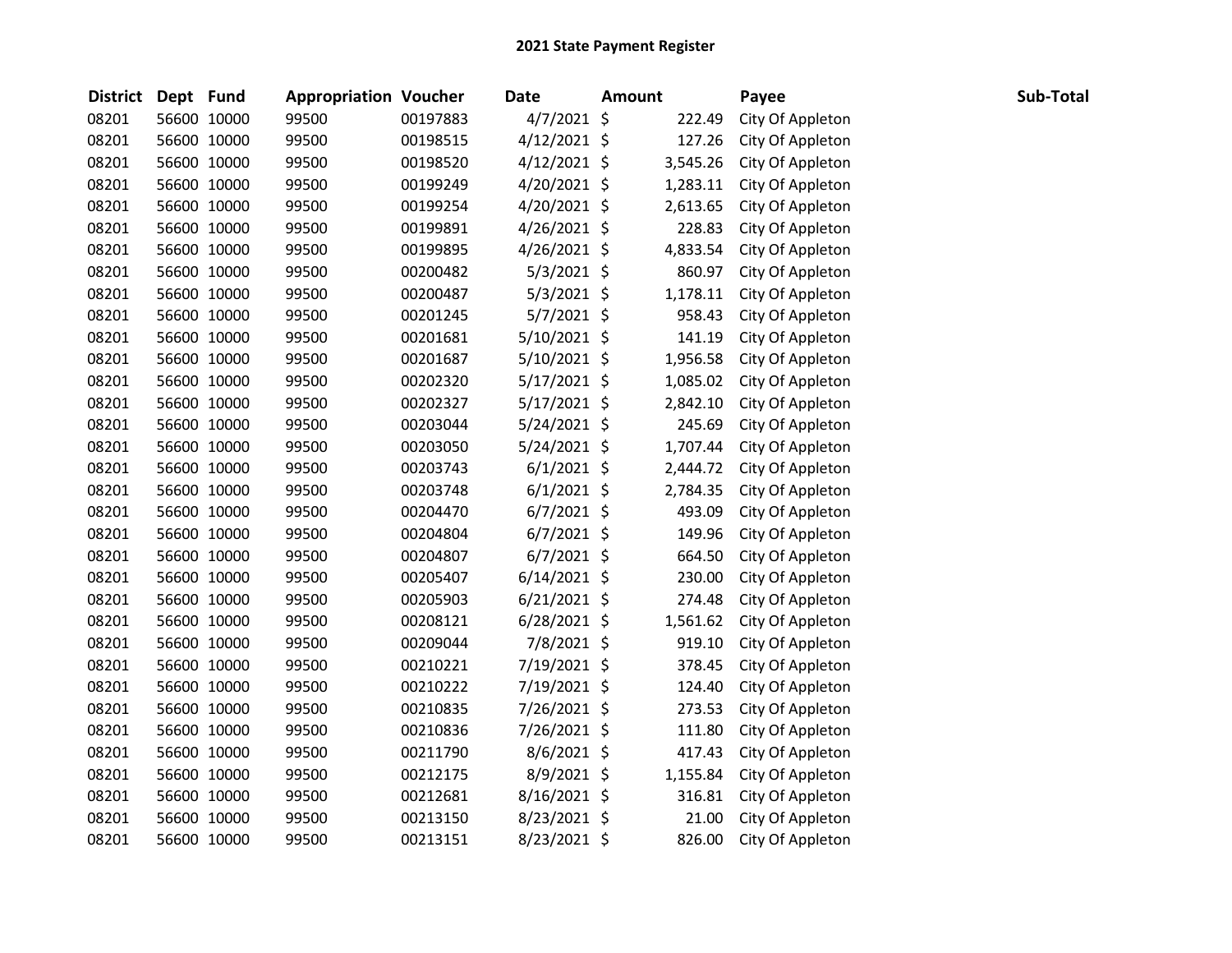| <b>District</b> | Dept Fund |             | <b>Appropriation Voucher</b>                                          |          | Date           | <b>Amount</b> |              | Payee                         | Sub-Total          |
|-----------------|-----------|-------------|-----------------------------------------------------------------------|----------|----------------|---------------|--------------|-------------------------------|--------------------|
| 08201           |           | 56600 10000 | 99500                                                                 | 00213576 | 8/30/2021 \$   |               | 225.88       | City Of Appleton              |                    |
| 08201           |           | 56600 10000 | 99500                                                                 | 00214019 | $9/7/2021$ \$  |               | 98.00        | City Of Appleton              |                    |
| 08201           |           | 56600 10000 | 99500                                                                 | 00214403 | $9/8/2021$ \$  |               | 193.20       | City Of Appleton              |                    |
| 08201           |           | 56600 10000 | 99500                                                                 | 00216655 | 10/7/2021 \$   |               | 287.18       | City Of Appleton              |                    |
| 08201           |           | 56600 10000 | 99500                                                                 | 00218133 | 10/25/2021 \$  |               | 1,081.15     | City Of Appleton              |                    |
| 08201           |           | 56600 10000 | 99500                                                                 | 00218622 | $11/1/2021$ \$ |               | 573.32       | City Of Appleton              |                    |
| 08201           |           | 56600 10000 | 99500                                                                 | 00219243 | 11/5/2021 \$   |               | 359.84       | City Of Appleton              |                    |
| 08201           |           | 56600 10000 | 99500                                                                 | 00219556 | 11/8/2021 \$   |               | 300.10       | City Of Appleton              |                    |
| 08201           |           |             | Department of Revenue - - Misc Revenue Holding Clearing Total         |          |                |               |              |                               | \$<br>109,346.35   |
| 08201           |           |             | Shared Revenue and Tax Relief - - Exempt Computer Aid                 |          |                |               |              |                               |                    |
| 08201           |           | 83500 10000 | 10900                                                                 | 00083557 | 7/26/2021 \$   |               | 13,888.61    | City Of Appleton              |                    |
| 08201           |           | 83500 10000 | 10900                                                                 | 00085680 | 7/26/2021 \$   |               | 66,726.32    | City Of Appleton              |                    |
| 08201           |           |             | Shared Revenue and Tax Relief - - Exempt Computer Aid Total           |          |                |               |              |                               | \$<br>80,614.93    |
| 08201           |           |             | Shared Revenue and Tax Relief - - Personal Property Aid               |          |                |               |              |                               |                    |
| 08201           |           | 83500 10000 | 11100                                                                 | 00078775 | $5/3/2021$ \$  |               | 42,421.84    | City Of Appleton              |                    |
| 08201           |           |             | Shared Revenue and Tax Relief - - Personal Property Aid Total         |          |                |               |              |                               | \$<br>42,421.84    |
| 08201           |           |             | Shared Revenue and Tax Relief - - School Lvy Tx/First Dollar Cr       |          |                |               |              |                               |                    |
| 08201           |           | 83500 10000 | 30200                                                                 | 00082636 | 7/26/2021 \$   |               |              | 1,057,569.95 City Of Appleton |                    |
| 08201           |           | 83500 10000 | 30200                                                                 | 00086032 | 7/26/2021 \$   |               | 193,591.00   | City Of Appleton              |                    |
| 08201           |           |             | Shared Revenue and Tax Relief - - School Lvy Tx/First Dollar Cr Total |          |                |               |              |                               | \$<br>1,251,160.95 |
| 08201           |           |             | Shared Revenue and Tax Relief - - Lottery & Gaming Credit             |          |                |               |              |                               |                    |
| 08201           |           | 83500 52100 | 36300                                                                 | 00074070 | $3/22/2021$ \$ |               | 1,934.68     | City Of Appleton              |                    |
| 08201           |           | 83500 52100 | 36300                                                                 | 00074515 | $3/22/2021$ \$ |               | 404,455.00   | City Of Appleton              |                    |
| 08201           |           |             | Shared Revenue and Tax Relief - - Lottery & Gaming Credit Total       |          |                |               |              |                               | \$<br>406,389.68   |
| 08201           |           |             | Miscellaneous Appropriations - - Volkswagen Settlement Distribu       |          |                |               |              |                               |                    |
| 08201           | 85500     | 10000       | 43500                                                                 | 00001384 | $5/24/2021$ \$ |               | 2,455,372.65 | City Of Appleton              |                    |
| 08201           |           |             | Miscellaneous Appropriations - - Volkswagen Settlement Distribu Total |          |                |               |              |                               | \$<br>2,455,372.65 |
| 08201 Total     |           |             |                                                                       |          |                |               |              |                               | \$<br>5,375,250.33 |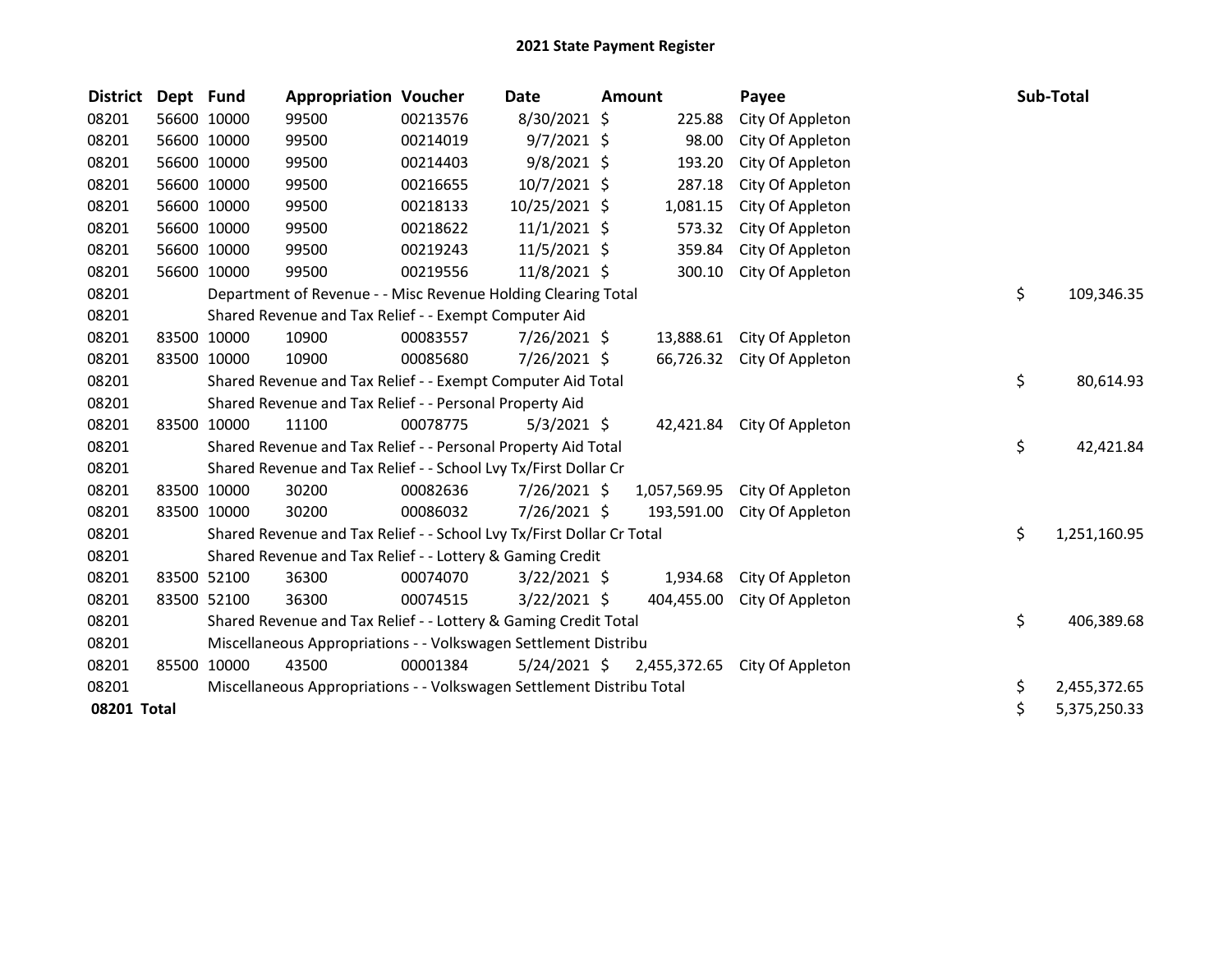| District Dept Fund |             | <b>Appropriation Voucher</b>                                       |          | <b>Date</b>    | Amount |           | Payee                       | Sub-Total |            |
|--------------------|-------------|--------------------------------------------------------------------|----------|----------------|--------|-----------|-----------------------------|-----------|------------|
| 08206              |             | Dept of Safety & Prof Services - - Fire Dues Distribution          |          |                |        |           |                             |           |            |
| 08206              | 16500 10000 | 22500                                                              | 00040388 | $7/16/2021$ \$ |        |           | 10,436.23 City Of Brillion  |           |            |
| 08206              |             | Dept of Safety & Prof Services - - Fire Dues Distribution Total    |          |                |        |           |                             | \$        | 10,436.23  |
| 08206              |             | Dept of Natural Resources - - Fin Asst For Responsible Units       |          |                |        |           |                             |           |            |
| 08206              | 37000 27400 | 67000                                                              | 00483759 | $5/21/2021$ \$ |        |           | 10,499.91 City Of Brillion  |           |            |
| 08206              |             | Dept of Natural Resources - - Fin Asst For Responsible Units Total |          |                |        |           |                             | \$        | 10,499.91  |
| 08206              |             | Dept of Natural Resources - - Recycling Consolidation Grants       |          |                |        |           |                             |           |            |
| 08206              | 37000 27400 | 67300                                                              | 00483759 | $5/21/2021$ \$ |        |           | 837.50 City Of Brillion     |           |            |
| 08206              |             | Dept of Natural Resources - - Recycling Consolidation Grants Total |          |                |        |           |                             | \$        | 837.50     |
| 08206              |             | WI Dept of Transportation - - Conn Hwy Aids St Fds                 |          |                |        |           |                             |           |            |
| 08206              | 39500 21100 | 16200                                                              | 00633525 | $1/4/2021$ \$  |        | 3,792.44  | City Of Brillion            |           |            |
| 08206              | 39500 21100 | 16200                                                              | 00669132 | $4/5/2021$ \$  |        | 3,792.44  | City Of Brillion            |           |            |
| 08206              | 39500 21100 | 16200                                                              | 00712620 | $7/6/2021$ \$  |        | 3,792.44  | City Of Brillion            |           |            |
| 08206              | 39500 21100 | 16200                                                              | 00753179 | 10/4/2021 \$   |        | 3,792.44  | City Of Brillion            |           |            |
| 08206              |             | WI Dept of Transportation - - Conn Hwy Aids St Fds Total           |          |                |        |           |                             | \$        | 15,169.76  |
| 08206              |             | WI Dept of Transportation - - Trns Aids To Mnc.-Sf                 |          |                |        |           |                             |           |            |
| 08206              | 39500 21100 | 19100                                                              | 00631854 | $1/4/2021$ \$  |        | 50,005.30 | City Of Brillion            |           |            |
| 08206              | 39500 21100 | 19100                                                              | 00667461 | $4/5/2021$ \$  |        | 50,005.30 | City Of Brillion            |           |            |
| 08206              | 39500 21100 | 19100                                                              | 00710949 | $7/6/2021$ \$  |        | 50,005.30 | City Of Brillion            |           |            |
| 08206              | 39500 21100 | 19100                                                              | 00751508 | 10/4/2021 \$   |        | 50,005.32 | City Of Brillion            |           |            |
| 08206              |             | WI Dept of Transportation - - Trns Aids To Mnc.-Sf Total           |          |                |        |           |                             | \$        | 200,021.22 |
| 08206              |             | Department of Justice - - Officer training reimbursement           |          |                |        |           |                             |           |            |
| 08206              | 45500 10000 | 21400                                                              | 00104896 | 11/12/2021 \$  |        | 1,280.00  | City Of Brillion            |           |            |
| 08206              |             | Department of Justice - - Officer training reimbursement Total     |          |                |        |           |                             | \$        | 1,280.00   |
| 08206              |             | Commissioners of Public Lands - - (902) Rev Temp Loan Accts        |          |                |        |           |                             |           |            |
| 08206              | 50700 37500 | 90200                                                              | 00003577 | $3/16/2021$ \$ |        |           | 184,824.89 City Of Brillion |           |            |
| 08206              |             | Commissioners of Public Lands - - (902) Rev Temp Loan Accts Total  |          |                |        |           |                             | \$        | 184,824.89 |
| 08206              |             | Department of Revenue - - Gifts And Grants                         |          |                |        |           |                             |           |            |
| 08206              | 56600 10000 | 12100                                                              | 00206300 | $6/25/2021$ \$ |        |           | 161,032.57 City Of Brillion |           |            |
| 08206              |             | Department of Revenue - - Gifts And Grants Total                   |          |                |        |           |                             | \$        | 161,032.57 |
| 08206              |             | Department of Revenue - - Misc Revenue Holding Clearing            |          |                |        |           |                             |           |            |
| 08206              | 56600 10000 | 99500                                                              | 00188725 | $1/8/2021$ \$  |        | 45.00     | City Of Brillion            |           |            |
| 08206              | 56600 10000 | 99500                                                              | 00190790 | $2/5/2021$ \$  |        | 128.33    | City Of Brillion            |           |            |
| 08206              | 56600 10000 | 99500                                                              | 00191960 | 2/22/2021 \$   |        | 393.42    | City Of Brillion            |           |            |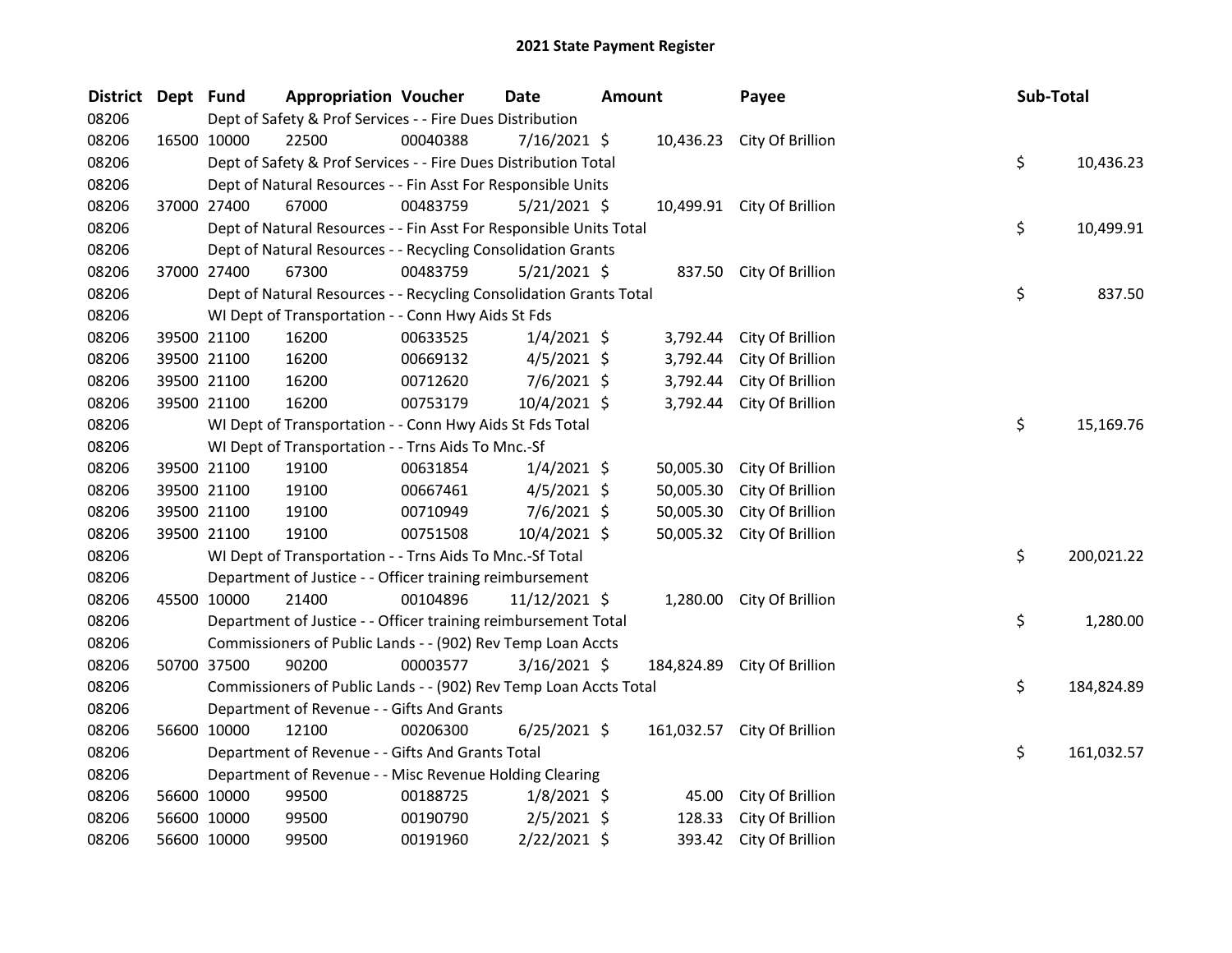| <b>District</b> | Dept Fund   |             | <b>Appropriation Voucher</b>                                          |          | Date           | <b>Amount</b> |            | Payee            | Sub-Total |            |
|-----------------|-------------|-------------|-----------------------------------------------------------------------|----------|----------------|---------------|------------|------------------|-----------|------------|
| 08206           |             | 56600 10000 | 99500                                                                 | 00192412 | $3/1/2021$ \$  |               | 580.96     | City Of Brillion |           |            |
| 08206           |             | 56600 10000 | 99500                                                                 | 00192436 | $3/1/2021$ \$  |               | 1,633.42   | City Of Brillion |           |            |
| 08206           |             | 56600 10000 | 99500                                                                 | 00193367 | $3/5/2021$ \$  |               | 1,595.96   | City Of Brillion |           |            |
| 08206           |             | 56600 10000 | 99500                                                                 | 00193942 | $3/8/2021$ \$  |               | 1,568.69   | City Of Brillion |           |            |
| 08206           |             | 56600 10000 | 99500                                                                 | 00194800 | $3/15/2021$ \$ |               | 572.60     | City Of Brillion |           |            |
| 08206           |             | 56600 10000 | 99500                                                                 | 00195649 | 3/22/2021 \$   |               | 708.21     | City Of Brillion |           |            |
| 08206           |             | 56600 10000 | 99500                                                                 | 00197632 | $4/7/2021$ \$  |               | 1,557.38   | City Of Brillion |           |            |
| 08206           |             | 56600 10000 | 99500                                                                 | 00198305 | $4/12/2021$ \$ |               | 1,327.65   | City Of Brillion |           |            |
| 08206           |             | 56600 10000 | 99500                                                                 | 00199031 | 4/20/2021 \$   |               | 441.00     | City Of Brillion |           |            |
| 08206           |             | 56600 10000 | 99500                                                                 | 00199676 | 4/26/2021 \$   |               | 924.06     | City Of Brillion |           |            |
| 08206           |             | 56600 10000 | 99500                                                                 | 00200320 | $5/3/2021$ \$  |               | 803.20     | City Of Brillion |           |            |
| 08206           |             | 56600 10000 | 99500                                                                 | 00201011 | $5/7/2021$ \$  |               | 1,088.47   | City Of Brillion |           |            |
| 08206           |             | 56600 10000 | 99500                                                                 | 00202141 | $5/17/2021$ \$ |               | 481.00     | City Of Brillion |           |            |
| 08206           |             | 56600 10000 | 99500                                                                 | 00202824 | 5/24/2021 \$   |               | 1,017.93   | City Of Brillion |           |            |
| 08206           |             | 56600 10000 | 99500                                                                 | 00203566 | $6/1/2021$ \$  |               | 967.21     | City Of Brillion |           |            |
| 08206           |             | 56600 10000 | 99500                                                                 | 00204242 | $6/7/2021$ \$  |               | 235.40     | City Of Brillion |           |            |
| 08206           |             | 56600 10000 | 99500                                                                 | 00208017 | $6/28/2021$ \$ |               | 173.60     | City Of Brillion |           |            |
| 08206           |             | 56600 10000 | 99500                                                                 | 00208826 | 7/8/2021 \$    |               | 272.80     | City Of Brillion |           |            |
| 08206           |             | 56600 10000 | 99500                                                                 | 00210749 | 7/26/2021 \$   |               | 198.00     | City Of Brillion |           |            |
| 08206           |             | 56600 10000 | 99500                                                                 | 00211587 | 8/6/2021 \$    |               | 28.97      | City Of Brillion |           |            |
| 08206           |             | 56600 10000 | 99500                                                                 | 00216438 | 10/7/2021 \$   |               | 203.24     | City Of Brillion |           |            |
| 08206           |             | 56600 10000 | 99500                                                                 | 00219033 | $11/5/2021$ \$ |               | 124.00     | City Of Brillion |           |            |
| 08206           |             |             | Department of Revenue - - Misc Revenue Holding Clearing Total         |          |                |               |            |                  | \$        | 17,070.50  |
| 08206           |             |             | Shared Revenue and Tax Relief - - Expenditure Restraint Program       |          |                |               |            |                  |           |            |
| 08206           |             | 83500 10000 | 10100                                                                 | 00080902 | 7/26/2021 \$   |               | 45,052.28  | City Of Brillion |           |            |
| 08206           |             |             | Shared Revenue and Tax Relief - - Expenditure Restraint Program Total |          |                |               |            |                  | \$        | 45,052.28  |
| 08206           |             |             | Shared Revenue and Tax Relief - - County And Municipal Aid            |          |                |               |            |                  |           |            |
| 08206           |             | 83500 10000 | 10500                                                                 | 00080902 | 7/26/2021 \$   |               | 86,600.47  | City Of Brillion |           |            |
| 08206           |             | 83500 10000 | 10500                                                                 | 00088000 | 11/15/2021 \$  |               | 490,736.02 | City Of Brillion |           |            |
| 08206           |             |             | Shared Revenue and Tax Relief - - County And Municipal Aid Total      |          |                |               |            |                  | \$        | 577,336.49 |
| 08206           |             |             | Shared Revenue and Tax Relief - - Exempt Computer Aid                 |          |                |               |            |                  |           |            |
| 08206           | 83500 10000 |             | 10900                                                                 | 00083558 | 7/26/2021 \$   |               | 24,584.63  | City Of Brillion |           |            |
| 08206           |             | 83500 10000 | 10900                                                                 | 00085681 | 7/26/2021 \$   |               | 45,487.96  | City Of Brillion |           |            |
| 08206           |             |             | Shared Revenue and Tax Relief - - Exempt Computer Aid Total           |          |                |               |            |                  | \$        | 70,072.59  |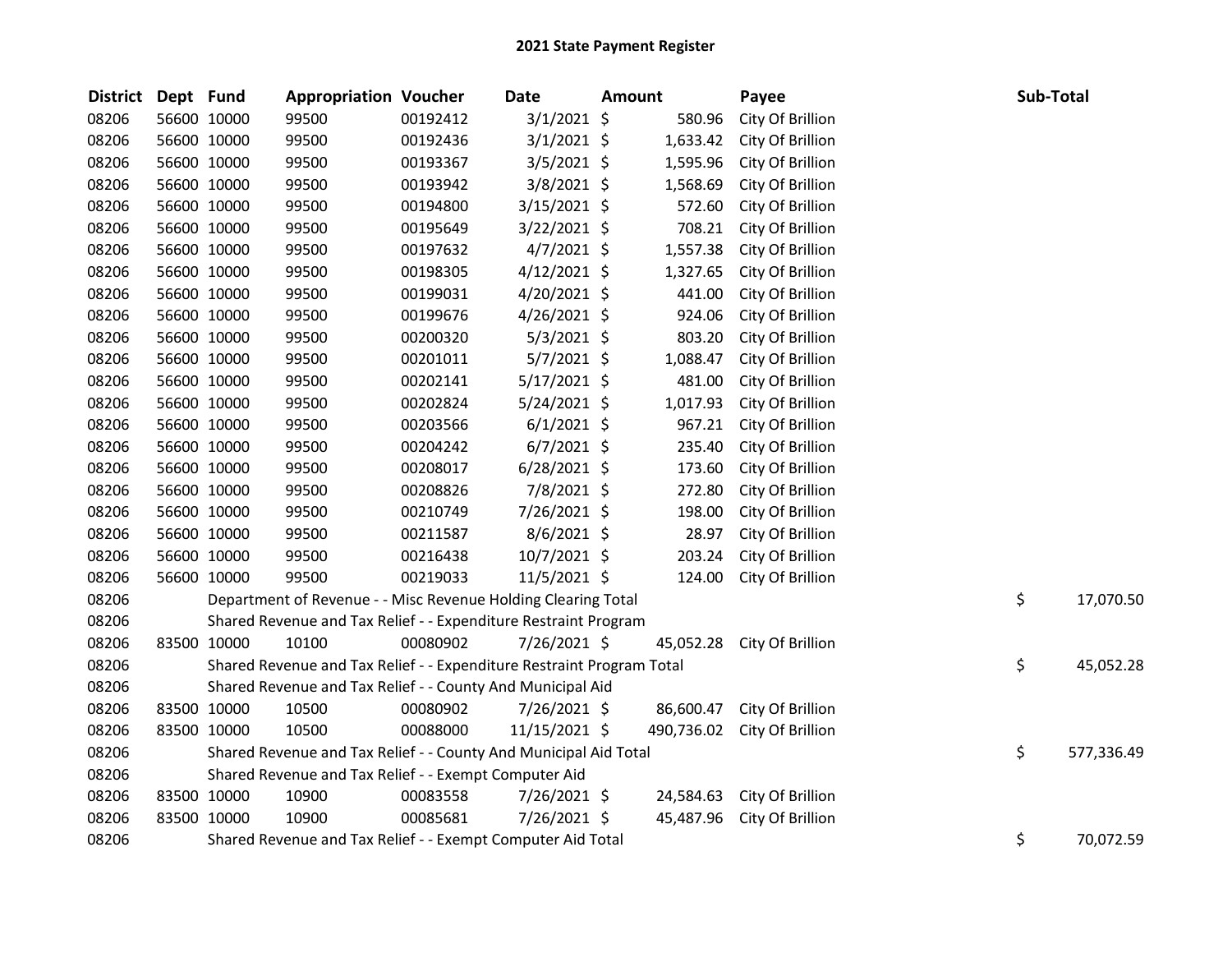| <b>District</b> | Dept Fund |             | <b>Appropriation Voucher</b>                                                  |          | Date            | <b>Amount</b> |           | Payee            |    | Sub-Total    |
|-----------------|-----------|-------------|-------------------------------------------------------------------------------|----------|-----------------|---------------|-----------|------------------|----|--------------|
| 08206           |           |             | Shared Revenue and Tax Relief - - Utility Aid                                 |          |                 |               |           |                  |    |              |
| 08206           |           | 83500 10000 | 11000                                                                         | 00080902 | $7/26/2021$ \$  |               | 6,556.70  | City Of Brillion |    |              |
| 08206           |           | 83500 10000 | 11000                                                                         | 00088000 | $11/15/2021$ \$ |               | 36,392.31 | City Of Brillion |    |              |
| 08206           |           |             | Shared Revenue and Tax Relief - - Utility Aid Total                           |          |                 |               |           |                  | \$ | 42,949.01    |
| 08206           |           |             | Shared Revenue and Tax Relief - - Personal Property Aid                       |          |                 |               |           |                  |    |              |
| 08206           |           | 83500 10000 | 11100                                                                         | 00076739 | $5/3/2021$ \$   |               | 7,626.98  | City Of Brillion |    |              |
| 08206           |           | 83500 10000 | 11100                                                                         | 00078776 | $5/3/2021$ \$   |               | 45,754.43 | City Of Brillion |    |              |
| 08206           |           |             | Shared Revenue and Tax Relief - - Personal Property Aid Total                 |          |                 |               |           |                  | \$ | 53,381.41    |
| 08206           |           |             | Shared Revenue and Tax Relief - - State Aid; Video Service Provider Fee       |          |                 |               |           |                  |    |              |
| 08206           |           | 83500 10000 | 11200                                                                         | 00082814 | $7/26/2021$ \$  |               | 7,151.99  | City Of Brillion |    |              |
| 08206           |           |             | Shared Revenue and Tax Relief - - State Aid; Video Service Provider Fee Total |          |                 |               |           |                  | \$ | 7,151.99     |
| 08206           |           |             | Shared Revenue and Tax Relief - - Lottery & Gaming Credit                     |          |                 |               |           |                  |    |              |
| 08206           |           | 83500 52100 | 36300                                                                         | 00074071 | $3/22/2021$ \$  |               | 3,453.29  | City Of Brillion |    |              |
| 08206           |           |             | Shared Revenue and Tax Relief - - Lottery & Gaming Credit Total               |          |                 |               |           |                  | \$ | 3,453.29     |
| 08206 Total     |           |             |                                                                               |          |                 |               |           |                  | Ś. | 1,400,569.64 |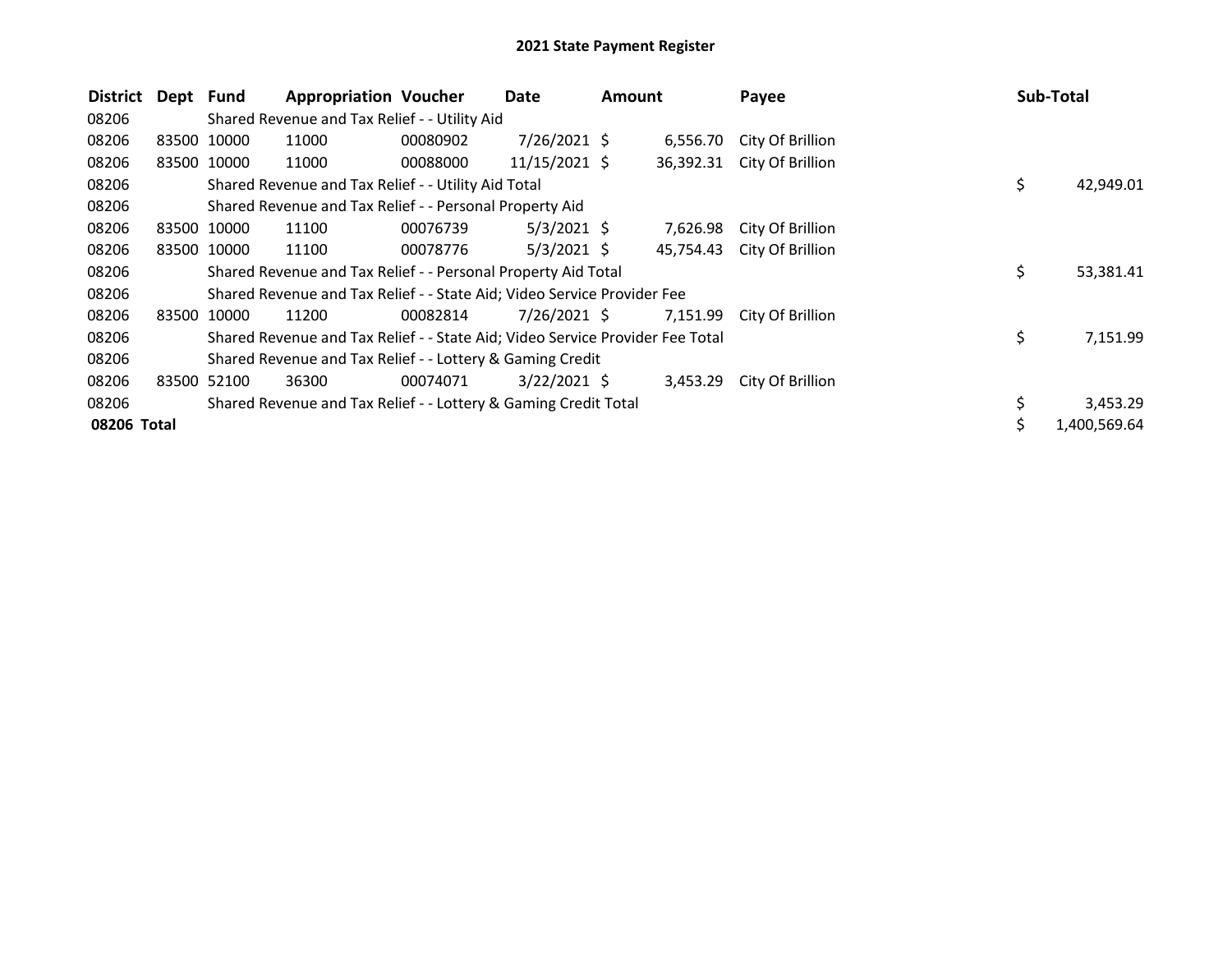| District Dept Fund |             |             | <b>Appropriation Voucher</b>                                       |          | <b>Date</b>    | <b>Amount</b> |            | Payee                     | Sub-Total |            |
|--------------------|-------------|-------------|--------------------------------------------------------------------|----------|----------------|---------------|------------|---------------------------|-----------|------------|
| 08211              |             |             | Dept of Safety & Prof Services - - Fire Dues Distribution          |          |                |               |            |                           |           |            |
| 08211              |             | 16500 10000 | 22500                                                              | 00040392 | 7/15/2021 \$   |               |            | 13,453.04 City Of Chilton |           |            |
| 08211              |             |             | Dept of Safety & Prof Services - - Fire Dues Distribution Total    |          |                |               |            |                           | \$        | 13,453.04  |
| 08211              |             |             | Dept of Natural Resources - - Fin Asst For Responsible Units       |          |                |               |            |                           |           |            |
| 08211              |             | 37000 27400 | 67000                                                              | 00483209 | $5/21/2021$ \$ |               |            | 23,055.45 City Of Chilton |           |            |
| 08211              |             |             | Dept of Natural Resources - - Fin Asst For Responsible Units Total |          |                |               |            |                           | \$        | 23,055.45  |
| 08211              |             |             | Dept of Natural Resources - - Recycling Consolidation Grants       |          |                |               |            |                           |           |            |
| 08211              |             | 37000 27400 | 67300                                                              | 00483209 | $5/21/2021$ \$ |               |            | 1,017.24 City Of Chilton  |           |            |
| 08211              |             |             | Dept of Natural Resources - - Recycling Consolidation Grants Total |          |                |               |            |                           | \$        | 1,017.24   |
| 08211              |             |             | WI Dept of Transportation - - Conn Hwy Aids St Fds                 |          |                |               |            |                           |           |            |
| 08211              | 39500 21100 |             | 16200                                                              | 00633526 | $1/4/2021$ \$  |               | 15,145.44  | City Of Chilton           |           |            |
| 08211              |             | 39500 21100 | 16200                                                              | 00669133 | $4/5/2021$ \$  |               | 15,145.44  | City Of Chilton           |           |            |
| 08211              | 39500 21100 |             | 16200                                                              | 00712621 | $7/6/2021$ \$  |               | 15,145.44  | City Of Chilton           |           |            |
| 08211              |             | 39500 21100 | 16200                                                              | 00753180 | $10/4/2021$ \$ |               | 15,145.47  | City Of Chilton           |           |            |
| 08211              |             |             | WI Dept of Transportation - - Conn Hwy Aids St Fds Total           |          |                |               |            |                           | \$        | 60,581.79  |
| 08211              |             |             | WI Dept of Transportation - - Trns Aids To Mnc.-Sf                 |          |                |               |            |                           |           |            |
| 08211              |             | 39500 21100 | 19100                                                              | 00631855 | $1/4/2021$ \$  |               | 42,879.33  | City Of Chilton           |           |            |
| 08211              |             | 39500 21100 | 19100                                                              | 00667462 | $4/5/2021$ \$  |               | 42,879.33  | City Of Chilton           |           |            |
| 08211              | 39500 21100 |             | 19100                                                              | 00710950 | $7/6/2021$ \$  |               | 42,879.33  | City Of Chilton           |           |            |
| 08211              |             | 39500 21100 | 19100                                                              | 00751509 | $10/4/2021$ \$ |               | 42,879.33  | City Of Chilton           |           |            |
| 08211              |             |             | WI Dept of Transportation - - Trns Aids To Mnc.-Sf Total           |          |                |               |            |                           | \$        | 171,517.32 |
| 08211              |             |             | Department of Justice - - Officer training reimbursement           |          |                |               |            |                           |           |            |
| 08211              | 45500 10000 |             | 21400                                                              | 00105044 | 11/10/2021 \$  |               | 1,440.00   | City Of Chilton           |           |            |
| 08211              |             |             | Department of Justice - - Officer training reimbursement Total     |          |                |               |            |                           | \$        | 1,440.00   |
| 08211              |             |             | Department of Justice - - Federal Aid, Local Assistance            |          |                |               |            |                           |           |            |
| 08211              |             | 45500 10000 | 25100                                                              | 00097257 | $4/27/2021$ \$ |               | 7,064.86   | City Of Chilton           |           |            |
| 08211              |             | 45500 10000 | 25100                                                              | 00100648 | $8/2/2021$ \$  |               | 1,192.46   | City Of Chilton           |           |            |
| 08211              |             | 45500 10000 | 25100                                                              | 00103673 | 10/25/2021 \$  |               | 127.49     | City Of Chilton           |           |            |
| 08211              | 45500 10000 |             | 25100                                                              | 00106650 | 12/16/2021 \$  |               | 621.20     | City Of Chilton           |           |            |
| 08211              |             |             | Department of Justice - - Federal Aid, Local Assistance Total      |          |                |               |            |                           | \$        | 9,006.01   |
| 08211              |             |             | Department of Revenue - - Gifts And Grants                         |          |                |               |            |                           |           |            |
| 08211              | 56600 10000 |             | 12100                                                              | 00206301 | $6/25/2021$ \$ |               | 201,957.98 | City Of Chilton           |           |            |
| 08211              |             |             | Department of Revenue - - Gifts And Grants Total                   |          |                |               |            |                           | \$        | 201,957.98 |
| 08211              |             |             | Shared Revenue and Tax Relief - - County And Municipal Aid         |          |                |               |            |                           |           |            |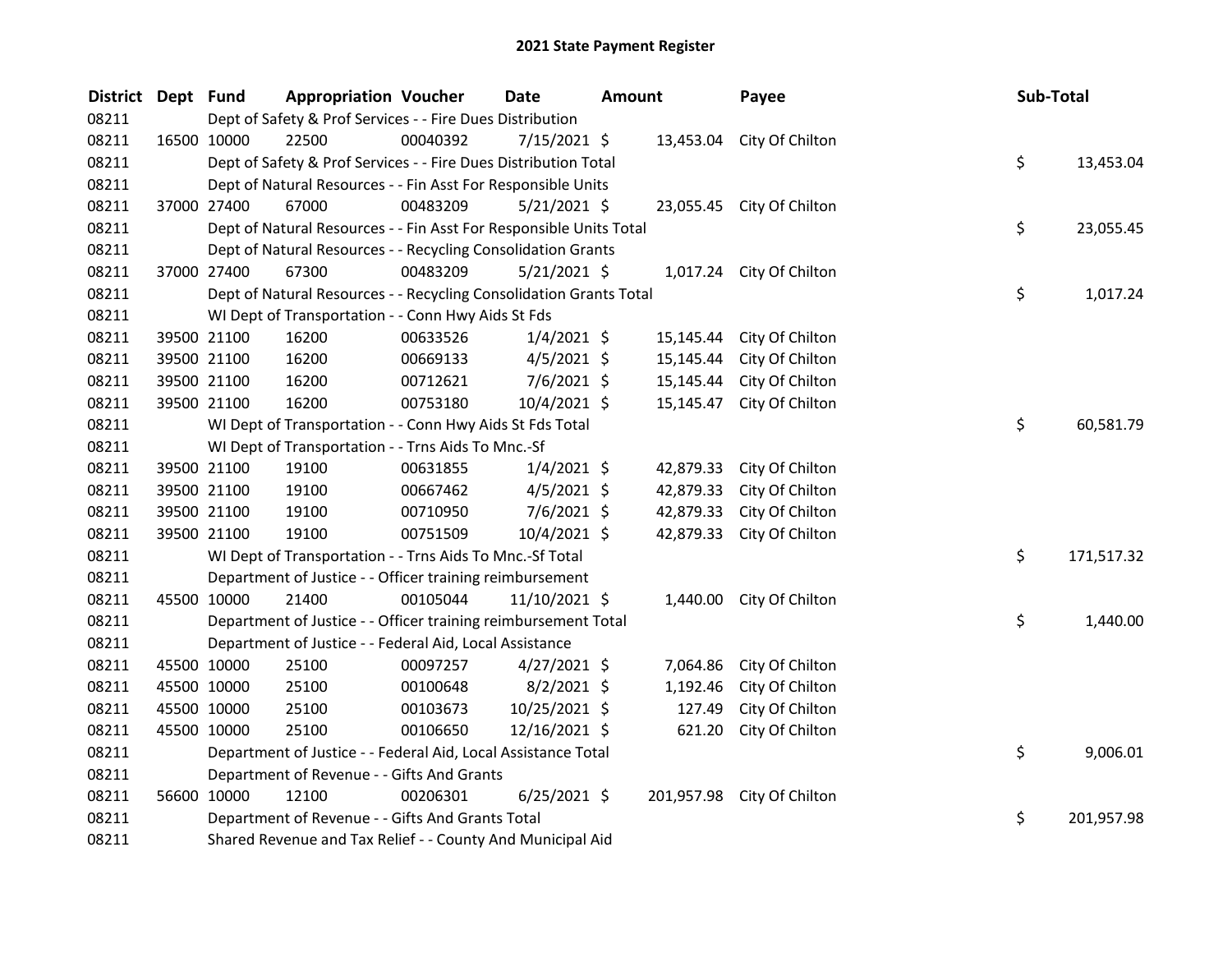| District    | Dept Fund |             | <b>Appropriation Voucher</b>                                                  |          | Date            | <b>Amount</b> |            | Payee           | Sub-Total |              |
|-------------|-----------|-------------|-------------------------------------------------------------------------------|----------|-----------------|---------------|------------|-----------------|-----------|--------------|
| 08211       |           | 83500 10000 | 10500                                                                         | 00080903 | $7/26/2021$ \$  |               | 74,084.88  | City Of Chilton |           |              |
| 08211       |           | 83500 10000 | 10500                                                                         | 00088001 | $11/15/2021$ \$ |               | 419,814.31 | City Of Chilton |           |              |
| 08211       |           |             | Shared Revenue and Tax Relief - - County And Municipal Aid Total              |          |                 |               |            |                 | \$        | 493,899.19   |
| 08211       |           |             | Shared Revenue and Tax Relief - - Exempt Computer Aid                         |          |                 |               |            |                 |           |              |
| 08211       |           | 83500 10000 | 10900                                                                         | 00083559 | $7/26/2021$ \$  |               | 11,956.87  | City Of Chilton |           |              |
| 08211       |           | 83500 10000 | 10900                                                                         | 00085682 | $7/26/2021$ \$  |               | 315.76     | City Of Chilton |           |              |
| 08211       |           |             | Shared Revenue and Tax Relief - - Exempt Computer Aid Total                   |          |                 |               |            |                 | \$        | 12,272.63    |
| 08211       |           |             | Shared Revenue and Tax Relief - - Utility Aid                                 |          |                 |               |            |                 |           |              |
| 08211       |           | 83500 10000 | 11000                                                                         | 00080903 | $7/26/2021$ \$  |               | 602.37     | City Of Chilton |           |              |
| 08211       |           | 83500 10000 | 11000                                                                         | 00088001 | $11/15/2021$ \$ |               | 3,312.95   | City Of Chilton |           |              |
| 08211       |           |             | Shared Revenue and Tax Relief - - Utility Aid Total                           |          |                 |               |            |                 | \$        | 3,915.32     |
| 08211       |           |             | Shared Revenue and Tax Relief - - Personal Property Aid                       |          |                 |               |            |                 |           |              |
| 08211       |           | 83500 10000 | 11100                                                                         | 00076740 | $5/3/2021$ \$   |               | 8,951.83   | City Of Chilton |           |              |
| 08211       |           | 83500 10000 | 11100                                                                         | 00078777 | $5/3/2021$ \$   |               | 1,145.59   | City Of Chilton |           |              |
| 08211       |           |             | Shared Revenue and Tax Relief - - Personal Property Aid Total                 |          |                 |               |            |                 | \$        | 10,097.42    |
| 08211       |           |             | Shared Revenue and Tax Relief - - State Aid; Video Service Provider Fee       |          |                 |               |            |                 |           |              |
| 08211       | 83500     | 10000       | 11200                                                                         | 00082815 | $7/26/2021$ \$  |               | 10,330.81  | City Of Chilton |           |              |
| 08211       |           |             | Shared Revenue and Tax Relief - - State Aid; Video Service Provider Fee Total |          |                 |               |            |                 |           | 10,330.81    |
| 08211 Total |           |             |                                                                               |          |                 |               |            |                 | \$        | 1,012,544.20 |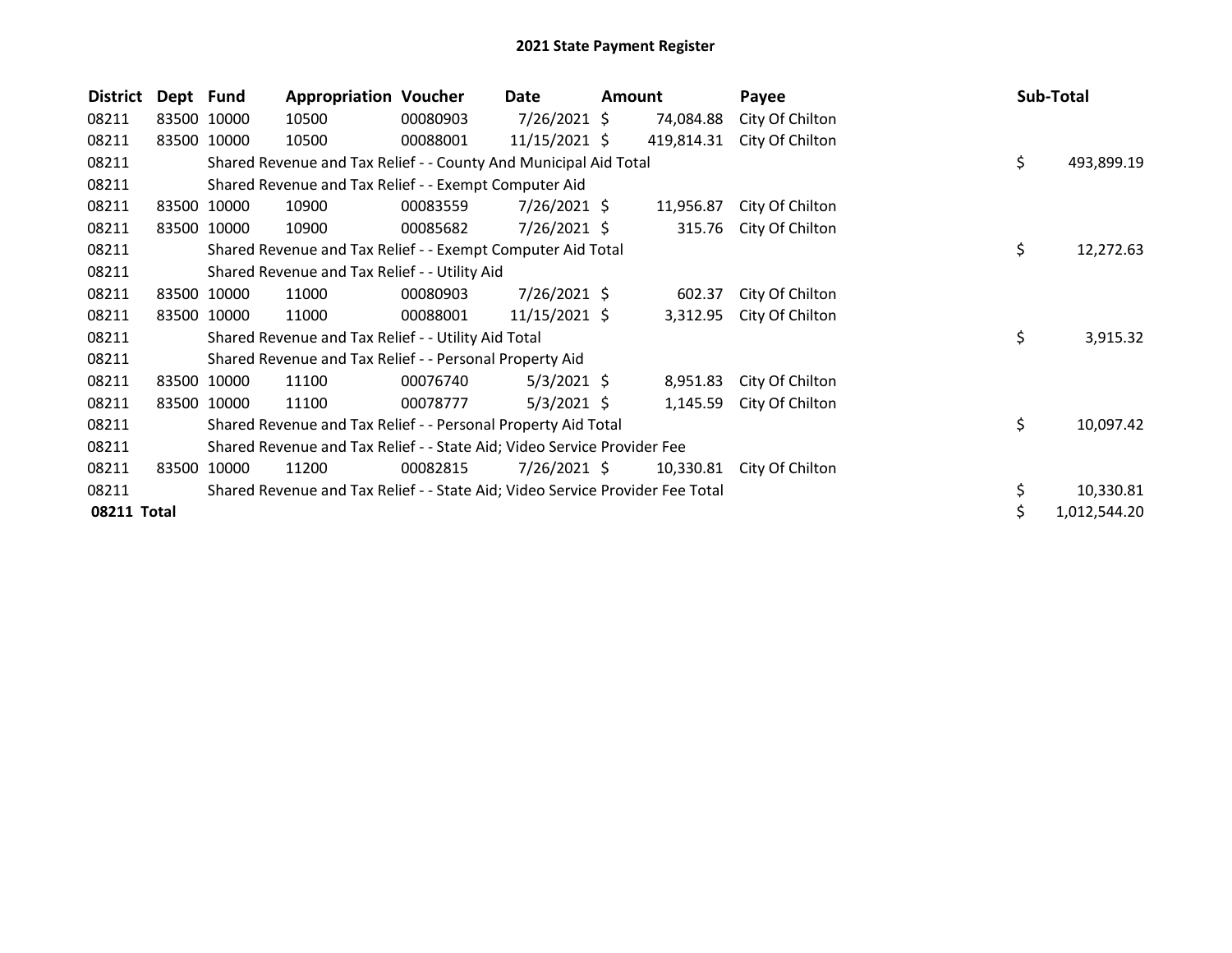| <b>District</b> | Dept Fund |             | <b>Appropriation Voucher</b>                                        |          | <b>Date</b>    | <b>Amount</b> |           | Payee                       | Sub-Total        |
|-----------------|-----------|-------------|---------------------------------------------------------------------|----------|----------------|---------------|-----------|-----------------------------|------------------|
| 08231           |           |             | Wisconsin Historical Society - - Gifts, Grants And Membership       |          |                |               |           |                             |                  |
| 08231           |           | 24500 10000 | 13200                                                               | 00031834 | 4/9/2021 \$    |               | 3,109.26  | City of Kaukauna            |                  |
| 08231           |           | 24500 10000 | 13200                                                               | 00032407 | $6/18/2021$ \$ |               | 3,261.25  | City of Kaukauna            |                  |
| 08231           |           | 24500 10000 | 13200                                                               | 00032630 | 7/9/2021 \$    |               | 3,941.34  | City of Kaukauna            |                  |
| 08231           |           | 24500 10000 | 13200                                                               | 00033258 | 8/19/2021 \$   |               | 3,251.96  | City of Kaukauna            |                  |
| 08231           |           | 24500 10000 | 13200                                                               | 00033739 | $9/24/2021$ \$ |               | 1,936.19  | City of Kaukauna            |                  |
| 08231           |           |             | Wisconsin Historical Society - - Gifts, Grants And Membership Total |          |                |               |           |                             | \$<br>15,500.00  |
| 08231           |           |             | WI Dept of Transportation - - Loc Rd Imp Prg St Fd                  |          |                |               |           |                             |                  |
| 08231           |           | 39500 21100 | 27800                                                               | 00717917 | $7/7/2021$ \$  |               | 50,082.99 | City of Kaukauna            |                  |
| 08231           |           |             | WI Dept of Transportation - - Loc Rd Imp Prg St Fd Total            |          |                |               |           |                             | \$<br>50,082.99  |
| 08231           |           |             | WI Dept of Transportation - - St Hwy Rehab, Sf                      |          |                |               |           |                             |                  |
| 08231           |           | 39500 21100 | 36300                                                               | 00642808 | 1/20/2021 \$   |               |           | 217,208.92 City of Kaukauna |                  |
| 08231           |           |             | WI Dept of Transportation - - St Hwy Rehab, Sf Total                |          |                |               |           |                             | \$<br>217,208.92 |
| 08231           |           |             | Department of Justice - - Officer training reimbursement            |          |                |               |           |                             |                  |
| 08231           |           | 45500 10000 | 21400                                                               | 00105651 | 11/19/2021 \$  |               |           | 4,160.00 City of Kaukauna   |                  |
| 08231           |           |             | Department of Justice - - Officer training reimbursement Total      |          |                |               |           |                             | \$<br>4,160.00   |
| 08231           |           |             | Department of Justice - - Federal Aid, Local Assistance             |          |                |               |           |                             |                  |
| 08231           |           | 45500 10000 | 25100                                                               | 00094687 | $2/17/2021$ \$ |               | 102.20    | City of Kaukauna            |                  |
| 08231           |           | 45500 10000 | 25100                                                               | 00097529 | $5/5/2021$ \$  |               | 220.40    | City of Kaukauna            |                  |
| 08231           |           | 45500 10000 | 25100                                                               | 00100909 | $8/3/2021$ \$  |               | 413.25    | City of Kaukauna            |                  |
| 08231           |           | 45500 10000 | 25100                                                               | 00104355 | 10/27/2021 \$  |               | 413.25    | City of Kaukauna            |                  |
| 08231           |           |             | Department of Justice - - Federal Aid, Local Assistance Total       |          |                |               |           |                             | \$<br>1,149.10   |
| 08231           |           |             | Department of Justice - - Federal Aid, Victim Assistance            |          |                |               |           |                             |                  |
| 08231           |           | 45500 10000 | 54200                                                               | 00097600 | $5/12/2021$ \$ |               | 38.95     | City of Kaukauna            |                  |
| 08231           |           |             | Department of Justice - - Federal Aid, Victim Assistance Total      |          |                |               |           |                             | \$<br>38.95      |
| 08231           |           |             | Dept of Employee Trust Funds - - General Operations                 |          |                |               |           |                             |                  |
| 08231           |           | 51500 47100 | 17600                                                               | 00023436 | $1/13/2021$ \$ |               | 1,000.00  | City of Kaukauna            |                  |
| 08231           |           |             | Dept of Employee Trust Funds - - General Operations Total           |          |                |               |           |                             | \$<br>1,000.00   |
| 08231           |           |             | Department of Revenue - - Misc Revenue Holding Clearing             |          |                |               |           |                             |                  |
| 08231           |           | 56600 10000 | 99500                                                               | 00188924 | $1/8/2021$ \$  |               | 60.00     | City of Kaukauna            |                  |
| 08231           |           | 56600 10000 | 99500                                                               | 00188930 | $1/8/2021$ \$  |               | 2,676.37  | City of Kaukauna            |                  |
| 08231           |           | 56600 10000 | 99500                                                               | 00190993 | $2/5/2021$ \$  |               | 294.60    | City of Kaukauna            |                  |
| 08231           |           | 56600 10000 | 99500                                                               | 00191001 | $2/5/2021$ \$  |               | 4,927.15  | City of Kaukauna            |                  |
| 08231           |           | 56600 10000 | 99500                                                               | 00193602 | 3/5/2021 \$    |               | 1,162.74  | City of Kaukauna            |                  |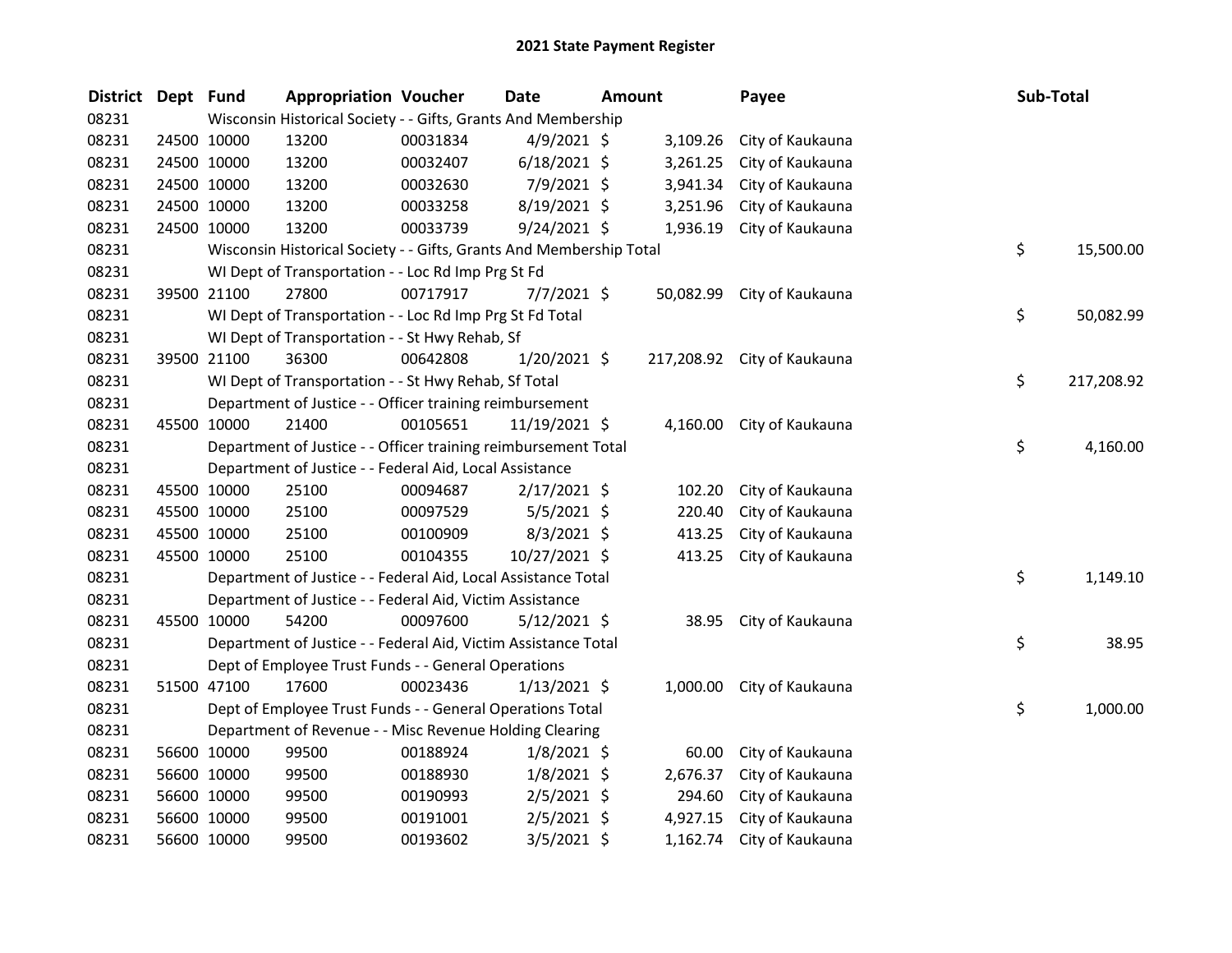| <b>District</b> | Dept Fund |             | <b>Appropriation Voucher</b>                                  |          | Date           | Amount |           | Payee            | Sub-Total       |
|-----------------|-----------|-------------|---------------------------------------------------------------|----------|----------------|--------|-----------|------------------|-----------------|
| 08231           |           | 56600 10000 | 99500                                                         | 00193610 | $3/5/2021$ \$  |        | 19,341.37 | City of Kaukauna |                 |
| 08231           |           | 56600 10000 | 99500                                                         | 00197884 | $4/7/2021$ \$  |        | 207.53    | City of Kaukauna |                 |
| 08231           |           | 56600 10000 | 99500                                                         | 00197892 | $4/7/2021$ \$  |        | 14,883.44 | City of Kaukauna |                 |
| 08231           |           | 56600 10000 | 99500                                                         | 00201246 | $5/7/2021$ \$  |        | 175.37    | City of Kaukauna |                 |
| 08231           |           | 56600 10000 | 99500                                                         | 00201254 | $5/7/2021$ \$  |        | 7,684.31  | City of Kaukauna |                 |
| 08231           |           | 56600 10000 | 99500                                                         | 00204471 | $6/7/2021$ \$  |        | 647.52    | City of Kaukauna |                 |
| 08231           |           | 56600 10000 | 99500                                                         | 00204480 | $6/7/2021$ \$  |        | 8,866.46  | City of Kaukauna |                 |
| 08231           |           | 56600 10000 | 99500                                                         | 00209045 | $7/8/2021$ \$  |        | 674.31    | City of Kaukauna |                 |
| 08231           |           | 56600 10000 | 99500                                                         | 00209051 | $7/8/2021$ \$  |        | 7,580.44  | City of Kaukauna |                 |
| 08231           |           | 56600 10000 | 99500                                                         | 00211797 | $8/6/2021$ \$  |        | 6,580.59  | City of Kaukauna |                 |
| 08231           |           | 56600 10000 | 99500                                                         | 00214410 | $9/8/2021$ \$  |        | 4,690.13  | City of Kaukauna |                 |
| 08231           |           | 56600 10000 | 99500                                                         | 00216661 | $10/7/2021$ \$ |        | 5,568.01  | City of Kaukauna |                 |
| 08231           |           | 56600 10000 | 99500                                                         | 00219249 | $11/5/2021$ \$ |        | 6,256.45  | City of Kaukauna |                 |
| 08231           | 56600     | 10000       | 99500                                                         | 00221400 | $12/7/2021$ \$ |        | 6,710.40  | City of Kaukauna |                 |
| 08231           |           |             | Department of Revenue - - Misc Revenue Holding Clearing Total |          |                |        |           |                  | \$<br>98,987.19 |
| 08231 Total     |           |             |                                                               |          |                |        |           |                  | 388,127.15      |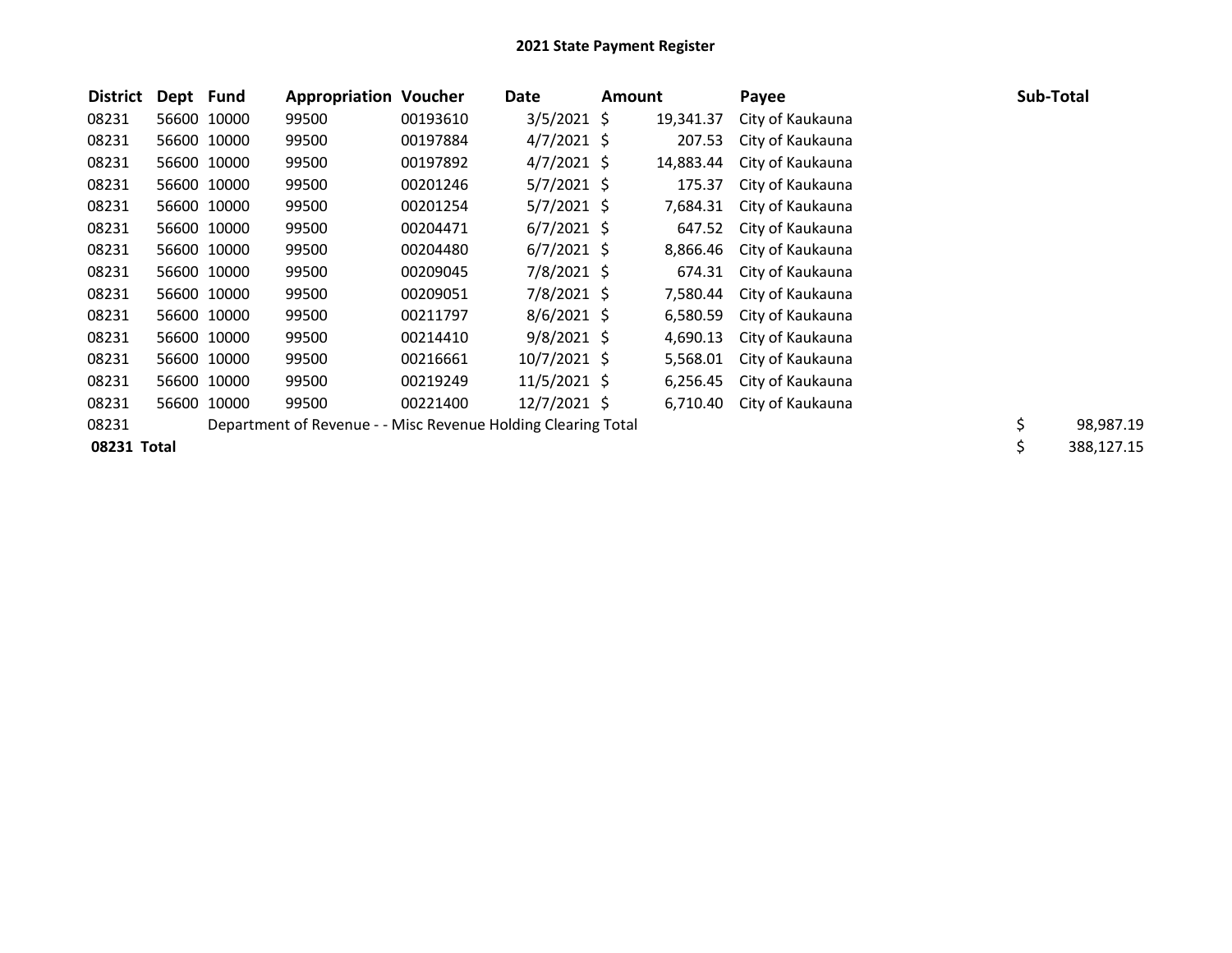| District | Dept Fund |             | <b>Appropriation Voucher</b>                                       |          | Date           | <b>Amount</b> |        | Payee                                                                                                   | Sub-Total |          |
|----------|-----------|-------------|--------------------------------------------------------------------|----------|----------------|---------------|--------|---------------------------------------------------------------------------------------------------------|-----------|----------|
| 08241    |           |             | Dept of Natural Resources - - Rec & Resource Aids, Fed             |          |                |               |        |                                                                                                         |           |          |
| 08241    |           | 37000 21200 | 58300                                                              | 00467492 | $3/18/2021$ \$ |               |        | 1,500.00 City of Kiel                                                                                   |           |          |
| 08241    |           |             | Dept of Natural Resources - - Rec & Resource Aids, Fed Total       |          |                |               |        |                                                                                                         | \$        | 1,500.00 |
| 08241    |           |             | Dept of Natural Resources - - Resaids - Urban Forestry Grant       |          |                |               |        |                                                                                                         |           |          |
| 08241    |           | 37000 21200 | 58700                                                              | 00493405 | $7/2/2021$ \$  |               |        | 5,000.00 City of Kiel                                                                                   |           |          |
| 08241    |           |             | Dept of Natural Resources - - Resaids - Urban Forestry Grant Total |          |                |               |        |                                                                                                         | \$        | 5,000.00 |
| 08241    |           |             | WI Dept of Transportation - - Hwy Mgmt & Opers Sf                  |          |                |               |        |                                                                                                         |           |          |
| 08241    |           | 39500 21100 | 36500                                                              | 00637098 | $1/7/2021$ \$  |               | 112.88 | City of Kiel                                                                                            |           |          |
| 08241    |           | 39500 21100 | 36500                                                              | 00649579 | $2/4/2021$ \$  |               | 102.07 | City of Kiel                                                                                            |           |          |
| 08241    |           | 39500 21100 | 36500                                                              | 00661302 | $3/4/2021$ \$  |               | 104.53 | City of Kiel                                                                                            |           |          |
| 08241    |           | 39500 21100 | 36500                                                              | 00675119 | $4/6/2021$ \$  |               | 86.78  | City of Kiel                                                                                            |           |          |
| 08241    |           | 39500 21100 | 36500                                                              | 00689244 | 5/5/2021 \$    |               | 87.64  | City of Kiel                                                                                            |           |          |
| 08241    |           | 39500 21100 | 36500                                                              | 00702382 | $6/3/2021$ \$  |               | 79.08  | City of Kiel                                                                                            |           |          |
| 08241    |           | 39500 21100 | 36500                                                              | 00717438 | 7/6/2021 \$    |               | 76.11  | City of Kiel                                                                                            |           |          |
| 08241    |           | 39500 21100 | 36500                                                              | 00731523 | $8/6/2021$ \$  |               | 69.72  | City of Kiel                                                                                            |           |          |
| 08241    |           | 39500 21100 | 36500                                                              | 00743809 | $9/7/2021$ \$  |               | 79.93  | City of Kiel                                                                                            |           |          |
| 08241    |           | 39500 21100 | 36500                                                              | 00758241 | 10/6/2021 \$   |               | 82.10  | City of Kiel                                                                                            |           |          |
| 08241    |           | 39500 21100 | 36500                                                              | 00769962 | 11/3/2021 \$   |               | 89.59  | City of Kiel                                                                                            |           |          |
| 08241    |           | 39500 21100 | 36500                                                              | 00781019 | 12/6/2021 \$   |               |        | 105.21 City of Kiel                                                                                     |           |          |
| 08241    |           |             | WI Dept of Transportation - - Hwy Mgmt & Opers Sf Total            |          |                |               |        |                                                                                                         | \$        | 1,075.64 |
| 08241    |           |             | Department of Justice - - Officer training reimbursement           |          |                |               |        |                                                                                                         |           |          |
| 08241    |           | 45500 10000 | 21400                                                              | 00105399 | 11/18/2021 \$  |               |        | 1,600.00 City of Kiel                                                                                   |           |          |
| 08241    |           |             | Department of Justice - - Officer training reimbursement Total     |          |                |               |        |                                                                                                         | \$        | 1,600.00 |
| 08241    |           |             |                                                                    |          |                |               |        | Public Defender Board - - Transcript, Discovery and Records Provided to the Public Defender Board       |           |          |
| 08241    |           | 55000 10000 | 10600                                                              | 00291306 | $5/21/2021$ \$ |               | 5.00   | City of Kiel                                                                                            |           |          |
| 08241    |           | 55000 10000 | 10600                                                              | 00298172 | $6/30/2021$ \$ |               | 10.00  | City of Kiel                                                                                            |           |          |
| 08241    |           | 55000 10000 | 10600                                                              | 00299517 | $7/1/2021$ \$  |               | 10.00  | City of Kiel                                                                                            |           |          |
| 08241    |           | 55000 10000 | 10600                                                              | 00303594 | $8/27/2021$ \$ |               | 5.00   | City of Kiel                                                                                            |           |          |
| 08241    |           | 55000 10000 | 10600                                                              | 00307619 | 10/21/2021 \$  |               | 5.00   | City of Kiel                                                                                            |           |          |
| 08241    |           | 55000 10000 | 10600                                                              | 00312621 | 12/8/2021 \$   |               | 10.00  | City of Kiel                                                                                            |           |          |
| 08241    |           | 55000 10000 | 10600                                                              | 00315926 | 12/29/2021 \$  |               | 5.00   | City of Kiel                                                                                            |           |          |
| 08241    |           |             |                                                                    |          |                |               |        | Public Defender Board - - Transcript, Discovery and Records Provided to the Public Defender Board Total | \$        | 50.00    |
| 08241    |           |             | Department of Revenue - - Misc Revenue Holding Clearing            |          |                |               |        |                                                                                                         |           |          |
| 08241    |           | 56600 10000 | 99500                                                              | 00192680 | $3/1/2021$ \$  |               |        | 2,884.70 City of Kiel                                                                                   |           |          |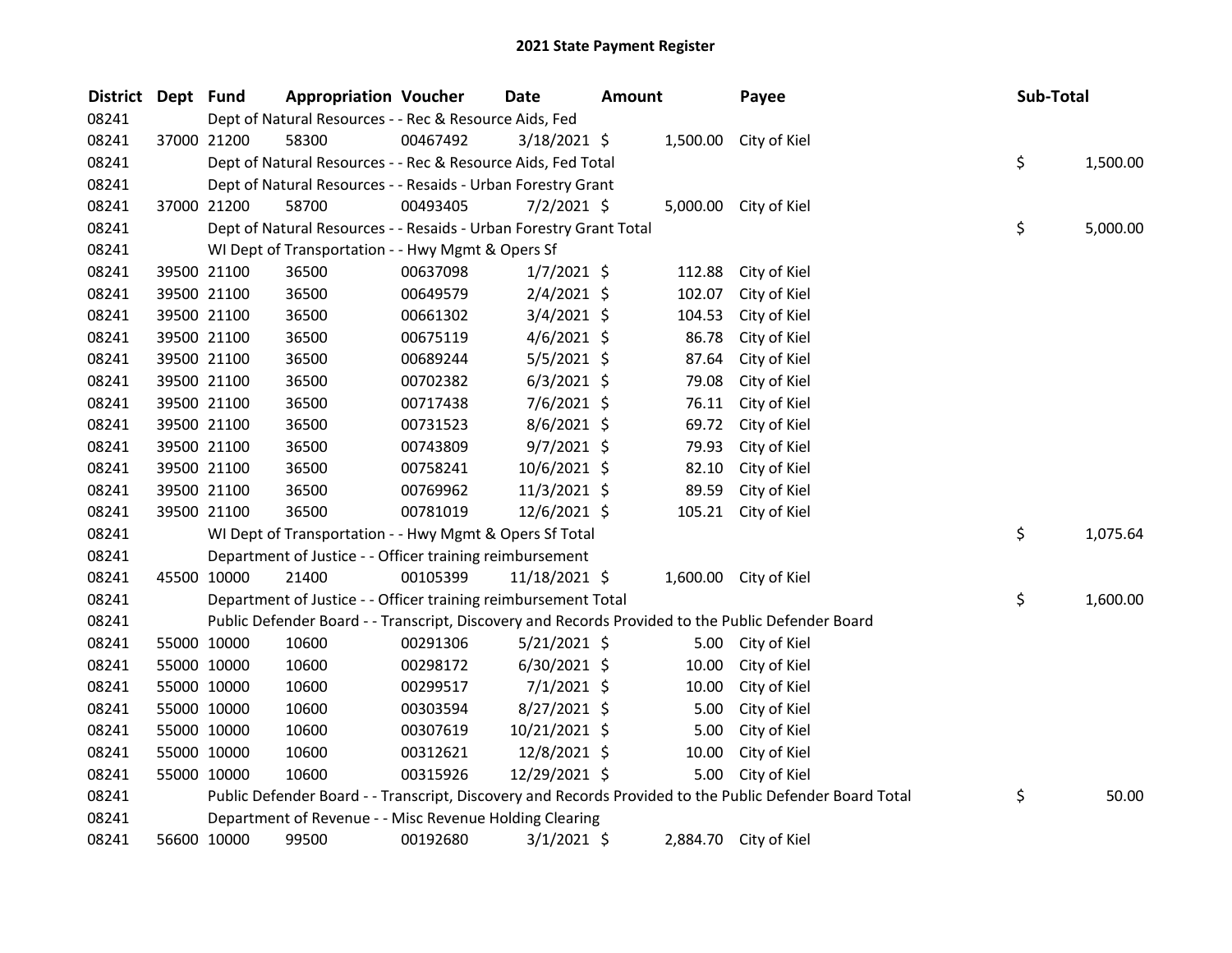| <b>District</b> | Dept Fund |             | <b>Appropriation Voucher</b>                                    |          | Date           | <b>Amount</b> |           | Payee                 | Sub-Total |           |
|-----------------|-----------|-------------|-----------------------------------------------------------------|----------|----------------|---------------|-----------|-----------------------|-----------|-----------|
| 08241           |           | 56600 10000 | 99500                                                           | 00192683 | $3/1/2021$ \$  |               | 50.49     | City of Kiel          |           |           |
| 08241           |           | 56600 10000 | 99500                                                           | 00194129 | $3/8/2021$ \$  |               | 162.18    | City of Kiel          |           |           |
| 08241           |           | 56600 10000 | 99500                                                           | 00194977 | $3/15/2021$ \$ |               | 177.00    | City of Kiel          |           |           |
| 08241           |           | 56600 10000 | 99500                                                           | 00195816 | $3/22/2021$ \$ |               | 38.00     | City of Kiel          |           |           |
| 08241           |           | 56600 10000 | 99500                                                           | 00197233 | $4/5/2021$ \$  |               | 888.14    | City of Kiel          |           |           |
| 08241           |           | 56600 10000 | 99500                                                           | 00199179 | $4/20/2021$ \$ |               | 487.60    | City of Kiel          |           |           |
| 08241           |           | 56600 10000 | 99500                                                           | 00199182 | $4/20/2021$ \$ |               | 685.00    | City of Kiel          |           |           |
| 08241           |           | 56600 10000 | 99500                                                           | 00199818 | $4/26/2021$ \$ |               | 139.50    | City of Kiel          |           |           |
| 08241           |           | 56600 10000 | 99500                                                           | 00203682 | $6/1/2021$ \$  |               | 320.00    | City of Kiel          |           |           |
| 08241           |           | 56600 10000 | 99500                                                           | 00212132 | 8/9/2021 \$    |               | 281.20    | City of Kiel          |           |           |
| 08241           |           |             | Department of Revenue - - Misc Revenue Holding Clearing Total   |          |                |               |           |                       | \$        | 6,113.81  |
| 08241           |           |             | Shared Revenue and Tax Relief - - Exempt Computer Aid           |          |                |               |           |                       |           |           |
| 08241           | 83500     | 10000       | 10900                                                           | 00085683 | $7/26/2021$ \$ |               |           | 2,855.30 City of Kiel |           |           |
| 08241           |           |             | Shared Revenue and Tax Relief - - Exempt Computer Aid Total     |          |                |               |           |                       | \$        | 2,855.30  |
| 08241           |           |             | Shared Revenue and Tax Relief - - Personal Property Aid         |          |                |               |           |                       |           |           |
| 08241           | 83500     | 10000       | 11100                                                           | 00078778 | 5/3/2021 \$    |               | 19,846.83 | City of Kiel          |           |           |
| 08241           |           |             | Shared Revenue and Tax Relief - - Personal Property Aid Total   |          |                |               |           |                       | \$        | 19,846.83 |
| 08241           |           |             | Shared Revenue and Tax Relief - - Lottery & Gaming Credit       |          |                |               |           |                       |           |           |
| 08241           | 83500     | 52100       | 36300                                                           | 00074072 | $3/22/2021$ \$ |               | 2,226.00  | City of Kiel          |           |           |
| 08241           |           |             | Shared Revenue and Tax Relief - - Lottery & Gaming Credit Total |          |                |               |           |                       | \$        | 2,226.00  |
| 08241 Total     |           |             |                                                                 |          |                |               |           |                       | \$        | 40,267.58 |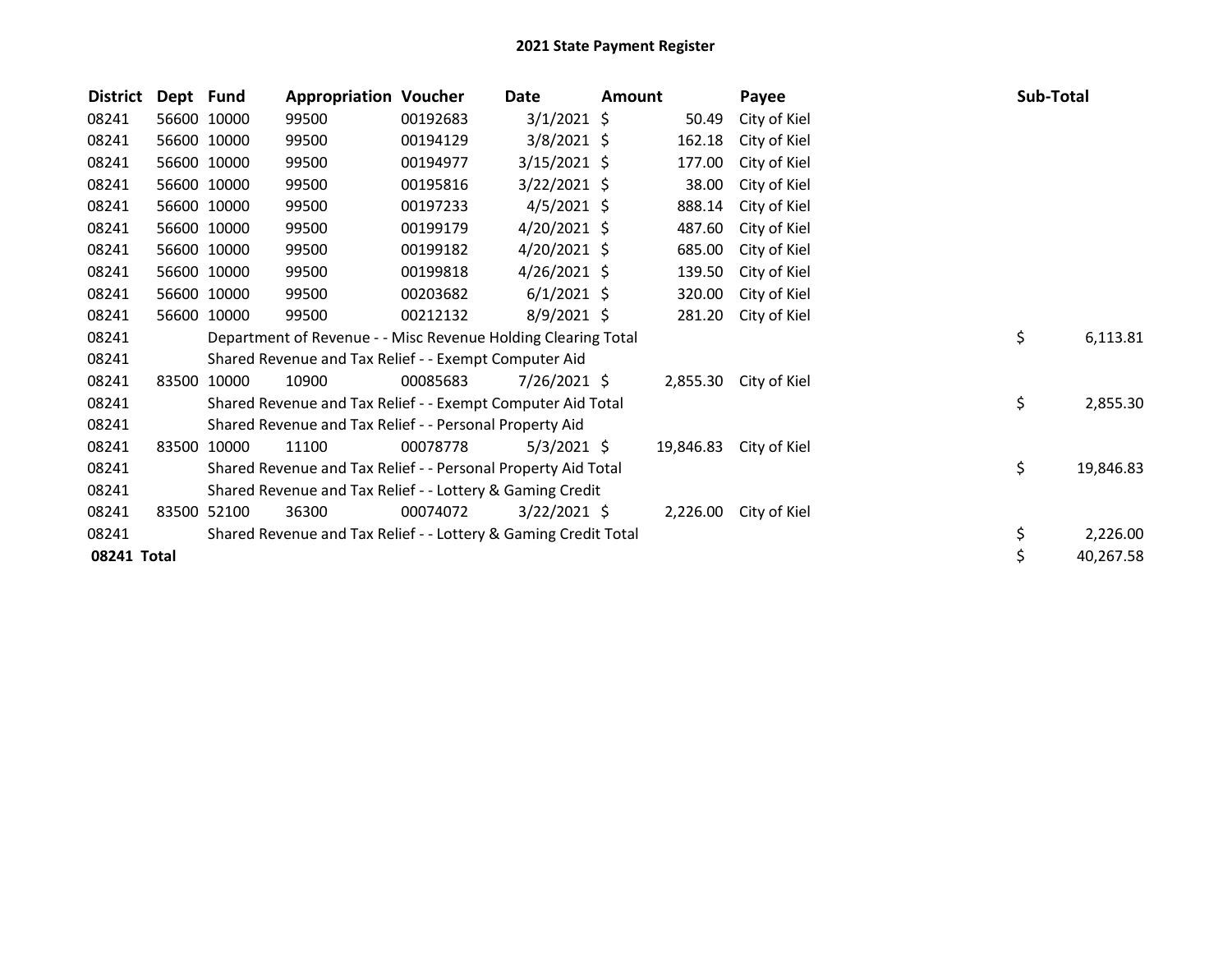| <b>District</b> | Dept Fund |             | <b>Appropriation Voucher</b>                                       |          | <b>Date</b>    | Amount |           | Payee               | Sub-Total |           |
|-----------------|-----------|-------------|--------------------------------------------------------------------|----------|----------------|--------|-----------|---------------------|-----------|-----------|
| 08251           |           |             | Dept of Natural Resources - - Air Management -- Asbestos Man       |          |                |        |           |                     |           |           |
| 08251           |           | 37000 10000 | 41500                                                              | 00499924 | 8/19/2021 \$   |        | 5,500.00  | City Menasha        |           |           |
| 08251           |           | 37000 10000 | 41500                                                              | 00519222 | 12/2/2021 \$   |        | 2,500.00  | City Menasha        |           |           |
| 08251           |           |             | Dept of Natural Resources - - Air Management -- Asbestos Man Total |          |                |        |           |                     | \$        | 8,000.00  |
| 08251           |           |             | Dept of Natural Resources - - Air Management -- Stationary S       |          |                |        |           |                     |           |           |
| 08251           |           | 37000 10000 | 43700                                                              | 00477124 | $5/5/2021$ \$  |        | 3,500.00  | City Menasha        |           |           |
| 08251           |           |             | Dept of Natural Resources - - Air Management -- Stationary S Total |          |                |        |           |                     | \$        | 3,500.00  |
| 08251           |           |             | WI Dept of Transportation - - Wi Lift Brdg Op/M Sf                 |          |                |        |           |                     |           |           |
| 08251           |           | 39500 21100 | 36600                                                              | 00653811 | $2/16/2021$ \$ |        | 7,948.04  | City Menasha        |           |           |
| 08251           |           | 39500 21100 | 36600                                                              | 00671024 | 3/26/2021 \$   |        | 472.07    | City Menasha        |           |           |
| 08251           |           | 39500 21100 | 36600                                                              | 00685719 | $4/27/2021$ \$ |        | 3,468.51  | City Menasha        |           |           |
| 08251           |           | 39500 21100 | 36600                                                              | 00700628 | $6/1/2021$ \$  |        | 3,775.10  | City Menasha        |           |           |
| 08251           |           | 39500 21100 | 36600                                                              | 00714595 | $6/28/2021$ \$ |        | 7,197.48  | City Menasha        |           |           |
| 08251           |           | 39500 21100 | 36600                                                              | 00722588 | 7/20/2021 \$   |        | 10,777.54 | City Menasha        |           |           |
| 08251           |           | 39500 21100 | 36600                                                              | 00729452 | $8/4/2021$ \$  |        | 9,789.39  | City Menasha        |           |           |
| 08251           |           | 39500 21100 | 36600                                                              | 00756088 | 9/30/2021 \$   |        | 15,993.00 | City Menasha        |           |           |
| 08251           |           | 39500 21100 | 36600                                                              | 00756090 | 9/30/2021 \$   |        | 10,386.98 | City Menasha        |           |           |
| 08251           |           | 39500 21100 | 36600                                                              | 00775730 | 11/19/2021 \$  |        | 10,654.36 | City Menasha        |           |           |
| 08251           |           | 39500 21100 | 36600                                                              | 00783619 | 12/14/2021 \$  |        | 10,093.26 | City Menasha        |           |           |
| 08251           |           |             | WI Dept of Transportation - - Wi Lift Brdg Op/M Sf Total           |          |                |        |           |                     | \$        | 90,555.73 |
| 08251           |           |             | Department of Justice - - Officer training reimbursement           |          |                |        |           |                     |           |           |
| 08251           |           | 45500 10000 | 21400                                                              | 00105431 | 11/18/2021 \$  |        | 4,640.00  | City Menasha        |           |           |
| 08251           |           |             | Department of Justice - - Officer training reimbursement Total     |          |                |        |           |                     | \$        | 4,640.00  |
| 08251           |           |             | Department of Justice - - Internet Crimes Against Childr           |          |                |        |           |                     |           |           |
| 08251           |           | 45500 10000 | 28400                                                              | 00098832 | $6/2/2021$ \$  |        |           | 662.81 City Menasha |           |           |
| 08251           |           |             | Department of Justice - - Internet Crimes Against Childr Total     |          |                |        |           |                     | \$        | 662.81    |
| 08251           |           |             | Department of Justice - - Gifts, Grants And Proceeds               |          |                |        |           |                     |           |           |
| 08251           |           | 45500 10000 | 32100                                                              | 00104530 | $11/2/2021$ \$ |        | 150.00    | City Menasha        |           |           |
| 08251           |           |             | Department of Justice - - Gifts, Grants And Proceeds Total         |          |                |        |           |                     | \$        | 150.00    |
| 08251           |           |             | Department of Revenue - - Misc Revenue Holding Clearing            |          |                |        |           |                     |           |           |
| 08251           |           | 56600 10000 | 99500                                                              | 00193068 | $3/1/2021$ \$  |        | 306.18    | City Menasha        |           |           |
| 08251           |           | 56600 10000 | 99500                                                              | 00193070 | $3/1/2021$ \$  |        | 8,313.98  | City Menasha        |           |           |
| 08251           |           | 56600 10000 | 99500                                                              | 00194409 | $3/8/2021$ \$  |        | 1,376.98  | City Menasha        |           |           |
| 08251           |           | 56600 10000 | 99500                                                              | 00195273 | $3/15/2021$ \$ |        | 1,263.36  | City Menasha        |           |           |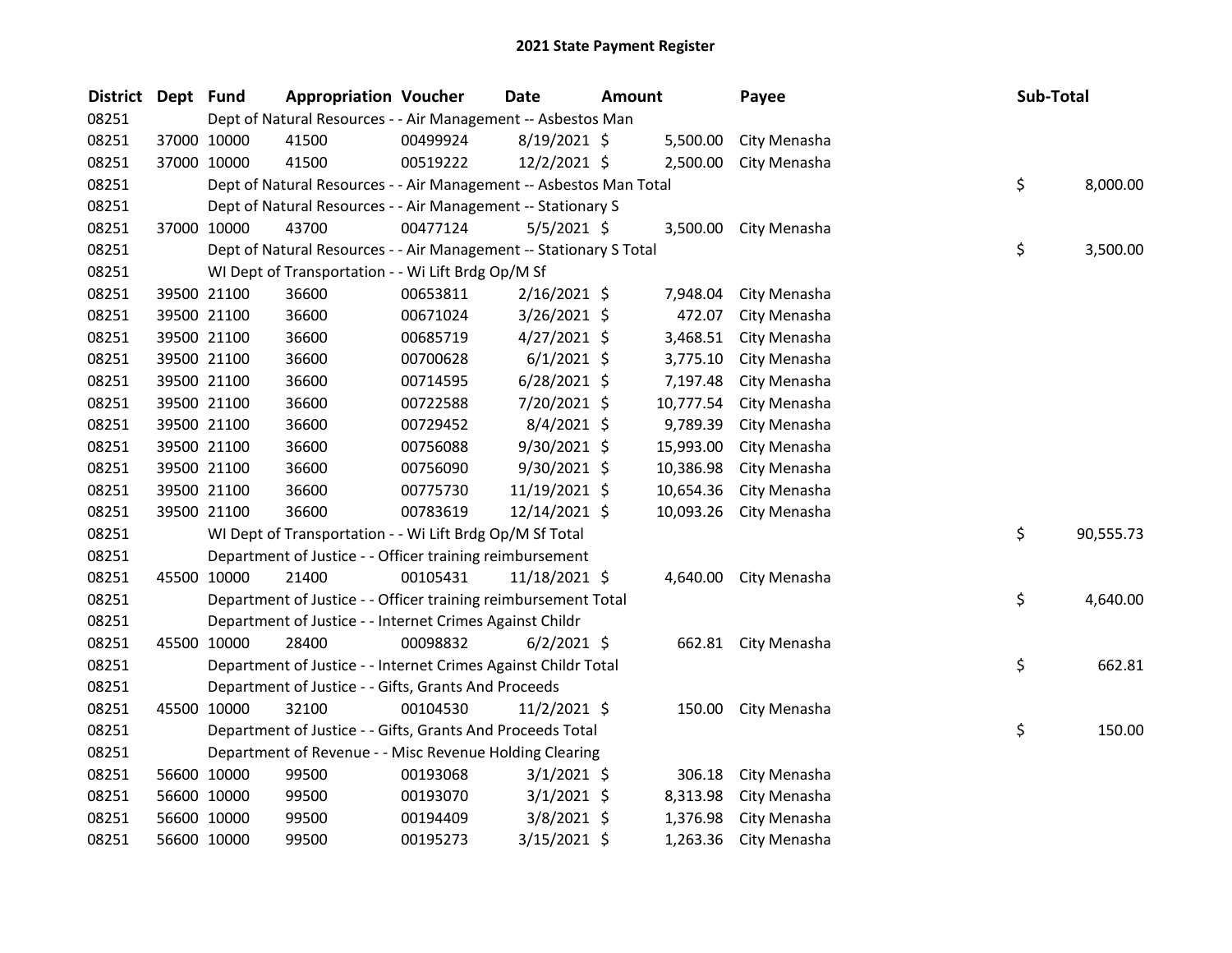| <b>District</b> | Dept Fund   |             | <b>Appropriation Voucher</b>                                          |          | Date           | <b>Amount</b> |            | Payee        | Sub-Total |            |
|-----------------|-------------|-------------|-----------------------------------------------------------------------|----------|----------------|---------------|------------|--------------|-----------|------------|
| 08251           | 56600 10000 |             | 99500                                                                 | 00196061 | 3/22/2021 \$   |               | 1,324.00   | City Menasha |           |            |
| 08251           |             | 56600 10000 | 99500                                                                 | 00196732 | 3/29/2021 \$   |               | 124.57     | City Menasha |           |            |
| 08251           | 56600 10000 |             | 99500                                                                 | 00197476 | $4/5/2021$ \$  |               | 219.00     | City Menasha |           |            |
| 08251           | 56600 10000 |             | 99500                                                                 | 00198652 | $4/12/2021$ \$ |               | 302.38     | City Menasha |           |            |
| 08251           | 56600 10000 |             | 99500                                                                 | 00199394 | $4/20/2021$ \$ |               | 61.22      | City Menasha |           |            |
| 08251           |             | 56600 10000 | 99500                                                                 | 00200043 | $4/26/2021$ \$ |               | 946.00     | City Menasha |           |            |
| 08251           | 56600 10000 |             | 99500                                                                 | 00200045 | $4/26/2021$ \$ |               | 487.43     | City Menasha |           |            |
| 08251           | 56600 10000 |             | 99500                                                                 | 00200614 | $5/3/2021$ \$  |               | 381.00     | City Menasha |           |            |
| 08251           | 56600 10000 |             | 99500                                                                 | 00201791 | $5/10/2021$ \$ |               | 303.00     | City Menasha |           |            |
| 08251           | 56600 10000 |             | 99500                                                                 | 00201793 | $5/10/2021$ \$ |               | 371.87     | City Menasha |           |            |
| 08251           | 56600 10000 |             | 99500                                                                 | 00202458 | 5/17/2021 \$   |               | 188.80     | City Menasha |           |            |
| 08251           | 56600 10000 |             | 99500                                                                 | 00203209 | 5/24/2021 \$   |               | 1,357.38   | City Menasha |           |            |
| 08251           | 56600 10000 |             | 99500                                                                 | 00203884 | $6/1/2021$ \$  |               | 512.00     | City Menasha |           |            |
| 08251           | 56600 10000 |             | 99500                                                                 | 00210890 | 7/26/2021 \$   |               | 249.00     | City Menasha |           |            |
| 08251           | 56600 10000 |             | 99500                                                                 | 00210891 | 7/26/2021 \$   |               | 424.44     | City Menasha |           |            |
| 08251           | 56600 10000 |             | 99500                                                                 | 00218177 | 10/25/2021 \$  |               | 409.37     | City Menasha |           |            |
| 08251           |             |             | Department of Revenue - - Misc Revenue Holding Clearing Total         |          |                |               |            |              | \$        | 18,921.96  |
| 08251           |             |             | Shared Revenue and Tax Relief - - Exempt Computer Aid                 |          |                |               |            |              |           |            |
| 08251           |             | 83500 10000 | 10900                                                                 | 00083560 | 7/26/2021 \$   |               | 504.04     | City Menasha |           |            |
| 08251           |             | 83500 10000 | 10900                                                                 | 00085684 | 7/26/2021 \$   |               | 1,498.47   | City Menasha |           |            |
| 08251           |             |             | Shared Revenue and Tax Relief - - Exempt Computer Aid Total           |          |                |               |            |              | \$        | 2,002.51   |
| 08251           |             |             | Shared Revenue and Tax Relief - - Personal Property Aid               |          |                |               |            |              |           |            |
| 08251           |             | 83500 10000 | 11100                                                                 | 00078779 | $5/3/2021$ \$  |               | 7,299.64   | City Menasha |           |            |
| 08251           |             |             | Shared Revenue and Tax Relief - - Personal Property Aid Total         |          |                |               |            |              | \$        | 7,299.64   |
| 08251           |             |             | Shared Revenue and Tax Relief - - School Lvy Tx/First Dollar Cr       |          |                |               |            |              |           |            |
| 08251           |             | 83500 10000 | 30200                                                                 | 00082637 | 7/26/2021 \$   |               | 365,431.02 | City Menasha |           |            |
| 08251           | 83500 10000 |             | 30200                                                                 | 00086033 | 7/26/2021 \$   |               | 68,915.00  | City Menasha |           |            |
| 08251           |             |             | Shared Revenue and Tax Relief - - School Lvy Tx/First Dollar Cr Total |          |                |               |            |              | \$        | 434,346.02 |
| 08251           |             |             | Shared Revenue and Tax Relief - - Lottery & Gaming Credit             |          |                |               |            |              |           |            |
| 08251           | 83500 52100 |             | 36300                                                                 | 00074516 | $3/22/2021$ \$ |               | 122,163.00 | City Menasha |           |            |
| 08251           |             |             | Shared Revenue and Tax Relief - - Lottery & Gaming Credit Total       |          |                |               |            |              | \$        | 122,163.00 |
| 08251 Total     |             |             |                                                                       |          |                |               |            |              | \$        | 692,241.67 |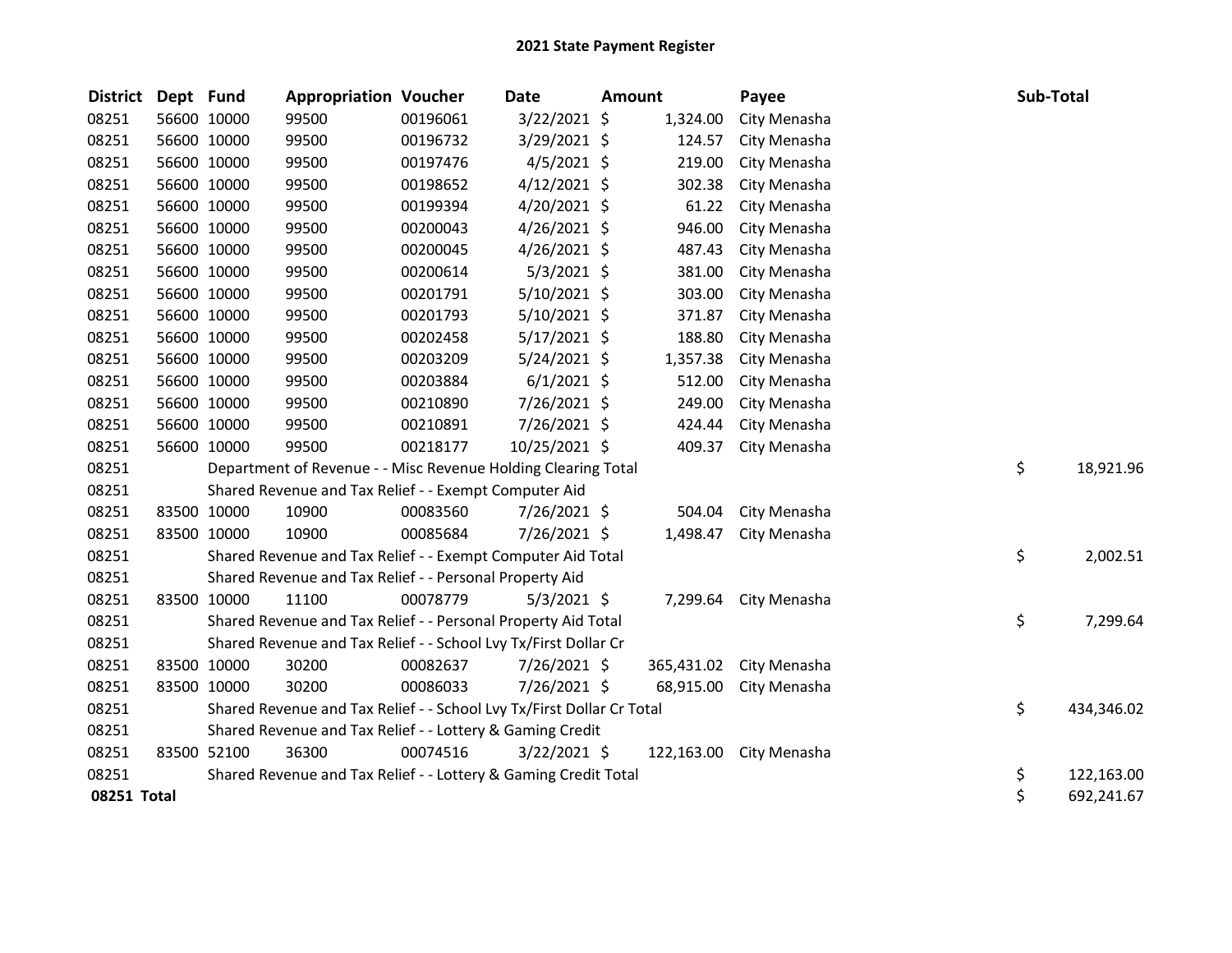| <b>District</b> | Dept Fund |             | <b>Appropriation Voucher</b>                                        |          | <b>Date</b>    | <b>Amount</b> |           | Payee                          | Sub-Total |            |
|-----------------|-----------|-------------|---------------------------------------------------------------------|----------|----------------|---------------|-----------|--------------------------------|-----------|------------|
| 08261           |           |             | Dept of Safety & Prof Services - - Fire Dues Distribution           |          |                |               |           |                                |           |            |
| 08261           |           | 16500 10000 | 22500                                                               | 00040396 | 7/16/2021 \$   |               | 9,344.98  | City Of New Holstein           |           |            |
| 08261           |           |             | Dept of Safety & Prof Services - - Fire Dues Distribution Total     |          |                |               |           |                                | \$        | 9,344.98   |
| 08261           |           |             | Dept of Natural Resources - - Resaids - Urban Forestry Grant        |          |                |               |           |                                |           |            |
| 08261           |           | 37000 21200 | 58700                                                               | 00490561 | $6/17/2021$ \$ |               |           | 5,000.00 City Of New Holstein  |           |            |
| 08261           |           |             | Dept of Natural Resources - - Resaids - Urban Forestry Grant Total  |          |                |               |           |                                | \$        | 5,000.00   |
| 08261           |           |             | Dept of Natural Resources - - Fin Asst For Responsible Units        |          |                |               |           |                                |           |            |
| 08261           |           | 37000 27400 | 67000                                                               | 00483646 | $5/21/2021$ \$ |               |           | 22,396.36 City Of New Holstein |           |            |
| 08261           |           |             | Dept of Natural Resources - - Fin Asst For Responsible Units Total  |          |                |               |           |                                | \$        | 22,396.36  |
| 08261           |           |             | Dept of Natural Resources - - Recycling Consolidation Grants        |          |                |               |           |                                |           |            |
| 08261           |           | 37000 27400 | 67300                                                               | 00483646 | $5/21/2021$ \$ |               |           | 825.41 City Of New Holstein    |           |            |
| 08261           |           |             | Dept of Natural Resources - - Recycling Consolidation Grants Total  |          |                |               |           |                                | \$        | 825.41     |
| 08261           |           |             | WI Dept of Transportation - - Conn Hwy Aids St Fds                  |          |                |               |           |                                |           |            |
| 08261           |           | 39500 21100 | 16200                                                               | 00633527 | $1/4/2021$ \$  |               | 5,737.28  | City Of New Holstein           |           |            |
| 08261           |           | 39500 21100 | 16200                                                               | 00669134 | $4/5/2021$ \$  |               | 5,737.28  | City Of New Holstein           |           |            |
| 08261           |           | 39500 21100 | 16200                                                               | 00712622 | $7/6/2021$ \$  |               | 5,737.28  | City Of New Holstein           |           |            |
| 08261           |           | 39500 21100 | 16200                                                               | 00753181 | 10/4/2021 \$   |               | 5,737.28  | City Of New Holstein           |           |            |
| 08261           |           |             | WI Dept of Transportation - - Conn Hwy Aids St Fds Total            |          |                |               |           |                                | \$        | 22,949.12  |
| 08261           |           |             | WI Dept of Transportation - - Trns Aids To Mnc.-Sf                  |          |                |               |           |                                |           |            |
| 08261           |           | 39500 21100 | 19100                                                               | 00631856 | $1/4/2021$ \$  |               | 44,716.12 | City Of New Holstein           |           |            |
| 08261           |           | 39500 21100 | 19100                                                               | 00667463 | $4/5/2021$ \$  |               | 44,716.12 | City Of New Holstein           |           |            |
| 08261           |           | 39500 21100 | 19100                                                               | 00710951 | $7/6/2021$ \$  |               | 44,716.12 | City Of New Holstein           |           |            |
| 08261           |           | 39500 21100 | 19100                                                               | 00751510 | 10/4/2021 \$   |               | 44,716.15 | City Of New Holstein           |           |            |
| 08261           |           |             | WI Dept of Transportation - - Trns Aids To Mnc.-Sf Total            |          |                |               |           |                                | \$        | 178,864.51 |
| 08261           |           |             | WI Dept of Transportation - - Aero Assistance Ffd                   |          |                |               |           |                                |           |            |
| 08261           |           | 39500 21100 | 28400                                                               | 00637450 | $1/8/2021$ \$  |               |           | 30,000.00 City Of New Holstein |           |            |
| 08261           |           |             | WI Dept of Transportation - - Aero Assistance Ffd Total             |          |                |               |           |                                | \$        | 30,000.00  |
| 08261           |           |             | Dept of Workforce Development - - Workforce Invest And Assist       |          |                |               |           |                                |           |            |
| 08261           |           | 44500 10000 | 14100                                                               | 00351894 | 12/9/2021 \$   |               | 1,000.00  | City Of New Holstein           |           |            |
| 08261           |           |             | Dept of Workforce Development - - Workforce Invest And Assist Total |          |                |               |           |                                | \$        | 1,000.00   |
| 08261           |           |             | Department of Justice - - Officer training reimbursement            |          |                |               |           |                                |           |            |
| 08261           |           | 45500 10000 | 21400                                                               | 00105670 | 11/22/2021 \$  |               | 800.00    | City Of New Holstein           |           |            |
| 08261           |           |             | Department of Justice - - Officer training reimbursement Total      |          |                |               |           |                                | \$        | 800.00     |
| 08261           |           |             | Commissioners of Public Lands - - Balsht Common School Fund         |          |                |               |           |                                |           |            |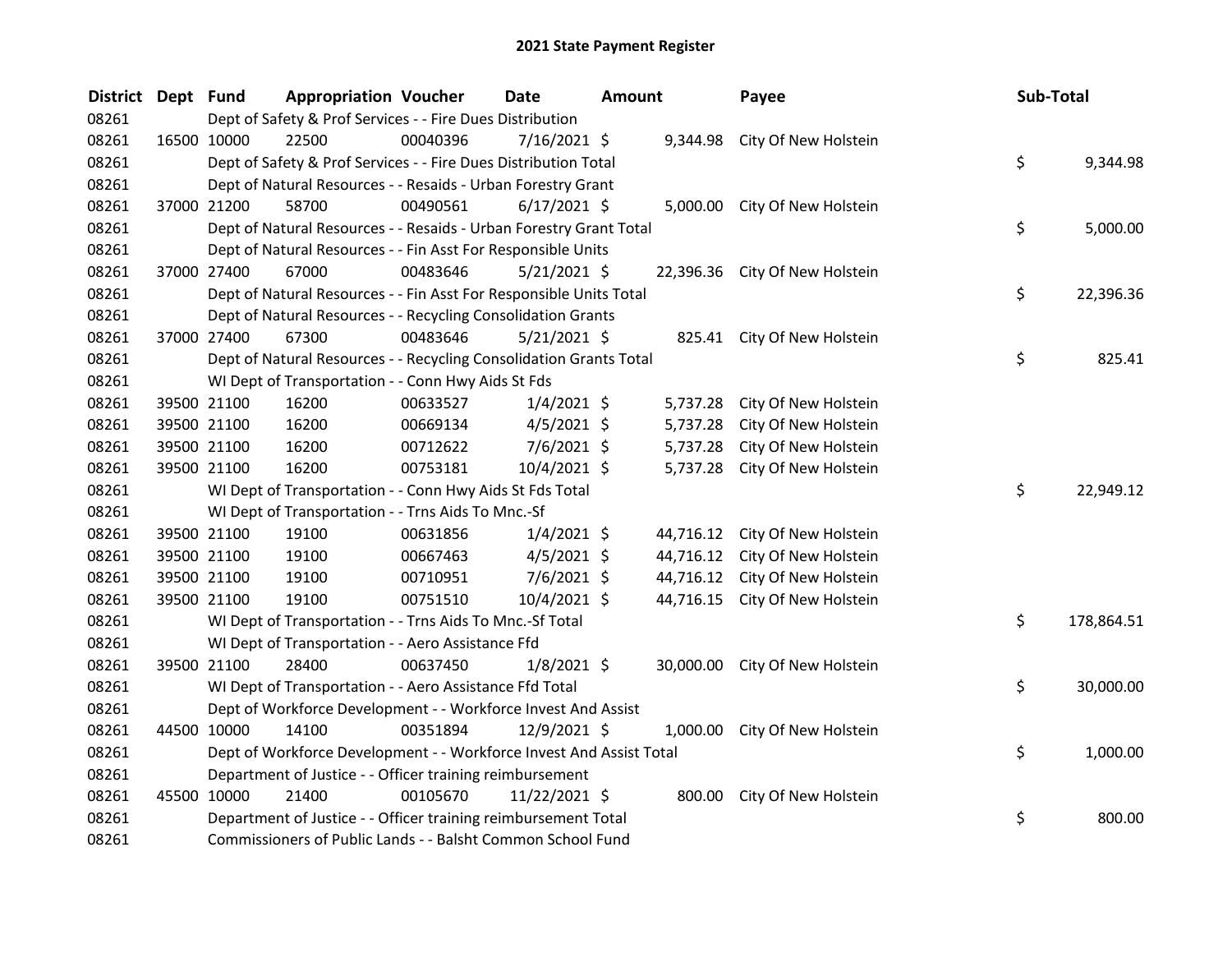| <b>District</b> | Dept Fund |             | <b>Appropriation Voucher</b>                                      |          | Date           | <b>Amount</b> |            | Payee                           | Sub-Total |            |
|-----------------|-----------|-------------|-------------------------------------------------------------------|----------|----------------|---------------|------------|---------------------------------|-----------|------------|
| 08261           |           | 50700 37400 | 57700                                                             | 00003766 | 8/10/2021 \$   |               | 910,660.00 | City Of New Holstein            |           |            |
| 08261           |           |             | Commissioners of Public Lands - - Balsht Common School Fund Total |          |                |               |            |                                 | \$        | 910,660.00 |
| 08261           |           |             | Department of Revenue - - Gifts And Grants                        |          |                |               |            |                                 |           |            |
| 08261           |           | 56600 10000 | 12100                                                             | 00206302 | $6/25/2021$ \$ |               |            | 162,340.93 City Of New Holstein |           |            |
| 08261           |           |             | Department of Revenue - - Gifts And Grants Total                  |          |                |               |            |                                 | \$        | 162,340.93 |
| 08261           |           |             | Department of Revenue - - Misc Revenue Holding Clearing           |          |                |               |            |                                 |           |            |
| 08261           |           | 56600 10000 | 99500                                                             | 00191613 | $2/16/2021$ \$ |               | 601.01     | City Of New Holstein            |           |            |
| 08261           |           | 56600 10000 | 99500                                                             | 00192435 | $3/1/2021$ \$  |               | 5,601.11   | City Of New Holstein            |           |            |
| 08261           |           | 56600 10000 | 99500                                                             | 00192437 | $3/1/2021$ \$  |               | 899.50     | City Of New Holstein            |           |            |
| 08261           |           | 56600 10000 | 99500                                                             | 00193388 | $3/5/2021$ \$  |               | 1,534.20   | City Of New Holstein            |           |            |
| 08261           |           | 56600 10000 | 99500                                                             | 00193941 | $3/8/2021$ \$  |               | 938.99     | City Of New Holstein            |           |            |
| 08261           |           | 56600 10000 | 99500                                                             | 00193943 | $3/8/2021$ \$  |               | 1,501.34   | City Of New Holstein            |           |            |
| 08261           |           | 56600 10000 | 99500                                                             | 00194799 | $3/15/2021$ \$ |               | 960.74     | City Of New Holstein            |           |            |
| 08261           |           | 56600 10000 | 99500                                                             | 00194801 | $3/15/2021$ \$ |               | 543.50     | City Of New Holstein            |           |            |
| 08261           |           | 56600 10000 | 99500                                                             | 00195648 | 3/22/2021 \$   |               | 1,456.58   | City Of New Holstein            |           |            |
| 08261           |           | 56600 10000 | 99500                                                             | 00195650 | $3/22/2021$ \$ |               | 524.06     | City Of New Holstein            |           |            |
| 08261           |           | 56600 10000 | 99500                                                             | 00196347 | $3/29/2021$ \$ |               | 312.82     | City Of New Holstein            |           |            |
| 08261           |           | 56600 10000 | 99500                                                             | 00197096 | $4/5/2021$ \$  |               | 67.00      | City Of New Holstein            |           |            |
| 08261           |           | 56600 10000 | 99500                                                             | 00197655 | $4/7/2021$ \$  |               | 1,551.30   | City Of New Holstein            |           |            |
| 08261           |           | 56600 10000 | 99500                                                             | 00198306 | $4/12/2021$ \$ |               | 39.00      | City Of New Holstein            |           |            |
| 08261           |           | 56600 10000 | 99500                                                             | 00199045 | $4/20/2021$ \$ |               | 79.45      | City Of New Holstein            |           |            |
| 08261           |           | 56600 10000 | 99500                                                             | 00199046 | $4/20/2021$ \$ |               | 50.04      | City Of New Holstein            |           |            |
| 08261           |           | 56600 10000 | 99500                                                             | 00199675 | $4/26/2021$ \$ |               | 457.94     | City Of New Holstein            |           |            |
| 08261           |           | 56600 10000 | 99500                                                             | 00199677 | $4/26/2021$ \$ |               | 187.00     | City Of New Holstein            |           |            |
| 08261           |           | 56600 10000 | 99500                                                             | 00201033 | $5/7/2021$ \$  |               | 482.02     | City Of New Holstein            |           |            |
| 08261           |           | 56600 10000 | 99500                                                             | 00202823 | 5/24/2021 \$   |               | 1,286.92   | City Of New Holstein            |           |            |
| 08261           |           | 56600 10000 | 99500                                                             | 00202825 | $5/24/2021$ \$ |               | 313.00     | City Of New Holstein            |           |            |
| 08261           |           | 56600 10000 | 99500                                                             | 00203567 | $6/1/2021$ \$  |               | 34.00      | City Of New Holstein            |           |            |
| 08261           |           | 56600 10000 | 99500                                                             | 00204262 | $6/7/2021$ \$  |               | 691.20     | City Of New Holstein            |           |            |
| 08261           |           | 56600 10000 | 99500                                                             | 00208016 | $6/28/2021$ \$ |               | 42.00      | City Of New Holstein            |           |            |
| 08261           |           | 56600 10000 | 99500                                                             | 00208467 | $7/6/2021$ \$  |               | 79.06      | City Of New Holstein            |           |            |
| 08261           |           | 56600 10000 | 99500                                                             | 00208846 | 7/8/2021 \$    |               | 248.80     | City Of New Holstein            |           |            |
| 08261           |           | 56600 10000 | 99500                                                             | 00210750 | 7/26/2021 \$   |               | 124.00     | City Of New Holstein            |           |            |
| 08261           |           | 56600 10000 | 99500                                                             | 00214210 | 9/8/2021 \$    |               | 506.00     | City Of New Holstein            |           |            |